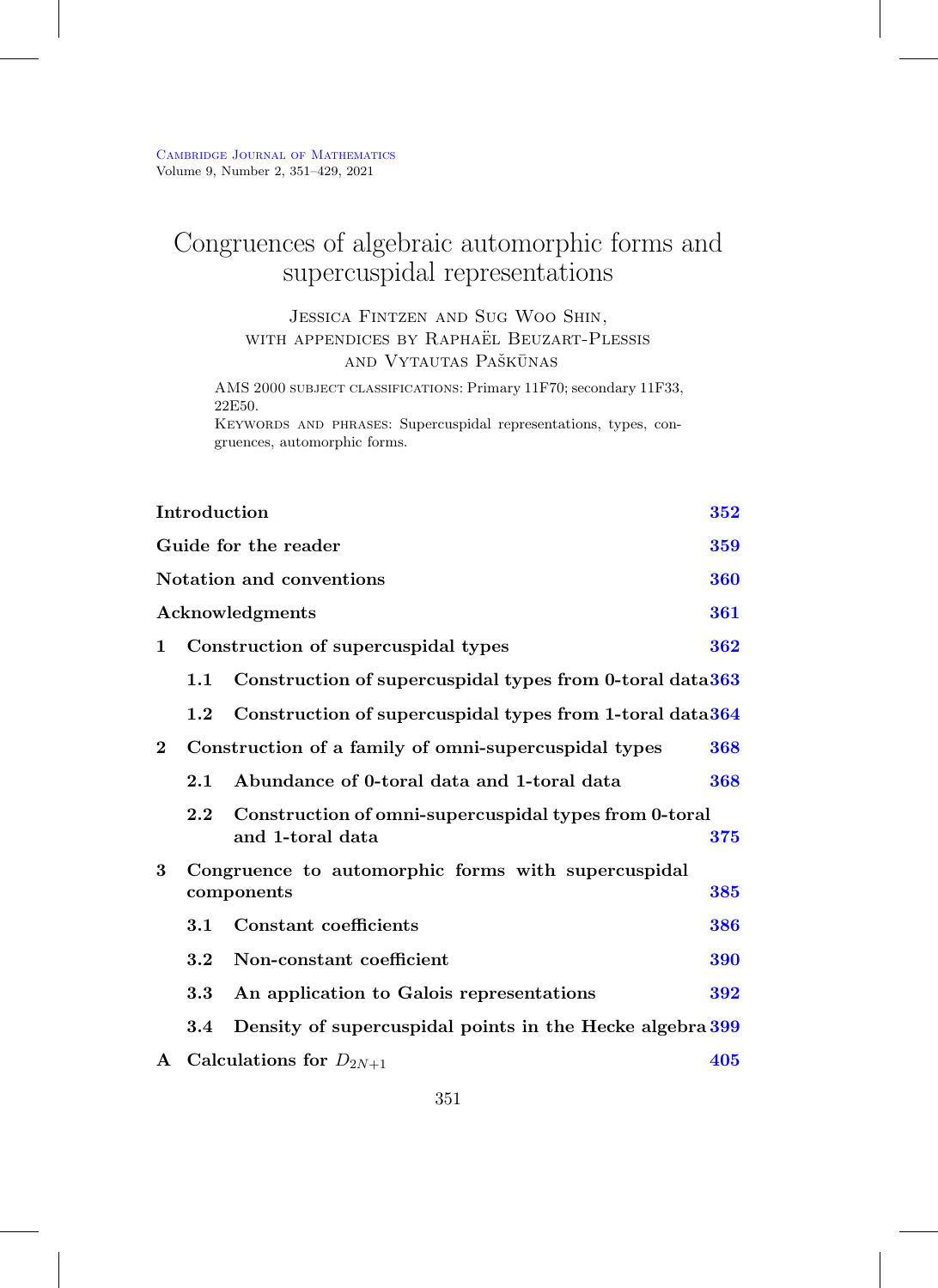| 352 | Jessica Fintzen and Sug Woo Shin                                                                  |     |
|-----|---------------------------------------------------------------------------------------------------|-----|
| В   | Calculations for $E_6$                                                                            | 408 |
| C   | A note on Galois representations associated to automor-<br>phic forms (by Vytautas Paškūnas)      | 411 |
|     | Acknowledgements                                                                                  | 417 |
|     | References for Appendix C                                                                         | 417 |
| D   | A non-explicit proof of the existence of omni-supercuspidal<br>types (by Raphaël Beuzart-Plessis) | 418 |
|     | D.1 Proof of Theorem D.1                                                                          | 418 |
|     | D.2 On the case of positive characteristic                                                        | 423 |
|     | Acknowledgements                                                                                  | 424 |
|     | References for Appendix D                                                                         | 424 |
|     | References                                                                                        | 425 |

# **Introduction**

<span id="page-1-0"></span>Congruences between automorphic forms have been an essential tool in number theory since Ramanujan's discovery of congruences for the  $\tau$ -function, for instance in Iwasawa theory and the Langlands program. Over time, several approaches to congruences have been developed via Fourier coefficients, geometry of Shimura varieties, Hida theory, eigenvarieties, cohomology theories, trace formula, and automorphy lifting.

In this paper we construct novel congruences between automorphic forms in quite a general setting using type theory of p-adic groups, generalizing the argument in [\[Sch18](#page-77-0), §7] for certain quaternionic automorphic forms. More precisely, we produce congruences mod  $p^m$  (in the sense of Theorem [A](#page-2-0) below) between arbitrary automorphic forms of general reductive groups G over totally real number fields that are compact modulo center at infinity with automorphic forms that are supercuspidal at  $p$  under the assumption that  $p$ is larger than the Coxeter number of the absolute Weyl group of G. In order to obtain these congruences, we prove various results about supercuspidal types that we expect to be helpful for a wide array of applications beyond those explored in this paper.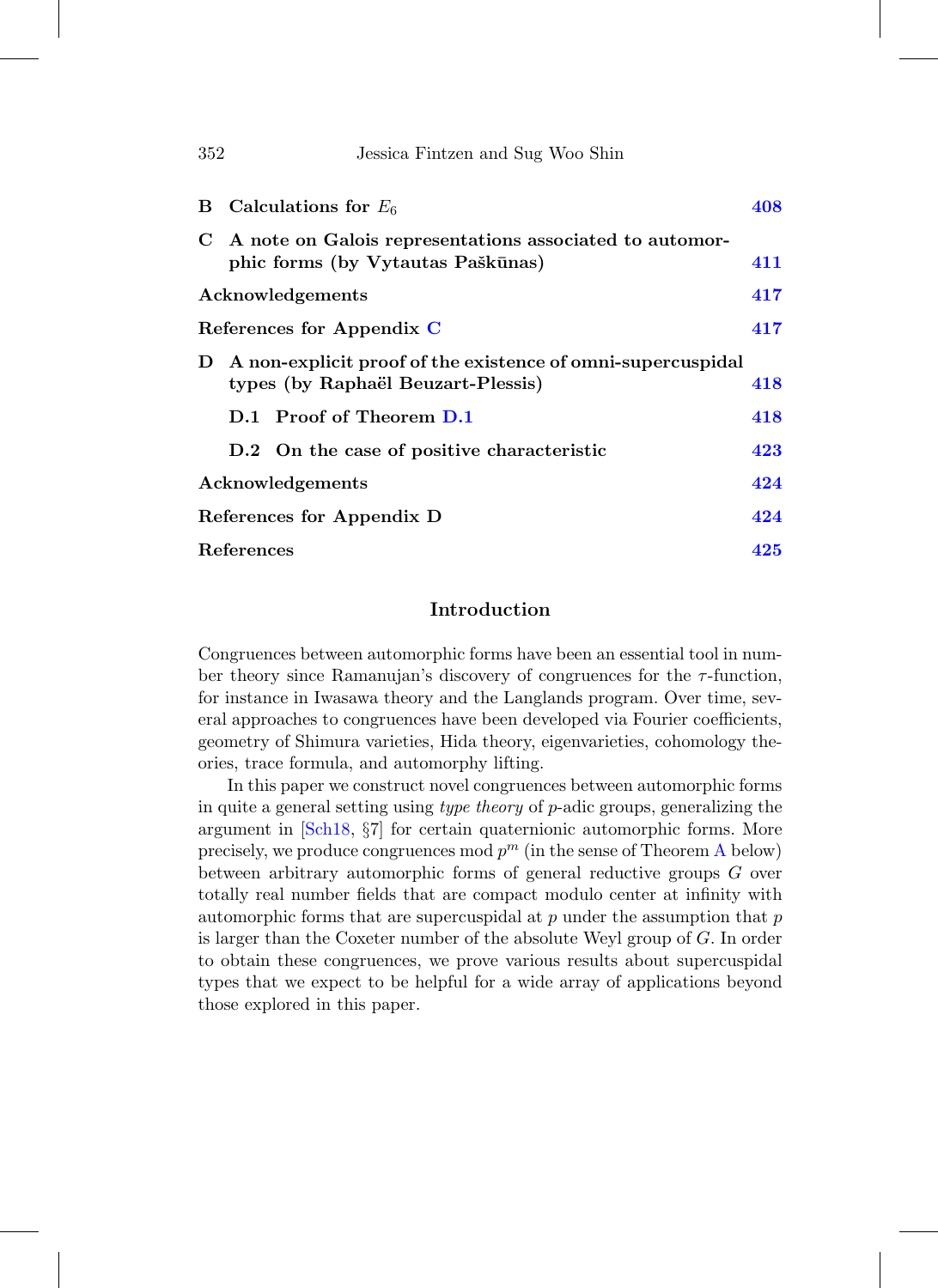#### **Global results**

In order to describe our global results in more details, let  $G$  be a connected reductive group over a totally real field  $F$  whose  $\mathbb{R}$ -points are compact modulo center under every real embedding. Fix an open compact subgroup  $U^p \subset G(\mathbb{A}_F^{\infty,p})$ . Let  $U_p \subset \prod_{w|p} G(F_w)$  be an open compact subgroup, let A denote a commutative ring with unity, and  $\psi_p: U_p \to A^{\times}$  a smooth character that yields an action of  $U_p$  on A. Write  $M(U^pU_p, A)$  for the space of A-valued automorphic forms of level  $U^pU_p$  equivariant for the  $U_p$ -action on A via  $\psi_p$ . See §[3](#page-34-0) below for the precise definition of this space and the Hecke algebra  $\mathbb{T}(U^pU_p, A)$  acting on it. When  $A = \mathbb{Z}_p$  and  $\psi_p$  is trivial, the corresponding space is denoted by  $M(U^pU_p, \mathbb{Z}_p)$ . Now for each  $m \in \mathbb{Z}_{\geq 1}$ , put  $A_m := \mathbb{Z}_p[T]/(1+T+T^2+\cdots+T^{p^m-1})$ . There is an obvious ring isomorphism  $A_m/(T-1) \simeq \mathbb{Z}/p^m\mathbb{Z}$  induced by  $T \mapsto 1$ .

Our main global theorem is the following, where  $Cox(G) \in \mathbb{Z}_{\geq 1}$  denotes the maximum of the Coxeter numbers of the irreducible subsystems of the absolute root system for G. (The table of Coxeter numbers is given above Proposition [2.1.2.](#page-18-0) If G is a torus, set  $Cox(G) = 1$ .

<span id="page-2-0"></span>**Theorem A** (Theorem [3.1.1\)](#page-35-1). Assume  $p > \text{Cox}(G)$ . Then there exist

- a basis of compact open neighborhoods  $\{U_{p,m}\}_{m\geq 1}$  of  $1 \in \prod_{w|p} G(F_w)$ such that  $U_{p,m'}$  is normal in  $U_{p,m}$  whenever  $m' \geq m$ , and
- a smooth character  $\psi_m: U_{p,m} \to A_m^{\times}$  for each  $m \geq 1$ ,

such that we have isomorphisms of  $\mathbb{Z}_p/(p^m)$ -modules (where the  $U_{p,m}$ -action in  $M(\cdot)$  is trivial on the left hand side and through  $\psi_m$  on the right hand side)

<span id="page-2-1"></span>(A.i) 
$$
M(U^p U_{p,m}, \mathbb{Z}_p/(p^m)) \simeq (M(U^p U_{p,m}, A_m/(T-1)))
$$

that are compatible with the action of  $\mathbb{T}^{S}(U^{p}U_{p,m},\mathbb{Z}_{p}/(p^{m}))$  on both sides via the  $\mathbb{Z}_p$ -algebra isomorphism

(A.ii) 
$$
\mathbb{T}^S(U^pU_{p,m}, \mathbb{Z}_p/(p^m)) \simeq \mathbb{T}^S(U^pU_{p,m}, A_m/(T-1)).
$$

Moreover, every automorphic representation of  $G(\mathbb{A}_F)$  that contributes to

$$
(M(U^pU_{p,m},A_m))\otimes_{\mathbb{Z}_p}\overline{\mathbb{Q}}_p
$$

is supercuspidal at all places above p.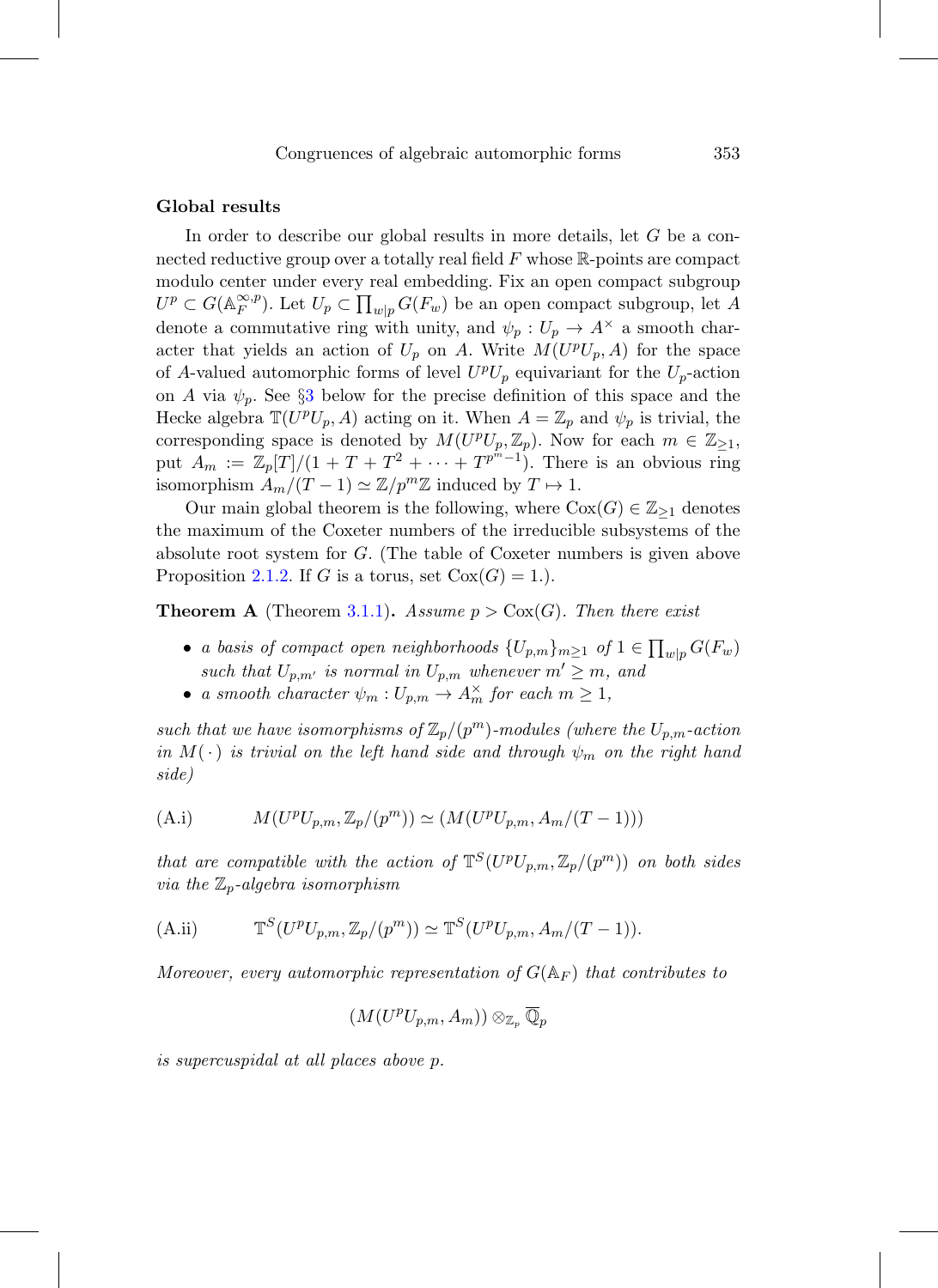When G is a definite unitary group which splits at  $p$ , Theorem [A](#page-2-0) was obtained for all primes p via Bushnell–Kutzko types independently by Kegang Liu. The proof will appear in his forthcoming work on generalizing some of the main constructions in [\[Sch18\]](#page-77-0) from  $GL_2$  to  $GL_n$ .

In fact it is technically convenient to allow self-direct sums on both sides of [\(A.i\)](#page-2-1), see Theorem [3.1.1](#page-35-1) below. We also prove the analogue of the theorem for non-constant coefficients instead of the constant coefficient  $\mathbb{Z}_p$ . See Theorem [3.2.1](#page-39-1) for the precise statement. The normal subgroup property of  ${U_{p,m}}_{m>1}$  in Theorem [A](#page-2-0) is not used in the applications in this paper, but might be helpful in some settings, e.g., see [\[EP20](#page-75-0), §4].

Notice that  $(A_i)$  is a congruence modulo an arbitrary power of p between the space  $M(U^pU_{p,m},\mathbb{Z}_p)$  that represents automorphic forms of arbitrary level (as one can choose smaller  $U^p$  and larger m) and the space  $M(U^pU_{p,m}, A_m)$  representing automorphic forms that are supercuspidal at p. [A](#page-2-0)s such we expect Theorem  $\Lambda$  to be widely applicable, by reducing a question about automorphic representations to the case when a local component is supercuspidal, for instance in the construction of automorphic Galois representations as observed in [\[Sch18](#page-77-0), Rem. 7.4]. Indeed we illustrate such an application in §[3.3](#page-41-0) to reprove the construction of p-adic Galois representations associated with regular C-algebraic conjugate self-dual automorphic representations  $\Pi$  of  $GL_N$  over a CM field, by reducing to the analogous result of  $\left[$ Clo91, [HT01](#page-76-0) $\right]$  which assumes that  $\Pi$  has a discrete series representation at a finite prime. (Compare with Theorems [3.3.1](#page-42-0) and [3.3.3.](#page-42-1)) We achieve this via the congruences of Theorem [A,](#page-2-0) assuming  $p>N$  (which should be unnecessary if Liu's result mentioned above is applied). Although this kind of argument is standard (cf.  $[Tay91, 1.3]$  $[Tay91, 1.3]$ ), we supply details as a guide to utilize our theorem in an interesting context.

We also mention a related result of Emerton–Paškūnas  $[EP20, Thm. 5.1]$  $[EP20, Thm. 5.1]$ that in the spectrum of a localized Hecke algebra of a definite unitary group, the points arising from automorphic representations with supercuspidal components at  $p$  are Zariski dense (when  $p$  is a prime such that the unitary group is isomorphic to a general linear group locally at  $p$ ). They start from the notion of "capture" [\[CDP14,](#page-75-2) §2.4], which can be powered by type theory for  $GL_n$  due to Bushnell–Kutzko. While their theorem and our Theorem [A](#page-2-0) do not imply each other, Paškūnas suggested to us that our local Theorem [C](#page-6-0) below should provide sufficient input for their argument to go through for general  $G$  as above. We confirm his suggestion to extend their density result.

To explain the statement, we assume that the center of G has the same Q-rank and R-rank as in  $[EP20, §5]$  $[EP20, §5]$ . Define the completed cohomology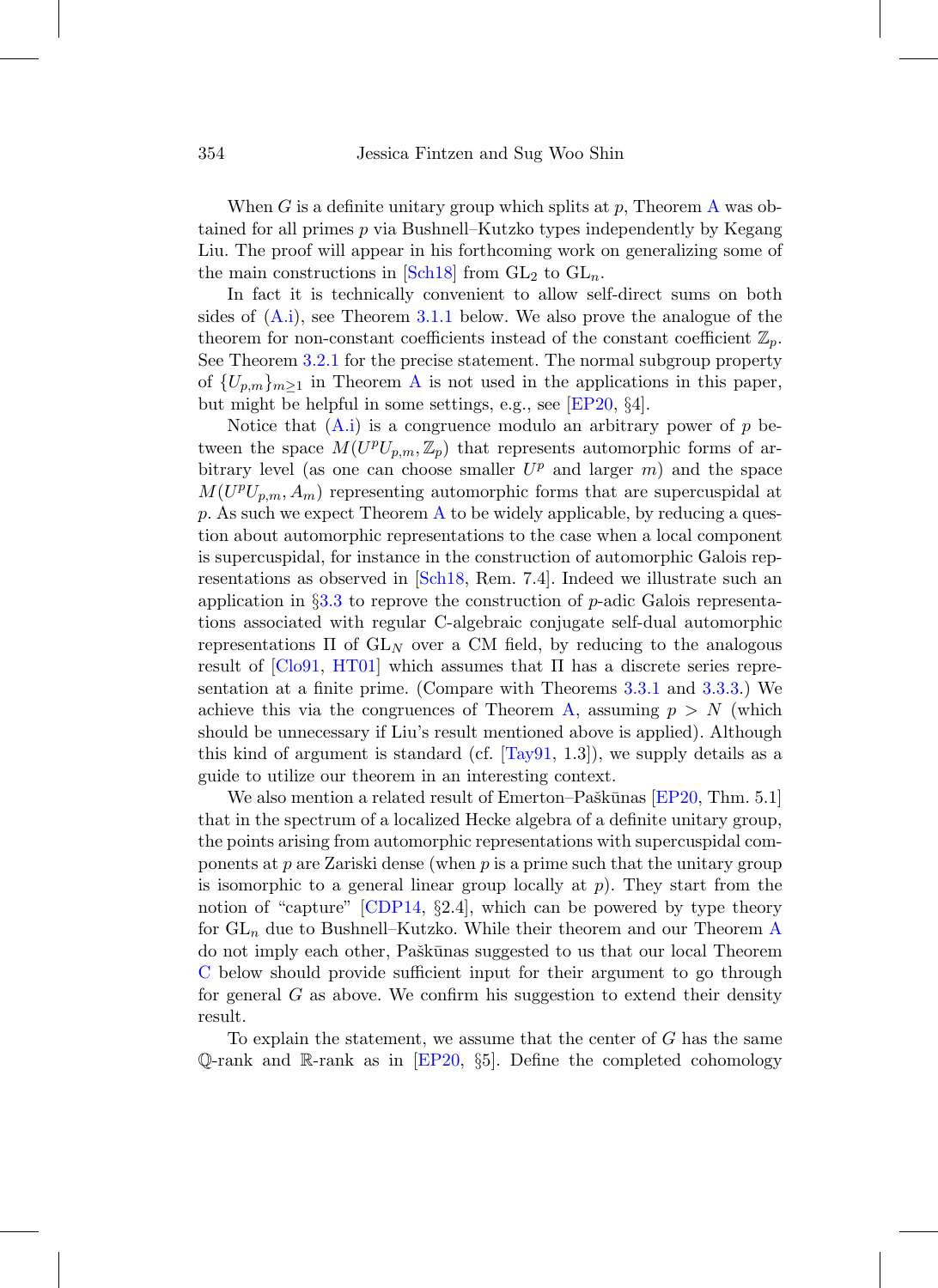$(cf. (3.4.1))$  $(cf. (3.4.1))$  $(cf. (3.4.1))$ 

$$
\tilde{H}^0(U^p) := \varprojlim_{m \ge 1} \varinjlim_{U_p} M(U^p U_p, \mathbb{Z}_p/(p^m)),
$$

where the second limit is over open compact subgroups of  $G(F \otimes_{\mathbb{Q}} \mathbb{Q}_p)$ . The space  $\tilde{H}^0(U^p)$  is acted on by the "big" Hecke algebra  $\mathbb{T}^S(U^p)$  defined as a projective limit of  $\mathbb{T}^{S}(U^{p}U_{p}, \mathbb{Z}_{p}/(p^{m}))$  over  $U_{p}$  and m. Let m be an open maximal ideal of  $\mathbb{T}^{S}(U^{p}U_{p}, \mathbb{Z}_{p}/(p^{m}))$  for the profinite topology. It follows from the definition that classical forms are dense in  $\tilde{H}^0(U^p)$ , which consists of p-adic automorphic forms, but we show that the density statement still holds when the component at p is required to be supercuspidal. (See  $\S 3.4$  $\S 3.4$ ) below for undefined notions and the precise formulation.)

<span id="page-4-0"></span>**Theorem B** (cf. Corollary [3.4.7](#page-52-0) and Theorem [3.4.9\)](#page-53-0). Assume  $p > \text{Cox}(G)$ . Then classical automorphic forms with fixed weight which are supercuspidal at p form a dense subspace in  $\tilde{H}^0(U^p)$ . In the spectrum of the m-adic completion of  $\mathbb{T}^{S}(U^p)$ , such classical automorphic forms are Zariski dense.

This theorem has a potential application to a torsion and p-adic functoriality result following the outline of [\[EP20](#page-75-0), §5.2] when a classical Langlands functoriality from a group  $G_1$  to another group  $G_2$  is available for automorphic representations on  $G_1$  which are supercuspidal at p. (We thank Paškūnas for pointing this out to us.) For a Jacquet–Langlands-type example, let  $G_1$  and  $G_2$  be the unit groups of central quaternion algebras over  $\mathbb Q$  with  $G_1$  unramified at p but  $G_2$  ramified at p, and assume that the set of ramified primes away from  $p$  for  $G_1$  is contained in that for  $G_2$ . Then loc. cit. constructs a transfer from  $G_1$  to  $G_2$  on the level of completed cohomology, overcoming the local obstruction at  $p$  in the classical Jacquet– Langlands that principal series of  $G_1(\mathbb{Q}_p)$  do not transfer to  $G_2(\mathbb{Q}_p)$ . See [\[Eme14](#page-75-3), 3.3.2] for a related discussion. (A similar transfer of torsion classes for Shimura curves is obtained in [\[Sch18](#page-77-0), Cor. 7.3] by a somewhat different argument based on a version of Theorem [A;](#page-2-0) this approach should extend to more general groups by using our Theorem [A](#page-2-0) and its variants.)

Paškūnas kindly wrote Appendix  $C$  for us in which he shows that the big Hecke algebras are Noetherian in the setup of definite unitary groups. He also constructs automorphic Galois representations for Hecke eigensystems in the completed cohomology only from the analogous result by Clozel [\[Clo91\]](#page-75-1) via the density result of [\[EP20\]](#page-75-0). In particular this gives yet another argument to remove the local hypothesis from [\[Clo91](#page-75-1)], which has the advantage that no restriction on  $p$  is required, as it is the case for Bushnell–Kutzko's type theory for  $GL_n$ . For general reductive groups, we hope that Theorem [B](#page-4-0) will be similarly useful.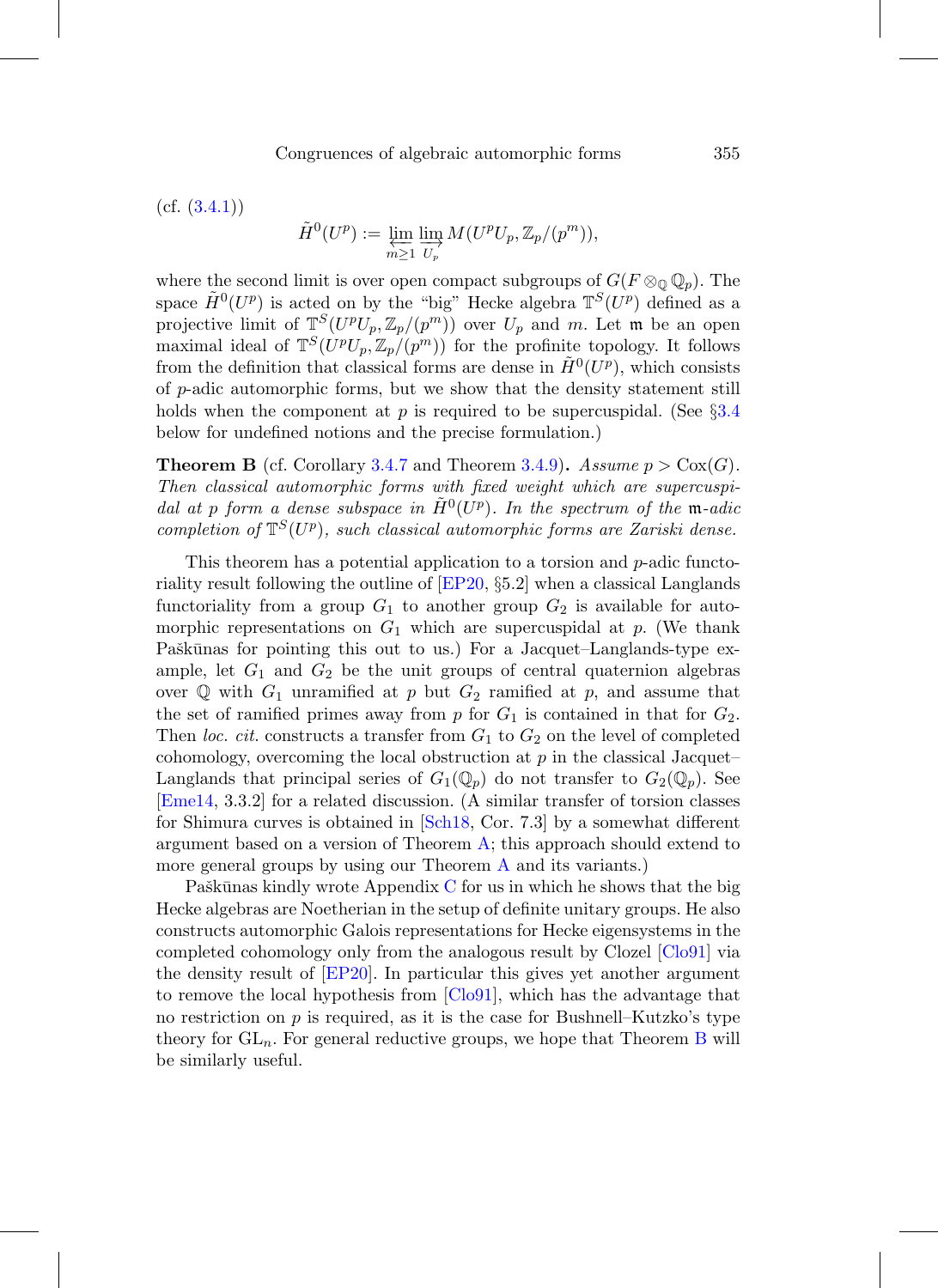## **Local results**

The data in Theorem [A](#page-2-0) are constructed via a new variant of types for representations of p-adic groups that we call omni-supercuspidal types. The aim of the theory of types is to classify complex smooth irreducible representations of p-adic groups up to some natural equivalence in terms of representations of compact open subgroups. Theorems about the existence of  $\mathfrak{s}$ -types (types that single out precisely one Bernstein component  $\mathfrak{s}$ ) lie at the heart of many results in the representation theory of  $p$ -adic groups and play an important role in the construction of an explicit local Langlands correspondence and the study of its fine structure. The idea of omnisupercuspidal types is that it is harmless for some applications if a type cuts out a potentially large family of supercuspidal representations, not just a single supercuspidal Bernstein component, but that it is important to control the shape of the types better.

Let us elaborate. For our global application, we need to be able to choose the compact open subgroups arbitrarily small in our types. It is also desirable to require the representation of our compact open subgroup detecting supercuspidality to be one-dimensional. Unfortunately the irreducible representations of the compact open subgroups that form s-types have neither properties in general. Nevertheless, using the theory of s-types, we show that there exists a plethora of omni-supercuspidal types that satisfy the two desiderata and therefore exhibit a much easier structure than s-types. For readers who are mainly interested in determining if a certain representation is supercuspidal, our omni-supercuspidal types (Definition [2.2.1](#page-24-1) and Theorem [2.2.15\)](#page-31-0) and the supercuspidal types arising from our intermediate result, Proposition [2.2.4,](#page-25-0) allow therefore significantly more flexibility and easier detection.

To be more precise, let us introduce some notation. Let  $F$  be a finite extension of  $\mathbb{Q}_p$ , and G a connected reductive group over F with dim  $G \geq 1$ . A supercuspidal type for  $G(F)$  means a pair  $(U, \rho)$ , where  $\rho$  is an irreducible smooth complex representation of an open compact subgroup U of  $G(F)$ such that every irreducible smooth complex representation  $\pi$  of  $G(F)$  for which  $\pi|_U$  contains  $\rho$  is supercuspidal. Note that a supercuspidal type may pick out several Bernstein components.

We define an *omni-supercuspidal type of level*  $p^m$  (with  $m \in \mathbb{Z}_{\geq 1}$ ) to be a pair  $(U, \lambda)$ , where  $\lambda$  is a smooth  $\mathbb{Z}/p^m\mathbb{Z}$ -valued character on an open compact subgroup U of  $G(F)$  such that  $(U, \chi \circ \lambda)$  is a supercuspidal type for every nontrivial character  $\chi : \mathbb{Z}/p^m \mathbb{Z} \to \mathbb{C}^*$ . The flexibility allowed for  $\chi$  is extremely helpful for producing congruences of automorphic forms. Our main novelty is a constructive proof of the following theorem about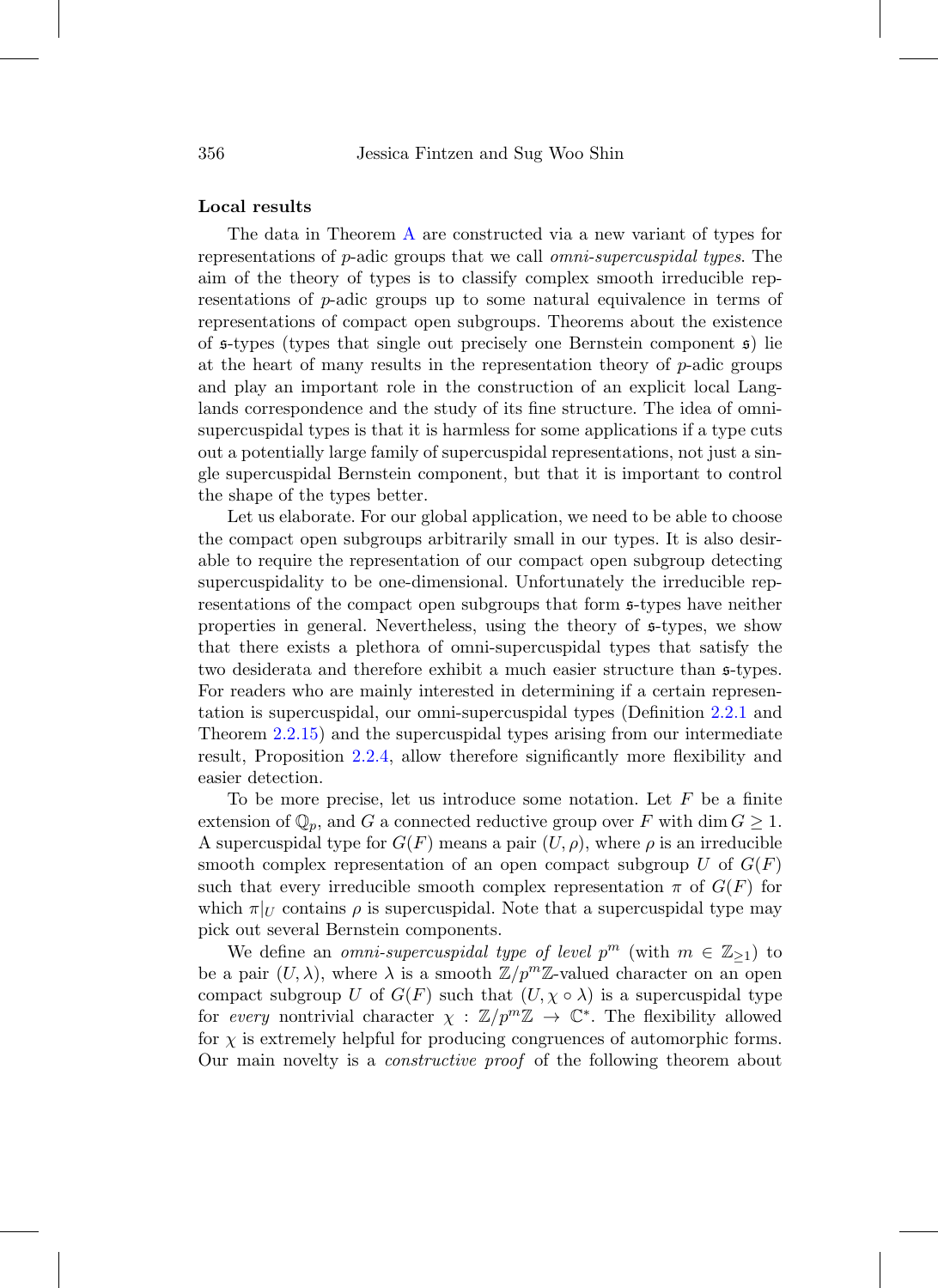the existence of such omni-supercuspidal types, where  $Cox(G)$  is defined as before.

<span id="page-6-0"></span>**Theorem C** (Theorem [2.2.15\)](#page-31-0). Suppose  $p > \text{Cox}(G)$ . Then there exists an infinite sequence of omni-supercuspidal types  $\{(U_m, \lambda_m)\}_{m \in \mathbb{Z}_{\geq 1}}$  such that  $(U_m, \lambda_m)$  has level  $p^m$  and  $\{U_m\}_{m \in \mathbb{Z}_{\geq 1}}$  forms a basis of open neighborhoods of 1 and such that  $U_{m'}$  is normal in  $U_m$  whenever  $m' \geq m$ .

Our proof provides an explicit description of  $U_m$  and  $\lambda_m$  using the Moy– Prasad filtration. To give an outline of our approach, suppose for simplicity of exposition that  $G$  is an absolutely simple group. (The reduction to this case is carried out in the proof of Theorem [2.2.15.](#page-31-0)) Then  $G$  is tamely ramified thanks to the assumption that  $p > \text{Cox}(G)$ . Let T be a tamely ramified elliptic maximal torus of G, and  $\phi: T(F) \to \mathbb{C}^*$  a smooth character of depth  $r \in \mathbb{R}_{>0}$  that is G-generic of depth r in the sense of  $\lbrack \text{Yu01}, \S 9 \rbrack$ . We call such a triple  $(T, r, \phi)$  a 0-toral datum.

Then our approach is to show (a) that there is an infinite supply of 0 toral data (with same torus T) with  $r \to \infty$  and (b) that each 0-toral datum gives rise to an omni-supercuspidal type whose level grows along with  $r$ . (For general G we consider 1-toral data, introduced in Definition [1.2.1,](#page-13-1) as there may not be enough 0-toral data.)

To prove the abundance of 0-toral data (Proposition [2.1.2](#page-18-0) below; see Proposition [2.1.6](#page-23-0) for a result on 1-toral data), we exhibit a G-generic element (of some depth) in the dual of the Lie algebra of T. After reducing to the case that G is quasi-split, we construct T by giving a favorable Galois 1cocycle to twist a maximally split maximal torus. To exhibit a G-generic element, we use the Moy–Prasad filtration and eventually demonstrate a solution to a certain system of equations; here an additional difficulty comes from a Galois-equivariance condition. While we treat most cases uniformly, we carry out some explicit computations for types  $D_{2N+1}$  and  $E_6$  that can be found in Appendices [A](#page-54-0) and [B.](#page-57-0)

The second step is to construct omni-supercuspidal types from 0-toral data. By making some additional choices one can enlarge the 0-toral datum to an input for the construction of Adler ( $\text{[Ad198]}$ ) and Yu ( $\text{[Yu01]}$  $\text{[Yu01]}$  $\text{[Yu01]}$ ). The construction of Adler and Yu yields then a supercuspidal type  $(K, \rho)$  such that the compact induction c-ind $_G^{G(F)} \rho$  is irreducible and supercuspidal. Unfortunately,  $\rho$  may not be a character, and the groups K (as r and  $\phi$  vary) do not form a basis of open neighborhoods because  $K \supset T(F)$ . However,  $\rho$ restricted to the Moy–Prasad filtration subgroup  $G_{y,r} \subset K$ , where y denotes the point of the Bruhat–Tits building of  $G$  corresponding to  $T$ , is given by a character  $\phi$ . We show that  $(G_{y,r}, \phi)$  is a supercuspidal type (which in the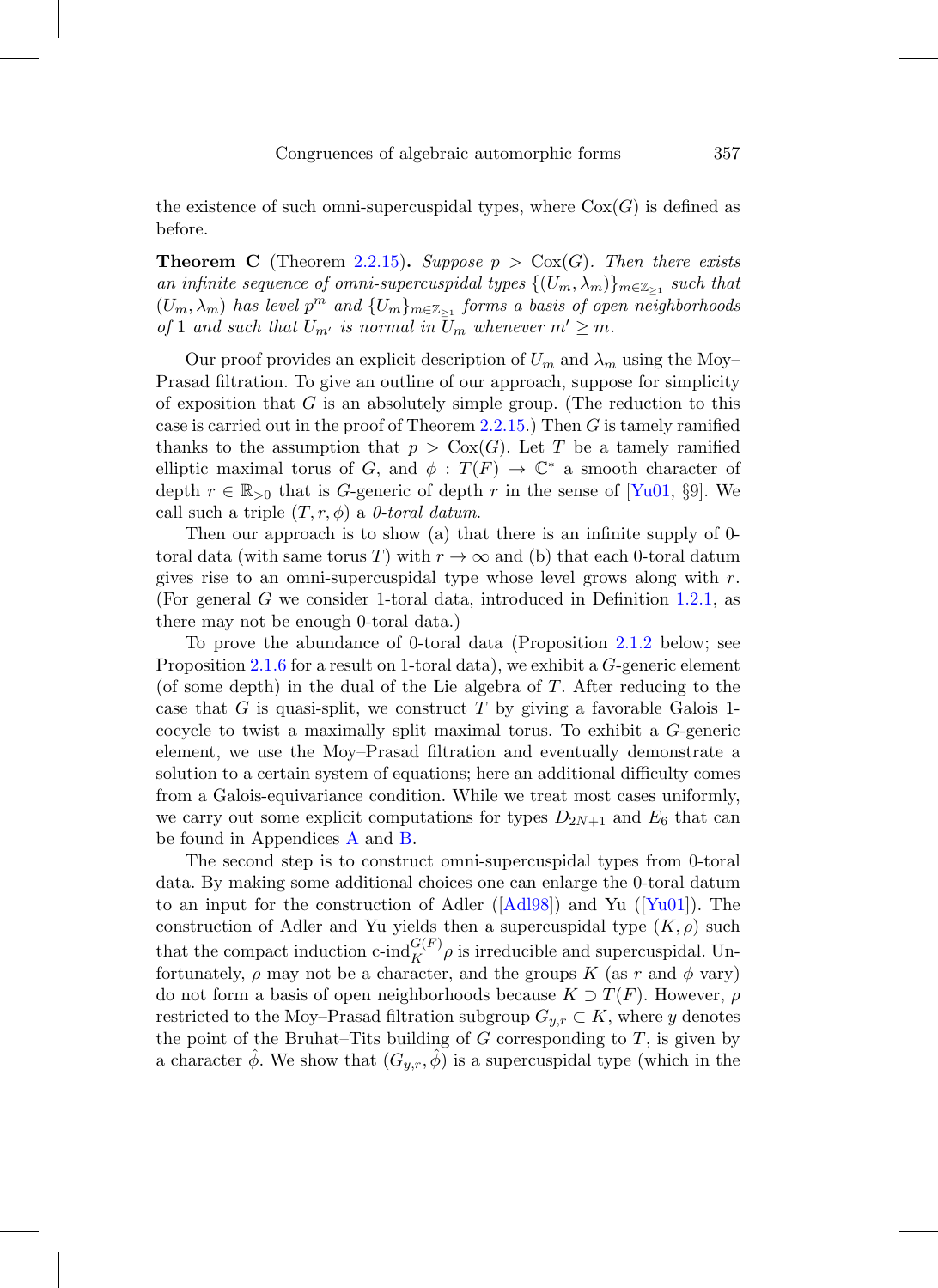0-toral datum case essentially follows from Adler ([\[Adl98](#page-74-1)]), but we also treat the more complicated 1-toral datum case, see Proposition [2.2.4\)](#page-25-0). The character  $\hat{\phi}$  can also be defined on the larger group  $\tilde{G}_{y,\frac{r}{2}+}$ , and  $\hat{\phi}|_{G_{y,\frac{r}{2}+}}$  factors through a surjective  $\mathbb{Z}/p^m\mathbb{Z}$ -valued character  $\lambda$ , where m is proportional to r. Finally we deduce that  $(G(F)_{y,\frac{r}{2}+},\lambda)$  is an omni-supercuspidal type of level  $p^m$ .

Let us remark on the case when  $F$  is a local function field in characteristic p. In fact we prove most intermediate results for arbitrary nonarchimedean local fields. In particular Proposition [2.2.4](#page-25-0) also holds for local function fields. This proposition of independent interest provides a rather small compact open subgroup together with a character (the pair  $(G_{y,r},\hat{\phi})$  in the case of 0-toral data) detecting supercuspidality. It is only in the last crucial step when moving from these one-dimensional supercuspidal types to omnisupercuspidal types that we require the field  $F$  to have characteristic zero. The reason is that for function fields F every element of  $G(F)_{y,\frac{r}{2}+}/G(F)_{y,r+}$ has order  $p$  (as the quotient is a vector space over a finite field) while we require elements of order  $p^m$  for our construction of omni-supercuspidal types in order to achieve that  $\lambda$  surjects onto  $\mathbb{Z}/p^m\mathbb{Z}$ .

## **From the local results to the global results**

We sketch how to obtain Theorem  $\overline{A}$  $\overline{A}$  $\overline{A}$  from Theorem  $\overline{C}$  $\overline{C}$  $\overline{C}$  by adopting an idea from  $\lceil \text{Sch18}, \S7 \rceil$  $\lceil \text{Sch18}, \S7 \rceil$  $\lceil \text{Sch18}, \S7 \rceil$ .<sup>1</sup> We use the notation from Theorem [A](#page-2-0) and assume for simplicity that  $F = \mathbb{Q}$ . From Theorem [C](#page-6-0) we obtain a sequence of omnisupercuspidal types  $(U_{p,m}, \lambda_m)_{m \in \mathbb{Z}_{\geq 1}}$  of level  $p^m$  for the p-adic group  $G \times_{\mathbb{Q}}$  $\mathbb{Q}_p$ . We define the character  $\psi_m$  to be the composite map

$$
\psi_m: U_{p,m} \stackrel{\lambda_m}{\twoheadrightarrow} \mathbb{Z}/p^m \mathbb{Z} \hookrightarrow A_m^{\times},
$$

where the second map sends a mod  $p^m$  to  $T^a$ . Then  $\psi_m$  mod  $(T-1)$  is the trivial character on  $A_m/(T-1) \simeq \mathbb{Z}_p/(p^m)$ , giving the isomorphism [\(A.i\)](#page-2-1) of Theorem [A,](#page-2-0) which can be checked to be Hecke equivariant. The omnisupercuspidal property of  $(U_{p,m}, \psi_m)$  implies that  $M(U^pU_{p,m}, A_m) \otimes_{\mathbb{Z}_p} \mathbb{Q}_p$ is accounted for by automorphic representations with supercuspidal components at p. In fact this consideration initially motivated our definition of omni-supercuspidal types.

<span id="page-7-0"></span><sup>&</sup>lt;sup>1</sup>This is a variant of the older idea to produce congruences of group cohomology via two coefficient modules which contain common factors modulo  $p^m$ . See [\[Tay88,](#page-77-1) p.5] for instance.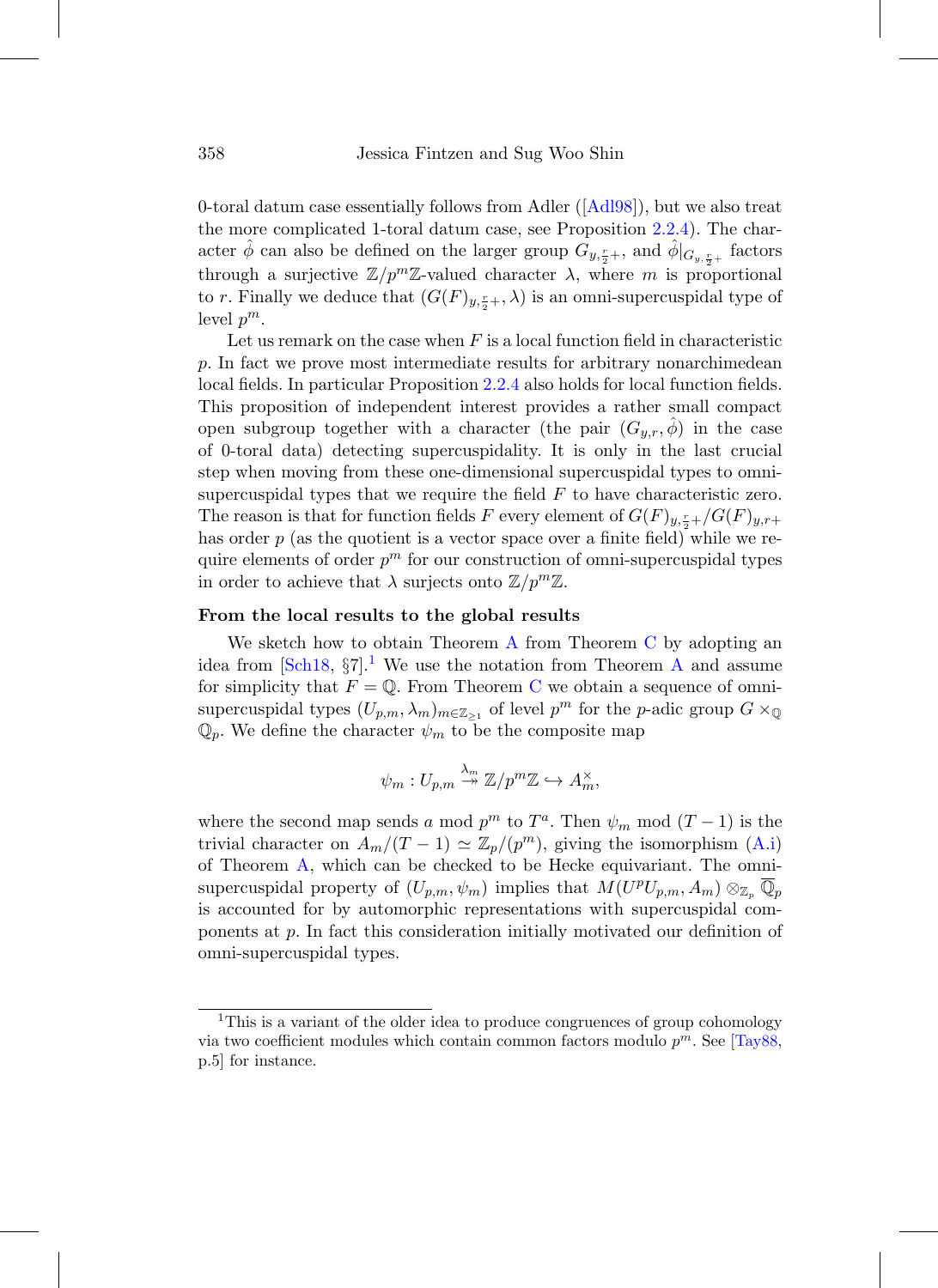## **Another approach to omni-supercuspidal types (Appendix [D\)](#page-67-0)**

After the paper had been submitted for publication, Beuzart-Plessis discovered another proof of our main local Theorem [C](#page-6-0) based on the ideas of [\[BP16\]](#page-74-2), where he proves the existence of supercuspidal representations. This is the content of Appendix [D.](#page-67-0)

Beuzart-Plessis' approach and ours are complementary. His argument has the advantage that it is simpler and requires no constraints on  $p$ . Even though his proof is non-constructive, the existence statement of Theorem [C](#page-6-0) is enough to imply Theorems [A](#page-2-0) and [B](#page-4-0) (without conditions on  $p$ ). In contrast, our proof gives us a large supply of explicit omni-supercuspidal types, i.e., we know precisely which supercuspidal representations contain our omnisupercuspidal types and what their Langlands parameters are. In particular, our explicit approach leads to a congruence with an automorphic representation whose local component is not only supercuspidal but satisfies other (e.g., endoscopic) properties. Such an additional control is expected to be useful for global applications (when the group is not a form of  $GL_n$ ). Moreover, our approach yields results in type theory of independent interest.

# **Guide for the reader**

<span id="page-8-0"></span>The structure of the paper should be clear from the table of contents, but we guide the reader to navigate more easily. At a first reading, the reader might want to concentrate on 0-toral data  $(\S1.1)$  $(\S1.1)$  and skip 1-toral data  $(\S1.2)$  $(\S1.2)$ as this will significantly reduce notational burden while not sacrificing too much of the main theorems. (See Remark [2.2.17](#page-31-1) and the beginning of  $\S1.2$ .)

One may treat the abundance of 0-toral data for absolutely simple groups (proved in  $\S 2.1$  $\S 2.1$  together with [A](#page-54-0)ppendices A and [B\)](#page-57-0) as a black box even though this is the basic engine of our method. The main takeaway is Proposition [2.1.2.](#page-18-0) If the reader wants to get a sense of its proof, a good idea might be to focus on the split type A case (Case 2 of the proof of Proposition [2.1.2\)](#page-18-0). Section [2.2](#page-24-0) is devoted to the main construction of this paper, namely how to go from 0-toral (and 1-toral) data to omni-supercuspidal types. The key technical input is Proposition [2.2.4.](#page-25-0) This is a result of independent interest in type theory and implies the subsequent lemmas in its own momentum, paving the way to the main local theorem (Theorem [2.2.15\)](#page-31-0).

If the reader is merely interested in global applications, it is possible to go through only basic local definitions and start in §[3,](#page-34-0) taking Theorem [2.2.15](#page-31-0) on faith. Sections [3.1](#page-35-0) and [3.2](#page-39-0) are concerned with the application of Theorem [2.2.15](#page-31-0) to build congruences between automorphic forms. While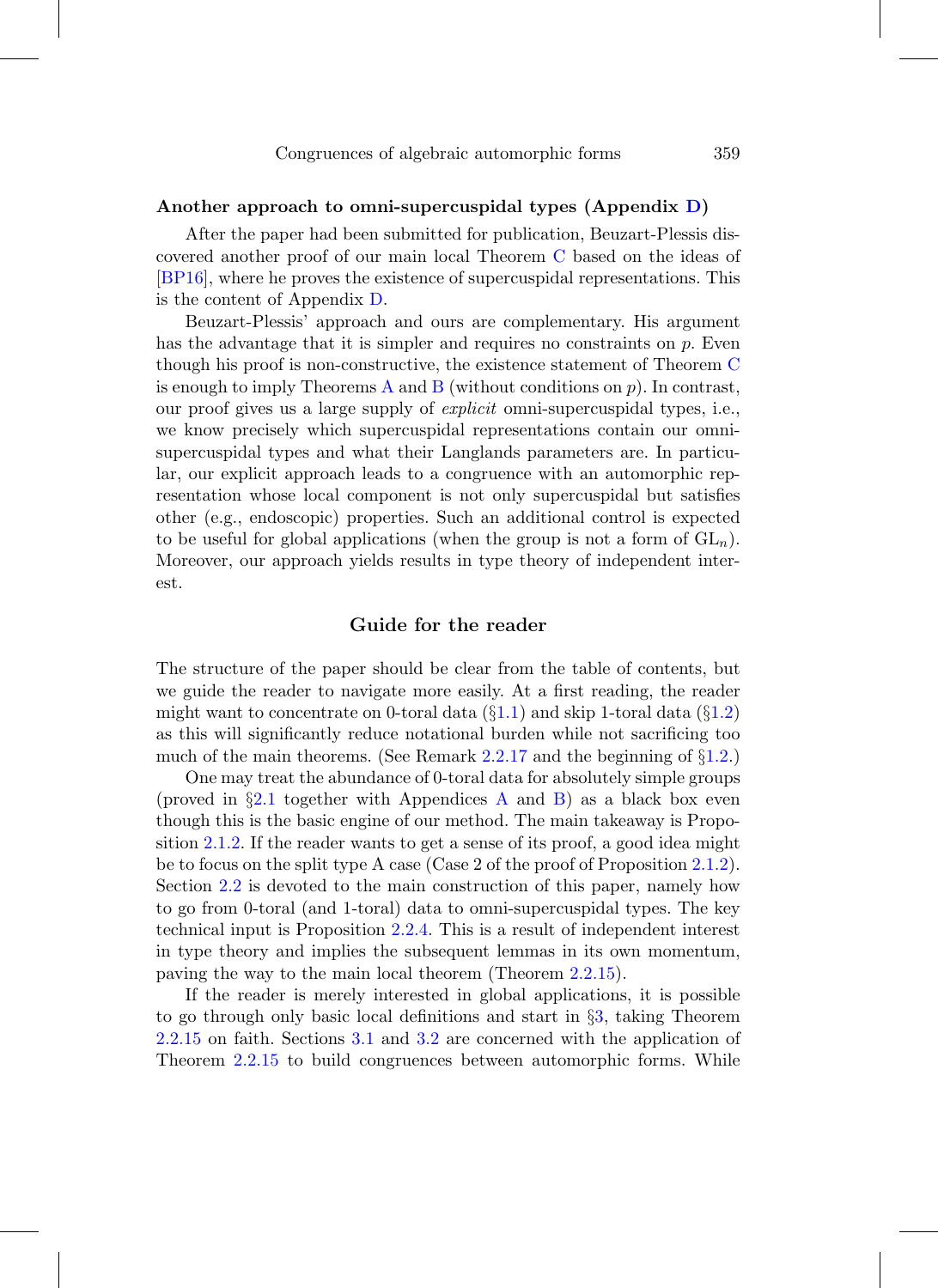§[3.3](#page-41-0) only reproves a known result on construction of Galois representations, we hope that the reader will find the details helpful for their own applications. Another application is given in §[3.4](#page-48-0) to show that the supercuspidal part is dense in the completed cohomology in a suitable sense. In Appendix [C,](#page-60-0) the themes of  $\S 3.3$  $\S 3.3$  and  $\S 3.4$  $\S 3.4$  intersect: Paškūnas explains how the density statement can be used to construct automorphic Galois representations via congruences. Appendix [D](#page-67-0) explains another approach to the main local theorem independently from the main text.

# **Notation and conventions**

<span id="page-9-0"></span>We assume some familiarity with  $[Yu01]$  in that we do not recall every definition or notion used in  $\lceil \text{Yu01} \rceil$  (e.g. Bruhat–Tits buildings, Moy–Prasad subgroups). However we do provide precise reference points for various facts we import from the paper.

The symbol for the trivial representation (of any group) is **1**. Write  $\mathbb{Z}_{>0}$ (resp.  $\mathbb{Z}_{\geq 0}$ ) for the set of positive (resp. nonnegative) integers.

Every reductive group is assumed to be *connected* and nontrivial (so that dim  $\geq$  1) in the main text without further comments.

Let k be a field. Let k (resp.  $k^{\text{sep}}$ ) denote an algebraic (resp. separable) closure of k. When considering algebraic field extensions of  $k$ , we consider them inside the algebraic closure  $k$ , which we implicitly fix once and for all. (For instance, this applies when k is the base field  $F$  of the main text, which is local in the first two sections and global in the last section.) Let  $X$  be an affine k-scheme, and  $k'/k$  be a field extension and  $k''$  a subfield of k. Then we write  $X \times_k k'$  or  $X_{k'}$  for the base change  $X \times_{\text{spec}(k)} \text{spec}(k')$ , and  $\text{Res}_{k/k''} X$ for the Weil restriction of scalars (which is represented by a  $k''$ -scheme).

Let F be a nonarchimedean local field. Then we write  $\mathcal{O}_F$  for the ring of integers and  $k_F$  for the residue field. We use  $v : \overline{F} \to \mathbb{Q} \cup \{\infty\}$  to designate the additive p-adic valuation map sending uniformizers of  $F$  to 1, and we write  $|\cdot|_F: F^{\times} \to \mathbb{R}_{>0}^{\times}$  for the modulus character sending uniformizers to  $(\#k_F)^{-1}$ . We fix a nontrivial additive character  $\Psi$  on F which is nontrivial on  $\mathcal{O}_F$  but trivial on elements with positive valuations. If E is a finite extension of F, then we can extend  $\Psi$  to E. We fix such an extension and denote it by  $\Psi$  as well.

Let  $G$  be a reductive group over  $F$  (connected by the aforementioned convention). We say G is tamely ramified (over  $F$ ) if some maximal torus of G splits over a tamely ramified extension of F. We write  $G_{ad}$  for the adjoint quotient of G, and  $\mathfrak g$  for the Lie algebra of G. By  $Z(G)$  we mean the center of G. Denote the absolute Weyl group of G by  $W = W_G$ , and its Coxeter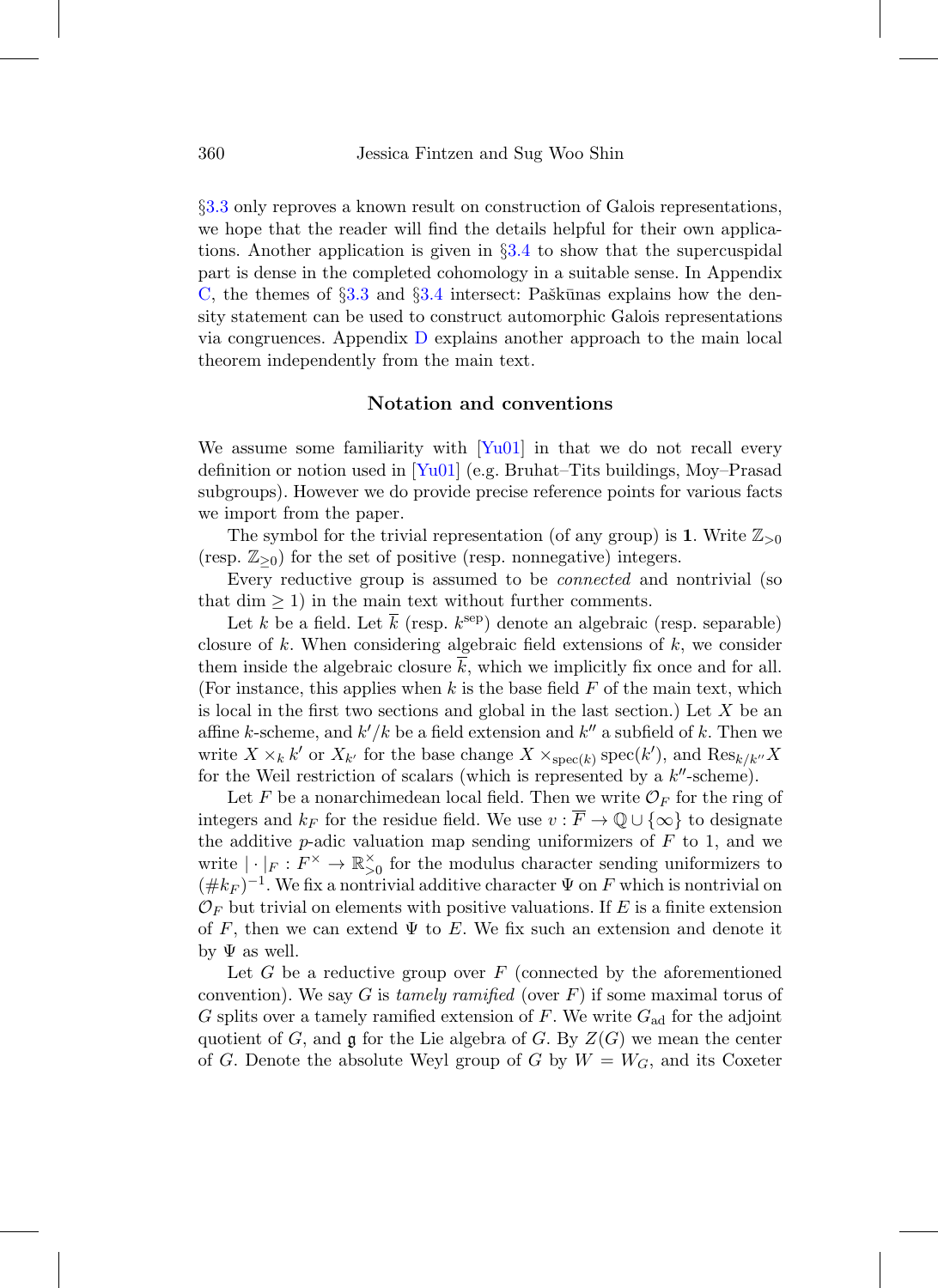number by  $Cox(G)$ . For a (not necessarily maximal) split torus  $T \subset G$ , we denote by  $\Phi(G, T)$  the set of (*F*-rational) roots of G with respect to T. For each  $\alpha \in \Phi(G,T)$  we write  $\check{\alpha}: \mathbb{G}_m \to T$  for the corresponding coroot, and  $\mathfrak{g}_{\alpha}$  for the subspace of g on which T acts via  $\alpha$ .

We write  $\mathcal{B}(G, F)$  for the (enlarged) Bruhat–Tits building of G over F. When  $F'$  is a finite tamely ramified extension of F, and T a maximally F'-split maximal torus of  $G_{F'}$  (defined over F'), we write  $\mathscr{A}(T, F')$ for the apartment of T over F'. Both  $\mathscr{B}(G,F)$  and  $\mathscr{A}(T,F')$  are embedded in  $\mathcal{B}(G, F')$  so their intersection as in D2 of §[1.1](#page-12-0) below makes sense. Given a point  $y \in \mathcal{B}(G, F')$  and  $s \in \mathbb{R}_{\geq 0}$  (resp.  $s \in \mathbb{R}$ ), let  $G(F')_{y,s}$  (resp.  $\mathfrak{g}(F')_{y,s}$  denote the Moy–Prasad filtration in  $G(F')$  (resp.  $\mathfrak{g}(F')$ ). All Moy– Prasad filtrations are normalized with respect to the fixed valuation v. Write  $G(F')_{y,s+} := \cup_{r>s} G(F')_{y,r}$  and  $\mathfrak{g}(F')_{y,s+} := \cup_{r>s} \mathfrak{g}(F')_{y,r}$ . Moreover, we denote by  $[y]$  the image of the point y in the reduced Bruhat–Tits building, and we write  $G(F')_{[y]}$  for the stabilizer of  $[y]$  in  $G(F')$  (under the action of  $G(F')$ on the reduced Bruhat–Tits building). We often abbreviate  $G(F)_{y,s}$ ,  $\mathfrak{g}(F)_{y,s}$ , etc as  $G_{y,s}$ ,  $\mathfrak{g}_{y,s}$ , etc, when F is the base field. Similarly we may abuse notation and write  $\mathfrak{g}$  for  $\mathfrak{g}(F)$ . We denote by  $\mathfrak{g}^*$  the F-linear dual of  $\mathfrak{g}(F)$ , and write  $\mathfrak{g}_{y,s}^*$  for its Moy–Prasad filtration submodule at y of depth s. More generally, if V is an  $F'$ -vector space, then  $V^*$  denotes its  $F'$ -linear dual. Let K be an open and closed subgroup of  $G(F')$ . For a smooth representation  $\rho$ of K, we write  $\text{c-ind}_{K}^{G(F')}$  for the compactly induced representation, defined to be the subspace of the usual induction consisting of smooth functions on  $G(F')$  whose supports are compact modulo K.

Let A denote the ring of adèles of Q. Write  $A_k := A \otimes_{\mathbb{Q}} k$  when k is a finite extension of  $\mathbb{Q}$ . When S is a set of places of k, we denote by  $\mathbb{A}_{k}^{S}$  the subring of elements in  $\mathbb{A}_k$  whose components are zero at the places in S. E.g.  $\mathbb{A}_{k}^{\infty}$  denotes the ring of finite adèles over k.

# **Acknowledgments**

<span id="page-10-0"></span>Both authors heartily thank the organizers (Francesco Baldassarri, Stefano Morra, Matteo Longo) of the 2019 Padova School on Serre conjectures and the p-adic Langlands program, where the collaboration got off the ground, and the organizers (Brandon Levin, Rebecca Bellovin, Matthew Emerton and David Savitt) of the Modularity and Moduli Spaces workshop in Oaxaca in 2019 for giving them a valuable opportunity to discuss with Matthew Emerton and Vytautas Paškūnas. The authors are grateful to Emerton and Paškūnas for explaining their paper [\[EP20\]](#page-75-0). Special thanks are owed to Paškūnas for writing an appendix and helping with  $\S 3.4$ , especially the proof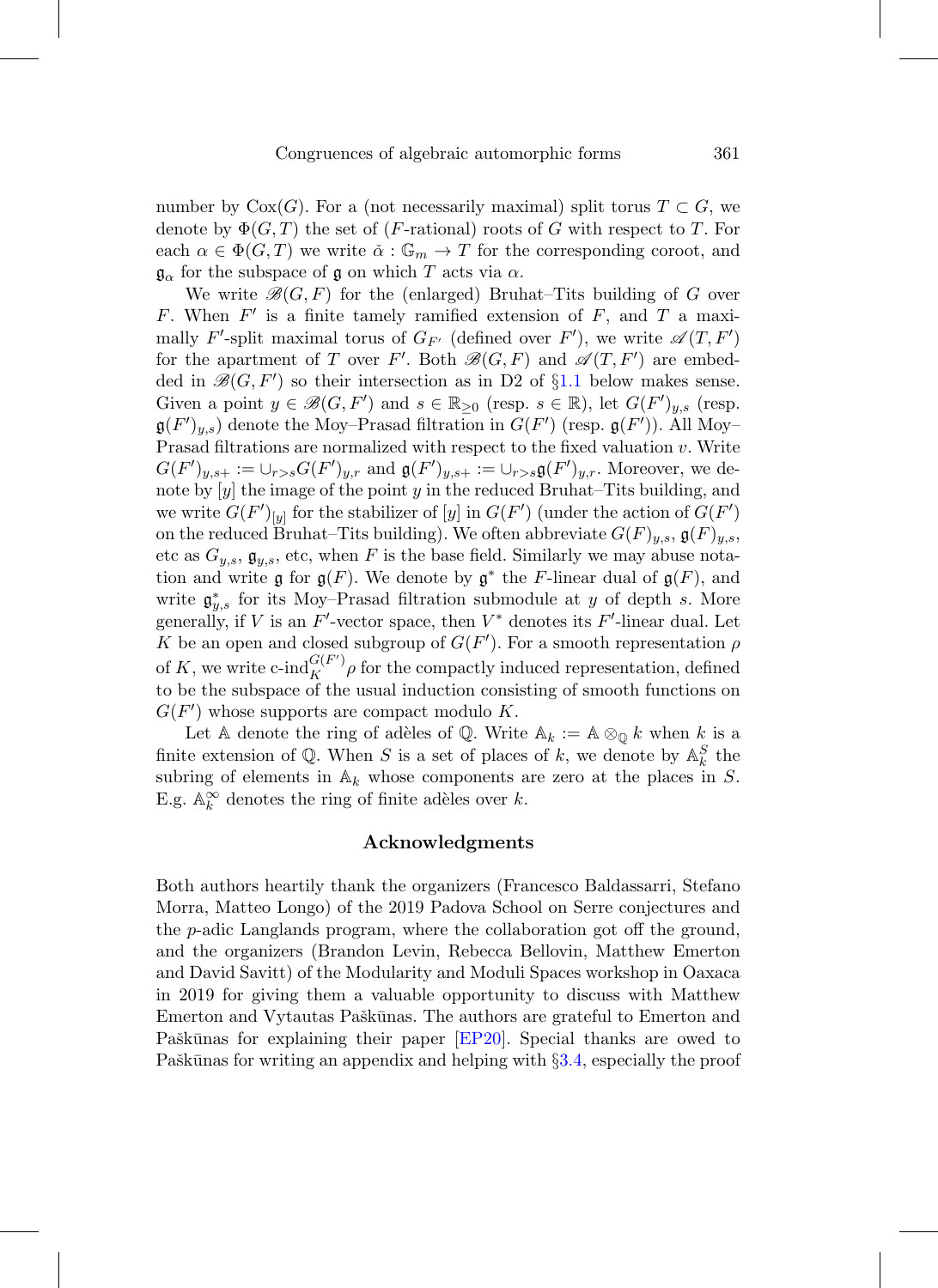of Proposition [3.4.4.](#page-50-0) We also express our gratitude to Raphaël Beuzart-Plessis for writing a note explaining another approach to omni-supercuspidal types and graciously offering it to be included as an appendix. SWS thanks Tasho Kaletha for valuable feedback and Arno Kret for ongoing joint work which provided inspiration for this paper. JF is partially supported by NSF grant DMS-1802234/DMS-2055230 and a Royal Society University Research Fellowship. SWS is partially supported by NSF grant DMS-1802039 and NSF RTG grant DMS-1646385.

# **1. Construction of supercuspidal types**

<span id="page-11-0"></span>Let F be a nonarchimedean local field with residue field  $k_F$ . The characteristic of  $k_F$  is a prime  $p > 0$ . Let G be a connected reductive group over F. (Most results in the first two sections hold in this generality, sometimes under the condition that  $p$  exceeds the Coxeter number of  $G$ , except that some key statements in §[2.2](#page-24-0) require char( $F$ ) = 0.) To fix the idea, every representation is considered on a C-vector space in the first two sections, but everything goes through without change with an algebraically closed field of characteristic zero (e.g.  $\mathbb{Q}_p$ ) as the coefficient field. In §[3](#page-34-0) we will thus freely import results from the earlier sections with arbitrary algebraically closed coefficient fields of characteristic zero.

**Definition 1.0.1.** Let  $\rho$  be a smooth finite-dimensional representation of an open compact subgroup  $U \subset G(F)$ . We call such a pair  $(U, \rho)$  a **supercuspidal type** if every irreducible smooth representation  $\pi$  of  $G(F)$  with  $\text{Hom}_U(\rho, \pi) \neq \{0\}$  is supercuspidal.

If  $(U, \rho)$  is a supercuspidal type, then it cuts out (possibly several) supercuspidal Bernstein components, thus deserving the name. In type theory, it is typical to construct a supercuspidal type singling out each individual supercuspidal Bernstein component when possible. We do not insist on this but instead ask for other properties (cf. §[2.2](#page-24-0) below) with a view towards omni-supercuspidal types. The construction data of  $[Yu01]$  are too general for us to have a good control, so we restrict our attention to 0 toral and 1-toral data as they should be still general enough for applications. Most results of this section are recollections from [\[Adl98](#page-74-1), [Yu01](#page-78-1), [Fin21](#page-76-1), [Fin\]](#page-75-4).

For the remainder of Section [1](#page-11-0) we assume that  $G$  splits over a tamely ramified extension of F.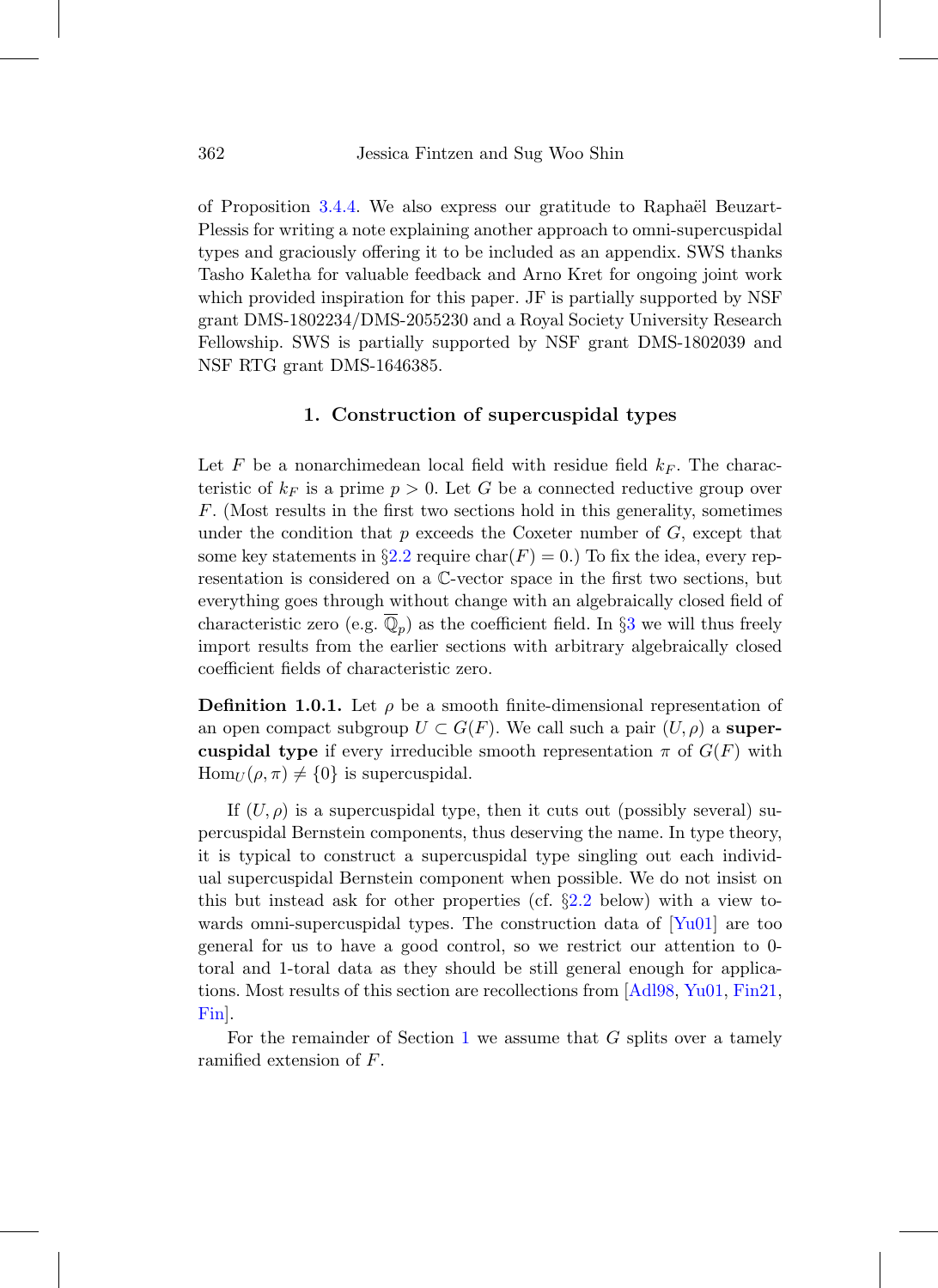## <span id="page-12-0"></span>**1.1. Construction of supercuspidal types from 0-toral data**

<span id="page-12-2"></span>**Definition 1.1.1.** A **0-toral datum** (for G) consists of a triple  $(T, r, \phi)$ , where

- $T \subset G$  is a tamely ramified elliptic maximal torus over  $F$ ,
- $\bullet\hspace{0.1cm}r\in \mathbb{R}_{>0},^2$  $\bullet\hspace{0.1cm}r\in \mathbb{R}_{>0},^2$
- $\phi: T(F) \to \mathbb{C}^*$  is a smooth character of depth r. If  $G \neq T$ , then we require  $\phi$  to be G-generic in the sense of [\[Yu01,](#page-78-1) §9] (relative to any, or, equivalently, every point in  $\mathscr{B}(G,F) \cap \mathscr{A}(T,F')$ , where  $F'$  denotes a finite tame extension of  $F$  over which  $T$  is split).

A 0-toral-datum gives rise to the following input for Yu's construction of supercuspidal representations, where we use the notation of  $[Yu01, \S3]$  $[Yu01, \S3]$  (see also [\[HM08,](#page-76-2) §3]):

- D1:  $G^0 = T$  is an elliptic maximal torus of  $G^1 = G$  over F, and T is split over a finite tamely ramified extension  $F'/F$ .
- D2:  $y \in \mathscr{B}(G,F) \cap \mathscr{A}(T,F')$  is a point, which we fix once and for all. (Note that the image  $[y]$  of the point y in the reduced Bruhat–Tits building does not depend on the choice of  $y$ .)
- D3:  $r = r_0 = r_1 > 0$  is a real number.
- D4:  $\rho$  is the trivial representation of  $K^0 := T(F)$ .
- D5:  $\phi = \phi_0 : T(F) \to \mathbb{C}^*$  is a character that is G-generic (relative to y) of depth r in the sense of [\[Yu01](#page-78-1), §9]. The character  $\phi_1$  is trivial.

Remark 1.1.2. Note that if  $G = T$ , then this datum is strictly speaking not satisfying Condition D1 of [\[Yu01](#page-78-1), §3] because Condition D1 requires  $G^0 \subsetneq G^1$ . However, as Yu also points out in [\[Yu01,](#page-78-1) §15, p.616], we can equally well work with this "generalized" datum.

Later we will vary r and  $\phi$  for a given T. The point y will remain fixed. Following Yu, we write  $K^1 := T(F)G(F)_{y,\frac{r}{2}}$  and  ${}^0K^1 := T(F)_yG(F)_{y,\frac{r}{2}}$ . In [\[Yu01](#page-78-1)], Yu constructs an irreducible smooth representation  $\rho_1$  of  $K^1$ , and letting  ${}^0\rho_1 := \rho_1|_{{}^0K^1}$ , shows the following.

**Theorem 1.1.3** (§2.5 of [\[Adl98\]](#page-74-1); Prop 4.6, Thm 15.1 and Cor 15.3 of [\[Yu01](#page-78-1)])**.** The compactly induced representation

$$
\pi:={\rm c\textrm{-}ind}_{K^1}^{G(F)}\rho_1,
$$

<span id="page-12-1"></span><sup>&</sup>lt;sup>2</sup>We disregard  $r = 0$  as it is enough to consider positive depth for our intended applications.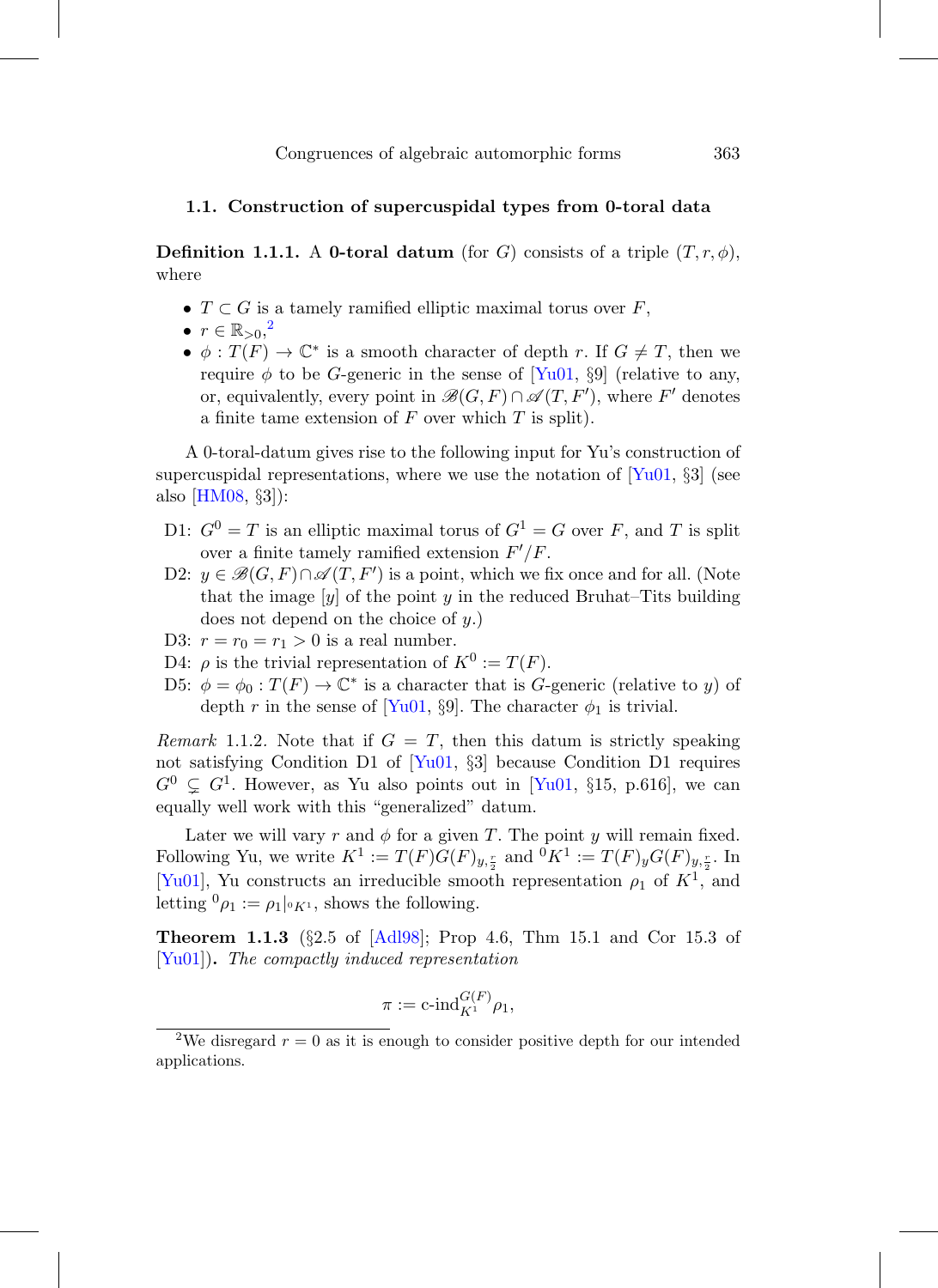is irreducible and supercuspidal of depth r. Moreover, every irreducible smooth representation  $\pi'$  of  $G(F)$  with  $\text{Hom}_{\mathfrak{C}F^1}(^0\rho_1, \pi') \neq \{0\}$  is in the same Bernstein component as  $\pi$ . In particular,  $({}^{0}K^{1}, {}^{0}\rho_{1})$  is a supercuspidal type.

Remark 1.1.4. These representations were already among those constructed by Adler in [\[Adl98\]](#page-74-1). However, we have used Yu's notation here to be consistent with Section [1.2,](#page-13-0) in which we introduce a class of representations that is more general than that arising from a 0-toral-data.

Remark 1.1.5. The representations obtained from 0-toral data are the same as the ones constructed from what DeBacker and Spice call "toral cuspidal G-pairs" in [\[DS18](#page-75-5)]. DeBacker and Spice refer to the resulting representations as "toral supercuspidal representations" in their introduction.

During Yu's construction of  $\rho_1$ , he constructs a smooth character  $\phi$ :  $T(F)G(F)_{y,\frac{r}{2}+} \rightarrow \mathbb{C}^*$  (denoted  $\hat{\phi}$  in [\[Yu01](#page-78-1)]), which is trivial on  $(T, G)(F)_{y,(r+, \frac{r}{2}+)}$ . Let  $J^1_+ := (T, G)(F)_{y,(r, \frac{r}{2}+)}$ . Then we show

<span id="page-13-2"></span>**Proposition 1.1.6.** Assume p does not divide the order of the absolute Weyl group of G. Then the pair  $(J^1_+, \hat{\phi}|_{J^1_+})$  is a supercuspidal type.

<span id="page-13-0"></span>Proof. This is a special case of Proposition [1.2.6](#page-15-0) proved in the next section.  $\Box$ 

## **1.2. Construction of supercuspidal types from 1-toral data**

Since non-simple reductive groups might not admit a 0-toral datum in general, we introduce the slightly more general notion of 1-toral data. A reader who is only interested in the final result about the mere existence of enough omni-supercuspidal types, Theorem [2.2.15,](#page-31-0) is welcome to skip all discussions surrounding 1-toral data, see also Remark [2.2.17.](#page-31-1) The motivation for the introduction of 1-toral data is to provide the reader with the opportunity to choose the compact open subgroup appearing in the omni-supercuspidal type to be a Moy–Prasad filtration subgroup. Moreover, we believe that the intermediate results motivated by 1-toral data, in particular Proposition [2.2.4,](#page-25-0) are of independent interest to representation theorists.

<span id="page-13-1"></span>**Definition 1.2.1.** A **1-toral datum** is a tuple  $((G^0, ..., G^d), (r_0, ..., r_{d-1}),$  $(\phi_0,\ldots,\phi_{d-1})$ ), where

- $G^0$  is an elliptic, maximal torus of G and either
	- $-G^{0} = G^{1} = G$ , or
	- $-G^0 \subsetneq G^1 \subsetneq \cdots \subsetneq G^{d-1} \subsetneq G^d = G$  is a sequence of twisted Levi subgroups that split over some tamely ramified extension  $F'$  of  $F$ ,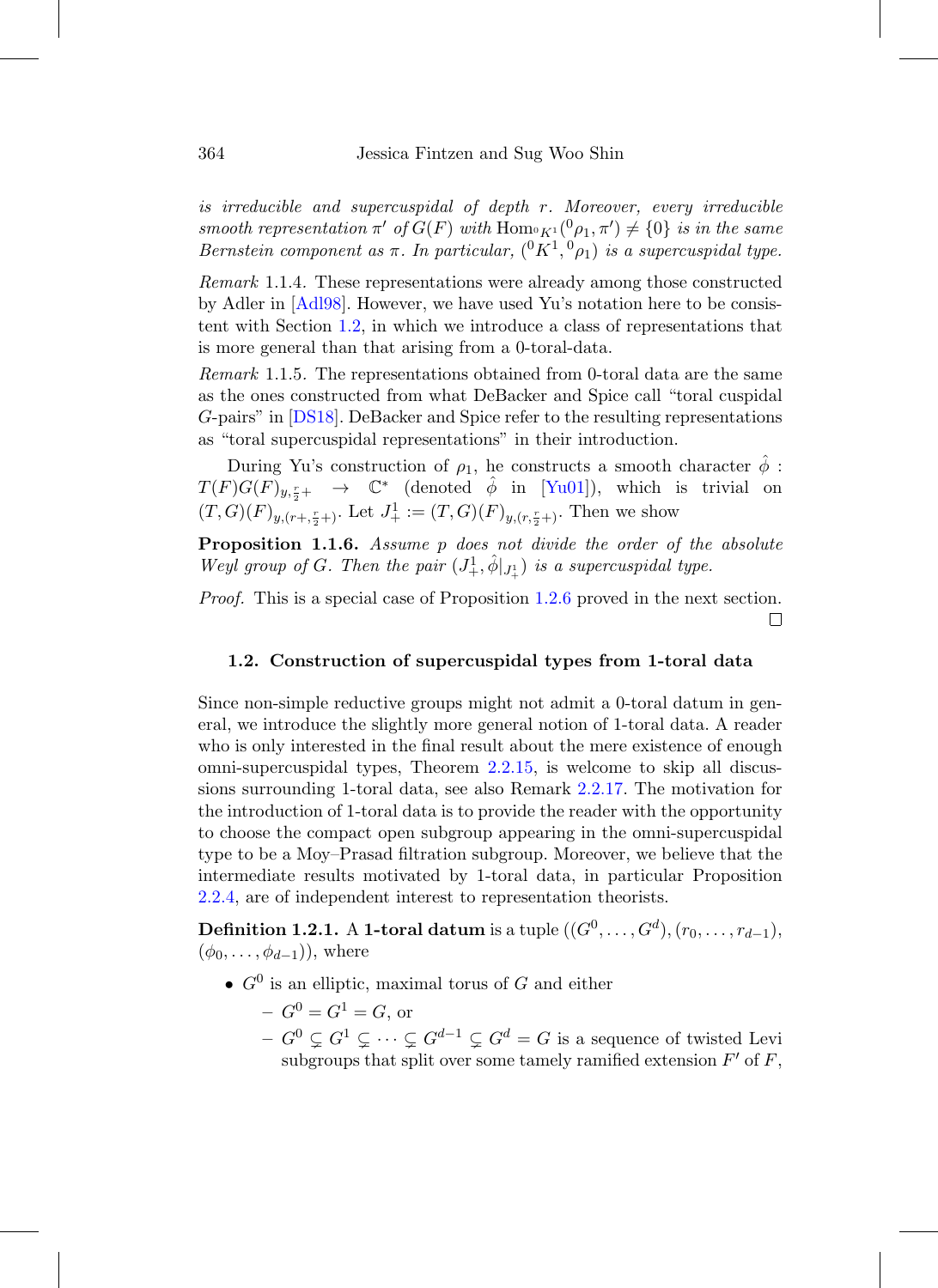- $0 < r_0 < r_1 < \ldots < r_{d-1} < r_0 + 1$  is a sequence of real numbers,
- $\phi_i$  is a smooth character of  $G^i(F)$  of depth  $r_i$  that is  $G^{i+1}$ -generic relative to y of depth  $r_i$  (if  $G^0 \neq G$ ) for  $0 \leq i \leq d-1$  and some (thus every)  $y \in \mathcal{B}(G,F) \cap \mathcal{A}(G^0,F').$

Since  $G^0$  is a torus, we will also write T instead of  $G^0$ . A 1-toral datum gives rise to a tuple

<span id="page-14-0"></span>
$$
(1.2.2) \ \ ((G^0, \ldots, G^d), y, (r_0, \ldots, r_{d-1}, r_d = r_{d-1}), \rho, (\phi_0, \ldots, \phi_{d-1}, \phi_d = 1))
$$

as in [\[Yu01](#page-78-1), §3] (or as in [\[Yu01,](#page-78-1) §15] in the case of  $G = T$ ) by setting

- y to be a point in  $\mathscr{B}(G,F) \cap \mathscr{A}(G^0,F')$ , which we fix once and for all (note that [y] does not depend on the choice of y in  $\mathscr{B}(G, F) \cap$  $\mathscr{A}(G^{0},F'))$
- $\rho$  to be the trivial representation.

Remark 1.2.3. A 0-toral datum is a 1-toral datum with the additional condition that  $d = 1$ . For the reader interested in our choice of nomenclature: The "0" in "0-toral" refers to the difference between  $r_d$  and  $r_0$  being 0, while the "1" in "1-toral" is motivated by the difference between  $r_d$  and  $r_0$  being smaller than 1.

Remark 1.2.4. The decision to set  $\phi_d = 1$  is not a serious restriction (and could be removed if desired). By setting  $\phi_d = 1$  we only exclude additional twists by characters of  $G(F)$  if G is not a torus. This convention has the advantage that the translation between the notion in  $[Yu01]$  $[Yu01]$  and the notation in [\[Fin21\]](#page-76-1) is easier, i.e. we do not have to distinguish the cases  $\phi_d = 1$  and  $\phi_d \neq 1$ .

For  $0 \leq i \leq d-1$ , we write  $H^i$  for the derived subgroup of  $G^i$ . We set  $H^d := G^d$  (not the derived subgroup of  $G^d$  unless  $G^d$  is semisimple). We abbreviate for  $1 \leq i \leq d$ ,

$$
G^i_{y,r_{i-1},\frac{r_{i-1}}{2}+} := (G^{i-1},G^i)(F)_{y,(r_{i-1},\frac{r_{i-1}}{2}+)},
$$
  

$$
H^i_{y,r_{i-1},\frac{r_{i-1}}{2}+} := H^i(F) \cap G^i_{y,r_{i-1},\frac{r_{i-1}}{2}+}.
$$

and define  $\mathfrak{h}^i_{y,r_{i-1},\frac{r_{i-1}}{2}+}$  analogously, where  $\mathfrak{g}^i$  and  $\mathfrak{h}^i$  denote the Lie algebras of  $G^i$  and  $H^i$ , respectively, and set

$$
J_+^1 := H^1_{y,r_0,\frac{r_0}{2}+} H^2_{y,r_1,\frac{r_1}{2}+} \dots H^{d-1}_{y,r_{d-2},\frac{r_{d-2}}{2}+} H^d_{y,r_{d-1},\frac{r_{d-1}}{2}+},
$$
  

$$
= H^1_{y,r_0,\frac{r_0}{2}+} H^2_{y,r_1,\frac{r_1}{2}+} \dots H^{d-1}_{y,r_{d-2},\frac{r_{d-2}}{2}+} G^d_{y,r_{d-1},\frac{r_{d-1}}{2}+}.
$$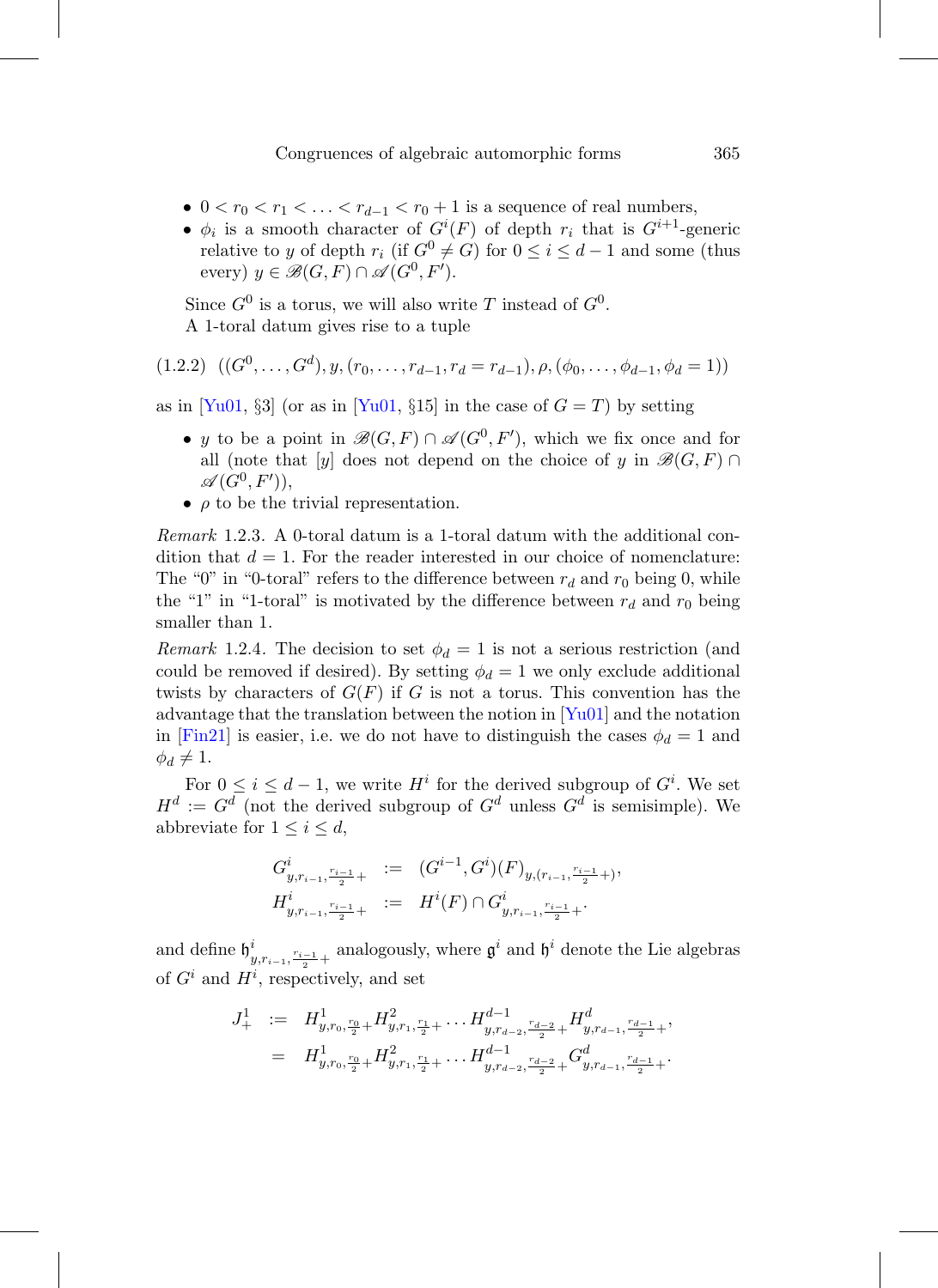$$
\begin{array}{rcl} K^d & := & G^0_{[y]} H^1_{y, r_0, \frac{r_0}{2}} H^2_{y, r_1, \frac{r_1}{2}} \ldots H^{d-1}_{y, r_{d-2}, \frac{r_{d-2}}{2}} H^d_{y, r_{d-1}, \frac{r_{d-1}}{2}},\\ & ^0K^d & := & G^0_y H^1_{y, r_0, \frac{r_0}{2}} H^2_{y, r_1, \frac{r_1}{2}} \ldots H^{d-1}_{y, r_{d-2}, \frac{r_{d-2}}{2}} H^d_{y, r_{d-1}, \frac{r_{d-1}}{2}}. \end{array}
$$

From the tuple  $(1.2.2)$ , Yu constructs in [\[Yu01](#page-78-1), §4] an irreducible representation  $\rho_d$  of  $K^d$  such that the following theorem holds, letting  ${}^0\rho_d$  :=  $\rho_d|_{^0K^d}.$ 

**Theorem 1.2.5** (Prop 4.6, Thm 15.1, Cor 15.3 of [\[Yu01\]](#page-78-1) and Thm 3.1 of [\[Fin\]](#page-75-4))**.** The compactly induced representation

$$
\pi := \mathrm{c}\text{-}\mathrm{ind}_{K^d}^{G(F)}\rho_d,
$$

is irreducible and supercuspidal of depth  $r_d$ . Moreover, every irreducible smooth representation  $\pi'$  of  $G(F)$  with  $\text{Hom}_{\mathfrak{K}^d}(^0\rho_d, \pi') \neq \{0\}$  is in the same Bernstein component as  $\pi$ . In particular,  $({}^0K^d, {}^0\rho_d)$  is a supercuspidal type.

The representation  $\rho_d$  restricted to  $J^1_+$  is given by the character  $\hat{\phi}$  =  $\prod_{0 \leq i \leq d-1} \hat{\phi}_i |_{J^1_+}$  (times identity), where  $\hat{\phi}_i$  is defined as in [\[Yu01,](#page-78-1) §4], i.e.  $\hat{\phi}_i$ is the unique character of  $(G^0)_{[y]}(G^i)_{y,0}G_{y,\frac{r_i}{2}+}$  that satisfies

• 
$$
\hat{\phi}_i|_{(G^0)_{[y]}(G^i)_{y,0}} = \phi_i|_{(G^0)_{[y]}(G^i)_{y,0}},
$$
 and

•  $\hat{\phi}_i|_{G_{y, \frac{r_i}{2}+}}$  factors through

$$
G_{y,\frac{r_i}{2}+}/G_{y,r_i+} \simeq \mathfrak{g}_{y,\frac{r_i}{2}+}/\mathfrak{g}_{y,r_i+} = (\mathfrak{g}^i \oplus \mathfrak{r}^i)_{x,\frac{r_i}{2}+}/(\mathfrak{g}^i \oplus \mathfrak{r}^i)_{x,r_i+} \to (\mathfrak{g}^i)_{x,\frac{r_i}{2}+}/(\mathfrak{g}^i)_{x,r_i+} \simeq (G^i)_{x,\frac{r_i}{2}+}/(G^i)_{x,r_i+},
$$

on which it is induced by  $\phi_i$ . Here  $\mathfrak{r}^i$  is defined to be

$$
\mathfrak{g}\cap \bigoplus_{\alpha\in \Phi(G_{F'},T_{F'})\backslash \Phi(G_{F'}^i,T_{F'})}\mathfrak{g}(F')_{\alpha}
$$

for some maximal torus T of  $G<sup>i</sup>$  that splits over a tame extension  $F'$  of F with  $y \in \mathscr{A}(T, F')$ , and the surjection  $\mathfrak{g}^i \oplus \mathfrak{r}^i \to \mathfrak{g}^i$  sends  $\mathfrak{r}^i$  to zero.

<span id="page-15-0"></span>**Proposition 1.2.6.** Assume p does not divide the order of the absolute Weyl group of G. Then the pair  $(J^1_+, \hat{\phi}|_{J^1_+})$  is a supercuspidal type.

*Remark* 1.2.7. The hypothesis on p may not be optimal, but imposed here to import results from [\[Fin21](#page-76-1), [Kal19](#page-76-3)] which assume it. The condition clearly holds if p is larger than the Coxeter number of the Weyl group.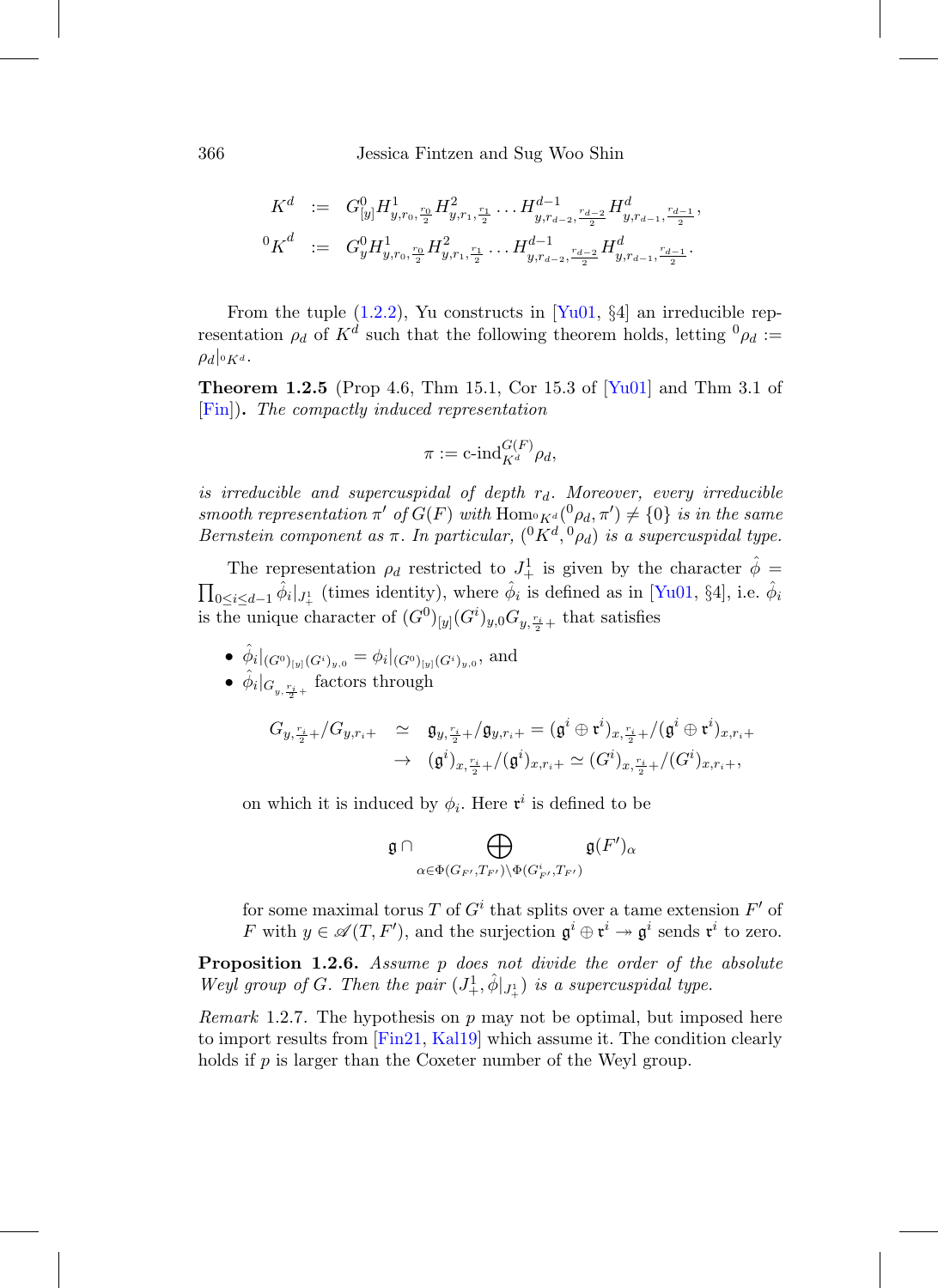*Proof of Proposition [1.2.6.](#page-15-0)* The statement is obvious if G is a torus, hence we assume that G is not a torus for the remainder of the proof. Let  $(\pi, V)$ be an irreducible smooth representation of  $G(F)$  such that V contains a one-dimensional subspace V' on which the subgroup  $J^1_+ \subset G(F)$  acts via  $\hat{\phi}$ . We need to show that  $\pi$  is supercuspidal.

Our strategy consists of deriving from the action of  $J^1_+ \subset G(F)$  via  $\hat{\phi}$ on  $V'$  a maximal datum for  $(\pi, V)$  (in the sense of [\[Fin21](#page-76-1), Def. 4.6]). This can be achieved because the character  $\hat{\phi}$  on  $J^1_+$  encodes the information of a truncated extended datum in the sense of [\[Fin21](#page-76-1), Def. 4.1]. The fact that  $G<sup>0</sup>$  is a torus, hence has trivial derived group, allows us to complete the truncated extended datum to a maximal datum for  $(\pi, V)$  by adding the trivial representation of  $(G^0)^{\text{der}} = \{1\}$ . Then we can apply [\[Fin21,](#page-76-1) Cor. 8.3], which is a criterion to deduce that  $(\pi, V)$  is supercuspidal from properties of the previously constructed maximal datum for  $(\pi, V)$ . Let us provide the details.

Since  $p$  does not divide the order of the absolute Weyl group of  $G$ , the character  $\phi_j$  is trivial on  $H^j(F) \cap G^j(F)_{y,0+}$  ([\[Kal19](#page-76-3), Lemma 3.5.1]). Hence  $\hat{\phi}_j|_{H^{i+1}_{y,r_i,\frac{r_i}{2}+}}$  is trivial for  $0 \leq i < j < d$ . Moreover,  $\hat{\phi}_j|_{H^{i+1}_{y,r_i,\frac{r_i}{2}+}}$ is trivial for  $d>i>j\geq 0$  by the second bullet point of the definition of  $\hat{\phi}_j$ . Thus  $\hat{\phi}|_{H^{i+1}_{y,r_i,\frac{r_i}{2}+}} = \hat{\phi}_i|_{H^{i+1}_{y,r_i,\frac{r_i}{2}+}}$ . We let  $X_i \in \mathfrak{g}_{y,-r_i}^*$  such that the character  $\hat{\phi}|_{H^{i+1}_{y,r_i, \frac{r_i}{2}+}} = \hat{\phi}_i|_{H^{i+1}_{y,r_i, \frac{r_i}{2}+}}$ viewed as a character of

$$
H^{i+1}_{y,r_i,\frac{r_i}{2}+}/H^{i+1}_{y,r_i+} \simeq \mathfrak{h}^{i+1}_{y,r_i,\frac{r_i}{2}+}/\mathfrak{h}^{i+1}_{y,r_i+}
$$

is given by  $\Psi \circ X_i$ . Since  $\phi_i$  is  $G^{i+1}$ -generic relative to y of depth  $r_i$ , by Yu's definition of genericity [\[Yu01](#page-78-1), §8 and §9] we can choose  $X_i$  to have the following extra properties: firstly  $X_i \in (Lie(Z(G^i))(F))^* \subset (\mathfrak{g}^i)^*$  (see [\[Yu01](#page-78-1), §8] for the definition of this inclusion), and secondly

$$
v(X_i(H_{\check{\alpha}})) = -r_i \quad \text{for all } \alpha \in \Phi(G_{F}^{i+1}, T_F) \setminus \Phi(G_{F}^i, T_F),
$$

where  $H_{\check{\alpha}} := d\check{\alpha}(1) \subset \text{Lie } T(F) \subset \mathfrak{g}^i(F)$ . (Here  $d\check{\alpha}: \mathbb{G}_a \to \text{Lie } T$  denotes the Lie algebra morphism arising from  $\check{\alpha}: \mathbb{G}_m \to T$ , and recall that we write  $T = G^0$ .) Since  $X_i \in (Lie(Z(G^i))(F))^*$ , we have that

$$
X_i(H_{\check{\alpha}}) = 0 \quad \text{for all } \alpha \in \Phi(G_F^i, T_F)
$$

and that the  $G^{i+1}$ -orbit of  $X_i$  is closed.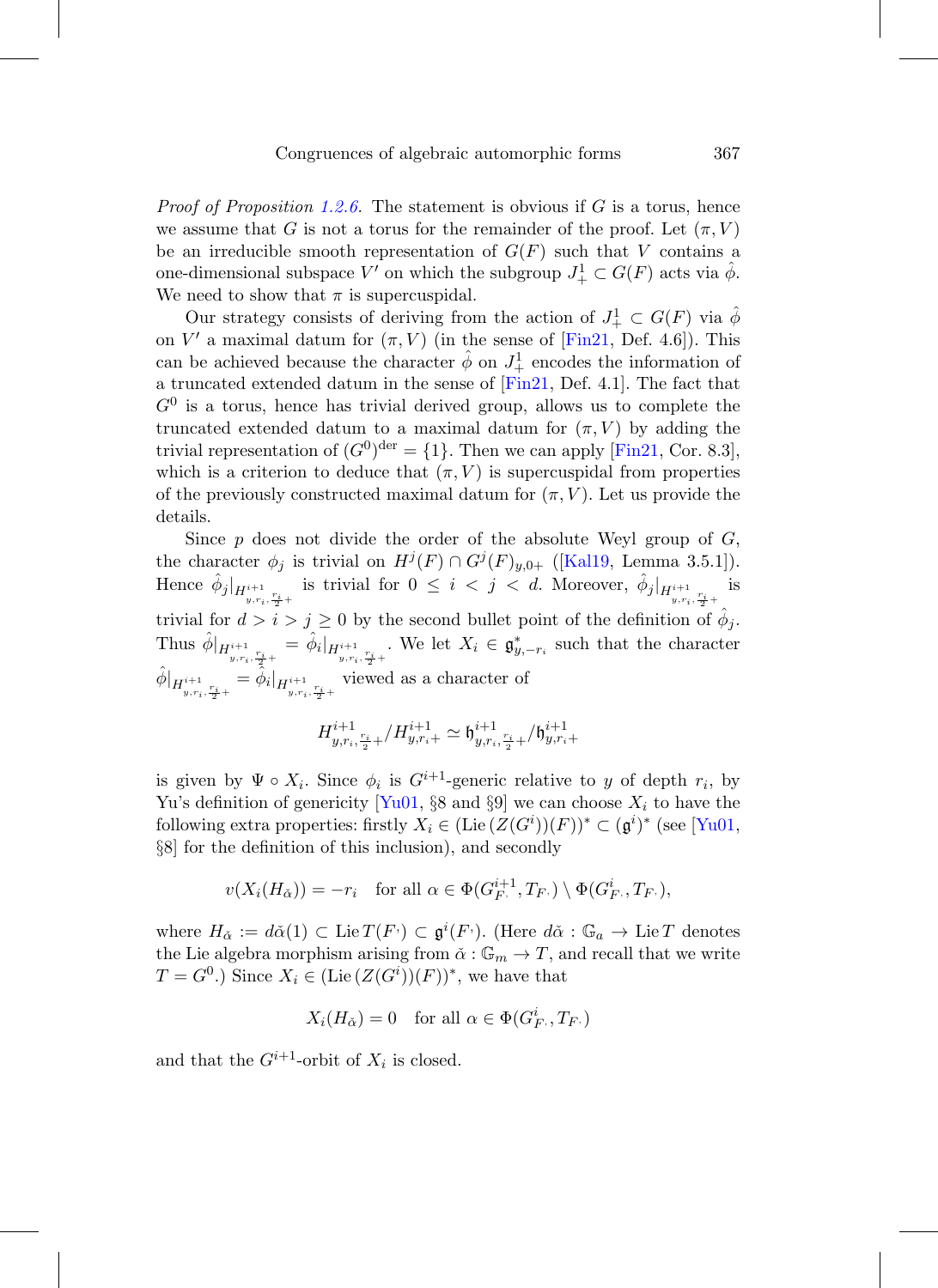Thus  $X_i$  is almost stable and generic of depth  $-r_i$  at y as an element of  $(g^{i+1})^*$  in the sense of [\[Fin21,](#page-76-1) Definition 3.1 and Definition 3.5]. By [\[Fin21](#page-76-1), Cor. 3.8.] this implies that  $X_i$  is almost strongly stable and generic of depth  $-r_i$  at y. Moreover, since  $\phi_i$  is  $G^{i+1}$ -generic, we have  $G^i = \text{Cent}_{G^{i+1}}(X_i)$ . Hence the tuple  $(y,(r_i)_{d-1\geq i\geq 0},(X_i)_{d-1\geq i\geq 0},(G^i)_{d\geq i\geq 0})$  is a truncated extended datum of length d in the sense of  $\overline{[Fin21, Def. 4.1]}$  $\overline{[Fin21, Def. 4.1]}$  $\overline{[Fin21, Def. 4.1]}$ <sup>[3](#page-17-2)</sup> Since  $J^1_+$  acts on V' via  $\hat{\phi}$ , since  $(G^0)^{\text{der}} = T^{\text{der}} = \{1\}$ , and since  $\mathscr{B}(G^0, F)$  consists of a single facet, we conclude that  $(y,(X_i)_{d-1>i>0}, 1)$  is a maximal datum for  $(\pi, V)$  in the sense of  $[Fin21, Def. 4.6]$  $[Fin21, Def. 4.6]$ .

Since y is a facet of minimal dimension of  $\mathscr{B}(G^0, F) = \mathscr{B}(T, F)$  and  $Z(G^0)/Z(G)$  is anisotropic, [\[Fin21,](#page-76-1) Cor. 8.3] implies that  $(\pi, V)$  is supercuspidal. 口

# <span id="page-17-0"></span>**2. Construction of a family of omni-supercuspidal types**

We have seen that 0-toral and 1-toral data yield supercuspidal types. Upgrading this, we will see in this section that 0-toral data and 1-toral data give rise to what we call omni-supercuspidal types (see Definition [2.2.1](#page-24-1) below), which eventually lead to interesting congruences of automorphic forms in the global setup. Thus it is crucial to have a family of omni-supercuspidal types of level tending to infinity, whose existence we prove in this section.

#### **2.1. Abundance of 0-toral data and 1-toral data**

<span id="page-17-1"></span>The current subsection is devoted to show that 1-toral data exist in abundance under a mild assumption on  $p$ . We construct an infinite family of 0-toral data of increasing level for absolutely simple groups as an intermediate step.

We begin with a preliminary lemma that will be useful for explicit constructions later.

<span id="page-17-3"></span>**Lemma 2.1.1.** Let  $n \in \mathbb{Z}_{\geq 2}$  and let E be the degree n unramified extension of F. Let  $\sigma$  be a generator of  $Gal(E/F)$ . Suppose that  $p \nmid n$ . Then there exists an element e in E with the following properties:

- $\bullet v(e)=0$
- $\sum_{1 \leq i \leq n} \sigma^i(e) = 0$
- The image  $\bar{e}$  of e in the residue field  $k_E$  of E is a generator for the field extension  $k_E/k_F$ .

<span id="page-17-2"></span><sup>3</sup>Beware that the sequence of twisted Levi subgroups is increasing in Yu's data, but decreasing in [\[Fin21](#page-76-1)].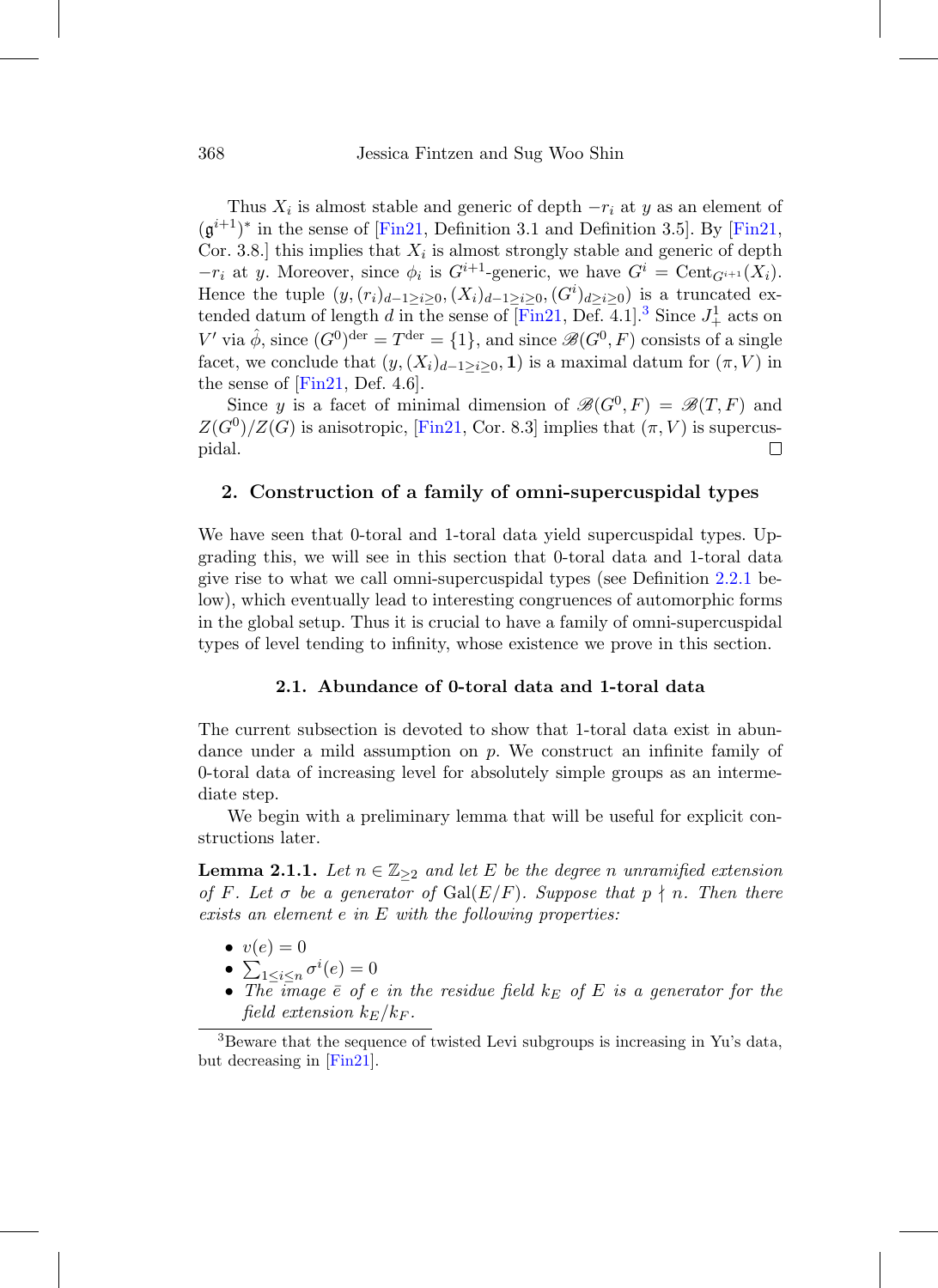*Proof.* Let  $e_0 \in E \setminus F$  be an element of valuation zero whose image  $\overline{e}_0$  in  $k_E$  generates the extension of finite fields  $k_E/k_F$ . If  $\sum_{1 \leq i \leq n} \sigma^i(e_0) = 0$ , then we are done, so suppose  $\sum_{1 \leq i \leq n} \sigma^i(e_0) \neq 0$ . Set  $e_1 := \sum_{1 \leq i \leq n} \sigma^i(e_0)$ and  $e := n \cdot e_0 - e_1$ . Then  $\sigma(e_1) = e_1$  and  $e_1 \in \mathcal{O}_F$ . Hence the image  $\bar{e}$ of  $e := n \cdot e_0 - e_1$  in  $k_E$  is a generator for the field extension  $k_E/k_F$  and therefore  $v(e) = 0$ . Moreover  $\sum_{1 \leq i \leq n} \sigma^{i}(e) = n \sum_{1 \leq i \leq n} \sigma^{i}(e_0) - ne_1 = 0$ , so the proof is finished. □

Recall that we write  $Cox(G) \in \mathbb{Z}_{\geq 1}$  for the Coxeter number of the absolute Weyl group W of G. Note that if G is an absolutely simple reductive group and  $p > \text{Cox}(G)$ , then G splits over a tamely ramified extension of F. For the reader's convenience, we recall the table of Coxeter numbers for irreducible root systems of all types:

| $  -$<br>W<br>tvpe of | $\Delta s$ | $\ddot{\phantom{0}}$<br>$\overline{\phantom{a}}$ | o.<br>↩        | $\overline{\phantom{a}}$ | $E_6$ | $E_{\tau}$<br>. . | Еs | $F_{4}$ | $\mathbf{u}^{\alpha}$ |
|-----------------------|------------|--------------------------------------------------|----------------|--------------------------|-------|-------------------|----|---------|-----------------------|
| $\sim$<br>Cox)        | O<br>ᅩ     | $\overline{\phantom{a}}$                         | $\overline{ }$ |                          | --    | $\check{ }$       | 30 | $\sim$  |                       |

<span id="page-18-0"></span>**Proposition 2.1.2.** Let G be an absolutely simple reductive group over F. Assume that  $p > \text{Cox}(G)$ . Then there exists a tamely ramified elliptic maximal torus T of G that enjoys the following property: For every  $n \in \mathbb{Z}_{\geq 1}$ , there exist a real number r with  $n < r \leq n+1$  and a character  $\phi : T(F) \to \mathbb{C}^*$ of depth r such that  $(T, r, \phi)$  is a 0-toral datum.

Proof. We first claim that it suffices to show that G contains an elliptic maximal torus T such that for every  $n \in \mathbb{Z}_{\geq 1}$ , there exists a G-generic element  $X_n \in \mathfrak{t}^*$  of depth  $-r$  in the sense of [\[Yu01,](#page-78-1) § 8] with  $n < r \leq n+1$ . Suppose that T is such a torus accommodating such an  $X_n$  for every n. Let  $y \in \mathscr{A}(T, F') \cap \mathscr{B}(G, F)$  as in §[1.1.](#page-12-0) Then we can compose  $X_n$  with the fixed additive character  $\Psi$  to obtain a generic character  $\phi$  of  $\mathfrak{t}_r/\mathfrak{t}_{r+} = \mathfrak{t}_{y,r}/\mathfrak{t}_{y,r+} \simeq$  $T_{y,r}/T_{y,r+}$ , which we can view as a character of  $T_{y,r}$ . Since the character takes image in the divisible group  $\mathbb{C}^*$ , we can extend it to a character of  $T(F)$ , which we also denote by  $\phi$ . Then  $\phi$  is a G-generic character of  $T(F)$ of depth r and  $(T, r, \phi)$  is a 0-toral datum.

Let us show the existence of T and  $X_n$  as above. For simplicity we write X for  $X_n$  when there is no danger of confusion. Since over a non-archimedean local field every anisotropic, maximal torus transfers to all inner forms (see [\[Kot86,](#page-76-4) §10] and [\[Kal19](#page-76-3), Lemma 3.2.1]), we may assume without loss of generality that G is quasi-split. (See [\[Kal19,](#page-76-3) 3.2] to review what transfer of maximal tori means.) Let  $T^{\text{sp}}$  be a maximal torus of G that is maximally split. Denote by  $X_*(T^{\text{sp}})$  the group of cocharacters of  $T^{\text{sp}} \times_F F^{\text{sep}}$ . Let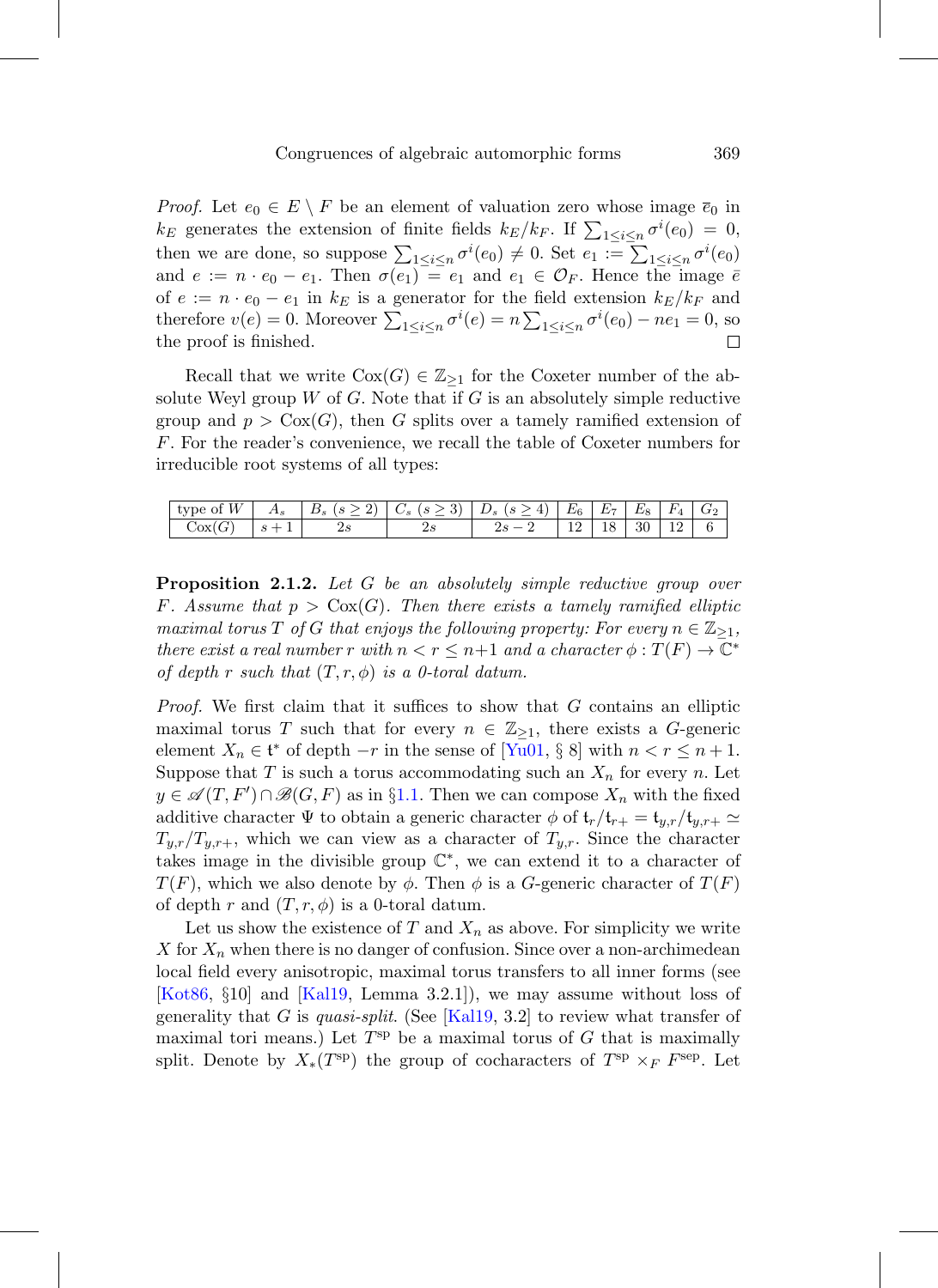$E'$  be the splitting field of  $T^{sp}$ , which is finite Galois over F. Then the action of  $Gal(F^{\text{sep}}/F)$  on  $X_*(T^{\text{sp}})$  factors through  $Gal(E'/F)$ . We denote by  $W^{\text{sp}} = N(T^{\text{sp}})/T^{\text{sp}}$  the Weyl group (scheme) of  $T^{\text{sp}} \subset G$ .

Before we go further, we outline the strategy for the rest of the proof. Firstly, we will choose a finite Galois extension  $E/F$  (in  $F<sup>sep</sup>$ ) as well as a 1-cocycle of  $Gal(E/F)$  with values in  $W^{sp}$ . A careful choice will allow us to "twist"  $T^{\text{sp}}$  to an elliptic maximal torus T over F. Put  $\tilde{E} := E E'$ . (In fact we will have  $\tilde{E} = E$  except possibly for type  $D_{2N}$ .) Secondly, we choose  $r \in (n, n+1]$  in such a way that the remaining steps will work and describe an  $\mathcal{O}_{\tilde{E}}$ -linear functional X on the finite free  $\mathcal{O}_{\tilde{E}}$ -module  $\mathfrak{t}(E)$ <sub>r</sub> by fixing a convenient basis for  $\mathfrak{t}(E)_r$ . Thirdly, we make explicit the conditions that  $X \in \mathfrak{t}^*$  (namely X is  $Gal(\tilde{E}/F)$ -equivariant as a linear functional) and that X is G-generic of depth  $-r$ . This yields a list of constraints for the coordinates of  $X$  for the fixed (dual) basis. Finally we exhibit a choice of coordinates satisfying all constraints.

We are about to divide the proof into two cases. The case of type  $D_{2N}$ is to receive a special treatment. Assuming G is not of type  $D_{2N}$ , we define

$$
\delta \in \mathrm{Aut}_{\mathbb{Z}}(X_*(T^{\rm sp}))
$$

encoding the action of  $Gal(E'/F)$  on  $X_*(T^{\text{sp}})$  as follows. If G is split, then  $E' = F$  and define  $\delta$  to be the identity automorphism. If G is not split (still excluding  $D_{2N}$ , then  $[E' : F] = 2$ . Write  $\sigma$  for the nontrivial element of  $Gal(E'/F)$ , and let  $\delta$  stand for the action of  $\sigma$  in this case.

Viewing the absolute Weyl group  $W := W^{\text{sp}}(F^{\text{sep}})$  as a subgroup of  $\text{Aut}_{\mathbb{Z}}(X_*(T^{\text{sp}}))$ , we distinguish two cases as follows.

#### **Case 1:** G is of type  $D_{2N}$ , or  $-1 \in W \delta$

First suppose that G is not of type  $D_{2N}$ . Let E be a quadratic extension of F that contains E'. Then there exists  $w \in W^{\text{sp}}(E)$  such that  $w\delta = -1$  (i.e. multiplication by  $-1$  on  $X_*(T^{\rm sp})$ ). Let  $f: Gal(F^{\rm sep}/F) \to W$  be the group homomorphism that factors through  $Gal(E/F)$  and sends the non-trivial element  $\sigma$  of Gal $(E/F)$  to w. Then f is a 1-cocycle giving an element of the Galois cohomology  $H^1(F, W^{\text{sp}})$ , because  $\sigma \in \text{Gal}(E/F)$  acts on W via conjugation by  $\delta$ .

If G is of type  $D_{2N}$ , observe that  $Gal(E'/F)$  is one of the following groups:  $\{0\}$ ,  $\mathbb{Z}/2\mathbb{Z}$ ,  $\mathbb{Z}/3\mathbb{Z}$ , or  $S_3$ . By [\[Fin19,](#page-76-5) Lemma 2.2] there exists a quadratic extension E of F such that  $E \cap E' = F$ , i.e.  $Gal(EE'/F) =$  $Gal(E/F) \times Gal(E'/F)$  canonically. Since the center of W is  $\{\pm 1\}$  in this case ( $[Hum90, 3.19$  $[Hum90, 3.19$  Cor., Table 3.1, 6.3 Prop.(d)), we have  $-1 \in W^{\rm sp}(F)$ . Then the group homomorphism  $f : \text{Gal}(F^{\text{sep}}/F) \to W$  defined by factoring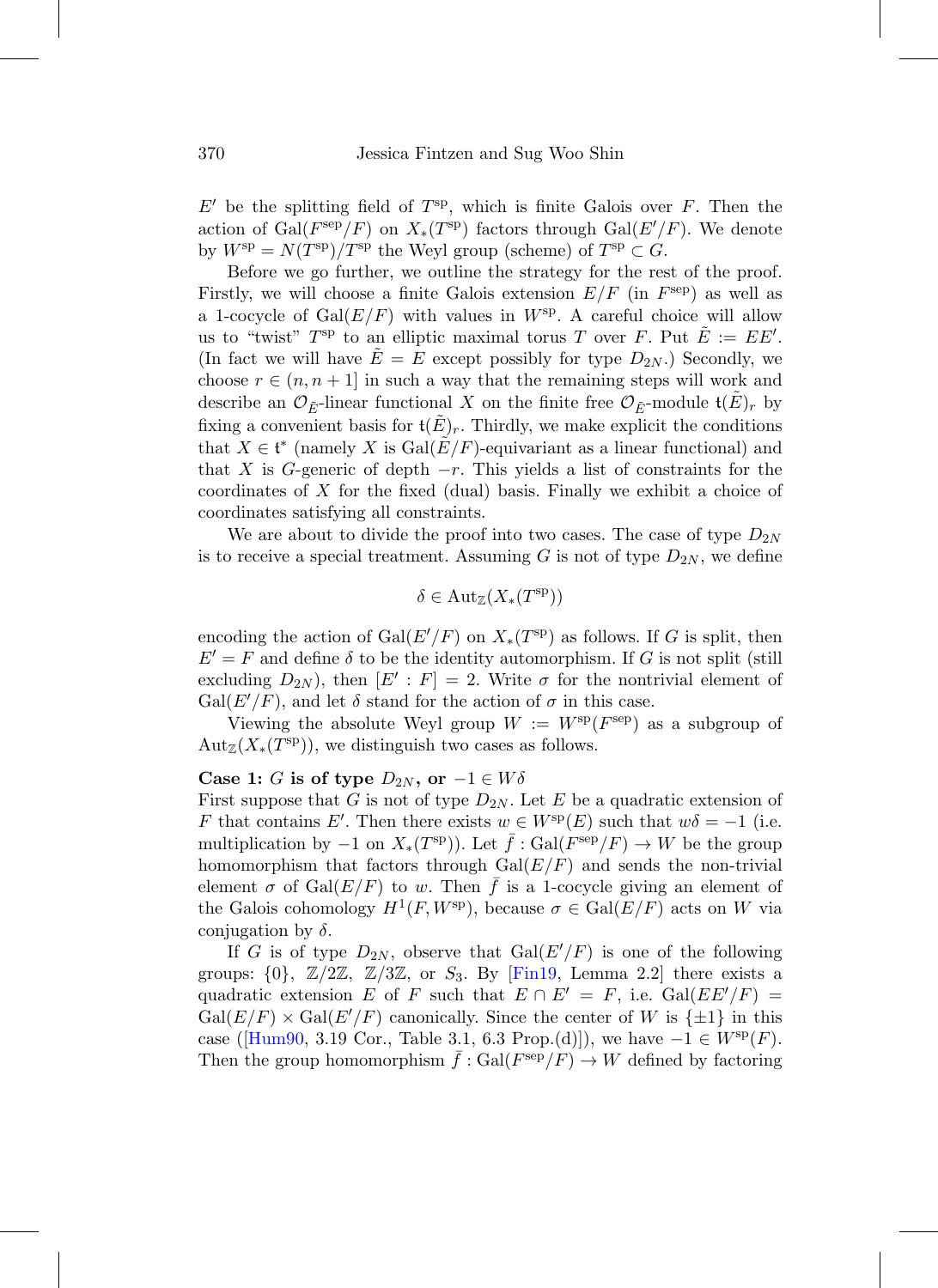through Gal( $E/F$ ) and sending the non-trivial element  $\sigma$  of Gal( $E/F$ ) to  $-1$  is an element of  $H^1(F, W^{\text{sp}})$ .

By  $[{\rm Rag04}, {\rm Main Theorem 1.1}]$  every element of  $H^1(F, W^{\rm sp})$  lifts to an element in  $H^1(F, N(T^{\text{sp}}))$  that is contained in ker $(H^1(F, N(T^{\text{sp}}))) \rightarrow$  $H^1(F, G)$ ). Let us denote by f such a lift of f (in both cases). Then f gives rise to (the conjugacy class of) a maximal torus T in G over  $F$ . The torus T is split over  $EE'$ , and the nontrivial element  $\sigma$  of  $Gal(E/F) \le Gal(EE'/F)$ acts on  $X_*(T)$  via  $f(\sigma)\delta = -1$ , where we set  $\delta = 1$  if G is of type  $D_{2N}$ .

Hence  $T$  is an elliptic maximal torus of  $G$ .

To avoid convoluted notation, we separate cases according as the quadratic extension  $E/F$  is unramified or ramified. Write  $E = EE'$ .

Suppose first that  $E/F$  is unramified, and let  $\varpi_F$  be a uniformizer of F. Since  $p > \text{Cox}(G)$ , hence  $p \nmid |W|$ , the  $\mathcal{O}_{\tilde{E}}$ -module  $\mathfrak{t}(E)_{y,n+1}$  is spanned by  $\{\varpi_F^{n+1} H_{\check{\alpha}}\}_{{\check{\alpha}} \in {\check{\Delta}}}$  as a free module, where  $\tilde{\check{\Delta}}$  is a choice of simple coroots of  $T \times_F E$  and  $H_{\alpha} = d\alpha(1)$ , where  $d\alpha$  denotes the map  $\mathbb{G}_a \to \text{Lie}(T \times_F E)$ induced by the coroot  $\check{\alpha}: \mathbb{G}_m \to T$ . If G is of type  $D_{2N}$  we assume in addition that  $\Delta$  is preserved under the action of  $Gal(E/E)$ , which is possible by the definition of T and G being quasi-split. (Choose  $\Delta$  corresponding to a Borel subgroup of  $G_E$  over E containing  $T_E$ , noting that  $T_E \simeq T_E^{\text{sp}}$ .) Let  $a \in E$ with  $v(a) = 0$  such that  $\sigma(a) = -a$ , which exists by Lemma [2.1.1.](#page-17-3) Let X be the  $\mathcal{O}_{\widetilde{E}}$ -linear functional on  $\mathfrak{t}(\widetilde{E})_{y,n+1}$  defined by  $X(\varpi_F^{n+1}H_{\check{\alpha}})=a$  for  $\check{\alpha} \in \Delta$ . Then

$$
X(\sigma(\varpi_F^{n+1}H_{\check{\alpha}})) = X(\varpi_F^{n+1}H_{-\check{\alpha}}) = X(-\varpi_F^{n+1}H_{\check{\alpha}}) = -a = \sigma(a)
$$
  
=  $\sigma(X(\varpi_F^{n+1}H_{\check{\alpha}})),$ 

and X is also stable under  $Gal(E'/F)$ . Hence X defines an  $\mathcal{O}_F$ -linear functional on  $\mathfrak{t}_{x,n+1} = (\mathfrak{t}(\widetilde{E})_{x,n+1})^{\mathrm{Gal}(\widetilde{E}/F)}$ . Note that for every coroot  $\check{\beta}$  (of  $G_{\widetilde{E}}$ with respect to  $T_{\tilde{E}}$ ), we have  $X(H_{\tilde{\beta}}) = m_{\tilde{\beta}} a \varpi_F^{-(n+1)}$  for some non-zero integer  $m_{\tilde{\beta}}$  with  $-\overline{\text{Cox}}(G) < m_{\tilde{\beta}} < \overline{\text{Cox}}(G)$ , because the sum of the coefficients of the highest coroot in terms of simple coroots is  $Cox(G) - 1$ . Hence, since  $p > \text{Cox}(G)$ , we have  $v(X(H_{\check{\beta}})) = -(n+1)$  for all coroots  $\check{\beta}$  of  $G_{\tilde{E}}$  with respect to  $T_{\tilde{E}}$ . Thus X is G-generic of depth  $n+1$  in the sense of  $[Yu01, \S 8]$  $[Yu01, \S 8]$ by our assumption on  $p$  and  $|Yu01$ , Lemma 8.1.

It remains to treat the case that  $E/F$  is totally ramified. Since  $p \neq 2$ , the quadratic extension  $E/F$  is tamely ramified and we may choose a uniformizer  $\overline{\omega}_E$  of E such that  $\sigma(\overline{\omega}_E) = -\overline{\omega}_E$ . Then, as  $p > \text{Cox}(G)$ , the  $\mathcal{O}_{\widetilde{E}}$ -module  $\mathfrak{t}(\widetilde{E})_{y,\frac{2n+1}{2}}$  is generated by  $\{\varpi_E^{2n+1}H_{\check{\alpha}}\}_{\check{\alpha}\in\check{\Delta}}$ , where  $\check{\Delta}$  is chosen as above. We define an  $\mathcal{O}_{\widetilde{E}}$ -linear functional X on  $\mathfrak{t}(\widetilde{E})_{y,\frac{2n+1}{2}}$  by setting  $X(\varpi_E^{2n+1}H_{\check{\alpha}})=1$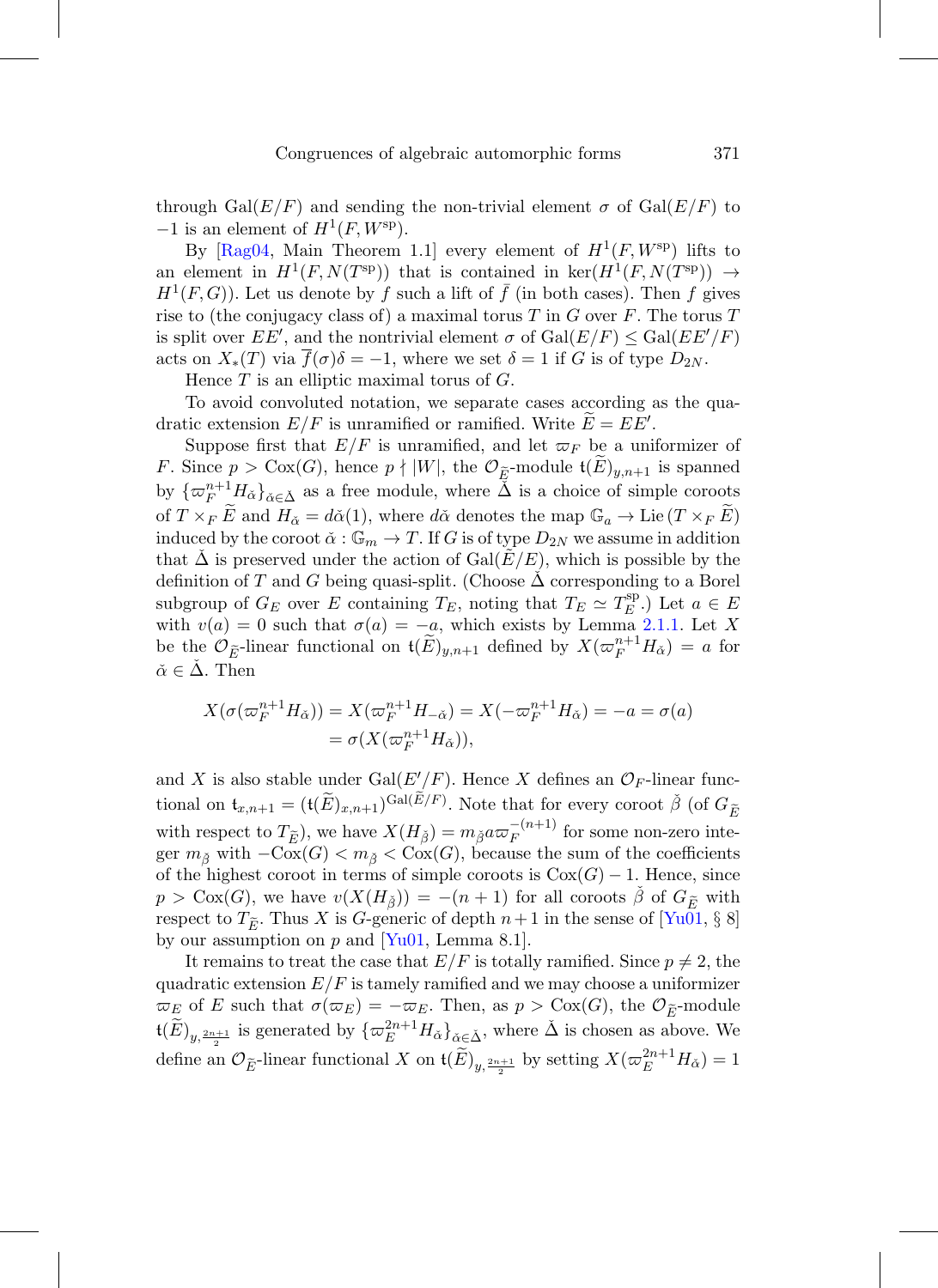for  $\check{\alpha} \in \check{\Delta}$ . Then  $X(\sigma(\varpi_E^{2n+1}H_{\check{\alpha}})) = 1$ , and, if G is of type  $D_{2N}$ , then  $X(\tau(\varpi_E^{2n+1}H_{\check{\alpha}})) = X(\varpi_E^{2n+1}H_{\tau(\check{\alpha})}) = 1$  for  $\tau \in \text{Gal}(\tilde{E}/E)$ . Thus X descends to an  $\mathcal{O}_F$ -linear functional on  $\mathfrak{t}_{y, \frac{2n+1}{2}}$ . Moreover, X is G-generic of depth  $n + \frac{1}{2}$ , because  $p > \text{Cox}(G)$ . This concludes Case 1.

#### **Case 2:** G is not of type  $D_{2N}$  and  $-1 \notin W \delta$

We claim that in this case G is a split group of type  $A_N$ ,  $D_{2N+1}$  or  $E_6$  for some integer  $N \geq 1$ . (In the  $D_{2N+1}$ -case,  $N \geq 2$ .) If G is split, this follows from  $[Hum90, 3.19]$  $[Hum90, 3.19]$  Cor. and Table 3.1. If G is non-split and not of type  $D_{2N}$ , then G is of type  $A_N$ ,  $D_{2N+1}$  or  $E_6$  and  $\delta$  is induced by the non-trivial Dynkin diagram automorphism with respect to some set of simple coroots  $\Delta$ . Let  $w_0$  be the longest element in the Weyl group W (for simple reflections corresponding to  $\Delta$ ). Then  $w_0(\Delta) = -\Delta$ . Since  $-1 \notin W$  for type  $A_N$ ,  $D_{2N+1}$ and  $E_6$ , we have  $w_0 \neq -1$  and therefore  $-w_0$  is a nontrivial automorphism of  $X_*(T^{\text{sp}})$  that preserves  $\Delta$ . Hence  $-w_0 = \delta$ , i.e.  $-1 = w_0 \delta \in W \delta$ . Thus none of the non-split groups appears in Case 2.

We treat the three cases separately. When G is a **split group of type**  $D_{2N+1}$  or  $E_6$ , we exhibit the existence of an appropriate G-generic element X in the Lie algebra of a suitable torus by explicit calculations; the details are deferred to Appendix [A](#page-54-0) and Appendix [B.](#page-57-0)

The remaining case is when G is a split group of type  $A_N$ . We denote by  $\check{\alpha}_1,\ldots,\check{\alpha}_N$  simple coroots such that the simple reflections  $s_{\check{\alpha}_i}$  and  $s_{\alpha_i}$  commute if and only if  $|i-j| \neq 1$ . Then the Weyl group W contains an element w of order  $N + 1$  such that  $w(\check{\alpha}_i) = \check{\alpha}_{i+1}$  for  $1 \leq i \leq N$  and  $w(\check{\alpha}_N) = -\sum_{1 \leq i \leq N} \check{\alpha}_i$ . We denote by E the unramified extension of F of degree  $N + 1$ , and let  $\sigma$  be a generator of Gal( $E/F$ ). Then the map  $f: Gal(F<sup>sep</sup>/F) \rightarrow Gal(E/F) \rightarrow W$  defined by sending  $\sigma$  to w is an element of  $H^1(F, W)$  that gives rise to (the conjugacy class of) an elliptic maximal torus T in G over F. Since  $p > \text{Cox}(G) = N + 1$ , the set  $\{\varpi_F^{n+1} H_{\check{\alpha}_i}\}_{1 \leq i \leq N}$ forms an  $\mathcal{O}_E$ -basis for  $\mathfrak{t}(E)_{y,n+1}$ . Let  $a \in E$  be an element of valuation zero such that  $\sum_{1 \leq i \leq N+1} \sigma^i(a) = 0$  and the image  $\bar{a}$  of a in the residue field  $k_E$  is a generator for the field extension  $k_E/k_F$  (see Lemma [2.1.1\)](#page-17-3). Then the linear functional X on  $\mathfrak{t}(E)_{y,n+1}$  defined by  $X(\varpi_F^{n+1}H_{\check{\alpha}_i}) = \sigma^{i-1}(a)$  descends to an  $\mathcal{O}_F$ -linear functional on  $\mathfrak{t}_{u,n+1}$ . Moreover we claim that

$$
v(a + \sigma(a) + ... + \sigma^{j}(a)) = 0
$$
, for  $1 \le j \le N - 1$ .

Suppose this is false. Then  $\bar{a} + \sigma(\bar{a}) + \ldots + \sigma^{j}(\bar{a}) = 0$ , where  $\bar{a}$  denotes the image of a in the residue field  $k_E$ . We apply  $\sigma$  to the last equation and subtract the original equation to obtain that  $\sigma^{j+1}(\bar{a})=\bar{a}$ . This contradicts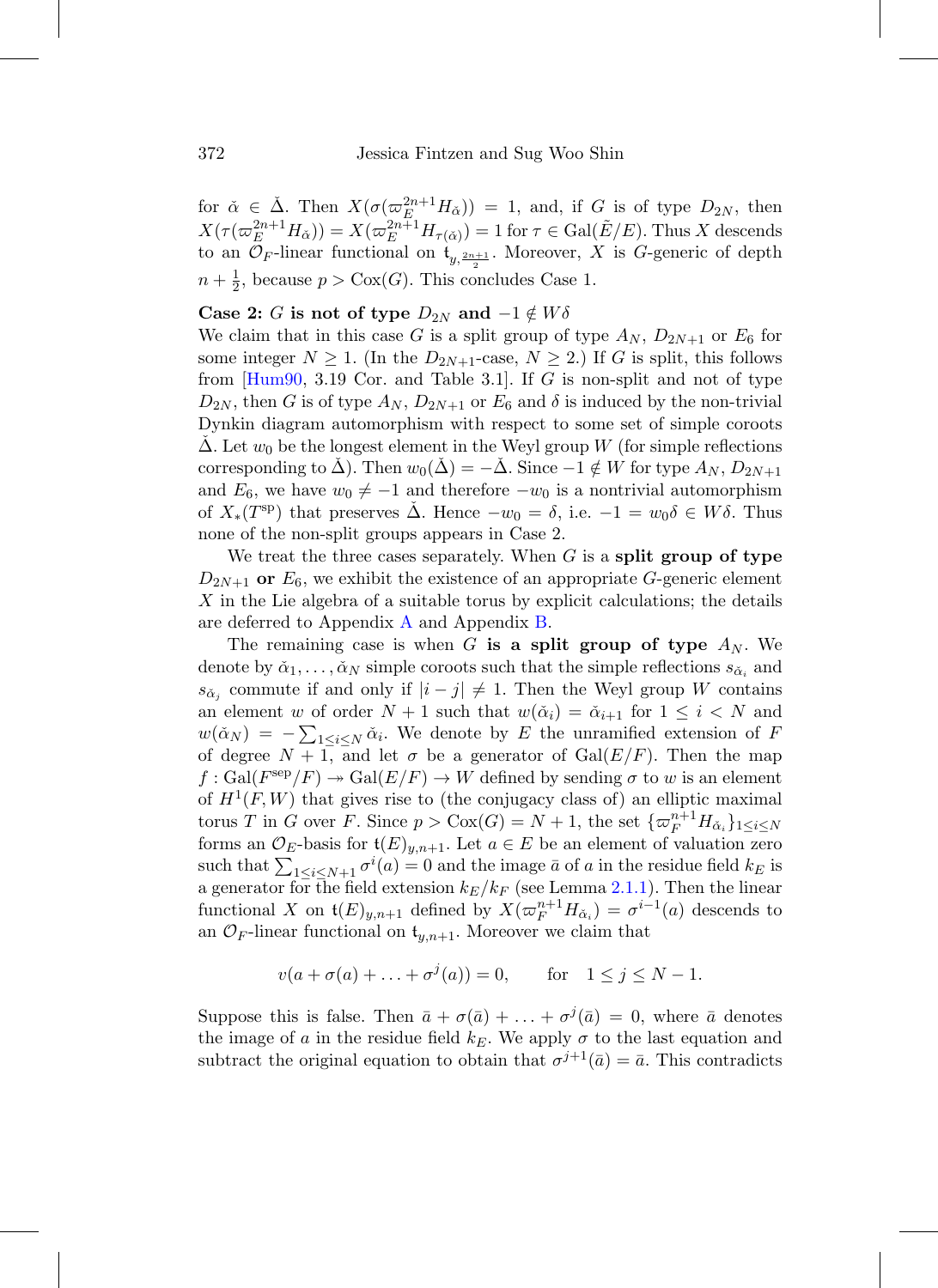that  $\bar{a}$  is a generator of  $k_E/k_F$  because  $j+1 < N+1$ . Since all coroots of  $A_N$  are of the form  $\check{\alpha}_i + \check{\alpha}_{i+1} + \ldots + \check{\alpha}_j$  for  $1 \leq i \leq j \leq N$ , we deduce that X is G-generic of depth  $n + 1$ . □

<span id="page-22-1"></span>**Corollary 2.1.3.** Let G be an adjoint simple reductive group over F that is tamely ramified. Assume that  $p > \text{Cox}(G)$ . Then there exists a tamely ramified elliptic maximal torus  $T$  of  $G$  that enjoys the following property: For every  $n \in \mathbb{Z}_{\geq 1}$ , there exists a real number r with  $n < r \leq n+1$  and a character  $\phi: T(F) \to \mathbb{C}^*$  of depth r such that  $(T, r, \phi)$  is a 0-toral datum.

Proof. As in the proof of Proposition [2.1.2,](#page-18-0) we may and will show the existence of G-generic elements of depth  $-r$  in the Lie algebra instead of G-generic characters of depth  $r$ .

By assumption, we can take  $G = \text{Res}_{F'/F} G'$  for a finite tamely ramified extension  $F'/F$  and an absolutely simple adjoint group  $G'$  over  $F'$ . As usual  $F'$  is a subfield of  $F$ ; the inclusion is denoted by  $\iota_0$ . By Proposition [2.1.2](#page-18-0) there exists a tamely ramified elliptic maximal torus  $T'$  of  $G'$  over  $F'$  such that for each  $n' \in \mathbb{Z}_{\geq 1}$ , there exists  $X \in \mathfrak{t}'(F')$  which is G'-generic of depth  $-r'$  with  $n' < r' \leq n' + 1$  when the depth is normalized with respect to the valuation  $v' := ev : F' \to \mathbb{Z} \cup \{\infty\}$ , where e denotes the ramification index of  $F'/F$ . Writing  $\check{\Phi}'$  for the set of coroots of  $G'_{F^{sep}}$  with respect to  $T'_{F^{sep}}$ , we have

<span id="page-22-0"></span>(2.1.4) 
$$
v'(X(H_{\tilde{\beta}})) = -r', \qquad \forall \tilde{\beta} \in \check{\Phi}'.
$$

Then  $T := \text{Res}_{F'/F} T'$  is an elliptic maximal torus of G over F. Under the canonical isomorphism  $\mathfrak{t}(F) \simeq \mathfrak{t}'(F')$ , we will show that X viewed as an element of  $\mathfrak{t}(F)$  is G-generic of depth  $-r'/e$ . Clearly this finishes the proof. (For each *n*, consider  $n' = en$  so that  $n < r'/e \le n + \frac{1}{e} \le n + 1$ .)

We need some preparation. Over  $F<sup>l</sup>$  we have compatible direct sum decompositions

$$
\mathfrak{g}(F) = \mathfrak{g}'(F') \otimes_F F = \bigoplus_{\iota \in \text{Hom}_F(F',F')} \mathfrak{g}'(F') \otimes_{F',\iota} F
$$
\n
$$
\cup \qquad \qquad \cup
$$
\n
$$
\mathfrak{t}(F') = \mathfrak{t}'(F') \otimes_F F = \bigoplus_{\iota \in \text{Hom}_F(F',F')} \mathfrak{t}'(F') \otimes_{F',\iota} F
$$

Correspondingly the set  $\check{\Phi}$  of coroots of  $G_F$ , with respect to  $T_F$ , decomposes as

$$
\check{\Phi} = \coprod_{\iota \in \operatorname{Hom}_F(F',F\cdot)} \check{\Phi}'_{\iota},
$$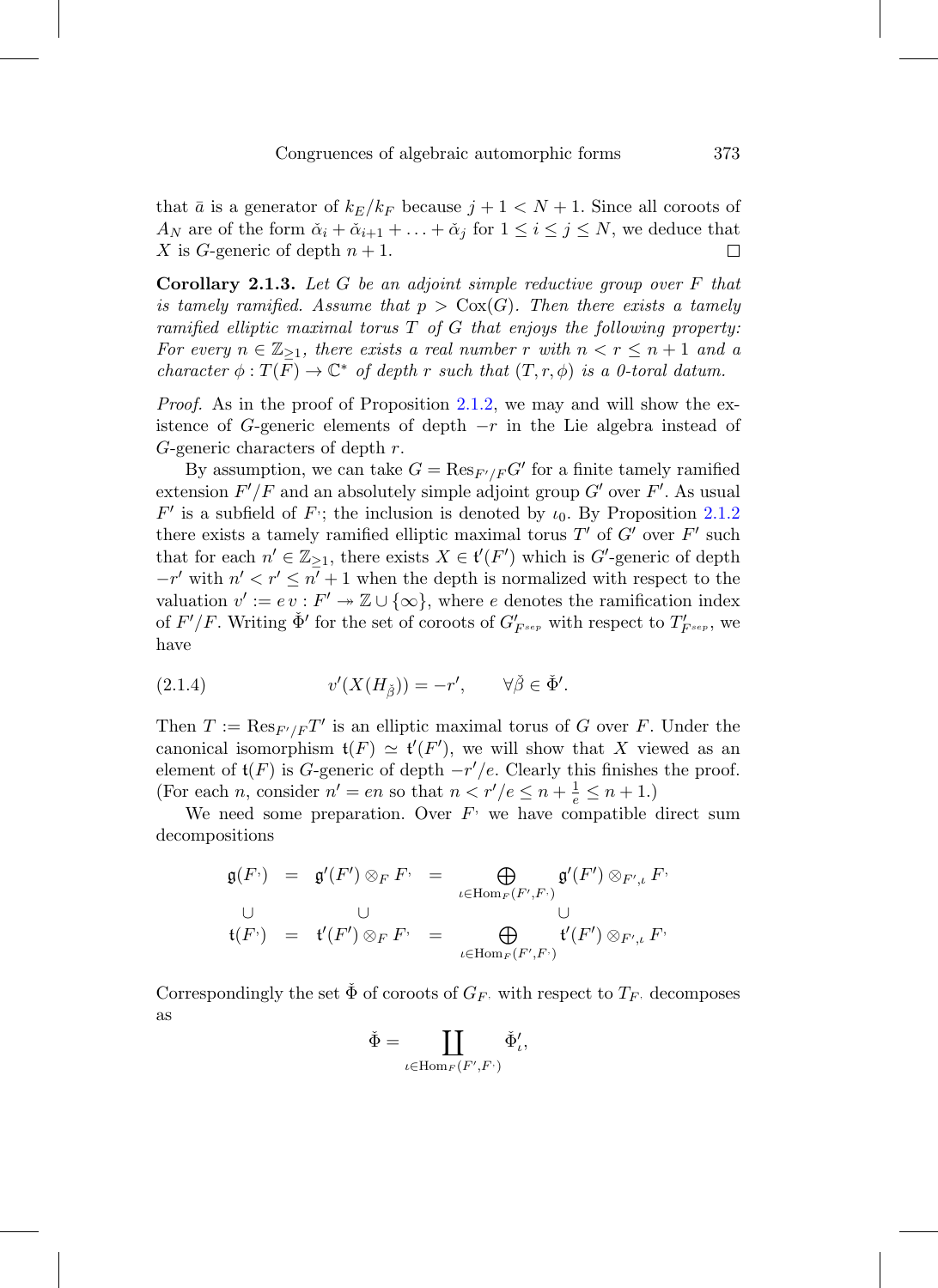where  $\check{\Phi}'_t$  is the set of coroots of  $G' \times_{F',\iota} F$ , with respect to  $T' \times_{F',\iota} F$ , so that  $\check{\Phi}' = \check{\Phi}'_{\iota_0}$ .

We are ready to verify that X is G-generic of depth  $-r'/e$ . Namely let us show

<span id="page-23-1"></span>(2.1.5) 
$$
v(X(H_{\check{\alpha}})) = -r'/e, \quad \forall \check{\alpha} \in \check{\Phi}.
$$

Recall that  $v' = ev$ . So the condition holds for  $\check{\beta} \in \check{\Phi}' = \check{\Phi}'_{t_0}$  by [\(2.1.4\)](#page-22-0). But  $Gal(F'/F)$  acts on  $\check{\Phi}$  in a way compatible with its action on the index set  $\text{Hom}_F(F',F)$ . Thus the Gal(F $\gamma$ /F)-orbit of  $\check{\Phi}'$  exhausts  $\check{\Phi}$ . On the other hand, since the valuation is Galois-invariant,

$$
-r'/e = v(X(H_{\check{\beta}})) = v(\sigma(X(H_{\check{\beta}})))
$$
  
=  $v(X(H_{\sigma(\check{\beta}}))), \quad \sigma \in Gal(F'/F), \quad \check{\beta} \in \check{\Phi}'.$ 

This completes the proof of  $(2.1.5)$ . We are done.

<span id="page-23-0"></span>**Proposition 2.1.6.** Let G be a tamely ramified reductive group over F. Assume that  $p > \text{Cox}(G)$ . Then there exists an elliptic maximal torus T of G that splits over a tamely ramified extension with the following property: For every  $n \in \mathbb{Z}_{\geq 1}$ , there exists a 1-toral datum with  $G^0 = T$ ,  $n < r_0 \leq$  $r_{d-1} \leq n+1$  and, if G is not a torus, then the characters  $\phi_0, \ldots, \phi_{d-1}$  are trivial on the center of G.

*Proof.* If G is a torus, then  $T = G$ , and for every  $n \in \mathbb{Z}_{\geq 1}$  there exists  $n < r_0 \leq n+1$  such that  $T_{r_0} \neq T_{r_0+}$ . (This follows, for example, from the Moy–Prasad isomorphism from the analogous assertion for the Lie algebra of T; the latter is easy since an increase of 1 in the index corresponds to multiplication by a uniformizer.) Hence there exists a (non-trivial) depth- $r_0$ character  $\phi_0$  of T, and  $((T,G),(r_0),(\phi_0))$  is a 1-toral datum.

So assume for the remainder of the proof that  $G$  is not a torus. Let  $G_1,\ldots,G_N$  be the simple factors of the adjoint quotient  $G_{ad}$  of G. Then there exists a surjection pr :  $G \to \prod_{1 \leq i \leq N} G_i$  whose kernel is the center of G. For  $1 \leq i \leq N$ , let  $T_i$  be an elliptic maximal torus of  $G_i$ , and  $\phi_i$ :  $T_i(F) \to \mathbb{C}^*$  a character of depth  $r_i$  as provided by Proposition [2.1.3.](#page-22-1) Set  $T := pr^{-1}(T_1 \times \ldots \times T_N)$ . Since  $p > \text{Cox}(G)$ , the prime p does not divide the order of  $\pi_1(G_{ad})$ , and hence the depth of  $\phi_i \circ pr_i : T(F) \to \mathbb{C}^*$  is  $r_i$ , where pr<sub>i</sub> denotes the composition of pr with the projection  $\prod_{1 \le m \le N} G_m \to G_i$ . We assume without loss of generality that  $r_1 \le r_2 \le \ldots \le \overline{r_N}$ . Let  $1 = i_1 <$  $i_2 < \ldots < i_j \leq N$  be integers such that

$$
r_{i_1}=\ldots=r_{i_2-1}
$$

 $\Box$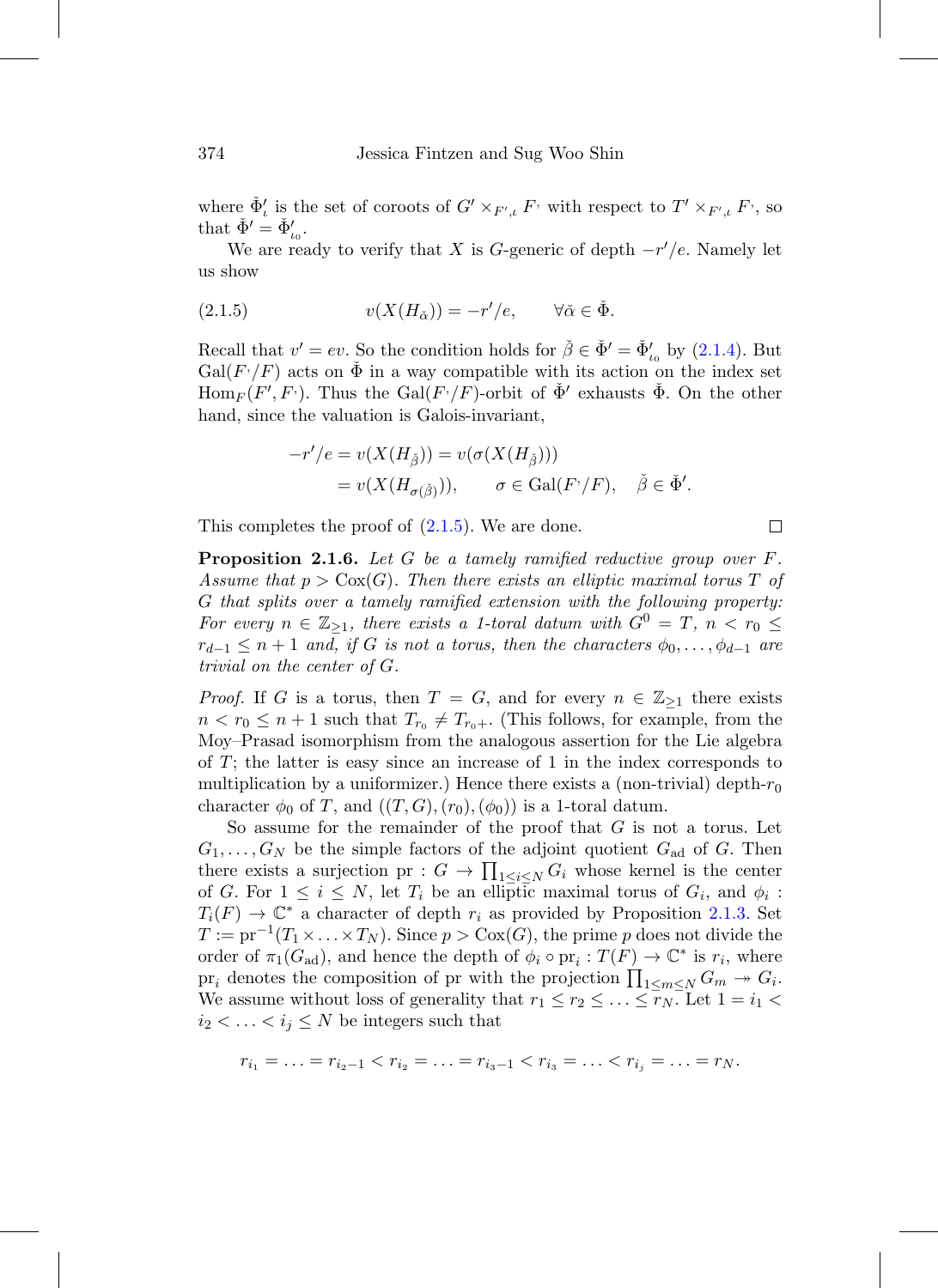$$
((G^0, \ldots, G^{j-1}, G^j := G), (\tilde{r}_0, \ldots, \tilde{r}_{j-1}), (\phi_0^T, \ldots, \phi_{j-1}^T))
$$

is a desired 1-toral datum.

As a corollary of the above proof when  $N = 1$ , we strengthen Corollary [2.1.3](#page-22-1) to allow non-adjoint groups.

**Corollary 2.1.7.** Let G be a tamely ramified reductive group over F whose adjoint quotient  $G_{ad}$  is simple. Assume that  $p > \text{Cox}(G)$ . Then there exists a tamely ramified elliptic maximal torus T of G that enjoys the following property: For every  $n \in \mathbb{Z}_{\geq 1}$ , there exists a real number r with  $n < r \leq n+1$ and a character  $\phi: T(F) \to \mathbb{C}^*$  of depth r such that  $(T, r, \phi)$  is a 0-toral datum.

# <span id="page-24-0"></span>**2.2. Construction of omni-supercuspidal types from 0-toral and 1-toral data**

In this subsection we introduce the notion of omni-supercuspidal types and construct such types from 0-toral and 1-toral data. The results of the last subsection then allow us to deduce the main theorem that there exists a large family of omni-supercuspidal types in an appropriate sense. The following is the key definition of this section.

<span id="page-24-1"></span>**Definition 2.2.1.** Let  $m \in \mathbb{Z}_{\geq 1}$ . An **omni-supercuspidal type** of level  $p^m$  is a pair  $(U, \lambda)$ , where U is an open compact subgroup of  $G(F)$  and  $\lambda: U \twoheadrightarrow \mathbb{Z}/p^m\mathbb{Z}$  is a smooth surjective group morphism such that  $(U, \psi \circ \lambda)$ is a supercuspidal type for every nontrivial character  $\psi : \mathbb{Z}/p^m \mathbb{Z} \to \mathbb{C}^*$ .

<span id="page-24-3"></span>Remark 2.2.2. Let  $m > m' \geq 1$  and write  $\text{pr}_{m,m'} : \mathbb{Z}/p^m \mathbb{Z} \to \mathbb{Z}/p^{m'} \mathbb{Z}$  for the canonical projection. If  $(U, \lambda)$  is an omni-supercuspidal type of level  $p^m$ , then  $(U, \mathrm{pr}_{m,m'} \circ \lambda)$  is an omni-supercuspidal type of level  $p^{m'}$ .

We assume from here until Corollary  $2.2.14$  that G is tamely ramified over F. (In Theorem [2.2.15](#page-31-0) the group G need not be tamely ramified.) Fix a 1-toral datum

<span id="page-24-2"></span>
$$
(2.2.3) \qquad (G^0, \ldots, G^d), (r_0, \ldots, r_{d-1}), (\phi_0, \ldots, \phi_{d-1}))
$$

which yields the following input for Yu's construction

$$
((G^0,\ldots,G^d),y,(r_0,\ldots,r_{d-1},r_d=r_{d-1}),\rho=\mathbf{1},(\phi_0,\ldots,\phi_{d-1},\phi_d=1)).
$$

 $\Box$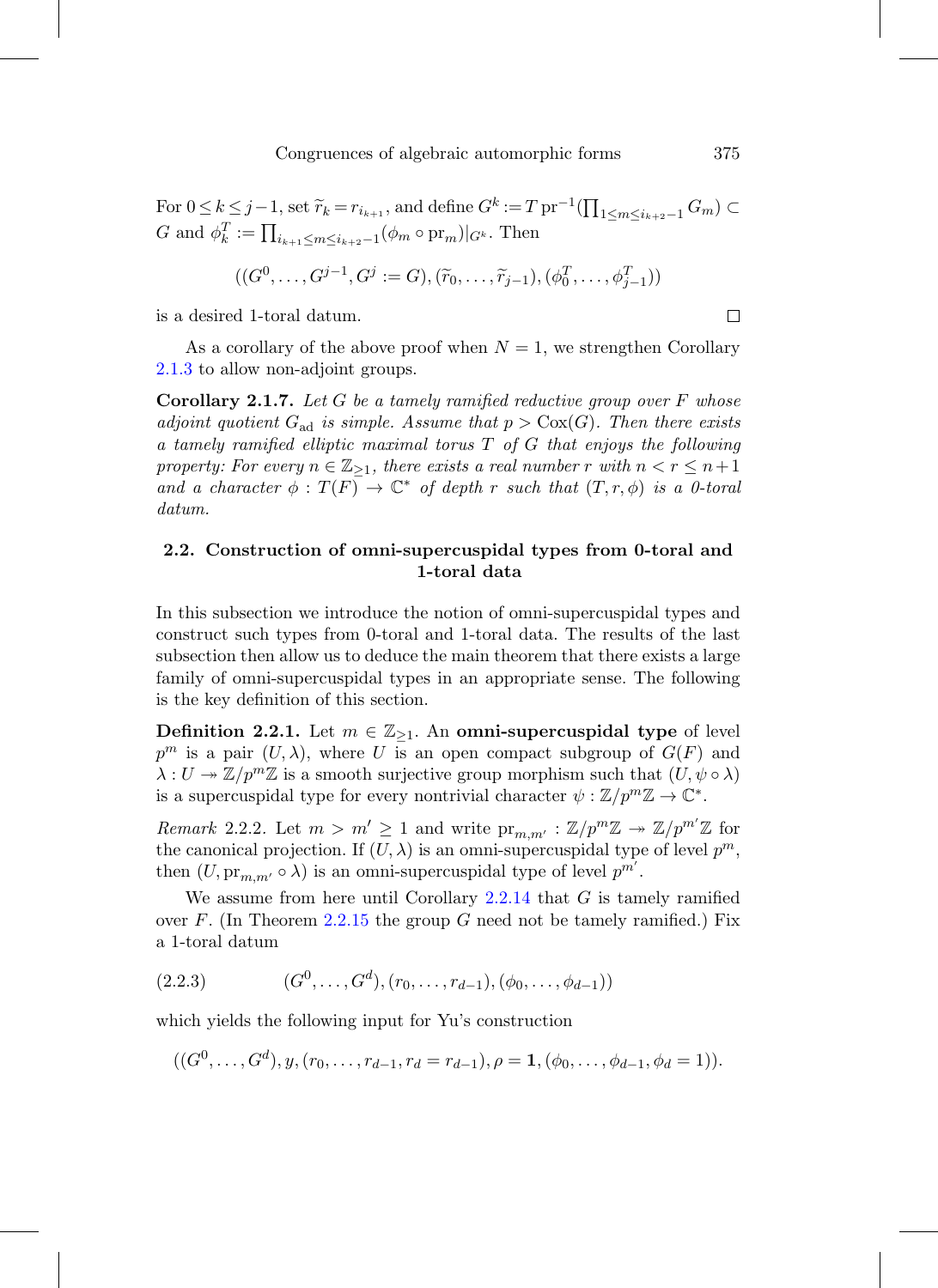Recall that we introduced an open compact subgroup  $J^1_+$  and a smooth character  $\hat{\phi}$  in §[1.2.](#page-13-0) The following allows us more flexibility compared to the supercuspidal type  $(J^1_+, \hat{\phi}|_{J^1_+})$  we had before. Combined with Proposition [2.1.6,](#page-23-0) it provides an explicit construction of a character on a rather small compact open subgroup that detects supercuspidality. We expect this result to be of independent interest.

<span id="page-25-0"></span>**Proposition 2.2.4.** Assume p does not divide the order of the absolute Weyl group of G. Then for every group U such that

$$
G(F)_{y,r_0} \subset U \subset G(F)_{y,\frac{r_d}{2}+},
$$

the pair  $(U, \hat{\phi}|_U)$  is a supercuspidal type.

*Remark* 2.2.5. We have  $G(F)_{y,r_0} \subset G(F)_{y,\frac{r_d}{2}+}$  (so that the proposition is not vacuous) if and only if  $r_0 > r_d/2$ , which is always satisfied if  $r_0 > 1$ .

Remark 2.2.6. When the 1-toral data come from 0-toral data (so that  $d = 1$ ,  $r = r_0$ , the proposition essentially follows from Adler's work. More precisely, it suffices to handle the case  $U = G(F)_{y,r}$ . This case follows immediately from the case  $G(F)_{y,r} \subset U = J^1_+ \subset G(F)_{y,\frac{r}{2}+}$  (Proposition [1.1.6\)](#page-13-2) thanks to  $[Ad198, 2.3.4]<sup>4</sup>.$  $[Ad198, 2.3.4]<sup>4</sup>.$  $[Ad198, 2.3.4]<sup>4</sup>.$ 

*Proof.* We may and will assume that  $r_0 > r_d/2$ . It suffices to consider the case  $U = G(F)_{u,r_0}$ . If G is a torus, there is nothing to prove, so we assume that G is not a torus for the remainder of the proof. Let  $(\pi, V)$  be an irreducible smooth representation of  $G(F)$  and suppose that  $(\pi|_{G(F)_{y,r_0}}, V)$ contains the character  $\hat{\phi}|_{G(F)_{y,r_0}}$ . By Proposition [1.2.6](#page-15-0) it is enough to show that then  $(\pi|_{J^1_+}, V)$  contains the character  $\hat{\phi}|_{J^1_+}$ . Define

$$
J_0 = G_{y,r_0},
$$
  
\n
$$
J_i = H_{y,r_0}^{d-i} H_{y,r_{d-i},\frac{r_{d-i}}{2}+}^{d-i+1} \cdots H_{y,r_{d-2},\frac{r_{d-2}}{2}+}^{d-1} H_{y,r_{d-1},\frac{r_{d-1}}{2}+}^d (1 \le i \le d-1),
$$
  
\n
$$
J_d = J_+^1.
$$

We show by induction on j that  $(\pi|_{J_i}, V)$  contains the character  $\hat{\phi}|_{J_i}$ . For  $j = 0$  the statement is true by assumption. Thus let  $1 \leq j \leq d$  and assume the induction hypothesis that  $(\pi|_{J_{i-1}}, V)$  contains the character  $\phi|_{J_{i-1}}$ . We

<span id="page-25-1"></span><sup>&</sup>lt;sup>4</sup>For the reader who likes to check the proof, " $X_1 \in \mathfrak{m}^{\perp}_{x,-r/2}$ " in the proof of [\[Adl98](#page-74-1), 2.3.3] (using Adler's notation) should have been " $X_1 \in \mathfrak{m}^{\perp}_{x,-r+}$ ", and " $g \in$  $G_{x, \frac{r}{2}}$ " should have been " $g \in G_{x,0+}$ ".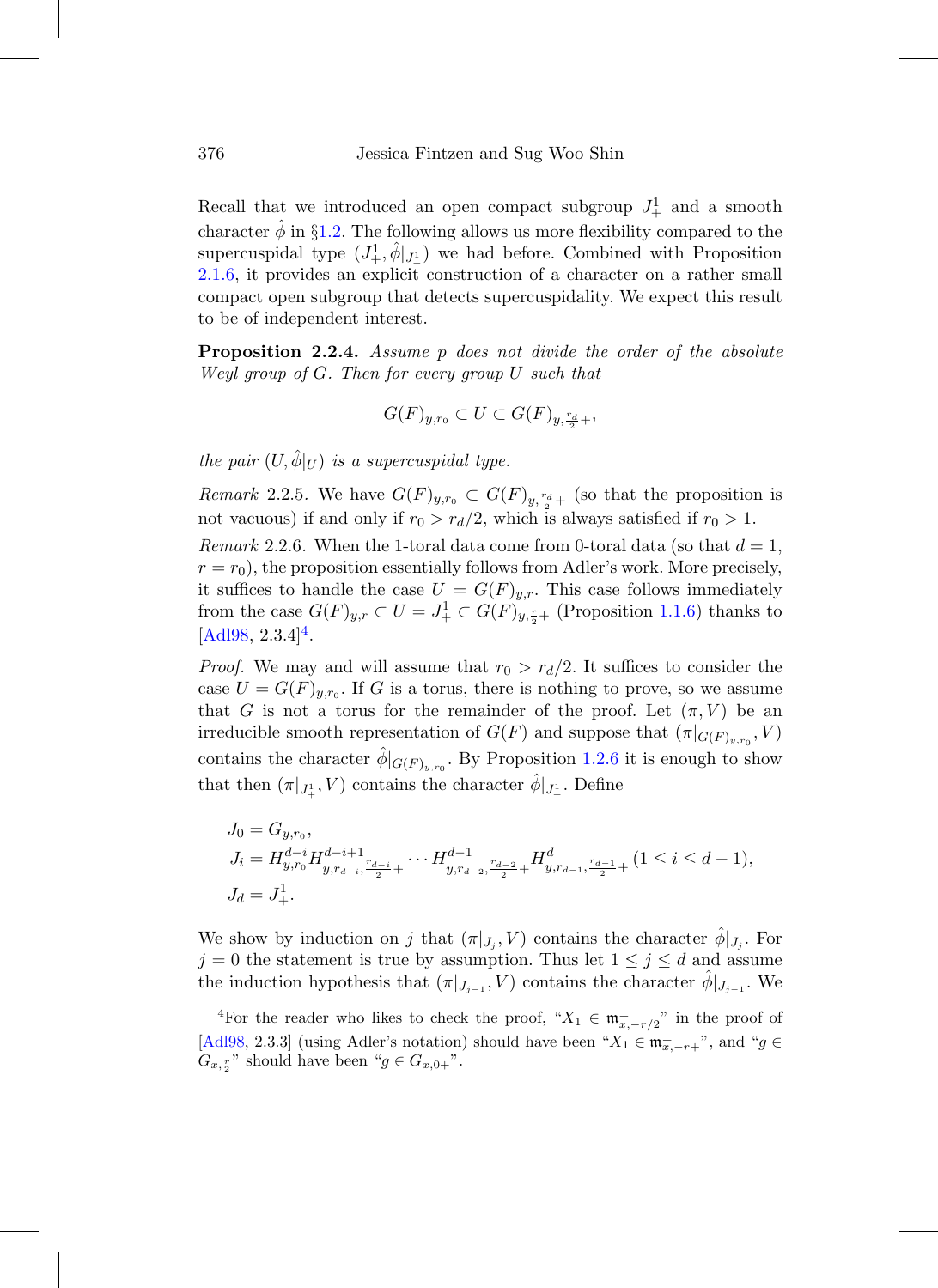denote by  $V_{j-1}$  the largest subspace of V on which  $J_{j-1}$  acts via  $\hat{\phi}$ . Let  $X_i \in \mathfrak{g}_{y,-r_i}^*$  be such that  $\hat{\phi}_i|_{H^{i+1}_{y,r_i}}$  viewed as a character of

$$
H^{i+1}_{y,r_i}/H^{i+1}_{y,r_i+} \simeq \mathfrak{h}^{i+1}_{y,r_i}/\mathfrak{h}^{i+1}_{y,r_i+}
$$

is given by  $\Psi \circ X_i$ . Since  $\phi_i$  is  $G^{i+1}$ -generic of depth  $r_i$  relative to y, we can choose  $X_i$  to be almost stable and generic of depth  $-r_i$  at y (as an element of  $(\mathfrak{g}^{i+1})^*$ ) in the sense of [\[Fin21,](#page-76-1) Definition 3.1 and Definition 3.5]; compare with the proof of Propositions [1.2.6.](#page-15-0) By [\[Fin21,](#page-76-1) Cor. 3.8.] this implies that  $X_i$  is almost strongly stable and generic of depth  $-r_i$  at y. Hence the tuple  $(y,(X_i)_{d-1>i>0})$  is a truncated datum in the sense of [\[Fin21,](#page-76-1) §4]. Moreover, by [\[Kal19](#page-76-3), Lemma 3.5.1.] the character  $\phi_k$  is trivial on  $H_{y,0+}^k$  and hence also trivial on  $H_{y,0+}^{d-i+1}$  for  $d-i+1 \leq k$ . Thus  $\hat{\phi}_k$  is trivial on  $H_{y,r_{d-i},\frac{r_{d-i}}{2}+}^{d-i+1}$  if  $k \neq d-i$ . Therefore the action of  $H^{d-i+1}_{y,r_{d-i},\frac{r_{d-i}}{2}+}$  on  $V_{j-1}$  is given by  $\hat{\phi}_{d-i}$  for  $1 \leq i \leq j-1$ , which means that the action is as illustrated below:

$$
H_{y,r_{d-i},\frac{r_{d-i}}{2}+}^{d-i+1} \twoheadrightarrow H_{y,r_{d-i},\frac{r_{d-i}}{2}+}^{d-i+1}/H_{y,r_{d-i},\frac{r_{d-i}}{2}+}^{d-i+1} \simeq \mathfrak{h}_{y,r_{d-i},\frac{r_{d-i}}{2}+}^{d-i+1}/\mathfrak{h}_{y,r_{d-i},\frac{\Psi\circ X_{d-i}}{\curvearrowright}}^{d-i+1} V_{j-1}.
$$

We can now apply  $[Fin21, Cor. 5.2]$  $[Fin21, Cor. 5.2]$  repeatedly as in the proof of  $[Fin21,$  $[Fin21,$ Cor. 5.4]. More precisely, we use the following assignment of notation, where the left hand side denotes the objects in [\[Fin21,](#page-76-1) Cor. 5.2] using (only here) the notation of [\[Fin21](#page-76-1)] and the right hand side denotes the objects defined above:

$$
n := d, X_i := X_{d-i}, r_i := r_{d-i}, j := d-j, H_i := H^{d-i+1},
$$
  
\n
$$
T_j := T \cap H^{d-j+1} = G^0 \cap H^{d-j+1}, \varphi := \Psi.
$$

Choose  $\epsilon \in (0, \frac{r_0}{4})$  such that  $H_{y, r_{d-j}-2\epsilon}^{d-j+1} = H_{y, r_{d-j}}^{d-j+1}$ . To avoid confusion we write  $d'$  (instead of d) for the positive number d that occurs in [\[Fin21](#page-76-1), Cor. 5.2], and we set

$$
d' := \max\left(\frac{r_{d-j}}{2}, r_{d-j} - n_0\epsilon\right),
$$

where  $n_0$  is the smallest integer in  $\mathbb{Z}_{\geq 3}$  such that  $r_{d-j} - n_0 \epsilon < r_0$ . Then either  $d' + \epsilon \geq r_0$  or  $d' + \epsilon \geq r_{d-j} - 2\epsilon$ , which implies together with the assumption  $H_{y,r_{d-j}-2\epsilon}^{d-j+1} = H_{y,r_{d-j}}^{d-j+1}$  (needed in the latter case that  $d' + \epsilon \geq$  $r_{d-j} - 2\epsilon$ ) that  $H^{d-j+1}_{y,r_{d-j}+,d'+\epsilon+} \subset H^{d-j+1}_{y,r_{d-j}+,r_0}$ . Since  $H^{d-j+1}_{y,r_{d-j}+,r_0}$  acts via  $\hat{\phi}_{d-j}$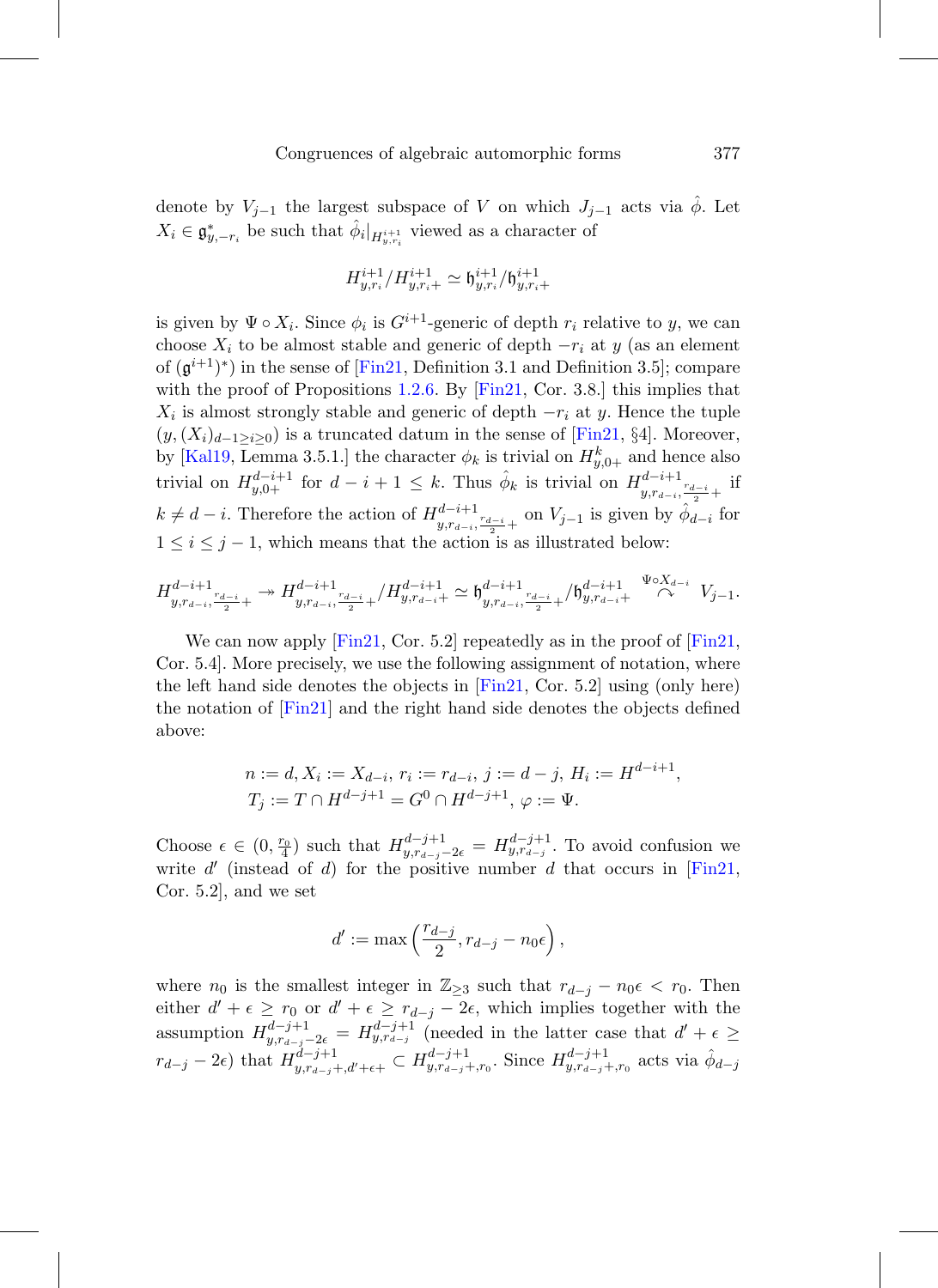on  $V_{j-1}$ , and  $\hat{\phi}_{d-j}$  is trivial when restricted to  $H^{d-j+1}_{y,r_{d-j}+,r_0}$  (by construction/definition) the group  $H_{y,r_{d-j}+d'+\epsilon+}^{d-j+1}$  acts trivially on  $V_{j-1}$  as well. Moreover, using that  $r_{d-j} > r_0 > \frac{r_{d-j}}{2}$ , we see that the commutator subgroup  $\left[ J_{j-1}, H^{d-j+1}_{y,r_{d-j}, \frac{r_{d-j}}{2}+} \right]$ is contained in

$$
H_{y,r_{d-j}+,r_0+}^{d-j+1}H_{y,r_{d-j+1}+, \frac{r_{d-j+1}}{2}+}^{d-j+2}\cdots H_{y,r_{d-2}+, \frac{r_{d-2}}{2}+}^{d-1}H_{y,r_{d-1}+, \frac{r_{d-1}}{2}+}^{d}\subset J_{j-1}
$$

and hence acts trivially on  $V_{j-1}$ . Therefore  $H_{y,r_{d-j},d'+}^{d-j+1}$  preserves  $V_{j-1}$  and we can find a nonzero subspace V' on which the action of  $H_{y,r_{d-j},d'+}^{d-j+1}$  factors through  $H_{y,r_{d-j},d'+}^{d-j+1}/H_{y,r_{d-j}+}^{d-j+1}$  and is given by  $\Psi \circ (X_{d-j} + C_{n_0})$  for some  $C_{n_0} \in (\mathfrak{h}^{d-j+1})_{y,-(d'+\epsilon)}^*$  that is trivial on  $\mathfrak{t}^j \oplus \mathfrak{h}^{d-j}$ . Moreover,

$$
2d' - r_{d-j} + 2\epsilon \le d' - \min\left(\frac{r_{d-j}}{2}, 3\epsilon\right) + 2\epsilon < d' < r_0.
$$

Hence, applying [\[Fin21](#page-76-1), Cor. 5.2] we obtain a nonzero subspace  $V''$  of V on which

- the action of  $H_{y,r_0}^{d-j}$  is given by  $\hat{\phi}$  ([\[Fin21,](#page-76-1) Cor. 5.2(iv)]),
- for  $1 \leq i \leq j-1$ , the action of  $H^{d-i+1}_{y,r_{d-i},\frac{r_{d-i}}{2}+}$  is given by

$$
H_{y,r_{d-i},\frac{r_{d-i}}{2}+}^{d-i+1} \rightarrow H_{y,r_{d-i},\frac{r_{d-i}}{2}+}^{d-i+1} / H_{y,r_{d-i},\frac{r_{d-i}}{2}+}^{d-i+1} / H_{y,r_{d-i},\frac{r_{d-i}}{2}+}^{d-i+1} / \mathfrak{h}_{y,r_{d-i},\frac{r_{d-i}}{\sqrt{\Delta}}}^{d-i+1} V''
$$

(this implies that  $H_{y,r_{d-i},\frac{r_{d-i}}{2}+}^{d-i+1}$  acts via  $\hat{\phi}$ , because  $\hat{\phi}_k$  is trivial on  $H_{y,r_{d-i},\frac{r_{d-i}}{2}+}^{d-i+1}$  if  $k \neq d-i$ ) ([\[Fin21,](#page-76-1) Cor. 5.2(ii)]),

• the action of  $H_{y,r_{d-j},d'+}^{d-j+1}$  is given by

$$
H_{y,r_{d-j},d'+}^{d-j+1} \to H_{y,r_{d-j},d'+}^{d-j+1} / H_{y,r_{d-j}+}^{d-j+1} \simeq \mathfrak{h}_{y,r_{d-j},d'+}^{d-j+1} / \mathfrak{h}_{y,r_{d-j}+}^{d-j+1} \overset{\Psi \circ X_{d-j}}{\curvearrowright} V''
$$

 $([Fin21, Cor. 5.2(iii)]).$  $([Fin21, Cor. 5.2(iii)]).$  $([Fin21, Cor. 5.2(iii)]).$ 

If  $d' = r_{d-j}/2$ , then  $J_j$  acts on  $V''$  via  $\hat{\phi}$  so we are done. Otherwise, we achieve  $d' = r_{d-j}/2$  by a recursion as follows. We choose V'' to be as large as possible with the above properties, then we use the same reasoning as above with  $V''$  in place of  $V_{j-1}$ , and apply [\[Fin21](#page-76-1), Cor. 5.2] repeatedly (at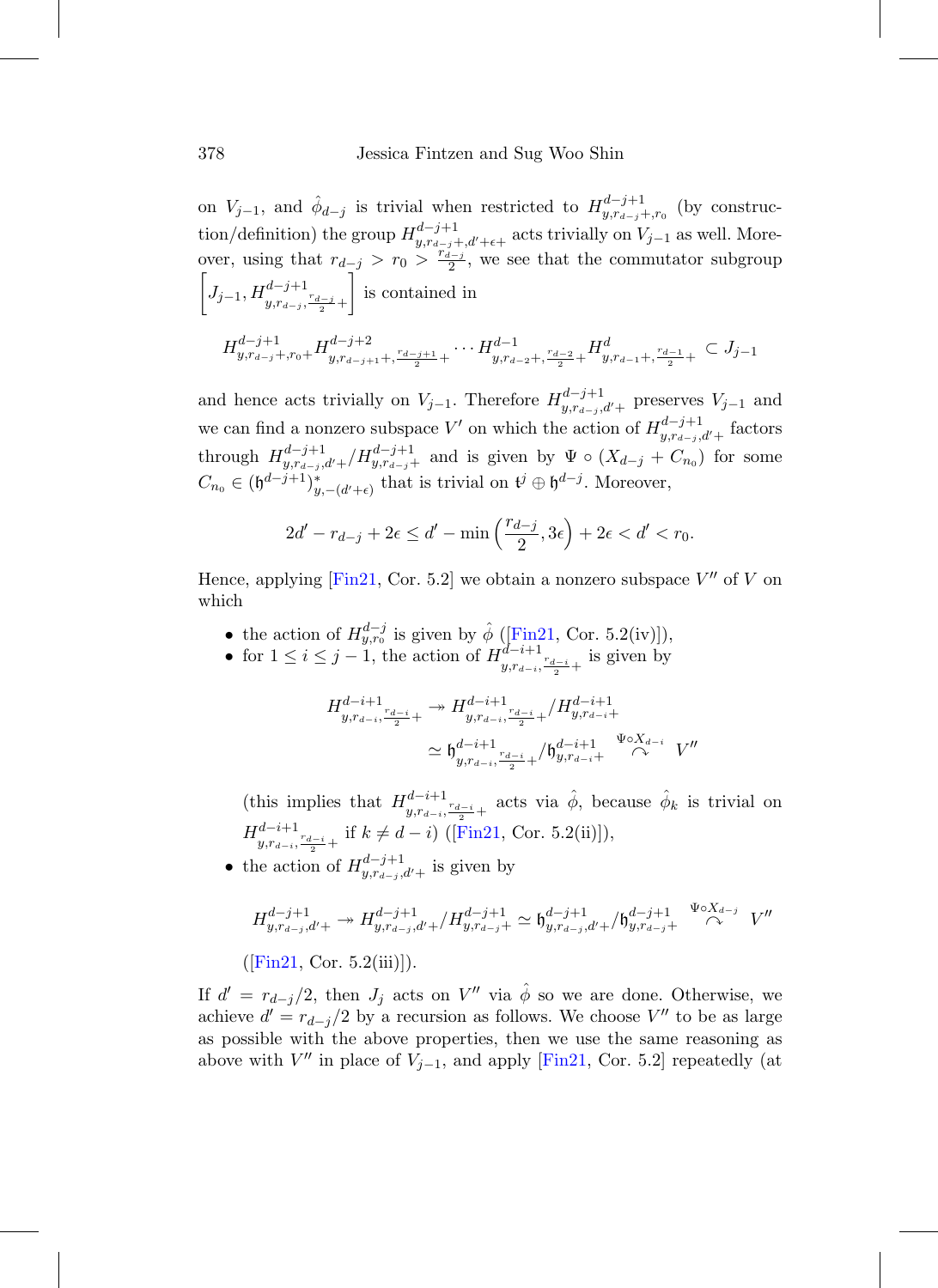each step replacing  $V_{j-1}$  by the newly obtained subspace, with d' playing the role of d in [\[Fin21](#page-76-1), Cor. 5.2]) as the value of  $d'$  goes through:

$$
d' = r_{d-j} - (n_0 + 1)\epsilon, \ r_{d-j} - (n_0 + 2)\epsilon, \ \ldots, \ r_{d-j} - (n_0 + N_0)\epsilon, \ \frac{r_{d-j}}{2},
$$

where  $N_0$  is the largest integer for which  $r_{d-j} - (n_0 + N_0)\epsilon > \frac{r_{d-j}}{2}$ . (If  $N_0 \le 0$ , we only consider the case  $d' = \frac{r_{d-j}}{2}$ .) After the final step of recursion, we obtain a nonzero subspace of V on which  $J_j$  acts via  $\phi|_{J_i}$ . This completes the inductive proof.  $\Box$ 

Write  $e_F$  for the absolute ramification index of F. Let m be an arbitrary positive integer and set

<span id="page-28-0"></span>
$$
n := 2e_F m - 1.
$$

Assume that the 1-toral datum [\(2.2.3\)](#page-24-2) satisfies

$$
(2.2.7) \t\t n < r_0 \le r_{d-1} = r_d \le n+1.
$$

Such a 1-toral datum always exists by Proposition [2.1.6](#page-23-0) under our current assumption that  $G$  is tamely ramified. To produce an omni-supercuspidal type on the group  $G(F)_{y, \frac{r_d}{2}+}$ , we want to know:

**Lemma 2.2.8.** Assume that  $char(F)=0$ , that  $r_d$  is as in [\(2.2.7\)](#page-28-0), and that G is tamely ramified. Then the image of

$$
\hat{\phi}: G(F)_{y, \frac{r_d}{2}+}/G(F)_{y, r_d+} \to \mathbb{C}^*
$$

is a cyclic group of order  $p^m$ .

*Remark* 2.2.9. If  $char(F) = p$ , then the last isomorphism in  $(2.2.10)$  in the proof below breaks down, and the lemma is false for  $m > 1$ .

*Proof.* Recall that we write  $T = G^0$ . Since G is tamely ramified, we have

<span id="page-28-1"></span>
$$
(2.2.10) \t\t T(F)_{r_d} \t T(F)_{r_{d+1}} \t T(F)_{r_{d+1}} \t T(F)_{r_{d+1}} \t T(F)_{r_{d+1}} \t T(F)_{r_{d+1}} \t T(F)_{r_{d+1}} \t T(F)_{r_{d+1}}.
$$

Since  $r_d \leq n+1 = 2me_F$ , and hence  $r_d - \frac{r_d}{2} \leq me_F$ , we see that every element in  $\mathfrak{g}(F)_{y,\frac{r_d}{2}+}/\mathfrak{g}(F)_{y,r_d+}$  has order dividing  $p^m$ . Therefore the image of  $\hat{\phi}$  is contained in a cyclic subgroup of  $\mathbb{C}^*$  of order  $p^m$ . (Every finite subgroup of  $\mathbb{C}^*$  is cyclic.)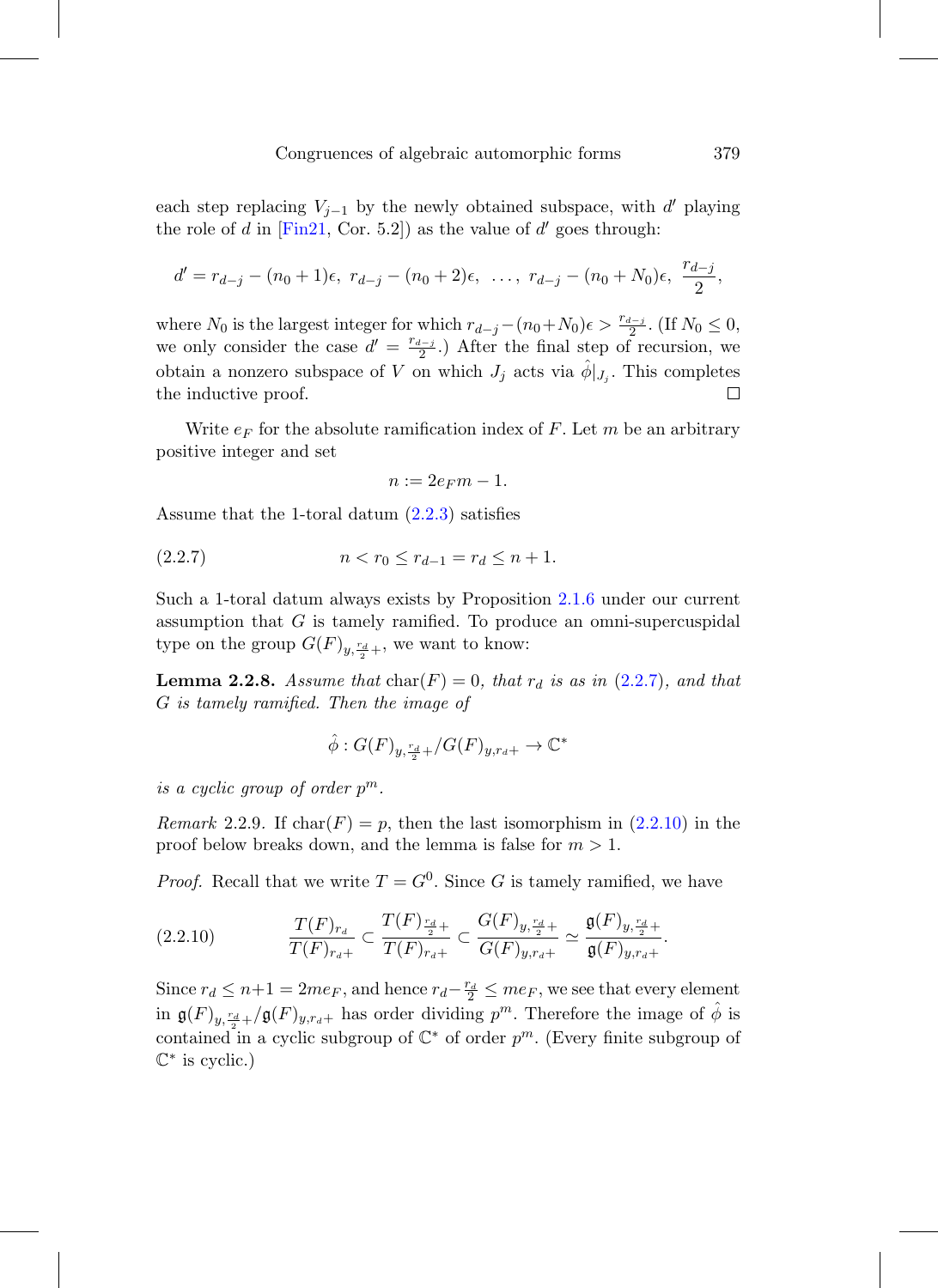The image of  $T(F)_{r_d}/T(F)_{r_d+}$  in  $\mathfrak{g}(F)_{y,\frac{r_d}{2}+}/\mathfrak{g}(F)_{y,r_d+}$  is a p-torsion subgroup contained in  $\mathfrak{g}(F)_{y,(r_d-e_F)+}/\mathfrak{g}(F)_{y,r_d+}$ . Now suppose that  $\text{im}(\hat{\phi})$ is contained in a cyclic subgroup of order  $p^{m-1}$ . Viewing  $\hat{\phi}$  as an additive character on  $\mathfrak{g}(F)_{y,\frac{r_d}{2}+}/\mathfrak{g}(F)_{y,r_d+}$ , we then have  $\hat{\phi}(p^{m-1}X) = 0$  for  $X \in \mathfrak{g}(F)_{y,\frac{r_d}{2}+}/\mathfrak{g}(F)_{y,r_d+}.$  As  $p^{m-1}\mathfrak{g}(F)_{y,\frac{r_d}{2}+} = \mathfrak{g}(F)_{y,(\frac{r_d}{2}+(m-1)e_F)+},$  it follows that  $\hat{\phi}$  is trivial on  $\mathfrak{g}(F)_{y,(\frac{r_d}{2}+(m-1)e_F)+}/\mathfrak{g}(F)_{y,r_d+}$ , thus also trivial on  $T(F)_{r_d}/T(F)_{r_d+}$  (since  $\frac{r_d}{2} + (m-1)e_F < r_d$ ). This contradicts that  $\hat{\phi}|_{T(F)_{r_d}} = \hat{\phi}_{d-1}|_{T(F)_{r_{d-1}}} \neq 1.$  We conclude that the image of  $\hat{\phi}$  is exactly a cyclic group of order  $p^m$ .

<span id="page-29-1"></span>The lemma allows us to factor  $\phi$  as

(2.2.11) 
$$
G(F)_{y,\frac{r_d}{2}+}/G(F)_{y,r_d+} \stackrel{\lambda}{\twoheadrightarrow} \mathbb{Z}/p^m\mathbb{Z} \stackrel{\exp}{\hookrightarrow} \mathbb{C}^*
$$

for some  $\lambda$  (assuming char(F) = 0). Here exp stands for  $n \mapsto \exp(2\pi i n/p^m)$ . When  $\lambda$  is composed with any other nontrivial character of  $\mathbb{Z}/p^m\mathbb{Z}$ , the composite map has the form  $\phi^i$  with  $i \not\equiv 0 \pmod{p^m}$ . The following lemma shows that  $\phi^i$  is still a supercuspidal type.

<span id="page-29-2"></span>**Lemma 2.2.12.** Assume that  $char(F)=0$ , that p does not divide the order of the absolute Weyl group of  $G$ , and that  $G$  is tamely ramified. Let  $r_0$  and  $r_d$  be as in  $(2.2.7)$ . Then  $(G(F)_{y,\frac{r_d}{2}+\varepsilon},\lambda)$  is an omni-supercuspidal type of level  $p^m$ , i.e.  $(G(F)_{y, \frac{r_d}{2} +}, \hat{\phi}^i)$  is a supercuspidal type for all integers i with  $i \not\equiv 0 \pmod{p^m}$ .

*Proof.* Since the proof is trivial for  $G = T$ , we assume that G is not a torus. Recall that  $\hat{\phi} = \prod_{0 \leq j \leq d-1} \hat{\phi}_j$ , where  $\phi_j$  is a  $G^{j+1}$ -generic character of  $G^j(F)$ of depth  $r_j$ . We may assume that  $0 < i < p^m$ , and hence

<span id="page-29-0"></span>
$$
(2.2.13) \t 0 \le v(i) \le (m-1)e_F = \frac{n+1}{2} - e_F \le \frac{n-1}{2}.
$$

We claim that  $\phi_j^i$  is a  $G^{j+1}$ -generic character of  $G^j(F)$  of depth  $r_j - v(i)$ . To see this, let  $X_j \in (\mathfrak{g}^j)_{y,-r_j}^*$  be a  $G^{j+1}$ -generic element of depth  $r_j$  such that the character  $\phi_j|_{G_{y,r_i}^j}$  viewed as a character of  $G_{y,r_j}^j/G_{y,r_j+}^j \simeq \mathfrak{g}_{y,r_j}^j/\mathfrak{g}_{y,r_j+}^j$  is given by  $\Psi \circ X_j$ . Note that the *i*-th power map sends  $G^j_{y,r_j-v(i)}$  into  $G^j_{y,r_j}$ and  $G_{y,(r_j-v(i))+}^{j}$  into  $G_{y,r_j+}^{j}$ . The resulting map

$$
G_{y,r_j-v(i)}^j/G_{y,(r_j-v(i))+}^j \to G_{y,r_j}^j/G_{y,r_j+}^j
$$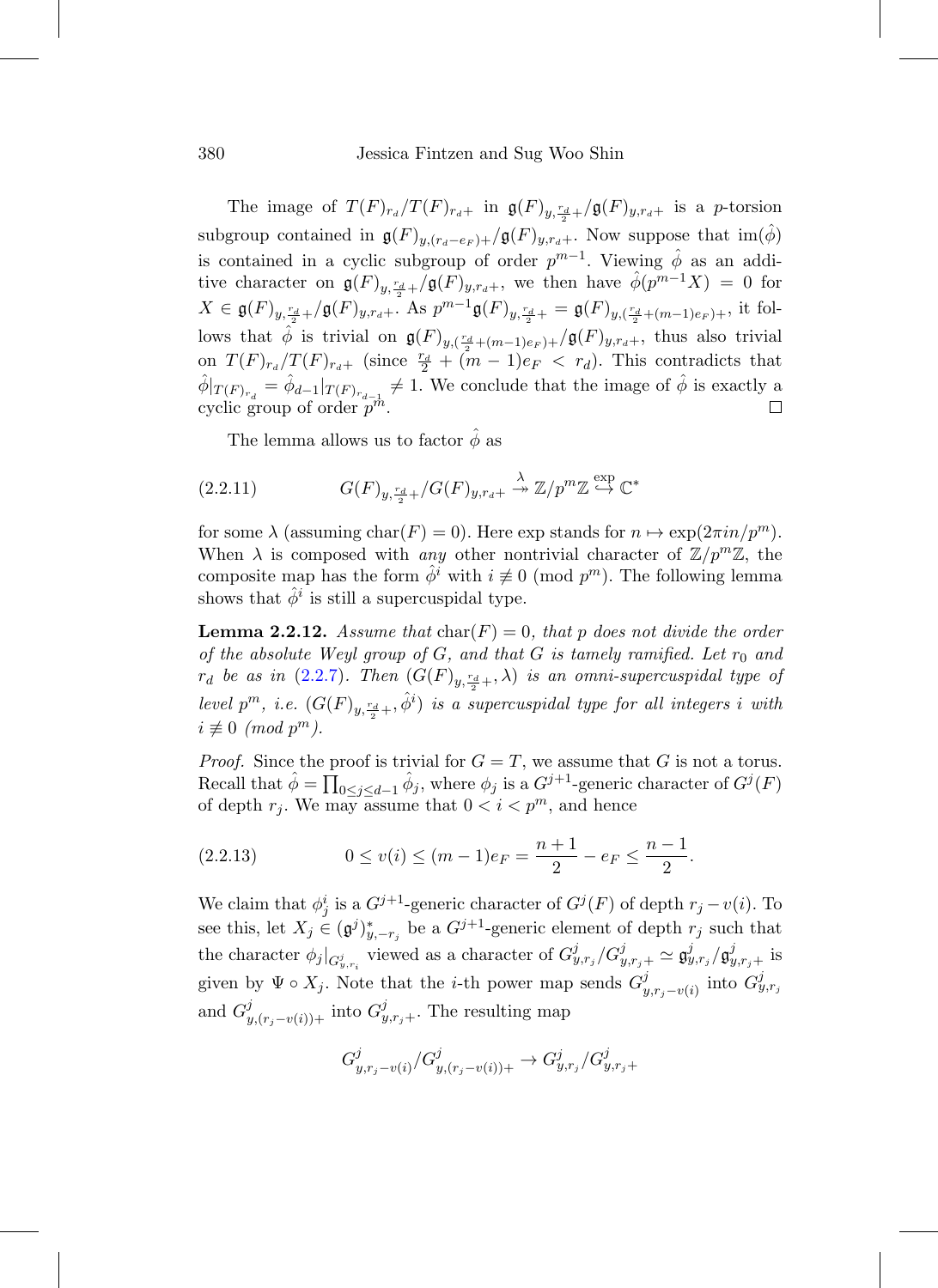corresponds to the map

$$
\mathfrak{g}^j_{y,r_j-v(i)}/\mathfrak{g}^j_{y,(r_j-v(i))+}\overset{\cdot i}{\to}\mathfrak{g}^j_{y,r_j}/\mathfrak{g}^j_{y,r_j+}
$$

induced by multiplication by  $i$ . (This can be seen from the binomial expansion and the fact that  $r_j - v(i) > 1$ .) Hence  $\phi_j^i|_{G_{y,r_i - v(i)}^j}$  factors through  $G_{y,r_j-v(i)}^j/G_{y,r_j-v(i)+}^j \simeq \mathfrak{g}_{y,r_j-v(i)}^j/\mathfrak{g}_{y,r_j-v(i)+}^j$  on which it is given by  $\Psi \circ (i \cdot$  $X_i$ ). The claim has been verified.

It follows from the claim that

$$
((G^0, ..., G^d), (r_0 - v(i), ..., r_{d-1} - v(i)), (\phi_0^i, ..., \phi_{d-1}^i))
$$

is a 1-toral datum. It is implied by [\(2.2.13\)](#page-29-0) that

$$
r_0 - v(i) > n - \frac{n-1}{2} = \frac{n+1}{2} \ge \frac{r_d}{2}.
$$

Thus  $G(F)_{y,r_0-v(i)} \subset G(F)_{y,\frac{r_d}{2}+} \subset G(F)_{\frac{r_d-v(i)}{2}+}$ . Applying Proposition [2.2.4](#page-25-0) to the new 1-toral datum above (thus the role of  $r_i$  in the proposition is played by  $r_j - v(i)$  and observing that  $(\hat{\phi})^i|_{G(F)_{y,\frac{rd}{2}+}} = \hat{\phi}^i|_{G(F)_{y,\frac{rd}{2}+}}$ , we deduce that  $(G(F)_{y, \frac{r_d}{2}+}, \hat{\phi}^i)$  is a supercuspidal type.  $\Box$ 

The upshot is the following.

<span id="page-30-0"></span>**Corollary 2.2.14.** Assume char(F) = 0,  $p > \text{Cox}(G)$  and G is tamely ramified. Then there exists a sequence  $\{(U_m, \lambda_m)\}_{m\geq 1}$  such that

- 1. each  $(U_m, \lambda_m)$  is an omni-supercuspidal type of level  $p^m$ ,
- 2.  $U_1 \supset U_2 \supset \cdots$ , and  $\{U_m\}_{m\geq 1}$  forms a basis of open neighborhoods of 1,
- 3.  $U_{m'}$  is normal in  $U_m$  whenever  $m' \geq m$ .
- 4. If G is not a torus, then  $\lambda_m|_{U_m \cap Z(G)(F)}$  is trivial.

*Proof of Corollary [2.2.14.](#page-30-0)* For  $m \geq 1$ , set  $n := 2e_F m - 1$  (as above). Then by Proposition [2.1.6](#page-23-0) there exists a 1-toral datum  $((G^0,\ldots,\hat{G}^d,(r_0,\ldots,r_{d-1}),$  $(\phi_0,\ldots,\phi_{d-1})$ ) with  $n < r_0 \leq r_{d-1} \leq n+1$  and  $\phi_0|_{Z(G)(F)},\ldots,\phi_{d-1}|_{Z(G)(F)}$ trivial. We may and will choose the same  $G^0$  and y for every m. Set  $U_m :=$  $G(F)_{y,\frac{r_d}{2}+}$  and let  $\lambda_m$  be as defined in Equation [\(2.2.11\)](#page-29-1). Then  $(U_m, \lambda_m)$  is an omni-supercuspidal type of level  $p^m$  by Lemma [2.2.12.](#page-29-2) Moreover,  $U_1 \supset$  $U_2 \supset \cdots$ , and  $\{U_m\}_{m>1}$  forms a basis of open neighborhoods at 1. Property (3) follows from  $U_m$  being Moy–Prasad subgroups at the same point y and Property (4) follows from  $\phi_0|_{Z(G)(F)},\ldots,\phi_{d-1}|_{Z(G)(F)}$  being trivial.  $\Box$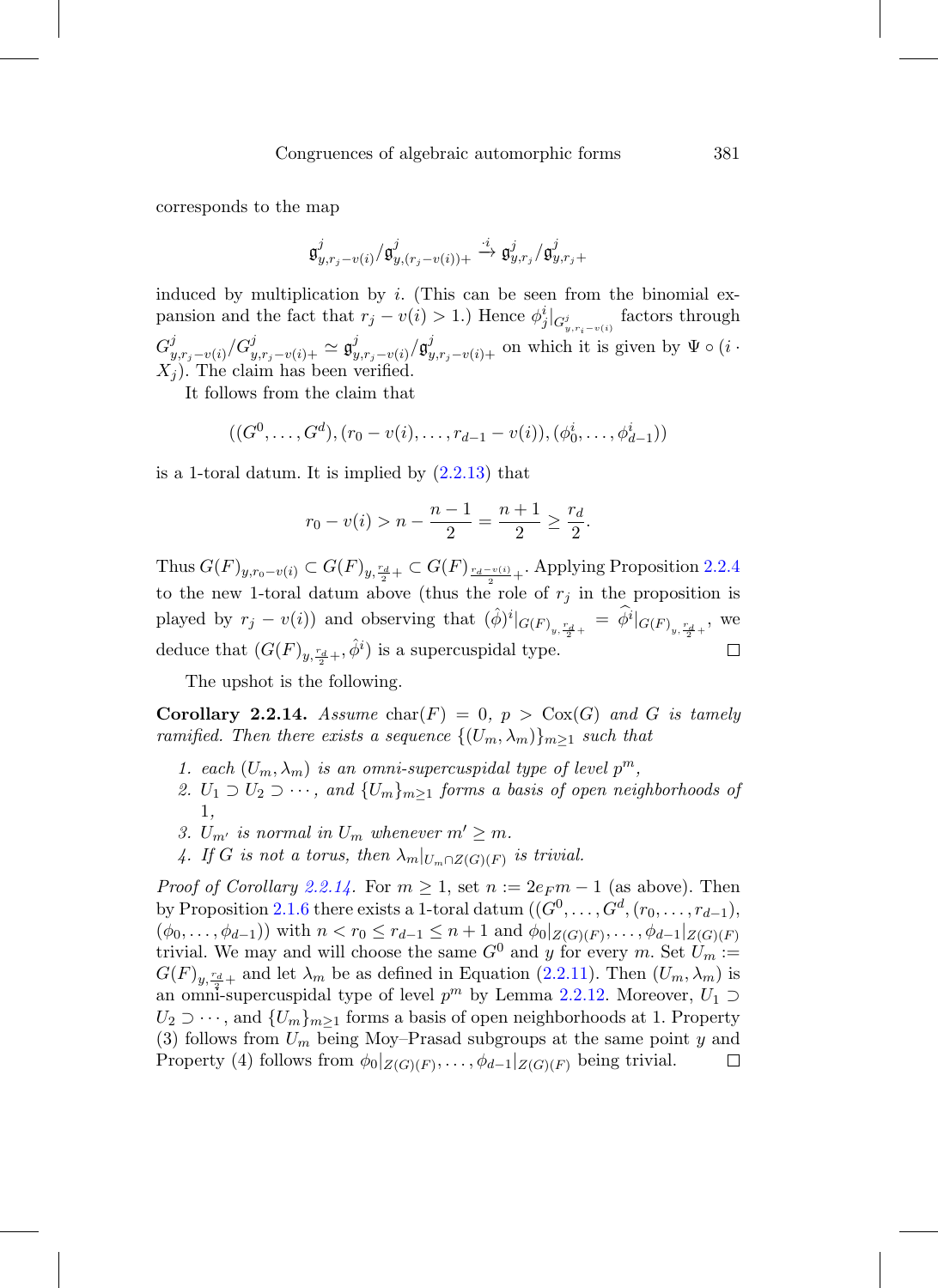We now drop the assumption that  $G$  splits over a tamely ramified extension of  $F$ , i.e.  $G$  is an arbitrary (connected) reductive group defined over F.

<span id="page-31-0"></span>**Theorem 2.2.15.** Assume char(F) = 0 and  $p > \text{Cox}(G)$ . Then there exists a sequence  $\{(U_m, \lambda_m)\}_{m\geq 1}$  such that

- 1. each  $(U_m, \lambda_m)$  is an omni-supercuspidal type of level  $p^m$ ,
- 2.  $U_1 \supset U_2 \supset \cdots$ , and  $\{U_m\}_{m\geq 1}$  forms a basis of open neighborhoods of 1,
- 3.  $U_{m'}$  is normal in  $U_m$  whenever  $m' \geq m$ ,
- 4. If G is not a torus, then  $\lambda_m|_{U_m \cap Z(G)(F)}$  is trivial.

Remark 2.2.16. Condition (4) is imposed to ensure that some global assertions in Section [3](#page-34-0) hold when the reductive group over a totally real field is slightly more general than those considered in [\[Gro99](#page-76-7)] (see Proposition 1.4 therein), see Remark [3.1.8.](#page-38-0)

<span id="page-31-1"></span>Remark 2.2.17. In contrast to the proof of Corollary [2.2.14,](#page-30-0) the following proof only relies on the omni-supercuspidal types constructed from 0-toral data and not the more general omni-supercuspidal types constructed from 1 toral data. We have nevertheless included the construction of supercuspidal types from 1-toral data in our discussion above as this construction might be useful for other applications.

Thus we are presenting the reader with two approaches to prove the theorem. One is to prove the preceding results only in the simpler case of 0-toral data, and then deduce the theorem via multiple reduction steps. The other is to establish the intermediate results in the generality of 1-toral data. Then the final theorem (Corollary [2.2.14\)](#page-30-0) is immediate, as far as  $G$  is further assumed to be tamely ramified.

*Proof of Theorem [2.2.15.](#page-31-0)* It is enough to find a sequence  $\{(U_m, \lambda_m)\}_{m>m_0}$ as in the theorem statement for some fixed  $m_0$ , since we can decrease level of an omni-supercuspidal type without changing the open compact subgroup as explained in Remark [2.2.2.](#page-24-3)

The basic idea of proof is to reduce to the case where  $G$  is either a torus or an (absolutely) simple adjoint group, and then handle the two base cases. Below we use  $\psi_m$  to denote an arbitrary nontrivial character of  $\mathbb{Z}/p^m\mathbb{Z}$ .

#### **Step 1. Proof when** G **is a torus.**

Let  $G = T$  be a torus over F (possibly wildly ramified). We consider the filtration subgroup  $T_{0+}$ , which is a pro-p group. Since  $T(F)$  is dense in T (see e.g. [\[Bor91,](#page-74-3) III.8.13]), the group  $T(F)$  contains infinitely many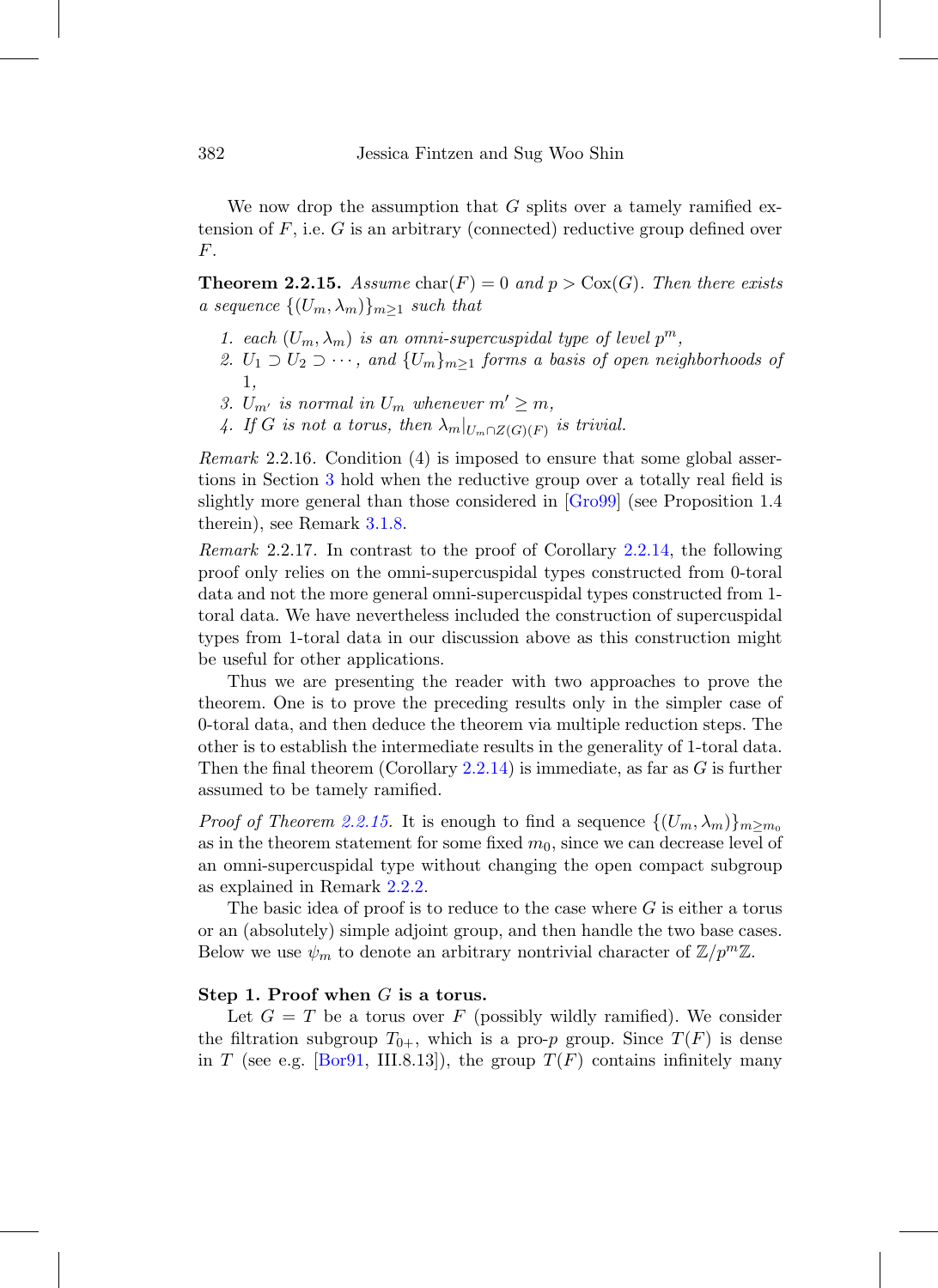elements. If T is anisotropic, then the compact group  $T_{0+}$  has finite index in the compact group  $T(F)$ , and hence  $T_{0+}$  has infinitely many elements. If T is not anisotropic, then T contains a copy of the multiplicative group  $\mathbb{G}_m$ and therefore  $T_{0+}$  contains infinitely many elements as well. (An alternative way to see that  $T(F)$  has a pro-p subgroup with infinitely many elements is by considering the exponential map from a small neighborhood of 0 in Lie  $T(F)$  to  $T(F)$ .)

Take  $U_1 = T_{0+}$  and  $U_{i+1} = \{u^p : u \in U_i\}$  recursively. Then  $\{U_i\}_{i\geq 1}$ satisfies (2). For  $1 \leq i < j$ , as a finite abelian p-group,  $U_i/U_j$  is a product of cyclic groups of p-power orders. We claim that at least one of the cyclic groups has exact order  $p^{j-i}$ . Suppose not, then we would have  $U_{j-1} = U_j$ , which would in turn imply  $U_j = U_{j+1} = \cdots$ . Since  $U_1$  is pro-p, we deduced that  $U_j = U_{j+1} = \cdots = \{1\}$ , which contradicts the infinitude of  $U_1$ . Therefore there exists a projection  $\lambda_m: U_m/U_{2m} \to \mathbb{Z}/p^m\mathbb{Z}$  for  $m \geq 1$ . Then condition (1) obviously holds for  $(U_m, \lambda_m)$ .

# **Step 2. Proof when** G **is a simple simply connected group.**

In this case  $G = \text{Res}_{F'/F} G'$  for a finite extension  $F'/F$  and an absolutely simple simply connected group G' over F'. Since  $G(F) = G'(F')$ , we reduce to the case when  $G$  is absolutely simple. By Proposition [2.1.2,](#page-18-0) there is a tamely ramified elliptic maximal torus  $T \subset G$  along with a sequence of 0-toral data  $\{(T,r_m,\phi_m)\}_{m\geq 1}$  with  $2e_F m - 1 < r_m \leq 2e_F m$  for all m. Fix y as in the paragraph below Definition [1.1.1.](#page-12-2) For each m, set  $U_m :=$  $G(F)_{y,r_m/2+}$  and let  $\lambda_m: U_m \twoheadrightarrow \mathbb{Z}/p^m\mathbb{Z}$  be defined by Equation [\(2.2.11\)](#page-29-1). Then Condition (1) holds thanks to Lemma [2.2.12,](#page-29-2) and Condition (2) is obviously satisfied. Condition (3) follows because the groups are Moy–Prasad filtration subgroups for the same point y. Since  $Z(G)(F)$  is finite, there exists an integer  $m_0$  such that  $U_{m_0} \cap Z(G)(F) = \{1\}$ , hence (4) holds for  $\{(U_m, \lambda_m)\}_{m \geq m_0}$ .

#### **Step 3. Proof when** G **is a simply connected group.**

Then  $G = G_1 \times \cdots \times G_N$ , where  $G_i$  are simple simply connected groups. By Step 2, we can find a sequence of omni-supercuspidal types  $\{(U_{i,m}, \lambda_{i,m})\}_{m\geq 1}$ satisfying (1), (2), (3) and (4) for each  $G_i$ , for all i. Take  $U_m := U_{1,m} \times \cdots \times$  $U_{N,m}$  for each  $m \geq 1$  and define  $\lambda_m : U_m \to \mathbb{Z}/p^m\mathbb{Z}$  by  $\lambda_m(u_1, ..., u_m) =$  $\sum_i \lambda_{i,m}(u_i)$ . Clearly (2), (3) and (4) hold for  $\{(U_m, \lambda_m)\}\$ . To verify (1), suppose that  $\pi$  is an irreducible smooth representation of  $G(F)$  containing  $\psi_m \circ \lambda_m$  as a  $U_m$ -subrepresentation for some arbitrary nontrivial character  $\psi_m$  of  $\mathbb{Z}/p^m\mathbb{Z}$ . By [\[Fla79](#page-76-8), Thm. 1],  $\pi \simeq \otimes_{i=1}^N \pi_i$  for irreducible, smooth representations  $\pi_i$  of  $G_i(F)$ . Since  $\lambda_m$  pulls back to  $\lambda_i$  along the natural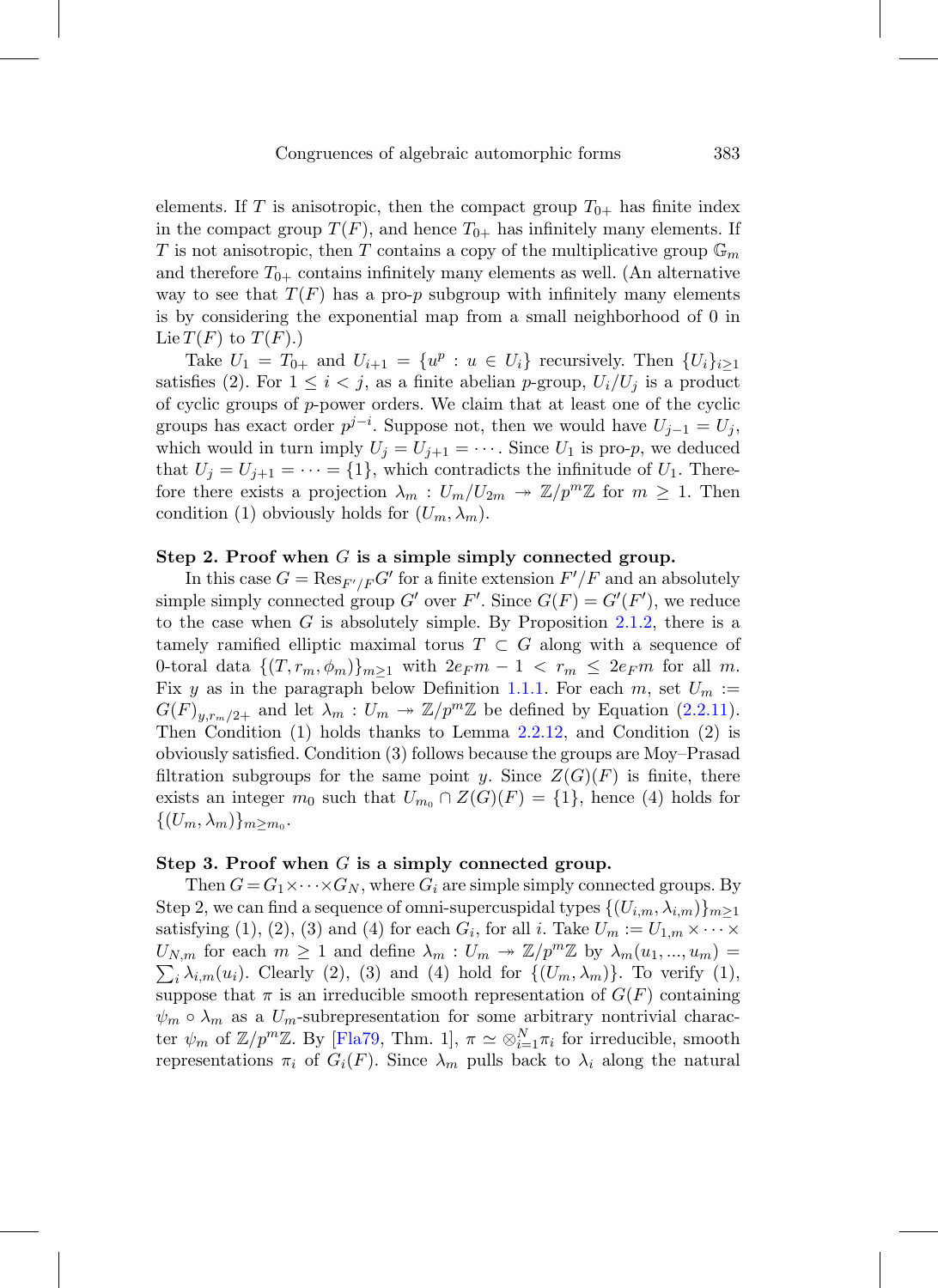inclusion  $G_i \hookrightarrow G$ , we see that  $\pi_i|_{U_{i,m}}$  contains  $\psi_m \circ \lambda_{i,m}$ . By Step 2,  $\pi_i$  is supercuspidal for every  $1 \leq i \leq N$ . We conclude that  $\pi$  is also supercuspidal.

# **Step 4. Proof of the general case.**

If G is a torus, we are done by Step 1, so we assume that  $G$  is not a torus for the remainder of the proof. Let  $Z^0$  denote the maximal torus of Z, and  $G_{\text{sc}}$  the simply connected cover of the derived subgroup of  $G$ . The multiplication map  $f: Z^0 \times G_{\text{sc}} \to G$  has finite kernel and cokernel (either as algebraic groups or as topological groups of  $F$ -points). This implies that  $f$  induces an isomorphism from a small enough open subgroup in  $Z^0(F) \times G_{\rm sc}(F)$  onto an open subgroup of  $G(F)$ . By Steps 1 and 3, we have omni-supercuspidal types  $(U'_m, \lambda'_m)$  for  $Z^0(F)$  and  $(U''_m, \lambda''_m)$  for  $G_{\rm sc}(F)$  as in the theorem, for all  $m \geq 1$ . There exists  $m_0$  such that  $\ker(f) \cap (U'_{m'} \times U''_{m''}) = \{1\}$  for all  $m', m'' \ge m_0$ . Take  $U_m := f(U'_m \times U''_m)$  and define  $\lambda_m : U_m \to \mathbb{Z}/p^m\mathbb{Z}$ by  $\lambda_m(f(u', u'')) = \lambda''(u'')$  for  $u' \in U'_m$ ,  $u'' \in U''_m$  and  $m \geq m_0$ . This is well-defined.

Condition (2) is satisfied by  $(U_m, \lambda_m)$  as just defined, since  $\{U'_m \times U''_m\}_{n=1}^N$ forms a basis of open neighborhoods of 1 in  $Z^0(F) \times G_{\rm sc}(F)$ . Conditions (3) and (4) are obviously true by construction.

To check (1), suppose that an irreducible smooth representation  $\pi$  of  $G(F)$  contains  $\psi_m \circ \lambda_m$  as a  $U_m$ -representation. Let N be the unipotent radical of an F-rational proper parabolic subgroup of G. We need to show that  $\pi_{N(F)} = 0$ .

By [\[Xu16,](#page-78-2) Lem. 6.2],  $\pi|_{f(Z^0(G(F)) \times G_{sc}(F))}$  decomposes as a finite direct sum  $\bigoplus_{i=1}^n \pi_i$  of irreducible  $f(Z^0(G(F)) \times G_{\text{sc}}(F))$ -representations. Without loss of generality, we may assume that  $\pi_1|_{U_m}$  contains  $\psi_m \circ \lambda_m$ . For  $i > 1$ , there exists  $g_i \in G(F)$  such that  $\pi_i \simeq \frac{g_i^{-1}}{\pi_1}$ , where  $\frac{g_i^{-1}}{\pi_1}(\gamma) = \pi_1(g_i \gamma g_i^{-1})$ for all  $\gamma \in f(Z^0(F) \times G_{\rm sc}(F))$  (e.g. see the proof of Lemma 6.2 and Corol-lary 6.3 in [\[Xu16\]](#page-78-2)). For  $g \in G(F)$ , let  $N'_g$  be the unipotent radical of a proper F-rational parabolic subgroup of  $\tilde{G}_{\rm sc}$  such that f induces an isomorphism from  $1 \times N_g'$  onto  $g^{-1}Ng$  (and also on the F-points). By Step 3, the irreducible  $G_{\rm sc}(F)$ -representation  $\pi_1|_{f(G_{\rm sc}(F))} \circ f$  is supercuspidal and so  $(\pi_1 \circ f)_{N'_g(F)} = 0$ . Thus we obtain as vector spaces

$$
\pi_{N(F)} = \bigoplus_{i=1}^{n} (\pi_i)_{N(F)} = \bigoplus_{i=1}^{n} (\pi_1)_{g_i N(F) g_i^{-1}} = \bigoplus_{i=1}^{n} (\pi_1 \circ f)_{N'_{g_i}(F)} = 0.
$$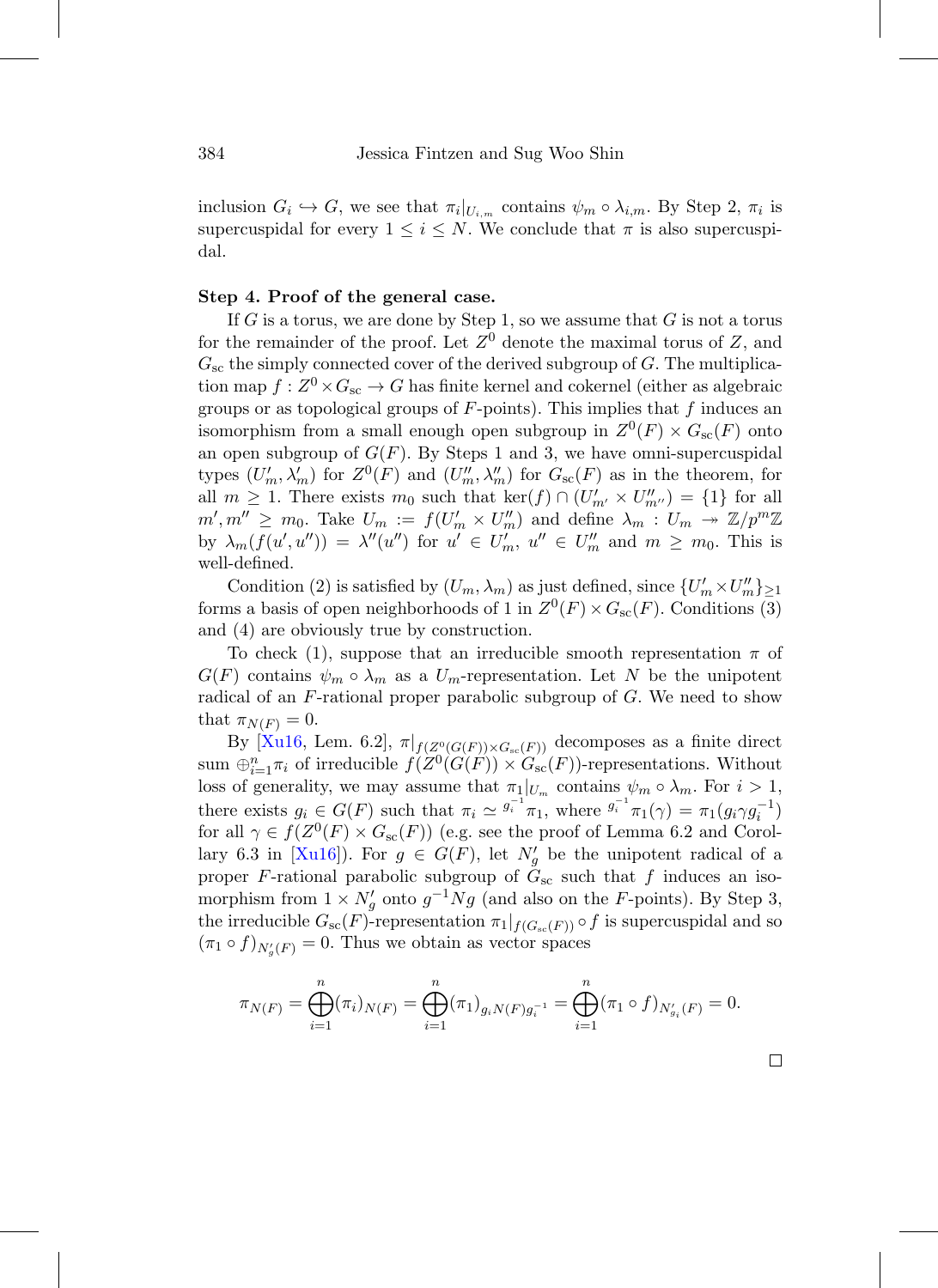# <span id="page-34-0"></span>**3. Congruence to automorphic forms with supercuspidal components**

Now we switch to a global setup for algebraic automorphic forms as studied in [\[Gro99\]](#page-76-7). The following notation will be used.

- G is a reductive group over a totally real field F such that  $G(F \otimes_{\mathbb{Q}} \mathbb{R})$  is compact modulo center. Since the statements in this section are trivial to show if  $G$  is a torus, because all smooth irreducible representations of p-adic tori are supercuspidal, we assume through that  $G$  is not a torus.
- v is a place of F above  $p$ ;  $\mathfrak{p}_v$  is the maximal ideal of the ring of integers  $\mathcal{O}_{F_v}$  in the completion  $F_v$  of F with respect to v.
- $e_v := e(F_v/\mathbb{Q}_p)$  is the absolute ramification index of  $F_v$  (so  $\mathfrak{p}_v^{e_v} = (p)$ ) as ideals in  $\mathcal{O}_{F_n}$ ).
- $G_v := G \times_F F_v$ ,  $G_p := (\text{Res}_{F/\mathbb{Q}} G) \times_{\mathbb{Q}} \mathbb{Q}_p$ ,  $G_{\infty} := (\text{Res}_{F/\mathbb{Q}} G) \times_{\mathbb{Q}} \mathbb{R}$ .
- S is a finite set of places of F containing all  $p$ -adic and infinite places as well as all ramified places for  $G$ ; we fix a reductive model for  $G$ over spec $\mathcal{O}_F \backslash \{\text{finite places in } S\}$  (still denoted by G for convenience), and we use this model to identify  $G(\mathbb{A}_F) = \prod_v G(F_v)$  as a restricted product.
- $U^p := \prod_{w \nmid p \infty} U_w$  is a (fixed) compact open subgroup of  $G(\mathbb{A}_F^{\infty,p})$  such that  $U_w = G(\mathcal{O}_{F_w})$  hyperspecial for  $w \notin S$ , and we write  $U^S :=$  $\prod_{w \notin S} U_w.$

If  $U_p$  is a compact open subgroup of  $G_p(\mathbb{Q}_p) = \prod_{w|p} G(F_w)$ , and  $\Lambda$  a finitely generated  $\mathbb{Z}_p$ -module with a continuous action of  $U_p$ , then we write  $U := U^p U_p$ , and

$$
M(U,\Lambda) := \left\{ \begin{array}{c} \text{cont. functions } f : G(F) \backslash G(\mathbb{A}_F) / U^p G_{\infty}(\mathbb{R})^{\circ} \to \Lambda, \\ \text{such that } f(gu_p) = u_p^{-1} f(g), \text{ for } g \in G(\mathbb{A}_F), u_p \in U_p \end{array} \right\}.
$$

Here  $G_{\infty}(\mathbb{R})^{\circ}$  denotes the connected component of  $G_{\infty}(\mathbb{R})$  that contains the identity. We write  $\mathbb{Z}_p^N$  for the free  $\mathbb{Z}_p$ -module of rank N with trivial  $U_p$ action, and we drop the exponent if  $N = 1$ . Hence  $M(U, \mathbb{Z}_p)$  is the space of  $\mathbb{Z}_p$ -valued functions on the finite set  $G(F) \backslash G(\mathbb{A}_F) / U^p U_p G_{\infty}(\mathbb{R})^{\circ}$ . Note that  $M(U, \Lambda)$  is a  $\mathbb{T}^S := \mathbb{Z}[U^S \backslash G(\mathbb{A}_F^S)/U^S]$ -module under the usual double coset action. It is routine to check that the association of  $\mathbb{T}^S$ -modules

$$
\Lambda \mapsto M(U, \Lambda)
$$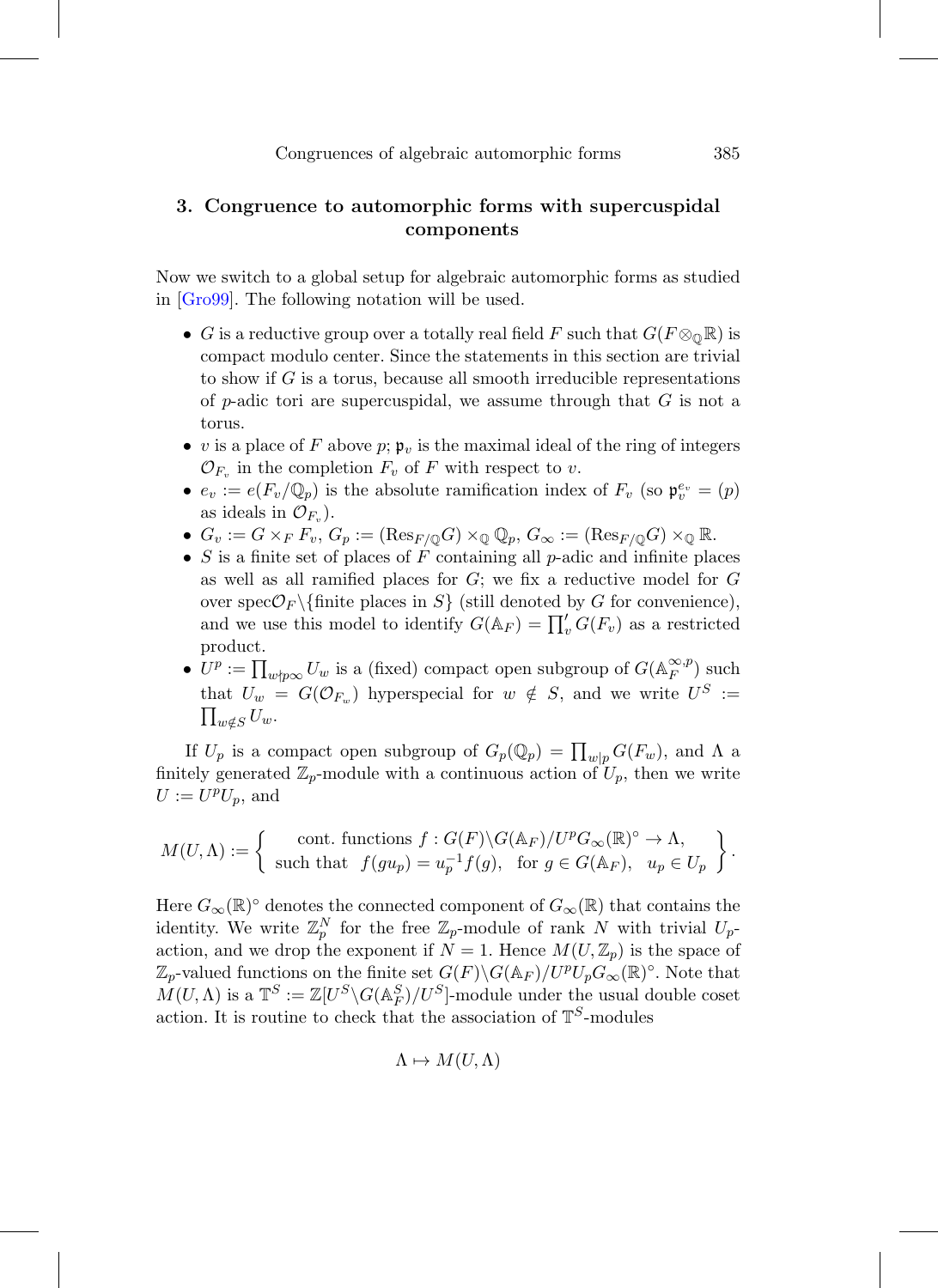is functorial in Λ. In particular, if  $\Lambda' \simeq \Lambda^{\oplus N}$  as  $\mathbb{Z}_p[U_p]$ -modules with  $N \in$  $\mathbb{Z}_{\geq 1}$ , then  $M(U, \Lambda^{\circ}) \simeq M(U, \Lambda^{\oplus N}) = M(U, \Lambda)^{\oplus N}$  as  $\mathbb{T}^S$ -modules, and  $\mathbb{T}^S$ acts on the last direct sum by the diagonal action. We define

(3.0.1) 
$$
\mathbb{T}^S(U,\Lambda) \subset \text{End}_{\mathbb{Z}_p}(M(U,\Lambda))
$$

to be the  $\mathbb{Z}_p$ -subalgebra generated by the image of  $\mathbb{T}^S$ . (Thus  $\mathbb{T}^S(U,\Lambda)$  is commutative.) If  $\Lambda' \simeq \Lambda^{\oplus N}$  then we have an induced isomorphism  $\mathbb{T}^S(U, \Lambda') \simeq \mathbb{T}^S(U, \Lambda)$ , acting equivariantly on  $M(U, \Lambda') \simeq M(U, \Lambda)^{\oplus N}$ . This observation will be used a few times in §[3.1](#page-35-0) and §[3.2.](#page-39-0)

We have an obvious action of  $\pi_0(G_{\infty}(\mathbb{R}))$  by right translation on the spaces of automorphic forms considered here, cf. Proposition 8.6 and the paragraph below (4.1) in [\[Gro99](#page-76-7)], commuting with the Hecke algebra actions. Every isomorphism between spaces of automorphic forms below is compatible with the  $\pi_0(G_\infty(\mathbb{R}))$ -action. That said, we will not mention  $\pi_0(G_\infty(\mathbb{R}))$ actions again.

#### **3.1. Constant coefficients**

<span id="page-35-0"></span>Our goal is to define congruences between arbitrary automorphic forms with constant coefficients and automorphic forms that are supercuspidal at p. In order to define the coefficients of the latter space, we denote by  $A_m$  the  $\mathbb{Z}_p$ -algebra  $\mathbb{Z}_p[T]/(1+T+\ldots+T^{p^m-1})$  for m a positive integer. Then we have a canonical  $\mathbb{Z}_p$ -algebra isomorphism  $A_m/(T-1) \simeq \mathbb{Z}_p/(p^m)$ .

<span id="page-35-1"></span>**Theorem 3.1.1.** Assume  $p > \text{Cox}(G)$  and let N be a positive integer. Then there exist

- a basis of compact open neighborhoods  $\{U_{p,m}\}_{m\geq 1}$  of  $1 \in G_p(\mathbb{Q}_p) =$  $\prod _{w|p} G(F_w)$  such that  $U_{p,m'}$  is normal in  $U_{p,m}$  whenever  $m' \geq m$  and
- a smooth character  $\psi_m: U_{p,m} \to A_m^{\times}$  for each  $m \geq 1$

such that we have isomorphisms of  $\mathbb{Z}_p/(p^m)$ -modules (where the  $U_{p,m}$ -action in  $M(\cdot)$  is trivial on the left hand side and through  $\psi_m$  on the right hand side)

$$
(3.1.2) \t\t M(U^p U_{p,m}, \mathbb{Z}_p^N/(p^m)) \simeq (M(U^p U_{p,m}, A_m/(T-1)))^{\oplus N}
$$

that are compatible with the action of  $\mathbb{T}^S(U^pU_{p,m}, \mathbb{Z}_p^N/(p^m))$  on the left hand side and the diagonal action of  $\mathbb{T}^{S}(U^{p}U_{p,m}, A_{m}/(T-1))$  on the right hand side via the  $\mathbb{Z}_p$ -algebra isomorphism

(3.1.3) 
$$
\mathbb{T}^S(U^p U_{p,m}, \mathbb{Z}_p^N/(p^m)) \simeq \mathbb{T}^S(U^p U_{p,m}, A_m/(T-1)).
$$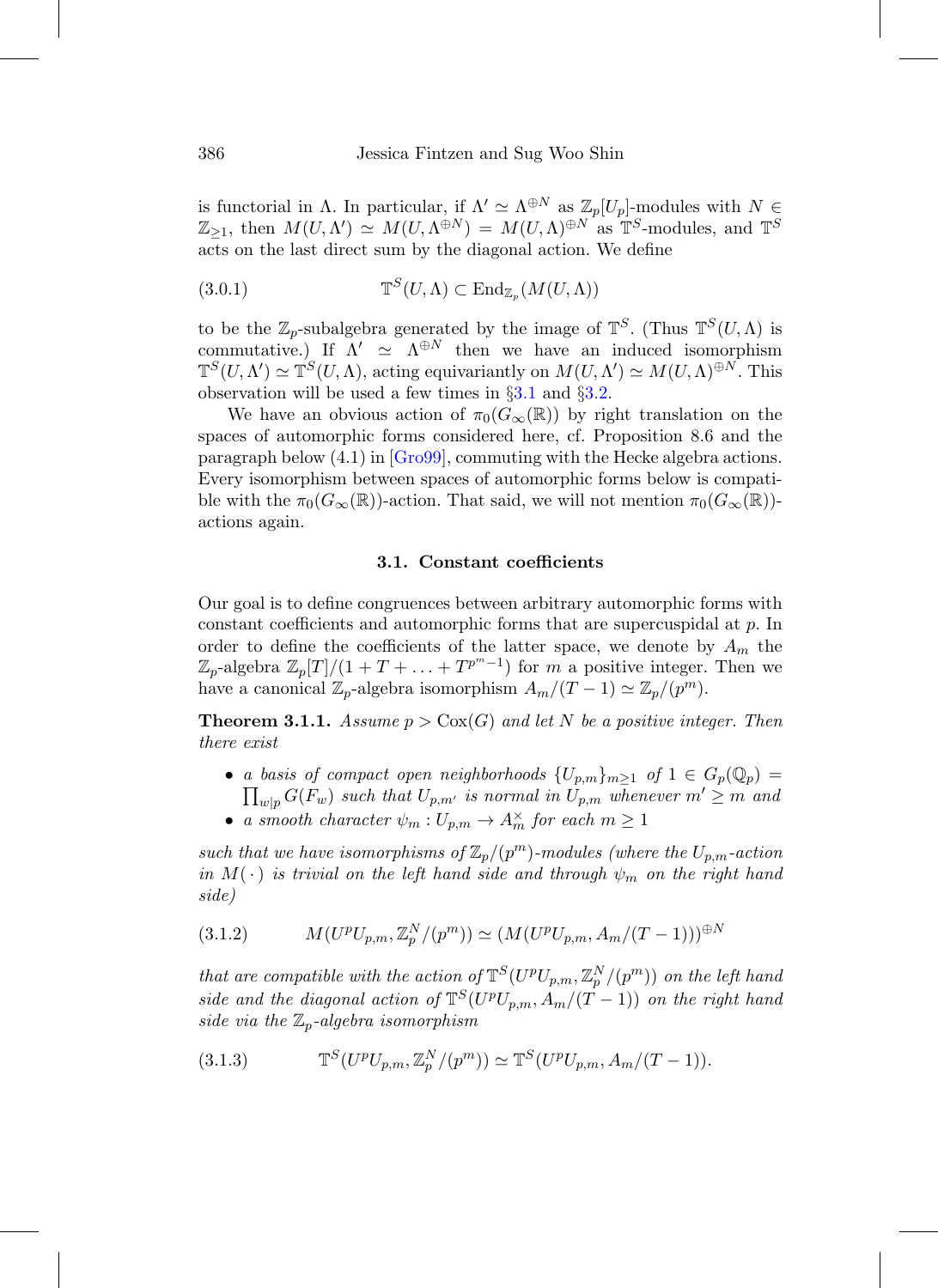Moreover, every automorphic representation of  $G(\mathbb{A}_F)$  that contributes to

$$
(M(U^pU_{p,m},A_m))^{\oplus N}\otimes_{\mathbb{Z}_p}\overline{\mathbb{Q}}_p
$$

is supercuspidal at all places above p.

Remark 3.1.4. Theorem [3.1.1](#page-35-0) also holds if we replace  $U^p$  by a compact open subgroup  $U^v = \prod_{w \nmid v \infty} U_w$  of  $G(\mathbb{A}_F^{\infty,v})$  such that  $U_w$  is hyperspecial for  $w \notin S$ , and  $U_{p,m}$  by compact open subgroups  $U_{v,m}$  of  $G(F_v)$  for a place  $v$  above  $p$ . The conclusion in this case includes that every automorphic representation  $G(\mathbb{A}_F)$  that contributes to  $(M(U^vU_{v,m}, A_m))^{\oplus N} \otimes_{\mathbb{Z}_p} \overline{\mathbb{Q}}_p$  is supercuspidal at v. The proof works in a completely analogous way.

<span id="page-36-0"></span>*Remark* 3.1.5. The assumption that  $p > \text{Cox}(G)$  in Theorem [3.1.1](#page-35-0) and in all other results in Section [3](#page-34-0) can be removed by appealing to Appendix [D,](#page-67-0) which proves Theorem [2.2.15](#page-31-0) for all primes  $p$ .

Before presenting a proof, let us comment on the meaning of the proposition. As m grows to infinity, the space  $M(U^pU_{p,m}, \mathbb{Q}_p)$ , or more precisely its extension of scalars to  $\overline{\mathbb{Q}}_p$ , exhausts all automorphic forms on  $G(\mathbb{A}_F)$ with constant coefficients, if we also allow  $U^p$  to shrink arbitrarily. Thus the left hand side of  $(3.1.2)$  represents arbitrary automorphic forms on G with  $\mathbb{Z}_p/(p^m)$ -coefficients. Loosely speaking, Theorem [3.1.1](#page-35-0) can be thought of as a congruence modulo a power of p between arbitrary automorphic forms and those with supercuspidal components at p.

A caveat is that the congruence here is between spaces of automorphic forms. It does not follow from our result that for an individual automorphic representation  $\pi$ , there exists  $\pi(m)$  which is supercuspidal at p such that " $\pi \equiv \pi(m)$  mod  $p^{m}$ " in terms of Hecke eigenvalues outside S. To see this, let  $c_{\pi}$ :  $\mathbb{T}^{S}(U^{p}U_{p,m}, \mathbb{Z}_{p}) \to \overline{\mathbb{Z}}_{p}$  be the  $\mathbb{Z}_{p}$ -algebra morphism accounting for  $\pi$ . Suppose that  $\mathbb{T}^{S'(Up}U_{p,m},\mathbb{Z}_p)'(p^m)$  is isomorphic to  $\mathbb{T}^{S}(U^{S}U_{v,m},A_m)'(T -$ 1) (which we do not know; see Remark [3.1.8\)](#page-38-0). Taking  $c_{\pi}$  mod  $p^m$ , we obtain a morphism  $\mathbb{T}^{S}(U^{S}U_{v,m}, A_{m})/(T-1) \to \overline{\mathbb{Z}}_{p}/(p^{m}),$  but now the problem is that it is unclear whether the latter lifts to a morphism  $\mathbb{T}^{S}(U^{S}U_{v,m}, A_{m}) \to \overline{\mathbb{Z}}_{p}$ . (When  $m = 1$ , this is often possible by the Deligne–Serre lifting lemma [\[DS74](#page-75-0), Lemma 6.11], for instance.) However, we often do not need such a lift for applications, see e.g.  $\S 3.3$  $\S 3.3$  below and [\[Sch18,](#page-77-0)  $\S 7$ ]. For these applications a statement like Theorem [3.1.1](#page-35-0) suffices.

*Proof of Theorem [3.1.1](#page-35-0)*. We let  $\{(U_{p,m}, \lambda_m)\}_{m>1}$  be omni-supercuspidal types of level  $p^m$  for  $G_p$  as in Theorem [2.2.15,](#page-31-0) i.e. such that  $U_{p,1} \supset U_{p,2} \supset \ldots$ , the groups  ${U_{p,m}}_{m\geq 1}$  form a basis of open neighborhoods of 1 and  $U_{p,m'}$  is normal in  $U_{p,m}$  whenever  $m' \geq m$ .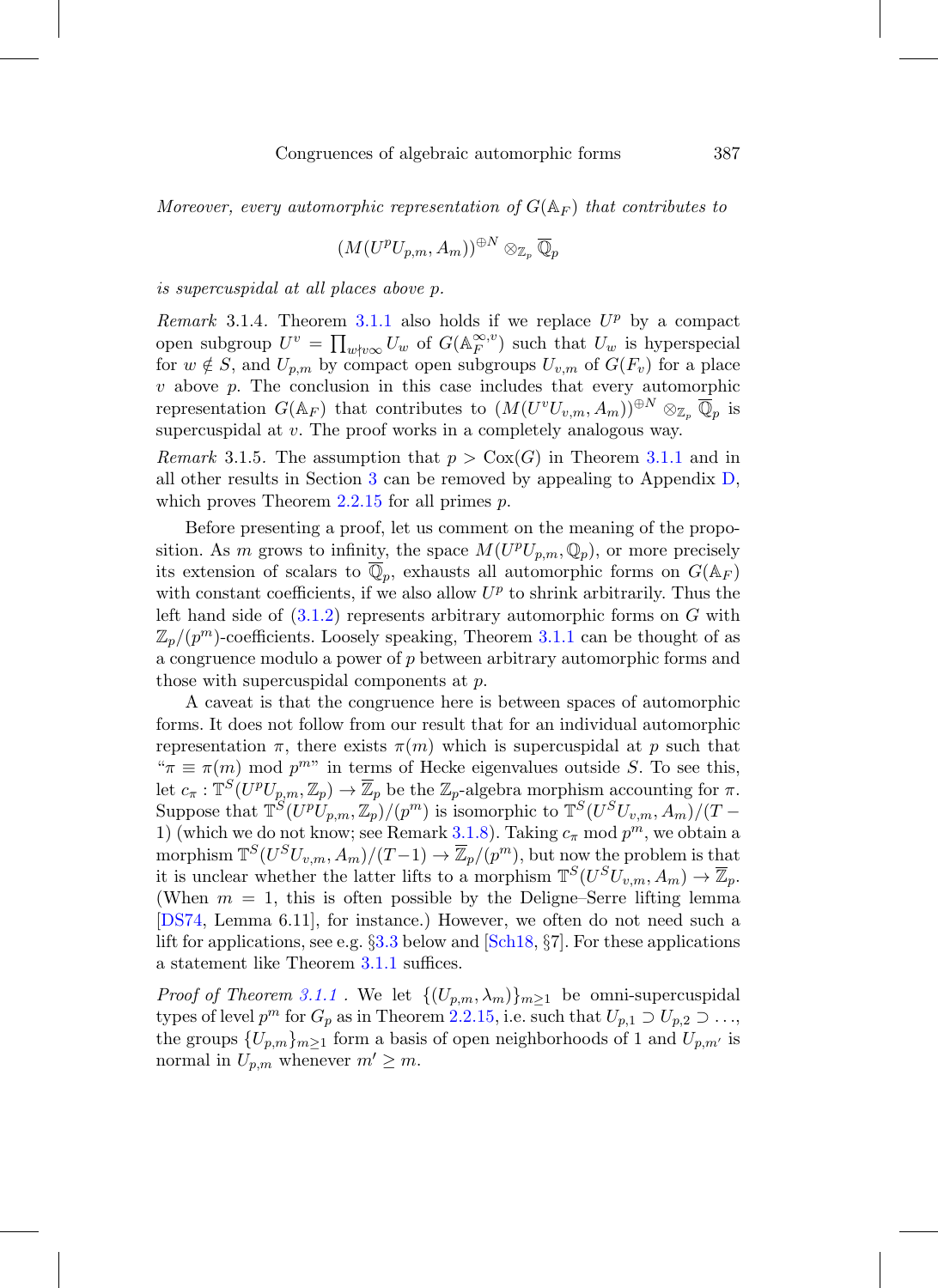For each  $m \geq 1$ , we have the following commutative diagram of maps, where  $\zeta_{p^m}$  denotes a primitive  $p^m$ -th root of unity in  $\mathbb{Q}_p$ .



We define the smooth character  $\psi_m: U_{p,m} \to A_m^{\times}$  as the composite

$$
U_{p,m} \xrightarrow{\lambda_m} \mathbb{Z}/p^m \mathbb{Z} \hookrightarrow A_m^{\times},
$$

and we let  $u \in U_{p,m}$  act on  $A_m$  by multiplication by  $\psi_m(u)$ . Since the resulting action of  $U_{p,m}$  on  $A_m/(T-1)$  is trivial, we have canonical isomorphisms

<span id="page-37-0"></span>(3.1.6) 
$$
M(U^p U_{p,m}, \mathbb{Z}_p^N/(p^m)) \simeq M(U^p U_{p,m}, \mathbb{Z}_p/(p^m))^{\oplus N}
$$

$$
\simeq (M(U^p U_{p,m}, A_m/(T-1)))^{\oplus N}
$$

as modules over  $\mathbb{Z}_p/(p^m) \simeq A_m/(T-1)$ . Moreover, these isomorphisms are  $\mathbb{T}^S$ -equivariant, and observing that the action of  $\mathbb{T}^S$  on  $(M(U^pU_{p,m},$  $A_m/(T-1))$ <sup>⊕N</sup> is given via the diagonal action of  $\mathbb{T}^S(U^pU_{p,m}, \mathring{A}_m/(T-1)),$ we obtain that the isomorphisms  $(3.1.6)$  are compatible with the action of

$$
\mathbb{T}^S(U^pU_{p,m}, \mathbb{Z}_p^N/(p^m)) \simeq \mathbb{T}^S(U^pU_{p,m}, A_m/(T-1)).
$$

Note that

$$
(3.1.7) \qquad M(U^pU_{p,m},A_m)\otimes_{\mathbb{Z}_p}\overline{\mathbb{Q}}_p\simeq \bigoplus_{\chi:\mathbb{Z}/p^m\mathbb{Z}\to\overline{\mathbb{Q}}_p^{\times} \atop \chi\neq 1}M(U^pU_{p,m},(\overline{\mathbb{Q}}_p)_{\chi\circ\lambda_m}),
$$

where  $(\overline{\mathbb{Q}}_p)_{\chi \circ \lambda_m}$  denotes the free rank-1  $\overline{\mathbb{Q}}_p$ -module on which  $u \in U_{p,m}$ acts by multiplication by  $\chi \circ \lambda_m$ . Since  $(U_{p,m}, \lambda_m)$  is omni-supercuspidal, every automorphic representation of  $G(\mathbb{A}_F)$  that contributes to  $(M(U^pU_{p,m}, A_m))^{\oplus N}\otimes_{\mathbb{Z}_p}\overline{\mathbb{Q}}_p$  is supercuspidal at all places above p.  $\Box$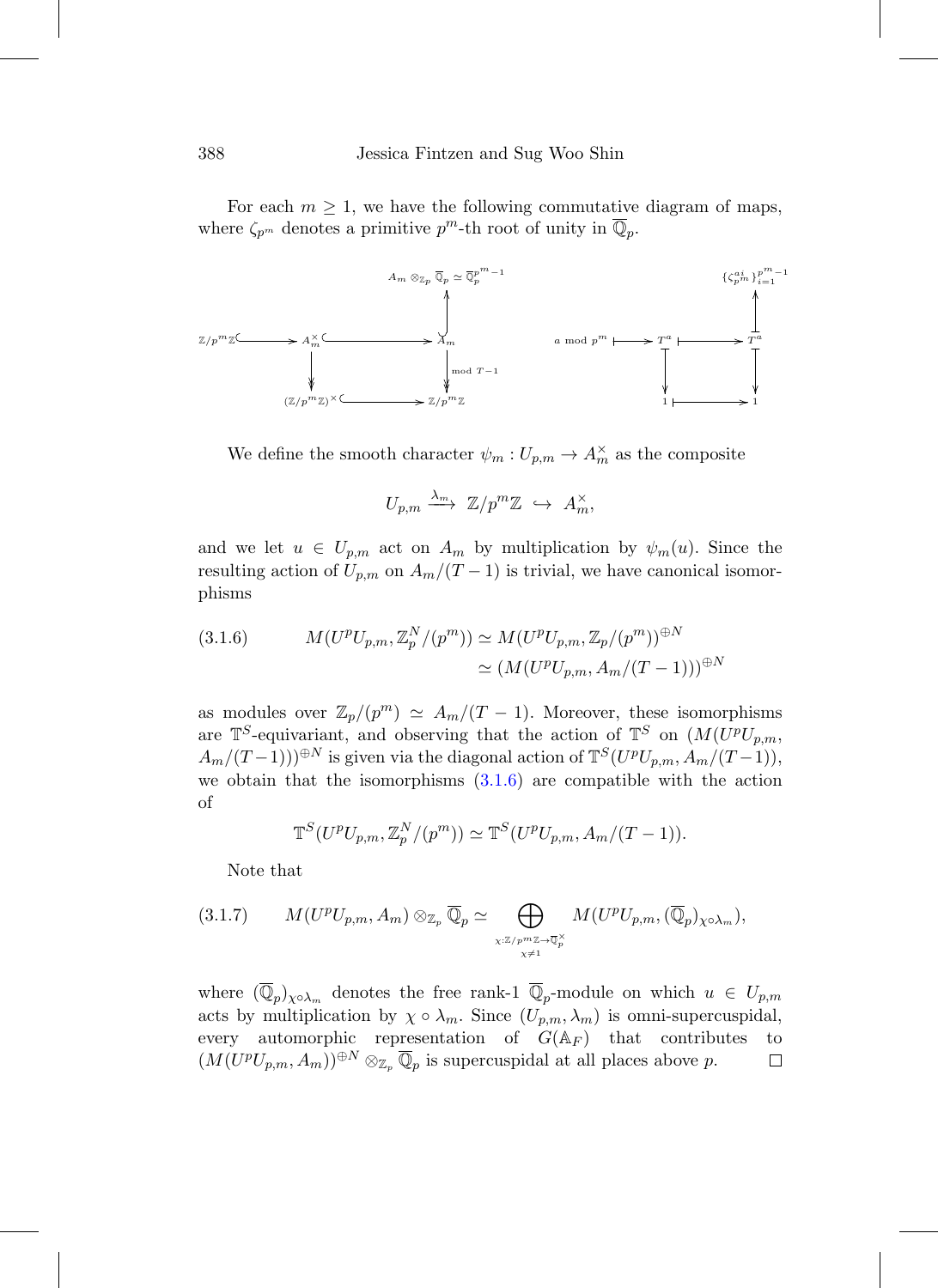<span id="page-38-0"></span>Remark 3.1.8. In the setup of Theorem [3.1.1,](#page-35-0) we have  $\mathbb{T}^S$ -equivariant isomorphisms

<span id="page-38-1"></span>
$$
(3.1.9) \quad M(U^p U_{p,m}, \mathbb{Z}_p^N) / (p^m) \quad \simeq \quad M(U^p U_{p,m}, \mathbb{Z}_p^N / (p^m))
$$
\n
$$
\simeq \quad \simeq \quad \simeq \quad (M(U^p U_{p,m}, A_m / (T-1)))^{\oplus N}.
$$

We claim that the natural map (induced by the map  $A_m \to A_m/(T-1)$ ) of coefficient modules)  $M(U^pU_{p,m}, A_m)/(T-1) \rightarrow M(U^pU_{p,m}, A_m/(T-1))$ is a  $\mathbb{T}^S$ -equivariantly isomorphism for sufficiently small  $U_{p,m}$ . (Unlike the first isomorphism in [\(3.1.9\)](#page-38-1), the isomorphicity is not obvious since the  $U_{p,m}$ action on  $A_m$  is not trivial.) If the center of  $\text{Res}_{F/O}G$  has the same Q-rank and  $\mathbb{R}$ -rank (that is, if G satisfies the equivalent conditions of  $\lbrack \text{Gro99}, \text{Prop}$ sition 1.4]; in particular every arithmetic subgroup of  $G(F)$  is finite) then the claim is proved by the argument of  $[Gro99, Proposition 9.2]$  $[Gro99, Proposition 9.2]$ , with  $A_m$ ,  $A_m/(T-1)$ , and  $U_{p,m}$  playing the roles of  $L_p$ ,  $\overline{L}$ , and  $K_p$  there, respectively; the point is that the arithmetic subgroup  $\Delta_{\alpha}$  in that argument becomes trivial when  $K_p = U_{p,m}$  is small enough. Now, without the assumption on the center, we can still mimic the argument since  $U_{p,m} \cap Z(G)(F)$  acts trivially on  $A_m$  by condition (4) of Theorem [2.2.15.](#page-31-0) This means that  $U_{p,m}$  acts on  $A_m$  through its image under the adjoint map  $G(F \otimes_{\mathbb{Q}} \mathbb{Q}_p) \to G^{ad}(F \otimes \mathbb{Q}_p)$ . Since  $G<sup>ad</sup>$  satisfies the conditions of  $[Gro99,$  Proposition 1.4, if  $U_{p,m}$  is small enough, then all  $\Delta_{\alpha}$  act trivially on  $A_m$  in the argument of [\[Gro99](#page-76-0), Proposition 9.2], even if  $\Delta_{\alpha}$  need not be a finite group, so the proof there still goes through to establish the claim. Now that the claim is true,  $(3.1.9)$  yields a natural  $\mathbb{T}^S$ -equivariant isomorphism (cf.  $(3.1.2)$ )

$$
M(U^pU_{p,m}, \mathbb{Z}_p^N)/(p^m) \simeq (M(U^pU_{p,m}, A_m)/(T-1))^{\oplus N}.
$$

However we cannot take the quotients outside the Hecke algebras in [\(3.1.3\)](#page-35-2). The abstract situation is as follows. Let M be a finite free  $\mathbb{Z}_p$ -module,  $\alpha \in$  $\text{End}_{\mathbb{Z}_p}(M)$ . Write  $\overline{M} := M/(p^m)$  and  $\overline{\alpha} \in \text{End}_{\mathbb{Z}_p}(\overline{M})$  for the image of  $\alpha$ . Put  $T := \mathbb{Z}_p[\alpha]$  and  $\overline{T} := \mathbb{Z}/(p^m)[\overline{\alpha}]$  for the subalgebra of  $\text{End}_{\mathbb{Z}_p}(M)$  (resp.  $\text{End}_{\mathbb{Z}_p}(\overline{M}))$  generated over  $\mathbb{Z}_p$ . Then the obvious map  $T/(p^m) \to \overline{T}$  need not be an isomorphism: consider arbitrary  $\alpha$  such that  $\overline{\alpha}$  is the multiplicative unity. Despite the apparent defect, it is readily checked that

<span id="page-38-2"></span>(3.1.10) 
$$
\mathbb{T}^S(U^p U_{p,m_0}, \mathbb{Z}_p^N) = \lim_{m \ge m_0} \mathbb{T}^S(U^p U_{p,m_0}, \mathbb{Z}_p^N/(p^m))
$$

for each integer  $m_0 \geq 1$ , with compatible actions on the spaces of functions with coefficients in  $\mathbb{Z}_p^N$  and  $\mathbb{Z}_p^N/(p^m)$ , respectively. If the center of  $\mathrm{Res}_{F/\mathbb{Q}}G$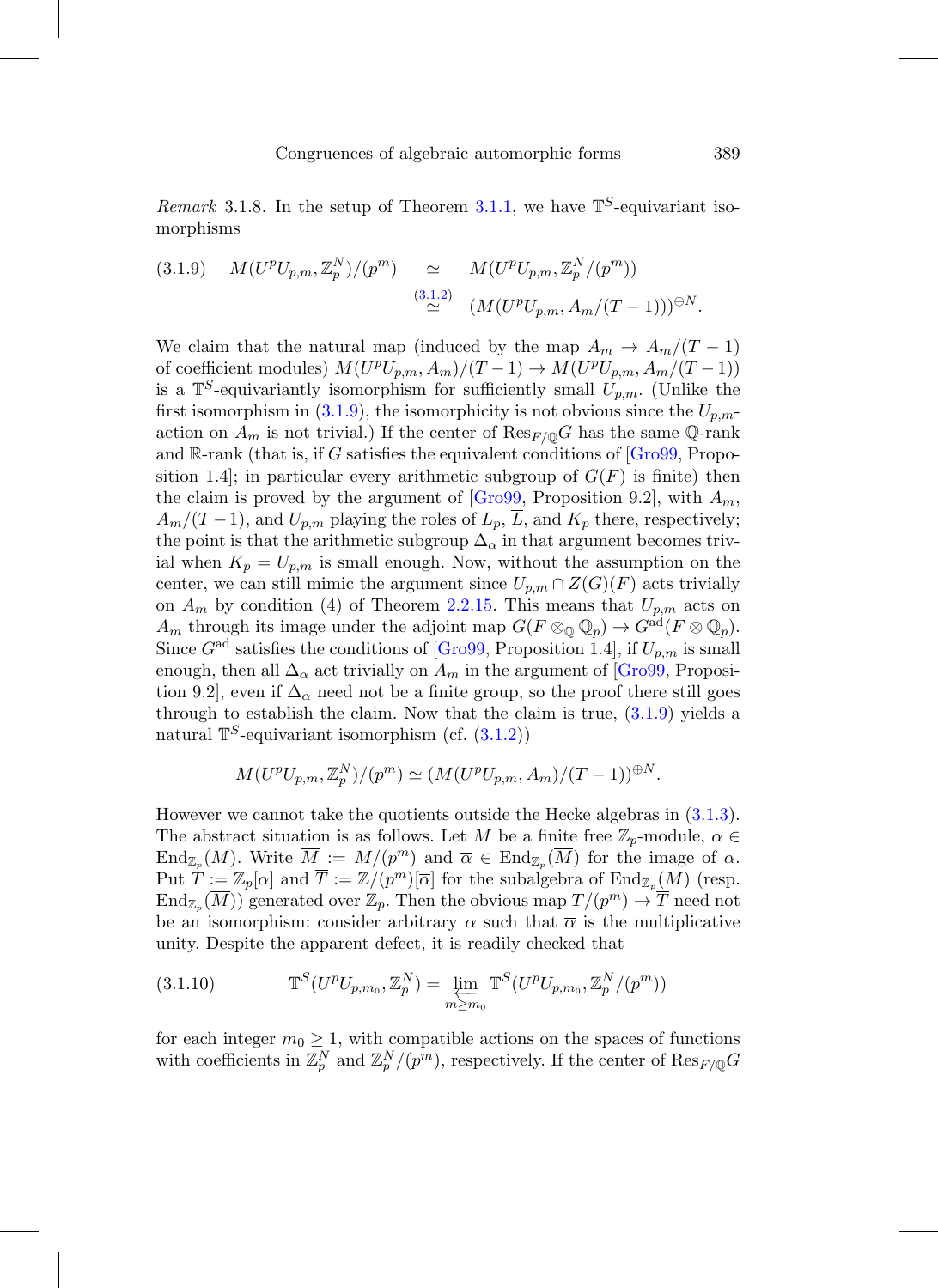has the same Q-rank and R-rank, then the analogous statements also hold with non-constant coefficient  $V_{\mathbb{Z}_p}$  that we will introduce in §[3.2](#page-39-0) below.<sup>[5](#page-39-1)</sup> More precisely, we have  $M(U^pU_{p,m}, V^N_{\mathbb{Z}_p})/(p^m) \simeq M(U^pU_{p,m}, V^N_{\mathbb{Z}_p}/(p^m))$  as  $\mathbb{T}^S$ modules by the same reasoning as for the claim above for  $U_{p,m}$  sufficiently small. This leads to the non-constant coefficient analogue of  $(3.1.10)$ . For applications, [\(3.1.10\)](#page-38-2) and its non-constant analogue are often enough, cf. proof of Theorem [3.3.3](#page-42-0) below (where the center of  $\text{Res}_{F/\mathbb{Q}}G$  has Q-rank and Rrank 0).

#### **3.2. Non-constant coefficient**

<span id="page-39-0"></span>Let L be a finite extension of F such that  $L/\mathbb{Q}$  is Galois and  $G\times_F L$  is split. Then  $(\text{Res}_{F/\mathbb{Q}}G) \times_{\mathbb{Q}} L$  is split and we denote by **G** a split reductive group over  $\mathcal{O}_L$  such that  $\tilde{\mathbf{G}}_L \simeq (\text{Res}_{F/\mathbb{Q}} G) \times_{\mathbb{Q}} L$ . Let V be a linear algebraic representation of  $\tilde{G}$  over  $\mathcal{O}_L$ . This yields an algebraic representation of Res<sub> $\mathcal{O}_L/\mathbb{Z}$  $\tilde{G}$ </sub> on  $V_{\mathbb{Z}}$  (i.e. V viewed as a Z-module) over Z. In particular,  $(\text{Res}_{\mathcal{O}_L/\mathbb{Z}}\mathbf{G})(\mathbb{Z}_p)$ acts continuously on  $V_{\mathbb{Z}_p} = V_{\mathbb{Z}} \otimes_{\mathbb{Z}} \mathbb{Z}_p$  for the *p*-adic topology. Observe that

$$
(\text{Res}_{\mathcal{O}_L/\mathbb{Z}}\tilde{\mathbf{G}})(\mathbb{Q}_p)=\tilde{\mathbf{G}}(L\otimes_{\mathbb{Q}}\mathbb{Q}_p)\simeq (\text{Res}_{F/\mathbb{Q}}G)(L\otimes_{\mathbb{Q}}\mathbb{Q}_p)=G_p(L\otimes_{\mathbb{Q}}\mathbb{Q}_p),
$$

and the latter naturally contains  $G_p(\mathbb{Q}_p)$  as a closed subgroup. Therefore every sufficiently small open subgroup  $U_p$  of  $G_p(\mathbb{Q}_p)$  (as long as it maps into  $(\text{Res}_{\mathcal{O}_L/\mathbb{Z}}\mathbf{G})(\mathbb{Z}_p)$  under the above isomorphism) acts on  $V_{\mathbb{Z}_p}$ . In that case, using this action, we obtain a space of automorphic forms  $M(U^pU_p, V_{\mathbb{Z}_p}/(p^m))$ as defined earlier.

<span id="page-39-2"></span>**Theorem 3.2.1.** Assume  $p > \text{Cox}(G)$ . Then there exists a basis of compact open neighborhoods  $\{U_{p,m}\}_{m\geq 1}$  of  $1 \in G_p(\mathbb{Q}_p) = \prod_{w|p} G(F_w)$  with  $U_{p,m'}$ normal in  $U_{p,m}$  for  $m' \ge m$  as well as smooth actions of  $U_{p,m}$  on  $A_m$  arising from multiplication by a character  $\psi_m: U_{p,m} \to A_m^{\times}$  for  $m \geq 1$  (factoring through  $\mathbb{Z}/p^m\mathbb{Z}$ ), such that we have isomorphisms of  $\mathbb{Z}_p/(p^m)$ -modules

<span id="page-39-3"></span>
$$
(3.2.2) \qquad M(U^p U_{p,m}, V_{\mathbb{Z}_p}/(p^m)) \simeq (M(U^p U_{p,m}, A_m/(T-1)))^{\oplus \dim_{\mathbb{Z}_p} V}
$$

that are compatible with the action of  $\mathbb{T}^{S}(U^{p}U_{p,m},V/(p^{m}))$  on the left hand side and the diagonal action of  $\mathbb{T}^{S}(U^{p}U_{n,m}, A_{m}/(T-1))$  on the right hand side via the  $\mathbb{Z}_p$ -algebra isomorphism

(3.2.3) 
$$
\mathbb{T}^S(U^pU_{p,m}, V_{\mathbb{Z}_p}/(p^m)) \simeq \mathbb{T}^S(U^pU_{p,m}, A_m/(T-1)).
$$

<span id="page-39-1"></span><sup>&</sup>lt;sup>5</sup>Without the assumption on the center, the argument for the preceding claim still applies if  $U_{p,m} \cap Z(G)(F)$  acts trivially on  $V_{\mathbb{Z}_p}$ .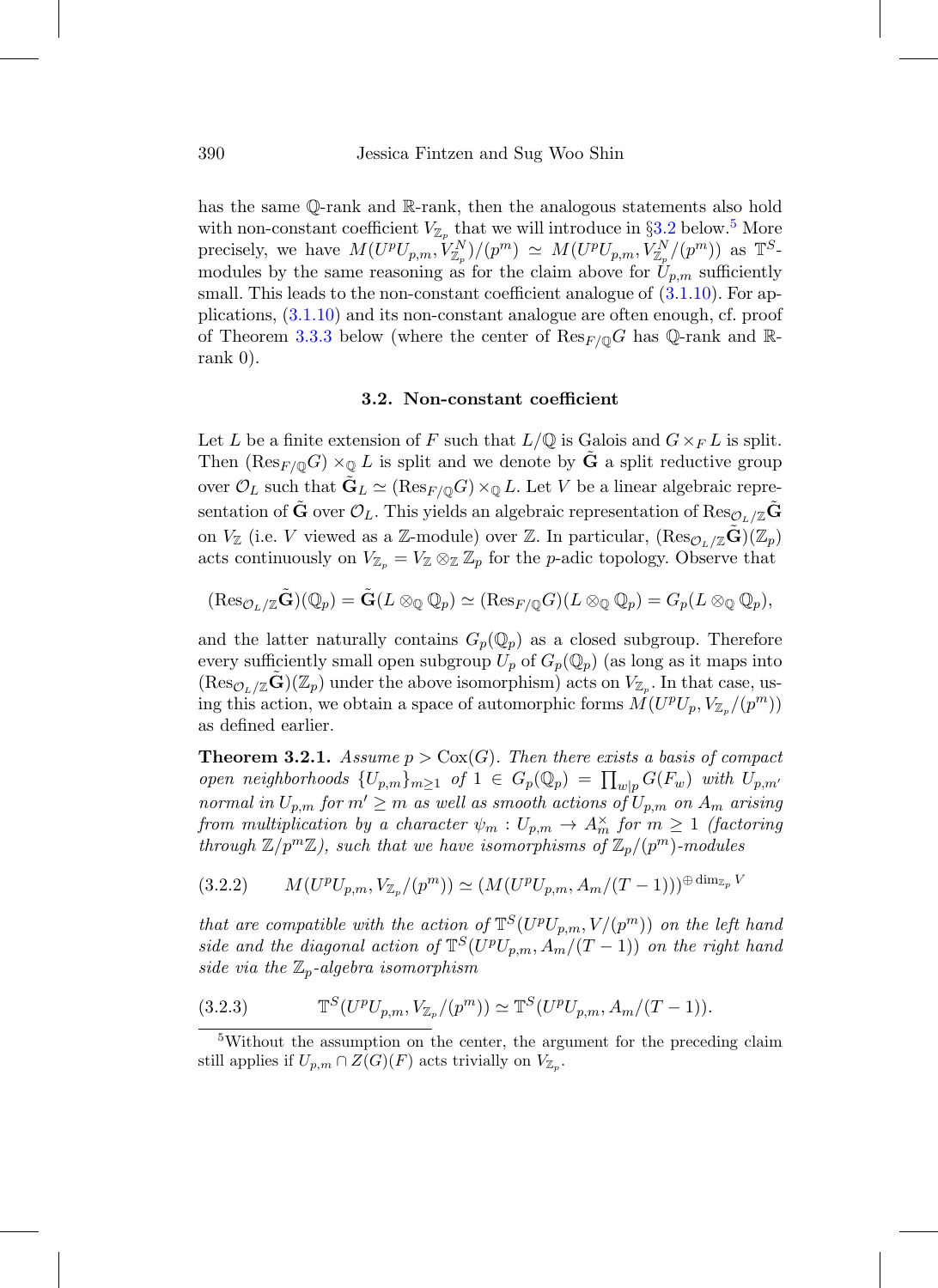Moreover, every automorphic representation of  $G(\mathbb{A}_F)$  that contributes to

$$
(M(U^pU_{p,m},A_m))^{\oplus\dim_{\mathbb{Z}_p}V_{\mathbb{Z}_p}}\otimes_{\mathbb{Z}_p}\overline{\mathbb{Q}}_p
$$

is supercuspidal at all places above p.

<span id="page-40-0"></span>Remark 3.2.4. If  $V'_{\mathbb{C}}$  is an algebraic representation of  $(\text{Res}_{F/\mathbb{Q}}G)\times_{\mathbb{Q}}\mathbb{C}$  over  $\mathbb{C}$ , then we can choose a model of the representation  $V'_{\mathbb{C}}$  over  $\mathcal{O}_L$  (e.g. the sum of the Weyl modules as in [\[Jan03](#page-76-1), p. 183] corresponding to the irreducible components of  $V_{\mathbb{C}}'$ ), i.e. a representation V of  $\tilde{G}$  over  $\mathcal{O}_L$  whose base change to  $\mathbb C$  is the representation  $V'_{\mathbb C}$  of  $(\text{Res}_{F/\mathbb Q}G)\times_{\mathbb Q}\mathbb C$ . This way we obtain the setup needed at the start of this subsection.

<span id="page-40-1"></span>Remark 3.2.5. The space  $M(U^pU_{p,m}, V_{\overline{\mathbb{Q}}_p})$ , where  $V_{\overline{\mathbb{Q}}_p} = V_{\mathbb{Z}_p} \otimes_{\mathbb{Z}_p} \overline{\mathbb{Q}}_p$ , can be described in terms of classical automorphic forms on G. Here we fix field embeddings  $\overline{\mathbb{Q}} \hookrightarrow \overline{\mathbb{Q}}_p$  and  $\overline{\mathbb{Q}} \hookrightarrow \mathbb{C}$  and a compatible isomorphism  $\iota : \overline{\mathbb{Q}}_p \simeq \mathbb{C}$ , and extend scalars using these embeddings to define  $V_{\overline{\mathbb{Q}}_p}$  and  $V_{\mathbb{C}}$ . Thus  $V_{\mathbb{C}}$ is an algebraic representation of  $(\text{Res}_{L/\mathbb{Q}}\tilde{\mathbf{G}}_L)\times_{\mathbb{Q}}\mathbb{C} = (\text{Res}_{F/\mathbb{Q}}G)\times_{\mathbb{Q}}(L\otimes_{\mathbb{Q}}$  $\mathbb{C}$ ), which we can restrict to a representation of  $(\text{Res}_{F/\mathbb{O}}G) \times_{\mathbb{O}} \mathbb{C}$  via the obvious embedding  $\mathbb{C} \hookrightarrow L \otimes_{\mathbb{Q}} \mathbb{C}$ . The resulting representation can be viewed either as an algebraic representation of  $(\text{Res}_{F/\mathbb{Q}}G) \times_{\mathbb{Q}} \mathbb{C}$ , or as a continuous representation of  $G_{\infty}(\mathbb{C}) \supset G_{\infty}(\mathbb{R})$ . For simplicity, suppose that the center of G is anisotropic over F and that  $G_{\infty}(\mathbb{R})$  is connected (in addition to being compact modulo center). Write  $\mathcal{A}_G$  for the space of  $L^2$ -automorphic forms on  $G(F)\backslash G(\mathbb{A}_F)$  (as in 2.1.2 of  $\lceil \text{Sor13} \rceil$  but without the need to fix a central character; note that his G is our  $\text{Res}_{F/\mathbb{Q}}G$ ). Then Lemma 2 of loc. cit. gives a  $\mathbb{T}^S_{\mathbb{C}}$ -equivariant isomorphism

$$
\iota M(U^p U_{p,m}, V_{\overline{\mathbb{Q}}_p}) \simeq \text{Hom}_{G_{\infty}(\mathbb{R})}(V^{\vee}_{\mathbb{C}}, \mathcal{A}_G)^{U^p U_{p,m}}.
$$

*Proof of Theorem [3.2.1.](#page-39-2)* Recall that an open subgroup of  $G_p(\mathbb{Q}_p)$  acts continuously on  $V_{\mathbb{Z}_p}$  for the *p*-adic topology. Hence, for every integer  $m \geq 1$ , there exists an open subgroup of  $G_p(\mathbb{Q}_p)$  that acts trivially on (the finite set)  $V_{\mathbb{Z}_p}/p^mV_{\mathbb{Z}_p}$ .

Now let  $\{(U_{p,n}, \lambda_n)\}_{n\geq 1}$  be a sequence of omni-supercuspidal types for  $G_p(\mathbb{Q}_p) = G(F \otimes_{\mathbb{Q}} \mathbb{Q}_p)$  as in Theorem [2.2.15.](#page-31-0) By the preceding paragraph, there is an increasing sequence  $n_1 < n_2 < \cdots$  such that  $U_{p,n_m}$  stabilizes  $V_{\mathbb{Z}_p}$  and acts trivially on  $V_{\mathbb{Z}_p}/p^mV_{\mathbb{Z}_p}$  for every m. Let  $\text{pr}_{i,j} : \mathbb{Z}/p^i\mathbb{Z} \to \mathbb{Z}/p^j\mathbb{Z}$ denote the canonical surjection when  $i \geq j \geq 1$ . Then

$$
(U'_{p,m}, \lambda'_{p,m}) := (U_{p,n_m}, \mathrm{pr}_{n_m,m} \circ \lambda_{n_m}), \qquad m \ge 1,
$$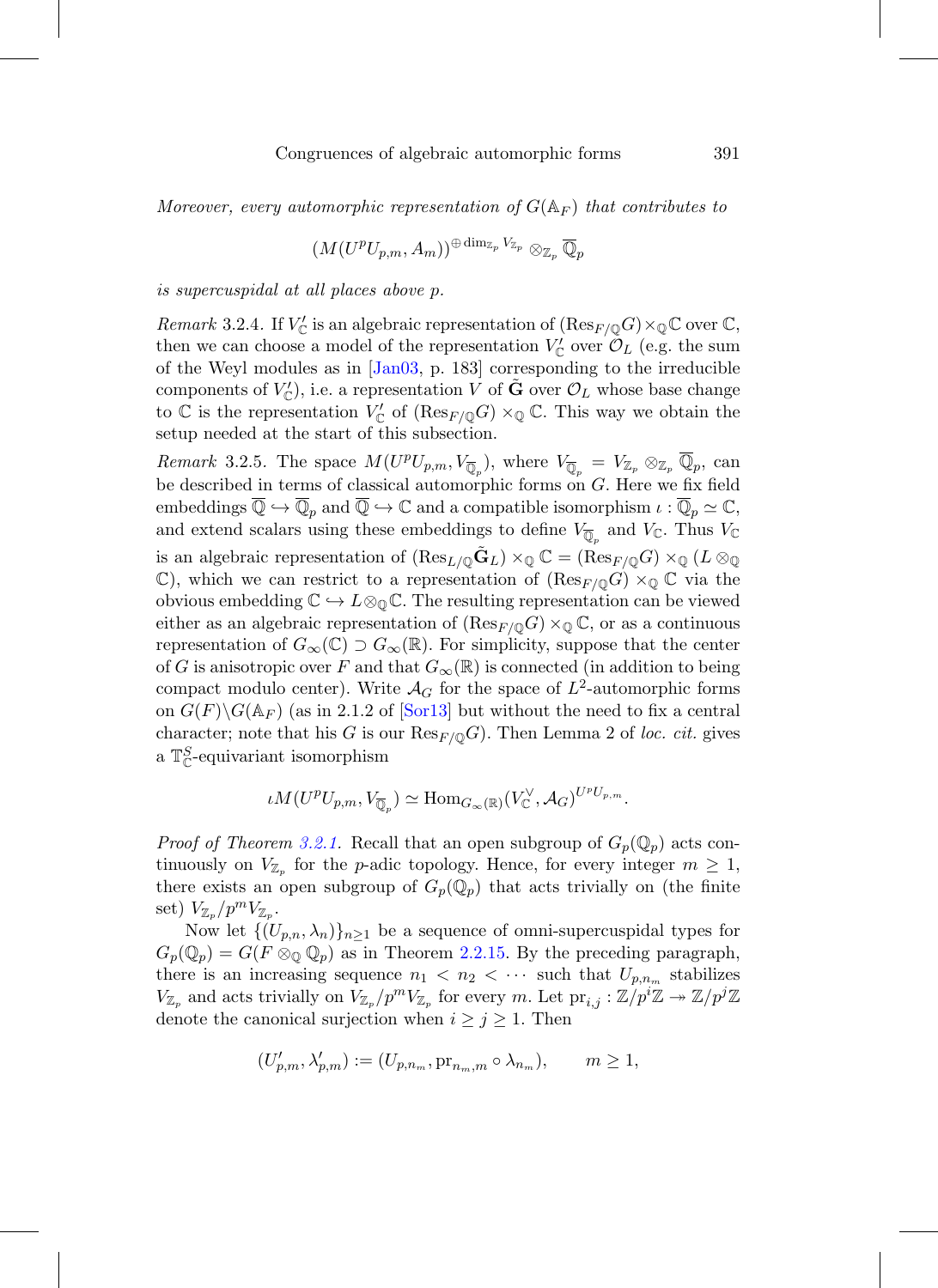is an omni-supercuspidal type of level  $p^m$ . Moreover, by construction, we have

$$
M(U^p U'_{p,m}, V_{\mathbb{Z}_p}/(p^m)) \simeq M(U^p U'_{p,m}, \mathbb{Z}_p/(p^m))^{\oplus \dim_{\mathbb{Z}_p} V_{\mathbb{Z}_p}},
$$

where the action of  $U'_{p,m}$  is trivial on the right hand side and induced by that on  $V_{\mathbb{Z}_p}$  on the left hand side. Now we can proceed as in the proof of Theorem

[3.1.1:](#page-35-0) We let  $U'_{p,m}$  act on  $A_m$  via the character  $\psi'_m: U'_{p,m}$  $\stackrel{\lambda'_{p,m}}{\twoheadrightarrow} \mathbb{Z}/p^m\mathbb{Z} \hookrightarrow A_m^\times$ to obtain a  $\mathbb{Z}_p/p^m$ -linear isomorphism

$$
(3.2.6) \qquad M(U^p U'_{p,m}, V_{\mathbb{Z}_p}/(p^m)) \simeq M(U^p U'_{p,m}, A_m/(T-1))^{\oplus \dim_{\mathbb{Z}_p} V_{\mathbb{Z}_p}}.
$$

As at the start of §[3,](#page-34-0) we obtain a  $\mathbb{Z}_p/p^m$ -algebra isomorphism

$$
(3.2.7) \quad \mathbb{T}^S(U^p U'_{p,m}, V_{\mathbb{Z}_p}/(p^m)) \simeq \mathbb{T}^S(U^p U'_{p,m}, A_m/(T-1)), \qquad m \ge 1,
$$

which is compatible with  $(3.2.2)$  via the respective Hecke algebra actions on both sides.  $\Box$ 

Remark 3.2.8. In fact the argument of this section still goes through and produces some congruence without the assumption that  $(U_{p,m}, \lambda_{p,m})$  is omnisupercuspidal, which plays a role only in applications. However the outcome is less interesting without a careful choice of the pair  $(U_{p,m}, \lambda_{p,m})$ .

### **3.3. An application to Galois representations**

<span id="page-41-0"></span>We illustrate how to employ Theorems [3.1.1](#page-35-0) and [3.2.1](#page-39-2) to construct Galois representations from automorphic representations in a suitable context. The idea is to reduce to the case when automorphic representations have supercuspidal components. In fact, Remark 7.4 of [\[Sch18\]](#page-77-0) reads "...and it seems reasonable to expect that one could do a similar argument in the compact unitary case, providing an alternative to the construction of Galois repre-sentations of Shin [\[Shi11\]](#page-77-2) and Chenevier–Harris [\[CH13](#page-74-0)], by reducing directly to the representations constructed by Harris–Taylor."<sup>[6](#page-41-1)</sup> Confirmation of this is the goal of this section.

Let  $n \in \mathbb{Z}_{\geq 2}$ . Recall that F is a totally real field, and let E be a totally imaginary quadratic extension of F with complex conjugation  $c \in$  $Gal(E/F)$ . For a finite place w of E, we write  $LL_w$  for the unramified local

<span id="page-41-1"></span><sup>6</sup>We copied the sentence except that the bibliographic items have been adapted. Remark 7.4 of [\[Sch18](#page-77-0)] also mentions the case of Hilbert modular forms but we chose to concentrate on the more complicated case treated here.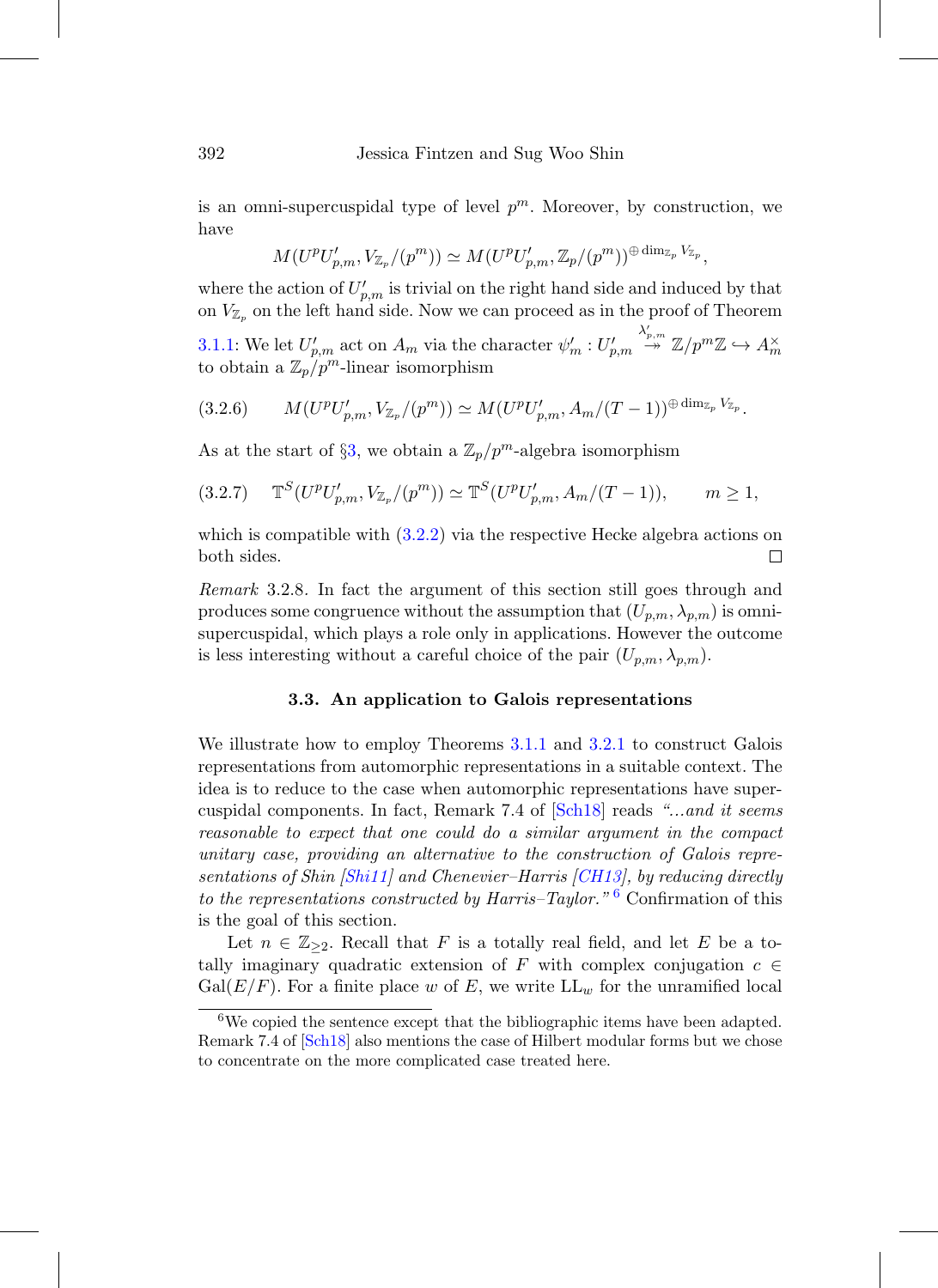Langlands correspondence for  $GL_n(E_w)$ , from irreducible unramified representations of  $GL_n(E_w)$  to continuous semisimple unramified *n*-dimensional representations of the Weil group  $W_{E_w}$  of  $E_w$  (with coefficients in  $\mathbb{C}$ , up to isomorphisms).

Let Π be a regular C-algebraic cuspidal automorphic representation of  $GL_n(\mathbb{A}_E)$  that is conjugate self-dual, i.e. its contragredient  $\Pi^{\vee}$  is isomorphic to the complex conjugate  $\Pi^c$ . Let  $S_E$  be the set of all infinite places and the finite places of E where  $\Pi$  is ramified, and S all the places of F below  $S_E$ . Fix a prime p and an isomorphism  $\iota : \overline{\mathbb{Q}}_p \simeq \mathbb{C}$ . A well known theorem by Clozel ( $[Clo91, Thm 1.1]$  $[Clo91, Thm 1.1]$ , based on  $[Kot92]$  $[Kot92]$ ) states the following. At each place w of E, write  $|\det_w|$  for the determinant map on  $GL_n(E_w)$  composed with the absolute value on  $E_w$  which is normalized to send a uniformizer to the inverse of the residue field cardinality.

<span id="page-42-1"></span>**Theorem 3.3.1** ( $\text{[Clo91]}$  $\text{[Clo91]}$  $\text{[Clo91]}$ ). Suppose that there exists a finite place v of E where  $\Pi_v$  is a discrete series representation. Then there exists a continuous representation

$$
\rho_{\Pi,\iota} : \operatorname{Gal}(\overline{E}/E) \to \operatorname{GL}_n(\overline{\mathbb{Q}}_p)
$$

which is unramified outside  $S_E$  such that  $LL_w(\Pi_w) \otimes |\det_w|^{(1-n)/2}$  is isomorphic to the semisimplification of  $\iota \rho_{\Pi,\iota}|_{W_{E_w}}$  for all  $w \notin S_E$ .

Remark 3.3.2. Harris and Taylor showed in [\[HT01](#page-76-3)] (see Thm. VII.1.9 therein) that  $\Pi_w$  and  $\rho_{\Pi,\iota}|_{W_{E_w}}$  still correspond under the local Langlands correspondence at ramified primes not above  $p$ . The latter result was later also obtained in [\[Sch13\]](#page-77-3) by a different approach.

We remove the assumption that  $\Pi_v$  is a discrete series representation from the above theorem when  $p$  is not too small using congruences, to obtain Theorem [3.3.3.](#page-42-0) The condition on  $p$  is due to Proposition [2.1.2.](#page-18-0)

<span id="page-42-0"></span>**Theorem 3.3.3.** Suppose that  $p > n$ . Then for every regular C-algebraic conjugate self-dual cuspidal automorphic representation  $\Pi$  of  $GL_n(\mathbb{A}_E)$ , there exists a continuous representation

$$
\rho_{\Pi,\iota} : \operatorname{Gal}(\overline{E}/E) \to \operatorname{GL}_n(\overline{\mathbb{Q}}_p)
$$

which is unramified outside  $S_E$  such that  $LL_w(\Pi_w) \otimes |\det_w|^{(1-n)/2}$  is isomorphic to the semisimplification of  $\iota \rho_{\Pi,\iota}|_{W_{E_w}}$  for all  $w \notin S_E$ .

*Remark* 3.3.4. The assumption that  $p > n$  can be removed by appealing to Appendix [D,](#page-67-0) which proves Theorem [2.2.15](#page-31-0) for all primes  $p$ , see also Remark [3.1.5.](#page-36-0)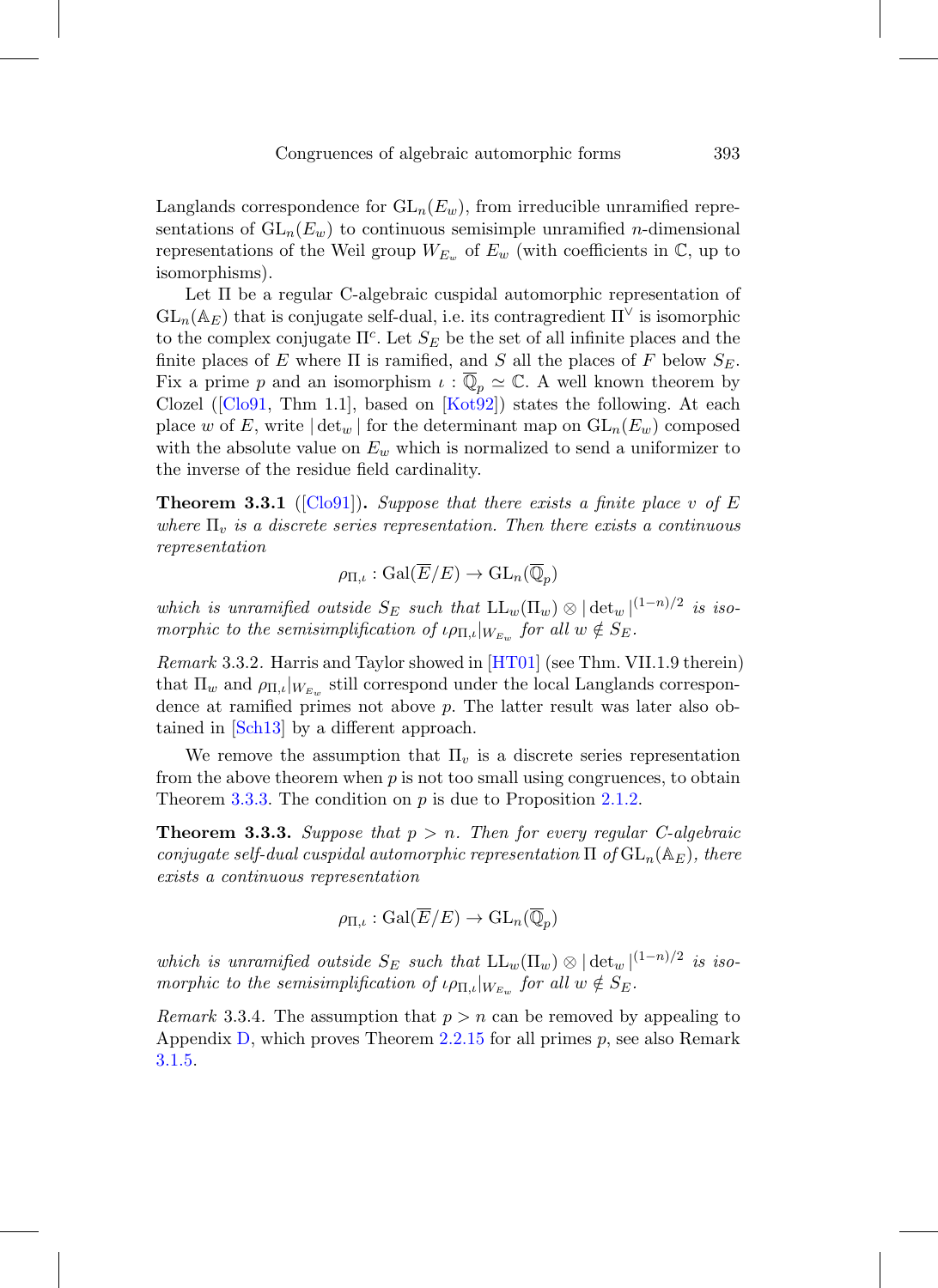Remark 3.3.5. This theorem is not new. A stronger statement on the existence and local-global compatibility for  $\rho_{\Pi,\iota}$  has been known by [\[CHL11](#page-75-2), [Shi11,](#page-77-2) [CH13](#page-74-0)] without restriction on p. The local-global compatibility was further strengthened by [\[Car12,](#page-74-1) [Car14,](#page-74-2) [BLGGT14](#page-74-3)]. Much of [\[Shi11\]](#page-77-2) was reproved in [\[SS13](#page-77-4)] by a simpler method. The point is that the proof here is still simpler as there is no eigenvariety as in [\[CH13\]](#page-74-0) and no elaborate geometric and endoscopic arguments as in [\[Shi11](#page-77-2)], as far as Theorem [3.3.1](#page-42-1) is taken for granted. (The geometry and harmonic analysis involved in Theorem [3.3.1](#page-42-1) are less complicated than those of [\[Shi11](#page-77-2), [SS13\]](#page-77-4).)

*Proof.* We will freely use the notions and base change theorems of [\[Lab11](#page-77-5)] for unitary groups to go between automorphic representations on unitary groups and general linear groups.

Let  $\text{Spl}_E^S$  (resp.  $\text{Spl}_F^S$ ) be the set of places of E (resp. F) outside  $S_E$ (resp. S) that are split in  $E/F$ . By a standard reduction step using automorphic base change over quadratic extensions as in the proof of  $[HT01,$  $[HT01,$ Thm. VII.1.9] (also see the proof of [\[Shi11,](#page-77-2) Prop. 7.4]), it suffices to show the compatibility for  $\rho_{\Pi,\iota}$  only at  $w \in \mathrm{Spl}_{E}^S$ .

By a patching argument (executed as in the proof of [\[CH13](#page-74-0), Thm. 3.1.2]), we further reduce to the case where

- $[F: \mathbb{Q}]$  is even,
- every place of F above p is split in  $E$ ,
- every finite place of  $F$  is unramified in  $E$ .

Since  $[F: \mathbb{Q}]$  is even, there exists a unitary group G over F which is an outer form of  $GL_n$  with respect to the quadratic extension  $E/F$  such that G is quasi-split at all finite places and anisotropic at all infinite places. We may view  $\Pi$  as a representation of  $(\text{Res}_{E/F}(G \otimes_F E))(\mathbb{A}_F)$ , which is isomorphic to  $GL_n(\mathbb{A}_E)$ ; in particular  $\Pi_x$  stands for the component of  $\Pi$  at a place x of F. Since  $\Pi$  is conjugate self-dual, by [\[Lab11,](#page-77-5) Thm. 5.4, 5.9], there exists an automorphic representation  $\pi$  on  $G(\mathbb{A}_F)$  such that  $\Pi_x$  is the unramified base change of  $\pi_x$  at all places x of F outside S.

We set up some more notation. For  $w \in \text{Spl}_{E}^S$ , we denote by  $\overline{w} \in \text{Spl}_{F}^S$ the restriction of w to F. Recall that we denote by  $U^p = \prod_{x \nmid p\infty} U_x$  a (fixed) compact open subgroup of  $G(\mathbb{A}_F^{\infty,p})$  such that  $U_x$  is hyperspecial for  $x \notin S$ . For  $x \in \text{Spl}_F^S$  and for each w above x, we fix isomorphisms  $i_w : G(F_x) \simeq$  $GL_n(E_w)$  carrying  $U_x$  onto  $GL_n(\mathcal{O}_{E_w})$  such that  $\pi_x \simeq \Pi_w$  via  $i_w$ . We write  $\varpi_w$  for a uniformizer of  $E_w$  and write  $T_w^{(i)}$  for the following double coset

$$
T_w^{(i)} := \left[\operatorname{GL}_n(\mathcal{O}_{E_w}) \begin{pmatrix} \varpi_w \mathrm{I}_i & 0 \\ 0 & \mathrm{I}_{n-i} \end{pmatrix} \operatorname{GL}_n(\mathcal{O}_{E_w}) \right],
$$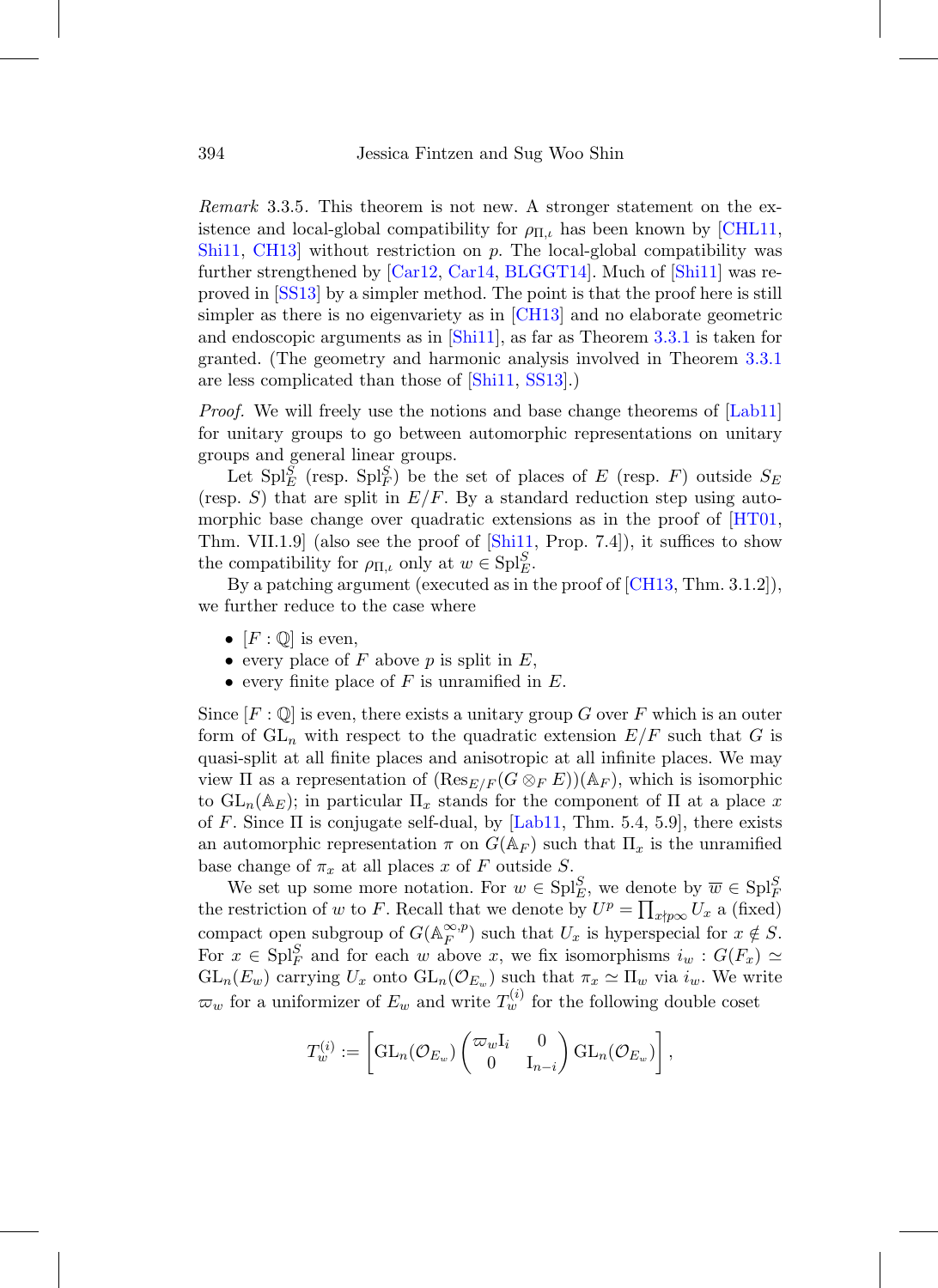which we might also view as a double coset of  $U^S \backslash G(\mathbb{A}_F^S)/U^S$  by requiring all other factors to be the trivial double coset. We also denote by  $T_w^{(i)}$  the double coset operator corresponding to this double coset acting on appropriate spaces that can be deduced from the context. Given an irreducible unramified representation  $\sigma_w$  of  $GL_n(E_w)$  (or  $G(F_x)$ ), we write  $T_w^{(i)}(\sigma_w)$  for the eigenvalue of  $T_w^{(i)}$  on the one-dimensional space  $\sigma_w^{\text{GL}_n(\mathcal{O}_{E_w})}$ . For convenience, we introduce the following *variant of the big Hecke algebra*: define  $\mathbb{T}_{\text{Spl}}^S$  to be the Z-subalgebra of  $\mathbb{Z}[U^S \backslash G(\mathbb{A}_F^S)/U^S]$  generated by  $T_w^{(i)}$  for  $w \in \text{Spl}_{E}^S$  (excluding w not split over  $F$ ) and  $1 \le i \le n$ . Replacing  $\mathbb{T}^S$  with  $\mathbb{T}_{\text{Spl}}^S$ , we define other Hecke algebras to be the image of  $\mathbb{T}_{\text{Spl}}^S$  in the endomorphism algebras of appropriate spaces of automorphic forms. Note that Theorems [3.1.1](#page-35-0) and [3.2.1](#page-39-2) are still valid with  $\mathbb{T}_{\text{Spl}}^S$  in place of  $\mathbb{T}^S$ : indeed we retain the same isomorphism between the same spaces of automorphic forms, and the  $\mathbb{T}_{\text{Spl}}^S$ -equivariance is simply weaker than the  $\mathbb{T}^S$ -equivariance.

We choose  $U = U_p U^p \subset G(\mathbb{A}_F^{\infty})$  sufficiently small such that  $\pi^{\infty}$  has nonzero U-fixed vectors, while keeping  $U_x$  hyperspecial for  $x \notin S$ . Since  $G_{\infty}(\mathbb{R})$  is compact, we see that  $\pi_{\infty}^{\vee}$  comes from an irreducible algebraic representation  $V_{\mathbb{C}}'$  of  $G_{\infty} \times_{\mathbb{R}} \mathbb{C} = (\text{Res}_{F/\mathbb{Q}}G) \times_{\mathbb{Q}} \mathbb{C}$ . As in Remark [3.2.4,](#page-40-0) there exists a finite Galois extension  $L/\mathbb{Q}$  in  $\mathbb C$  containing F such that  $(\text{Res}_{F/\mathbb{Q}}G) \times_{\mathbb{Q}} L$  is split, thus  $(\text{Res}_{F/\mathbb{Q}}G) \times_{\mathbb{Q}} L \simeq \mathbf{G}_L$  for a split group **G** over  $\mathcal{O}_L$ , and such that there is an algebraic representation V of **G** over  $\mathcal{O}_L$  giving a model for  $V'_\mathbb{C}$ . According to §[3.2,](#page-39-0) this leads to an action of  $U_p$  on the corresponding free  $\mathbb{Z}_p$ -module  $V_{\mathbb{Z}_p}$  such that  $\pi$  contributes to  $M(U, V_{\mathbb{Z}_p})$ , see Remark [3.2.5.](#page-40-1) (Note that  $\pi_{\infty}$  is a direct summand of  $(V \otimes_{\mathbb{Z}} \mathbb{C})^{\vee} = (V_{\mathbb{Z}_p} \otimes_{\mathbb{Z}_p} \mathbb{C})^{\vee}$  as a  $G_{\infty}(\mathbb{R})$ -representation.) We let  $\{U_{p,m}\}_{m \geq 1}$  be compact open subgroups of  $U \subset G_p(\mathbb{Q}_p)$  with an action of  $U_{p,m}$  on  $A_m$  arising from multiplication by a character  $\psi_m: U_{p,m} \to A_m^{\times}$  for  $m \geq 1$ , factoring through  $\lambda_m: U_{p,m} \to \mathbb{Z}/p^m\mathbb{Z}$ , as in Theorem [3.2.1.](#page-39-2) This means we have

<span id="page-44-0"></span>
$$
(3.3.6) \quad T_{\text{Spl}}^S(U^pU_{p,m}, V_{\mathbb{Z}_p}/(p^m)) \simeq T_{\text{Spl}}^S(U^pU_{p,m}, A_m/(T-1)), \qquad m \ge 1,
$$

Let  $\mathcal{A}^S(U^pU_{p,m}, A_m)$  be the set of irreducible  $\mathbb{T}_{\text{Spl},\overline{\mathbb{Q}}_p}^S$ -modules appearing as a constituent of  $M(U^pU_{p,m}, A_m) \otimes_{\mathbb{Z}_p} \overline{\mathbb{Q}}_p$ . This set is identified with the set of  $\sigma^S = {\{\sigma_x\}}_{x \in \text{Spl}_F^S}$ , where  $\sigma_x$  is an irreducible unramified representation of  $G(F_x)$ , such that there exists an automorphic representation  $\sigma$  of  $G(\mathbb{A}_F)$ satisfying

- $\sigma_x \simeq \underline{\sigma}_x$  for  $x \in {\rm Spl}_F^S$ ,
- $\bullet \ \ (\sigma^{\infty,p})^{U^p} \neq \{0\},$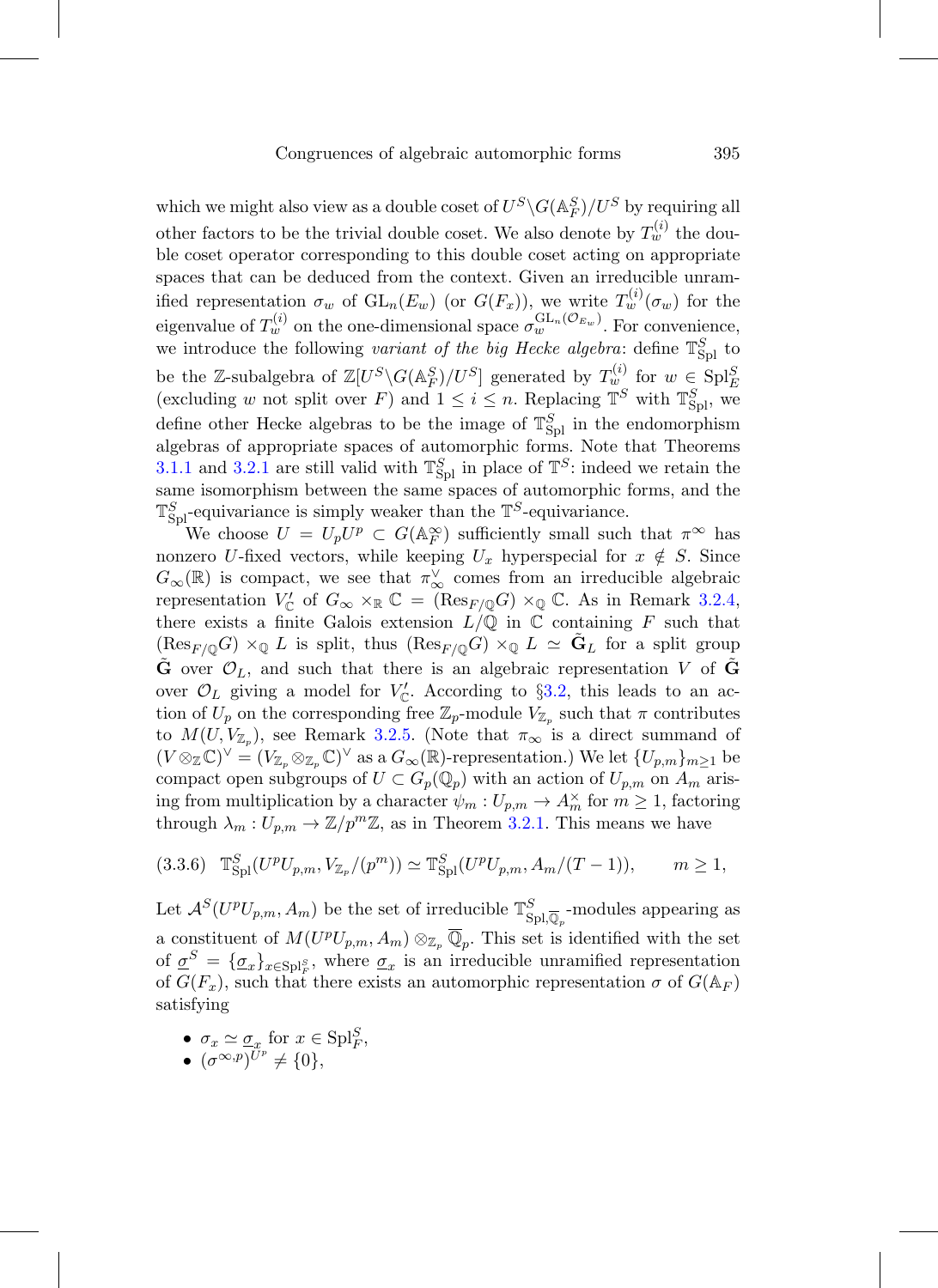- $\sigma_{\infty} = 1$ , i.e. the archimedean components of  $\sigma$  are trivial, and
- Hom $_{U_{p,m}}(\psi \circ \lambda_m, \sigma_p) \neq 0$  for some nontrivial character  $\psi : \mathbb{Z}/p^m \mathbb{Z} \to \mathbb{C}^*$ .

The last condition implies that  $\sigma_p$  is a supercuspidal representation of  $G_p(\mathbb{Q}_p)$ . For each  $\sigma^S \in \mathcal{A}^S(U^pU_{n,m}, A_m)$ , we choose a  $\sigma$  as two sentences above. By base change theorems [\[Lab11,](#page-77-5) Cor. 5.3, Thm. 5.9] we obtain a cuspidal conjugate self-dual automorphic representation  $\Sigma$  of  $GL_n(\mathbb{A}_E)$  that is regular and C-algebraic such that  $\Sigma_x$  is the unramified base change of  $\sigma_x$ at each place x of F outside S and also that  $\Sigma_p$  is supercuspidal. It follows from Theorem [3.3.1](#page-42-1) that there exists a continuous semisimple representation

$$
\rho_{\Sigma,\iota} : \mathrm{Gal}(\overline{E}/E) \to \mathrm{GL}_n(\overline{\mathbb{Q}}_p)
$$

which is unramified outside  $S_E$  such that  $LL_w(\Sigma_w)$  is isomorphic to the semisimplification of  $\iota_{\rho_{\Sigma,\iota}}|_{W_{E_w}}$  for all  $w \notin S_E$ . By the Chebotarev density and Brauer–Nesbitt theorems,  $\rho_{\Sigma,\iota}$  is independent of the choice of  $\sigma$  up to isomorphism. Thus we write  $\rho_{\sigma s,\iota} := \rho_{\Sigma,\iota}$ . Let  $E_S$  denote the maximal extension of E in  $\overline{E}$  unramified outside  $S_E$ . Then  $\rho_{\sigma^S, l}$  factors through Gal( $E_S/E$ ). At  $w \in \text{Spl}_{E}^S$ , let  $N(w) \in \mathbb{Z}_{\geq 1}$  denote the absolute norm of the finite prime w. Using t as an auxiliary variable, the compatibility at w of Theorem  $3.3.1$ means that (cf.  $[CHT08, Prop. 3.4.2. part 2]$  $[CHT08, Prop. 3.4.2. part 2]$ )

<span id="page-45-0"></span>(3.3.7) 
$$
\det(1 + t\rho_{\underline{\sigma}^S, \iota}(\text{Frob}_w)) = \sum_{i=0}^n t^i N(w)^{i(i-1)/2} T_w^{(i)}(\underline{\sigma}_{\overline{w}}).
$$

On the other hand,

$$
\mathbb{T}_{\text{Spl}}^S(U^pU_{p,m},A_m)\hookrightarrow \mathbb{T}_{\text{Spl}}^S(U^pU_{p,m},A_m)\otimes_{\mathbb{Z}_p}\overline{\mathbb{Q}}_p\simeq \prod_{\underline{\sigma}^S\in\mathcal{A}^S(U^pU_{p,m},A_m)}\overline{\mathbb{Q}}_p,
$$

where for each  $w \in \text{Spl}_{E}^S$  and each  $1 \leq i \leq n$ , the image of  $T_w^{(i)} \in \mathbb{T}_{\text{Spl}}^S(U^pU_{p,m},$  $A_m$ ) in the  $\underline{\sigma}^S$ -component is the scalar in  $\overline{\mathbb{Q}}_p$  by which  $T_w^{(i)}$  acts on the x-component of  $\underline{\sigma}^S$  (viewed as a representation of  $GL_n(E_w)$  via  $i_w$ ). Let  $\text{Mat}_{n\times n}(\cdot)$  denote the  $n \times n$ -matrix algebra over the specified coefficient ring. For  $m \geq 1$ , write

$$
\rho_m: \mathrm{Gal}(E_S/E) \to \prod_{\underline{\sigma}^S \in \mathcal{A}^S(U^pU_{p,m}, A_m)} \mathrm{GL}_n(\overline{\mathbb{Q}}_p)
$$

$$
\hookrightarrow \mathrm{Mat}_{n \times n} \left( \prod_{\underline{\sigma}^S \in \mathcal{A}^S(U^pU_{p,m}, A_m)} \overline{\mathbb{Q}}_p \right),
$$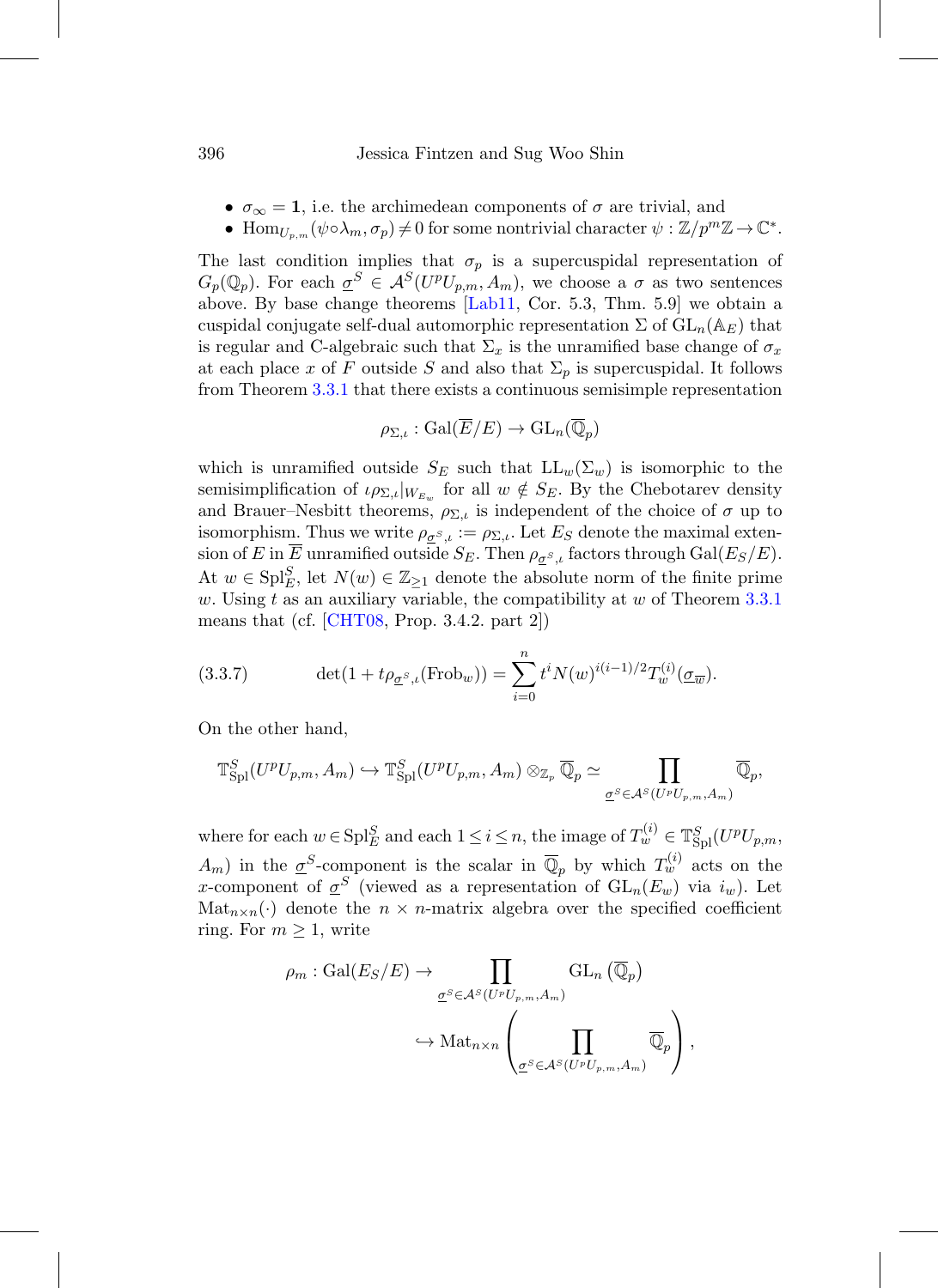where the  $\underline{\sigma}^S$ -part of the first map is  $\rho_{\underline{\sigma}^S,t}$ . We can extend this map linearly to a map

$$
\rho_m^B : B[\text{Gal}(E_S/E)] \to \text{Mat}_{n \times n}(B),
$$

for every  $(\prod_{\underline{\sigma}^S \in \mathcal{A}^S(U^pU_{p,m}, A_m)} \overline{\mathbb{Q}}_p)$ -algebra B. By composing  $\rho_m^B$  with the determinant, we produce a continuous  $n$ -dimensional determinant map in the sense of Chenevier [\[Che14](#page-74-4)]

$$
d_m: \overline{\mathbb{Q}}_p[\text{Gal}(E_S/E)] \to \prod_{\underline{\sigma}^S \in \mathcal{A}^S(U^pU_{p,m}, A_m)} \overline{\mathbb{Q}}_p
$$

(which consists of maps  $d_m^B$  for all  $(\prod_{\sigma^S \in \mathcal{A}^S(U^pU_{p,m}, A_m)} \overline{\mathbb{Q}}_p)$ -algebra B, but we usually omit the index  $B$  from the notation) such that

<span id="page-46-0"></span>(3.3.8) 
$$
\det(1 + t\rho_m(\gamma)) = d_m(1 + t\gamma), \qquad \gamma \in \text{Gal}(E_S/E)
$$

We deduce from [\(3.3.7\)](#page-45-0) that all the coefficients of the characteristic polynomial  $\chi(\text{Frob}_w, t) := d_m(t - \text{Frob}_w)$  in the sense of Chenevier are contained in  $\mathbb{T}_{\text{Spl}}^S(U^pU_{p,m}, A_m)$  for all  $w \in \text{Spl}_{E}^S$ . The same holds for all elements of  $Gal(E_S/E)$  because the union of Frobenius conjugacy classes over  $\text{Spl}_{E}^S$  is dense in  $\text{Gal}(E_S/E)$  by the Chebotarev density theorem. Hence it follows from [\[Che14,](#page-74-4) Corollary 1.14] that  $d_m$  is the scalar extension of a  $\mathbb{T}_{\text{Spl}}^S(U^pU_{p,m}, A_m)$ -valued *n*-dimensional continuous determinant (in Chenevier's sense):

$$
\mathbb{Z}_p[\text{Gal}(E_S/E)] \to \mathbb{T}_{\text{Spl}}^S(U^pU_{p,m}, A_m)
$$

satisfying  $(3.3.8)$ . To save notation, we still write  $d_m$  for the latter. Thus

$$
d_m(1 + tFrob_w) = \sum_{i=0}^n t^i N(w)^{i(i-1)/2} T_w^{(i)}, \qquad w \in \text{Spl}_E^S.
$$

Via [\(3.3.6\)](#page-44-0) we obtain a continuous *n*-dimensional  $\mathbb{T}_{\text{Spl}}^S(U^pU_{p,m}, V_{\mathbb{Z}_p}/(p^m))$ valued determinant

<span id="page-46-1"></span>
$$
D_m: (\mathbb{Z}_p/(p^m))[\text{Gal}(E_S/E)] \to \mathbb{T}_{\text{Spl}}^S(U^pU_{p,m}, V_{\mathbb{Z}_p}/(p^m))
$$

such that

(3.3.9) 
$$
D_m(1 + tFrob_w) = \sum_{i=0}^n t^i N(w)^{i(i-1)/2} T_w^{(i)}
$$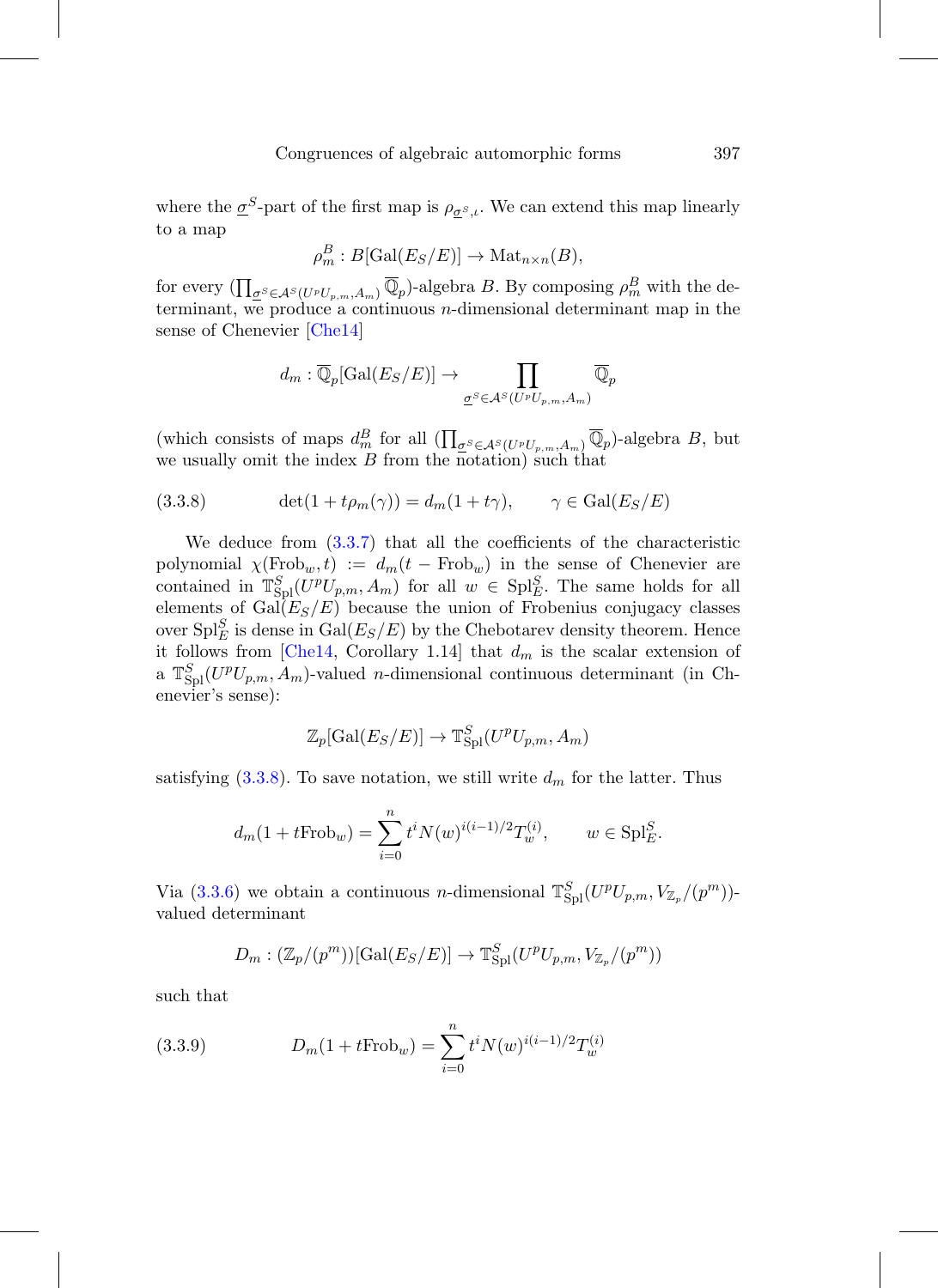(equality taken inside  $\mathbb{T}_{\text{Spl}}^S(U^pU_{p,m},V_{\mathbb{Z}_p}/(p^m)))$  for  $w \in \text{Spl}_{E}^S$ . We have the restriction map

$$
\text{res}_{m,1}: \mathbb{T}_{\text{Spl}}^S(U^pU_{p,m}, V_{\mathbb{Z}_p}/(p^m)) \to \mathbb{T}_{\text{Spl}}^S(U^pU_{p,1}, V_{\mathbb{Z}_p}/(p^m))
$$

and for  $m' \leq m$  the projection map

$$
\mathrm{pr}_{m,m'}: \mathbb{T}_{\text{Spl}}^S(U^pU_{p,1},V_{\mathbb{Z}_p}/(p^m)) \to \mathbb{T}_{\text{Spl}}^S(U^pU_{p,1},V_{\mathbb{Z}_p}/(p^{m'})).
$$

From  $(3.3.9)$  and the density of Frobenii, we deduce that for  $m \ge m' \ge 1$ , we have

$$
\mathrm{pr}_{m,m'} \circ \mathrm{res}_{m,1} \circ D_m(1+t\gamma) = \mathrm{res}_{m',1} \circ D_{m'}(1+t\gamma) \quad \gamma \in \mathrm{Gal}(E_S/E).
$$

By Amitsur's formula  $[Che14, (1.5)]$  $[Che14, (1.5)]$  and the properties of the determinant, we see that the *n*-dimensional determinant  $res_{m,1} \circ D_m$  is uniquely determined by its values on  $1 + tGal(E_S/E)$ . Hence we obtain an equality of  $\mathbb{T}_{\text{Spl}}^S(U^pU_{p,1},V_{\mathbb{Z}_p}/(p^{m'}))$ -valued *n*-dimensional continuous determinants

$$
\operatorname{pr}_{m,m'} \circ \operatorname{res}_{m,1} \circ D_m = \operatorname{res}_{m',1} \circ D_{m'}
$$

Taking the inverse limit over  $res_{m,1} \circ D_m$  for  $m \geq 1$  ([\[Che14,](#page-74-4) Lem. 3.2]) and using from Remark [3.1.8](#page-38-0) that

$$
\mathbb{T}_{\text{Spl}}^S(U^pU_{p,1},V_{\mathbb{Z}_p})=\varprojlim_m \mathbb{T}_{\text{Spl}}^S(U^pU_{p,1},V_{\mathbb{Z}_p}/(p^m)),
$$

we obtain a  $\mathbb{T}_{\text{Spl}}^S(U^pU_{p,1},V_{\mathbb{Z}_p})$ -valued *n*-dimensional continuous determinant

$$
D: \mathbb{Z}_p[\text{Gal}(E_S/E)] \to \mathbb{T}_{\text{Spl}}^S(U^pU_{p,1}, V_{\mathbb{Z}_p})
$$

with  $D(1 + tFrob_w) = \sum_{i=0}^{n} t^i N(w)^{i(i-1)/2} T_w^{(i)}$ . Since  $\pi$  contributes to  $M(U^pU_{p,1}, V_{\mathbb{Z}_p})$  (as  $\pi$  contributes to  $M(U, V_{\mathbb{Z}_p})$  and  $U_{p,1} \subset U_p$ ), it gives rise to a  $\mathbb{Z}_p$ -algebra morphism

$$
c_{\pi}: \mathbb{T}_{\text{Spl}}^S(U^p U_{p,1}, V_{\mathbb{Z}_p}) \to \overline{\mathbb{Q}}_p, \qquad T_w^{(i)} \mapsto T_w^{(i)}(\pi_{\overline{w}}), \quad \forall w \in \text{Spl}_{E}^S.
$$

The composition  $c_{\pi} \circ D$  yields a continuous *n*-dimensional  $\overline{\mathbb{Q}}_p$ -valued deter-minant. It follows from [\[Che14](#page-74-4), Thm. A, Ex. 2.34] that  $c_{\pi} \circ D$  arises from a continuous representation  $\rho_{\pi} : Gal(E_S/E) \to GL_n(\overline{\mathbb{Q}}_p)$  in the sense that

$$
c_{\pi}(D(1+t\gamma)) = \det(1+t\rho_{\pi}(\gamma)), \qquad \gamma \in \text{Gal}(E_S/E).
$$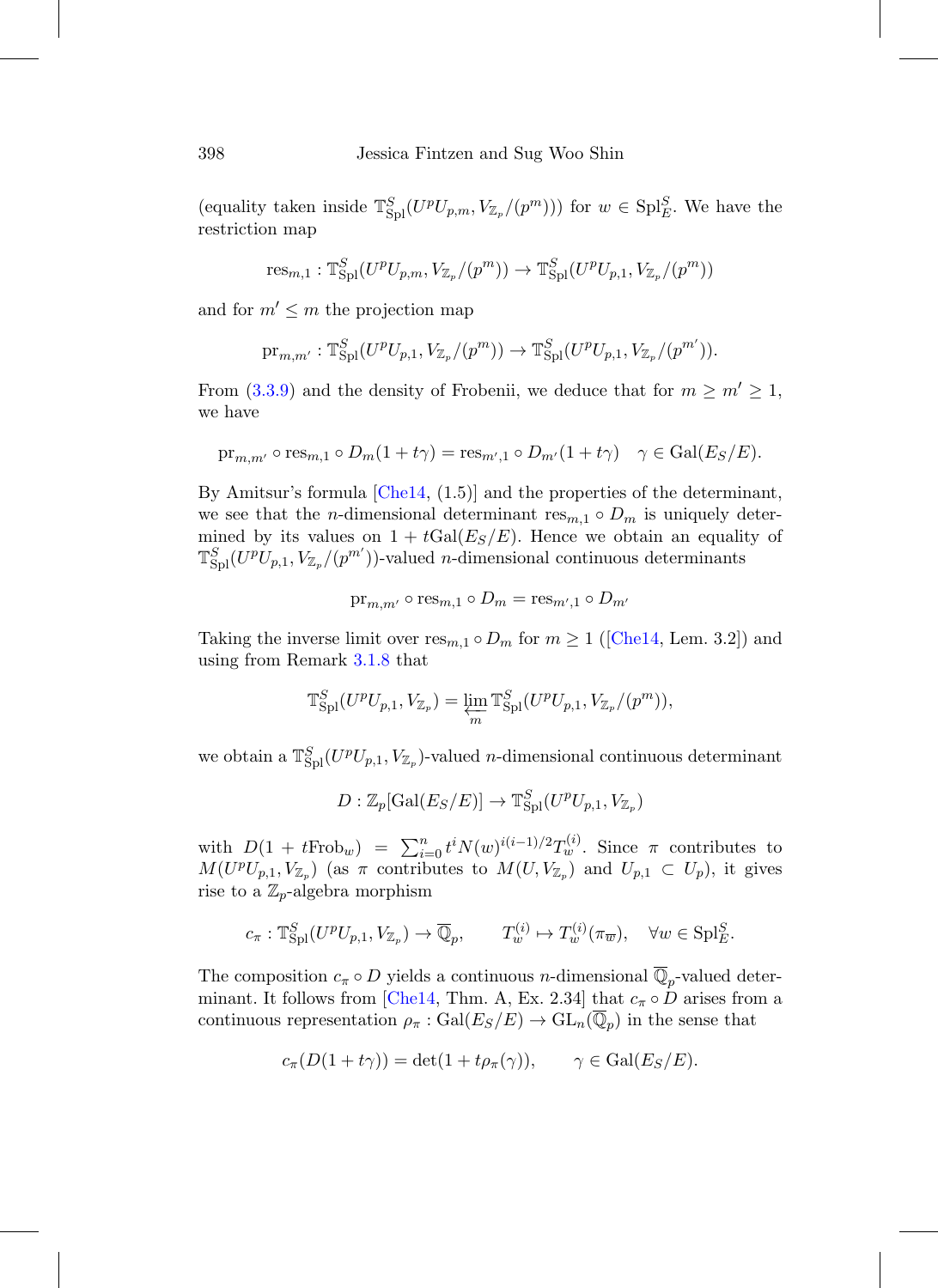Therefore we conclude that for  $w \in \text{Spl}_{E}^S$ ,

$$
\det(1 + t\rho_{\pi}(\text{Frob}_w)) = c_{\pi}(D(1 + t\text{Frob}_w)) = \sum_{i=0}^{n} t^i N(w)^{i(i-1)/2} T_w^{(i)}(\pi_{\overline{w}}).
$$

That is,  $LL_w(\pi_{\overline{w}}) \otimes |\det_w|^{(1-n)/2}$  is isomorphic to the semisimplification of  $\iota \rho_{\pi}|_{W_{E_{\infty}}}$ . The proof of the theorem is complete by setting  $\rho_{\Pi,\iota} := \rho_{\pi}$ .  $\Box$ 

### **3.4. Density of supercuspidal points in the Hecke algebra**

As another application of our main local theorem, we show that the supercuspidal locus is Zariski dense in the spectrum of the Hecke algebra of  $p$ -adically completed (co)homology following Emerton–Paškūnas [\[EP20\]](#page-75-4). Using Bushnell–Kutzko's study of types for  $GL_n$ , they proved the result for a global definite unitary group which is isomorphic to a general linear group at p. Their machinery is quite general, enabling us to extend their result to general reductive groups which are compact modulo center at  $\infty$  once we combine it with our local construction.

We retain the same notation as at the start of §[3.](#page-34-0) We may and will assume that  $F = \mathbb{Q}$  by replacing G with  $\text{Res}_{F/\mathbb{Q}}G$  as this does not sacrifice the quality of the theorem. As in loc. cit. we assume that the central torus  $Z(G)^0$  has the same Q-rank and R-rank. Let L be a finite extension of  $\mathbb{Q}_p$ with ring of integers  $\mathcal{O}$ . (We have renewed the use of L here to be consistent with  $[EP20]$ . In §[3.2](#page-39-0) the letter L denoted a certain number field which we will denote by  $\mathbb L$  below.) This will be our coefficient field for the involved representations. Fix an algebraic closure  $\overline{L}$  of L and a uniformizer  $\varpi \in \mathcal{O}$ . So far in this section, we worked with Hecke algebras as  $\mathbb{Z}_p$ -algebras acting on the space of automorphic forms as  $\mathbb{Z}_p$ -modules, but everything carries over verbatim with  $\mathcal O$  and  $\varpi$  in place of  $\mathbb{Z}_p$  and p. This extension is not strictly necessary but sometimes convenient as irreducible algebraic representations of  $G_{\overline{\mathbb{Q}}_p}$  need not be defined over  $\mathbb{Q}_p$ . If  $U_p$  is a compact open subgroup of  $G(\mathbb{Q}_p)$ , then we define the completed group algebra of  $U_p$  over  $\mathcal O$  to be  $\mathcal{O}[[U_p]] := \varprojlim_{U_p'} \mathcal{O}[U_p/U_p'],$  where the limit is taken over open normal subgroups  $U_p' \subset U_p$ . The topology on  $\mathcal{O}[[U_p]]$  is given by the projective limit (with the usual topology on  $\mathcal{O}[U_p/U_p']$  as a finite free  $\mathcal{O}\text{-module}$ ). Whenever we work with  $\mathcal{O}[[U_p]]$ -modules, we work in the category of compact lineartopological  $\mathcal{O}[[U_p]]$ -modules (resp.  $\mathcal{O}$ -modules) and denote the Hom space by  $\mathrm{Hom}^{\mathrm{cont}}_{\mathcal{O}[[U_p]]}(\cdot,\cdot)$  (resp.  $\mathrm{Hom}^{\mathrm{cont}}_{\mathcal{O}}(\cdot,\cdot)$ ).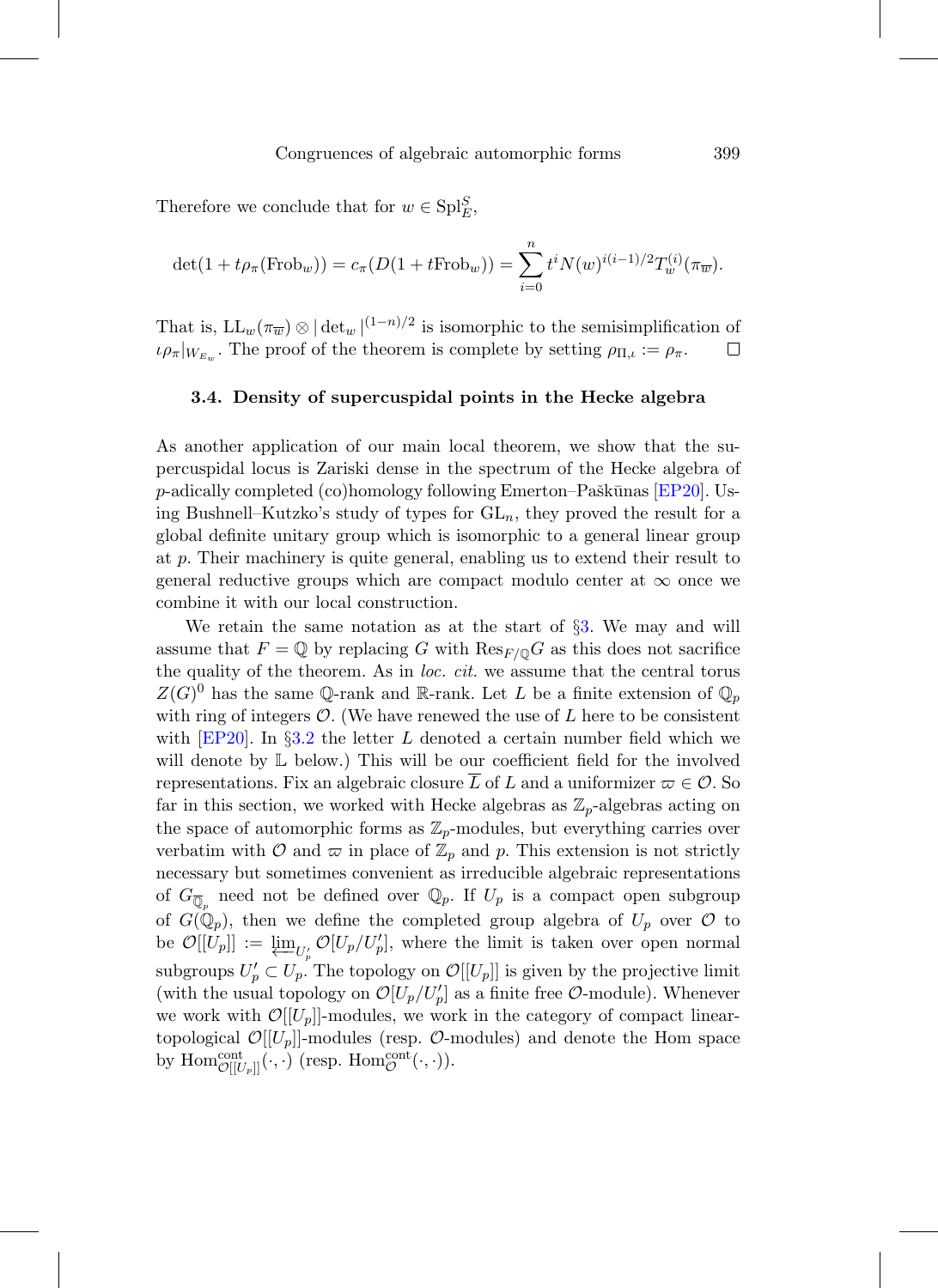Let  $U^p = \prod_{w \nmid p, \infty} U_w$  be an open compact subgroup of  $G(\mathbb{A}^{\infty, p})$  such that  $U_w$  is hyperspecial for all w away from a finite set of places S. Define  $Y(U^pU_p) := G(\mathbb{Q}) \backslash G(\mathbb{A})/U^pU_pG(\mathbb{R})^{\circ}$ . Consider the completed homology

$$
\tilde{H}_0(U^p) := \varprojlim_{U_p} H_0(Y(U^p U_p), \mathcal{O}),
$$

where  $U_p$  runs over open compact subgroups of  $G(\mathbb{Q}_p)$ . Then  $\tilde{H}_0(U^p)$  is a finitely generated  $\mathcal{O}[[U_p]]$ -module that is  $\mathcal{O}$ -torsion free for any compact open subgroup  $U_p$  of  $G(\mathbb{Q}_p)$ . If  $U^p$  or  $U_p$  is sufficiently small, for instance if  $U^pU_p$  is a neat subgroup (in the sense of [\[Pin90](#page-77-6), §0]), then  $U_p$  acts on points of  $G(\mathbb{Q})\backslash G(\mathbb{A})/U^pG(\mathbb{R})^{\circ}$  with trivial stabilizers, and  $\tilde{H}_0(U^p)$  is free over  $\mathcal{O}[[U_p]]$ . We topologize  $H_0(U^p)$  as a finitely generated  $\mathcal{O}[[U_p]]$ -module, using the topology of  $\mathcal{O}[[U_p]]$ . This is equivalent to the inverse limit topology where the topology on  $H_0(Y(U^pU_p), \mathcal{O})$  arises from the topology of  $\mathcal{O}$ .

We also define the completed cohomology

(3.4.1) 
$$
\tilde{H}^0(U^p) := \varprojlim_{s \ge 1} \varinjlim_{U_p} H^0(Y(U^p U_p), \mathcal{O}/\varpi^s),
$$

which is complete for the  $\varpi$ -adic topology, or equivalently the inverse limit topology over s of the discrete topology on the direct limit. In our earlier notation,  $H^0(Y(U^pU_p), \mathcal{O}/\varpi^s) = M(U^pU_p, \mathcal{O}/\varpi^s)$ . We have a canonical isomorphism  $\tilde{H}^0(U^p) = \text{Hom}_{\mathcal{O}}^{\text{cont}}(\tilde{H}_0(U^p), \mathcal{O})$  as topological  $\mathcal{O}$ -modules, where the topology on the latter is given by the supremum norm.

<span id="page-49-0"></span>We define the "big" Hecke algebra

(3.4.2) 
$$
\mathbb{T}^S(U^p) := \varprojlim_{U_p, s} \mathbb{T}^S(U^p U_p, \mathcal{O}/\varpi^s),
$$

recalling that  $\mathbb{T}^S(U^pU_p, \mathcal{O}/\varpi^s)$  was introduced around [\(3.0.1\)](#page-35-3), where the  $\mathbb{Z}_p$ algebra setup earlier extends to the O-algebra setup in the evident manner. We equip  $\mathbb{T}^{S}(U^{p})$  with the profinite topology via  $(3.4.2)$ , where the finite set  $\mathbb{T}^{S}(U^{p}U_{p},\mathcal{O}/\varpi^{s})$  is equipped with the discrete topology. For each compact open subgroup  $U_p$  of  $G(\mathbb{Q}_p)$  and a locally algebraic representation V of  $U_p$ over L, we have  $\mathbb{T}^{S}(U^p)$ -equivariant isomorphisms

$$
\operatorname{Hom}_{\mathcal{O}[[U_p]]}(\tilde{H}_0(U^p), V^*) = \operatorname{Hom}_{U_p}(V, \tilde{H}^0(U^p)_L) = M(U^p U_p, V^*),
$$

as explained in [\[EP20,](#page-75-4) 5.1]. The  $\mathbb{T}^{S}(U^p)$ -module structure is semisimple as it is the case on the space of algebraic automorphic forms.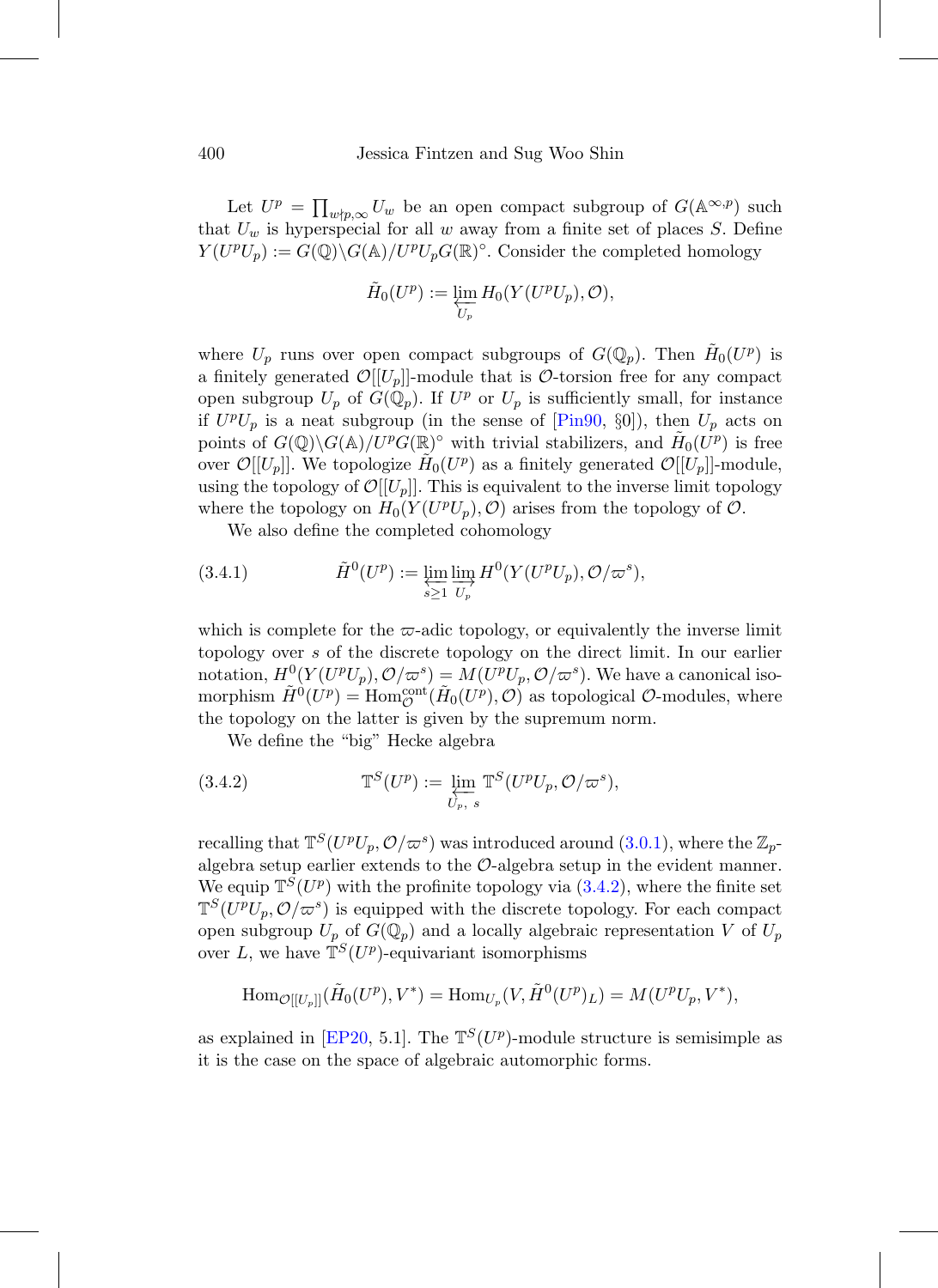Let  ${V_i}_{i\in I}$  be a family of continuous representations of  $U_p$  on finite dimensional L-vector spaces. We recall from  $\text{CDP14}$ , Def. 2.6 (see Lemmas 2.7 and 2.10 therein for equivalent characterizations):

**Definition 3.4.3.** Let M be a compact linear-topological  $\mathcal{O}[[U_p]]$ -module. We say that  ${V_i}$  **captures** M if there is no nontrivial (i.e. other than  $M = Q$ ) quotient  $M \rightarrow Q$  inducing an isomorphism

$$
\mathrm{Hom}^{\mathrm{cont}}_{\mathcal{O}[[U_p]]}(Q,V_i^*)\simeq \mathrm{Hom}^{\mathrm{cont}}_{\mathcal{O}[[U_p]]}(M,V_i^*), \qquad \forall i\in I.
$$

<span id="page-50-0"></span>**Proposition 3.4.4.** Assume  $p > \text{Cox}(G)$ . Then there exist

- an open compact pro-p subgroup  $U_p$  of  $G(\mathbb{Q}_p)$  and
- a countable family of smooth representations  ${V_i}_{i \in I}$  of  $U_p$  on finite dimensional L-vector spaces

such that the following hold:

- $(U_p, V_i \otimes_L \overline{L})$  is a supercuspidal type for every i,
- $\{V_i\}_{i\in I}$  captures  $\mathcal{O}[[U_p]]$ .

Moreover  $U_p$  can be chosen to be arbitrarily small.

*Remark* 3.4.5. This proves a result similar to  $EP20$ , Cor. 4.2 but slightly stronger in that our proposition implies the conclusion there via Lemmas 2.8 and 2.10 of loc. cit. Note that the proof below still produces  $\{V_i\}_{i\in I}$ capturing  $\mathcal{O}[[U_p]]$  as far as  $U_{p,m}$  is a sequence of pro-p groups forming a neighborhood basis of 1. Indeed the proof readily adapts to other types such as principal series types.

Remark 3.4.6. As can be seen in the proof, we construct  $V_i$  to be irreducible representations of  $U_p$  over L which may become reducible over L.

*Proof.* Let  $\{(U_{p,m}, \lambda_m)\}_{m\geq 1}$  be a sequence for  $G(\mathbb{Q}_p)$  as in Theorem [2.2.15,](#page-31-0) where we may assume that  $U_p := U_{p,1}$  is a pro-p group and arbitrarily small (see the first paragraph in the proof of Theorem [2.2.15\)](#page-31-0).

Let  $L_m \subset L$  denote the totally ramified extension of L generated by  $p^m$ th roots of unity, with  $\mathcal{O}_m$  denoting its ring of integers and  $\varpi_m$  a uniformizer in  $\mathcal{O}_m$ . We compose  $\lambda_m: U_{p,m} \to \mathbb{Z}/p^m\mathbb{Z}$  with a fixed character  $\mathbb{Z}/p^m\mathbb{Z} \hookrightarrow$  $\mathcal{O}_m^{\times}$  to define a smooth character  $\psi_m^{\circ}: U_{p,m} \to \mathcal{O}_m^{\times}$ . Put  $\psi_m := \psi_m^{\circ} \otimes_{\mathcal{O}_m} L_m$ . The dual representations, i.e., inverse characters, corresponding to  $\psi_m^{\circ}$  and  $\psi_m$  are denoted by  $\psi_m^{\circ*}$  and  $\psi_m^*$ . For an embedding  $\sigma: L_m \hookrightarrow L$  over L, write  $\psi_{m,\sigma}^* := \psi_m^* \otimes_{L_m,\sigma} L$  (viewed as a one-dimensional representation over L). We will think of  $\psi_m^{\circ}$ ,  $\psi_m^{\circ*}$  (resp.  $\psi_m, \psi_m^*$ ) as representations on a free  $\mathcal{O}$ -module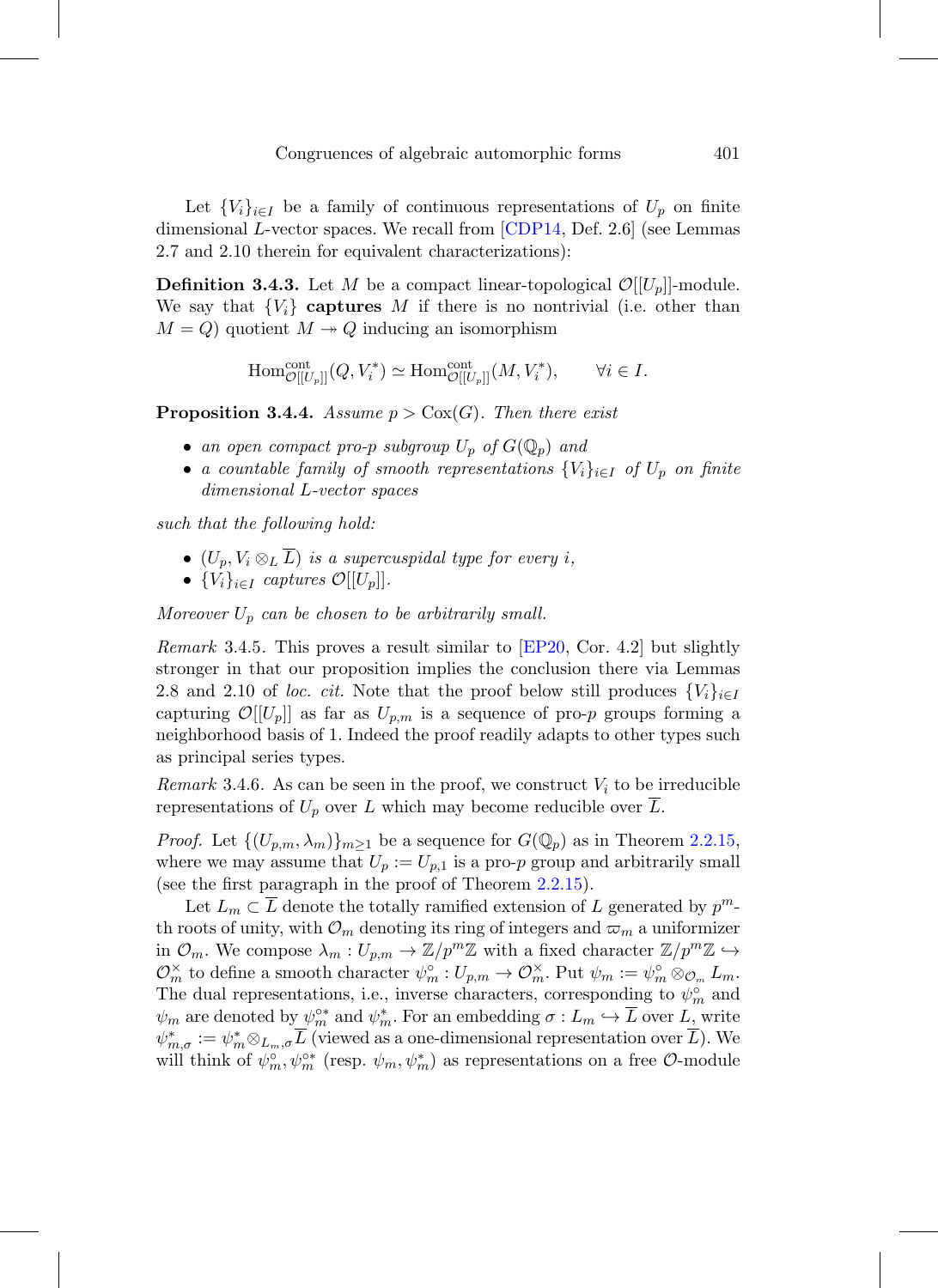(resp. L-module) of rank  $[L_m: L]$ . The notation is consistent as  $\psi_m^*$  is then the dual representation of  $\psi_m$  over L. The multiplication by  $\varpi_m$  (on the underlying  $\mathcal{O}_m$ -module) yields a  $U_{p,m}$ -equivariant map  $[\varpi_m] : \psi_m^{\circ*} \to \psi_m^{\circ*}$ . Since  $p^m$ -th roots of unity become trivial in  $\mathcal{O}_m/(\varpi_m)$ , the  $U_{p,m}$ -action on the cokernel  $\psi_m^{\circ*}/(\varpi_m)$  is trivial.

Take  ${V_i}$  to be the family of irreducible L-subrepresentations of  $\text{Ind}_{U_{p,m}}^{U_p} \psi_m$  (which is semisimple) for all  $m \geq 1$ . Since  $(U_{p,m}, \lambda_m)$  is omnisupercuspidal, and since  $\psi_m \otimes_L \overline{L} \simeq \bigoplus_{\sigma \in \text{Hom}_L(L_m,\overline{L})} \psi_m \otimes_{L_m,\sigma} \overline{L}$  as a  $U_{p,m}$ representation, the pair  $(U_{p,m}, \psi_m \otimes_L \overline{L})$  is a supercuspidal type. Via Frobenius reciprocity, it follows that  $(U_p, V_i \otimes_L \overline{L})$  is also a supercuspidal type.

It remains to prove that  ${V_i}$  captures  $\mathcal{O}[[U_p]]$ . Put  $M := \mathcal{O}[[U_p]]$  and let Q be the smallest quotient of M such that

$$
\operatorname{Hom}^{\operatorname{cont}}_{\mathcal{O}[[U_p]]}(Q, V_i^*) \simeq \operatorname{Hom}^{\operatorname{cont}}_{\mathcal{O}[[U_p]]}(M, V_i^*), \quad \forall i \in I.
$$

This implies that Q captures  $\{V_i\}$ . We need to show that  $M \stackrel{\sim}{\rightarrow} Q$ .

For each m, we have  $\text{Ind}_{U_{p,m}}^{U_p} \psi_m^*$  isomorphic to the direct sum of  $V_i^{*}$ 's for suitable indices *i*. So  $M \rightarrow Q$  induces an isomorphism

$$
\text{Hom}^{\text{cont}}_{\mathcal{O}[[U_p]]}(Q, \text{Ind}_{U_{p,m}}^{U_p} \psi_m^*) \xrightarrow{\sim} \text{Hom}^{\text{cont}}_{\mathcal{O}[[U_p]]}(M, \text{Ind}_{U_{p,m}}^{U_p} \psi_m^*), \qquad m \ge 1.
$$

Via Frobenius reciprocity,

$$
\mathrm{Hom}^{\mathrm{cont}}_{\mathcal{O}[[U_{p,m}]]}(Q, \psi_m^*) \stackrel{\sim}{\to} \mathrm{Hom}^{\mathrm{cont}}_{\mathcal{O}[[U_{p,m}]]}(M, \psi_m^*), \qquad m \geq 1.
$$

The isomorphism continues to hold when  $\psi_m^*$  is replaced with  $\psi_m^{\circ*}$ . Indeed, the injectivity is obvious as the map is induced by the surjection  $M \to Q$ .<br>For the surjectivity, notice that the cokernel is a finitely generated O-module that is torsion free and vanishes after taking  $\otimes_{\mathcal{O}} L$ . Now we consider the following commutative diagram with exact rows and vertical maps induced by  $M \rightarrow Q$ .

$$
\begin{array}{ccc}\n\text{Hom}^{\text{cont}}_{\mathcal{O}[[U_{p,m}]]}(Q, \psi_m^{\circ*}) \xrightarrow{[\varpi_{m}]} \text{Hom}^{\text{cont}}_{\mathcal{O}[[U_{p,m}]]}(Q, \psi_m^{\circ*}) \longrightarrow \text{Hom}^{\text{cont}}_{\mathcal{O}[[U_{p,m}]]}(Q, \psi_m^{\circ*}/(\varpi_m)) \\
\downarrow^{\sim} & \downarrow^{\sim} & \downarrow^{\sim} & \downarrow^{\sim} \\
\text{Hom}^{\text{cont}}_{\mathcal{O}[[U_{p,m}]]}(M, \psi_m^{\circ*}) \xrightarrow{[\varpi_{m}]} \text{Hom}^{\text{cont}}_{\mathcal{O}[[U_{p,m}]]}(M, \psi_m^{\circ*}) \xrightarrow{\beta} \text{Hom}^{\text{cont}}_{\mathcal{O}[[U_{p,m}]]}(M, \psi_m^{\circ*}/(\varpi_m))\n\end{array}
$$

The map  $\alpha$  is injective by surjectivity of  $M \to Q$ . To see that  $\alpha$  is surjective, it is enough to check that  $\beta$  is surjective; this is true by projectivity of M (as a compact linear-topological  $\mathcal{O}[[U_{p,m}]]$ -module). Hence  $\alpha$  gives an isomorphism

$$
\mathrm{Hom}^{\mathrm{cont}}_{\mathcal{O}[[U_{p,m}]]}(Q, \psi_m^{\circ*}/(\varpi_m)) \stackrel{\sim}{\rightarrow} \mathrm{Hom}^{\mathrm{cont}}_{\mathcal{O}[[U_{p,m}]]}(M, \psi_m^{\circ*}/(\varpi_m))
$$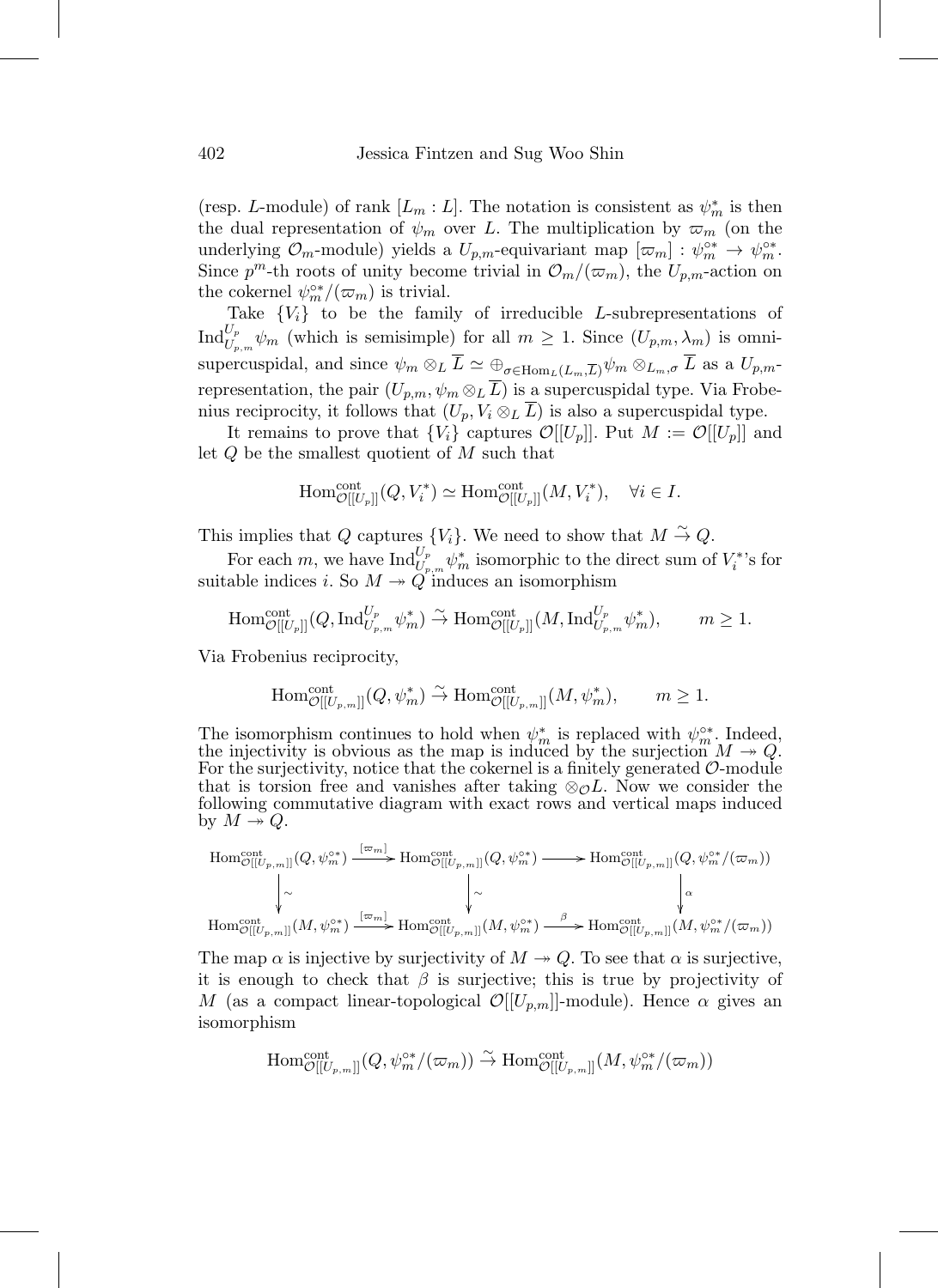as vector spaces over  $\mathcal{O}/(\varpi)$ . The Hom spaces do not change if Q and M are replaced with  $Q/(\varpi)$  and  $M/(\varpi)$ . Since  $U_{p,m}$  acts trivially on  $\psi_m^{\circ*}/(\varpi_m)$ , we deduce that

$$
(M/(\varpi))_{U_{p,m}} \stackrel{\sim}{\to} (Q/(\varpi))_{U_{p,m}}, \qquad m \ge 1,
$$

where the subscripts signify the  $U_{p,m}$ -coinvariants. Since  $\{U_{p,m}\}$  is a neighborhood basis of 1, we deduce that  $M/(\varpi) \stackrel{\sim}{\to} Q/(\varpi)$ . As Q is  $\mathcal{O}\text{-torsion}$ free by [\[EP20,](#page-75-4) Lem. 2.4], this implies that  $(\ker(M \to Q))/(\varpi) = \{0\}.$ The topological Nakayama's lemma for compact  $\mathcal{O}[[U_{p,m}]]$ -modules [\[NSW08](#page-77-7), Lem. 5.2.18] implies that  $\ker(M \to Q) = \{0\}$ . Hence  $M \stackrel{\sim}{\to} Q$ , and  $\{V_i\}$  captures M. П

<span id="page-52-0"></span>**Corollary 3.4.7.** Assume  $p > \text{Cox}(G)$ , and let  $U_p$  and  $\{V_i\}$  be as in Propo-sition [3.4.4.](#page-50-0) If  $U^p$  or  $U_p$  is sufficiently small (e.g., if  $U^pU_p$  is neat), then for each continuous finite dimensional representation W of  $G(\mathbb{Q}_p)$  over L, the family  ${V_i \otimes_L W}$  captures  $H_0(U^p)$  and the evaluation morphism

$$
\bigoplus_i \text{Hom}_{U_p}(V_i \otimes W, \tilde{H}^0(U^p)_L) \otimes (V_i \otimes W) \longrightarrow \tilde{H}^0(U^p)_L
$$

has dense image.

*Proof.* As remarked earlier, if  $U^pU_p$  is neat, then  $\tilde{H}_0(U^p)$  is a free  $\mathcal{O}[[U_p]]$ -module. Therefore Lemmas 2.8 and 2.9 of [\[EP20](#page-75-4)] imply that  $\{V_i \otimes_L W\}$ captures  $H_0(U_p)$ . The assertion about density is simply an equivalent characterization of capture in [\[CDP14,](#page-75-5) Lem. 2.10] (or [\[EP20,](#page-75-4) Lem. 2.3]), noting that  $\widetilde{H}^0(U^p)_L = \text{Hom}_{\mathcal{O}}^{\text{cont}}(\widetilde{H}_0(U^p), L).$  $\Box$ 

Remark 3.4.8. To apply the corollary when  $U^p$  is fixed (and  $p > \text{Cox}(G)$ ), we choose small enough  $U_p$  such that  $U^pU_p$  is neat. This is possible as  $U_p$ can be made arbitrarily small in Proposition [3.4.4.](#page-50-0)

Here is an informal discussion of the corollary. Recall that  $\text{Hom}_{U_p}(V_i \otimes$  $W, H^0(U^p)_L$  =  $M(U^pU_p, (V_i \otimes W)^*)$ . If W is the restriction of an irreducible algebraic representation of  $G_{\mathbb{L}}$  (we are writing  $\mathbb{L}$  for the number field L in §[3.2\)](#page-39-0), this is a space of algebraic automorphic forms such that every automorphic representation  $\pi$  that contributes to it (as in Remark [3.2.5\)](#page-40-1) has the properties that  $\pi_p$  is supercuspidal (since  $\pi_p$  contains the type  $(U_p, V_i)$ ) and that  $\pi|_{G(\mathbb{R})^0} = W$ . Thus the corollary roughly asserts that automorphic forms which are supercuspidal at p and have "weight" W at  $\infty$  form a dense subspace in the completed cohomology.

Now we formulate a density statement in terms of Hecke algebras. Fix an open maximal ideal  $\mathfrak{m} \subset \mathbb{T}^S(U^p)$  and consider the m-adic localization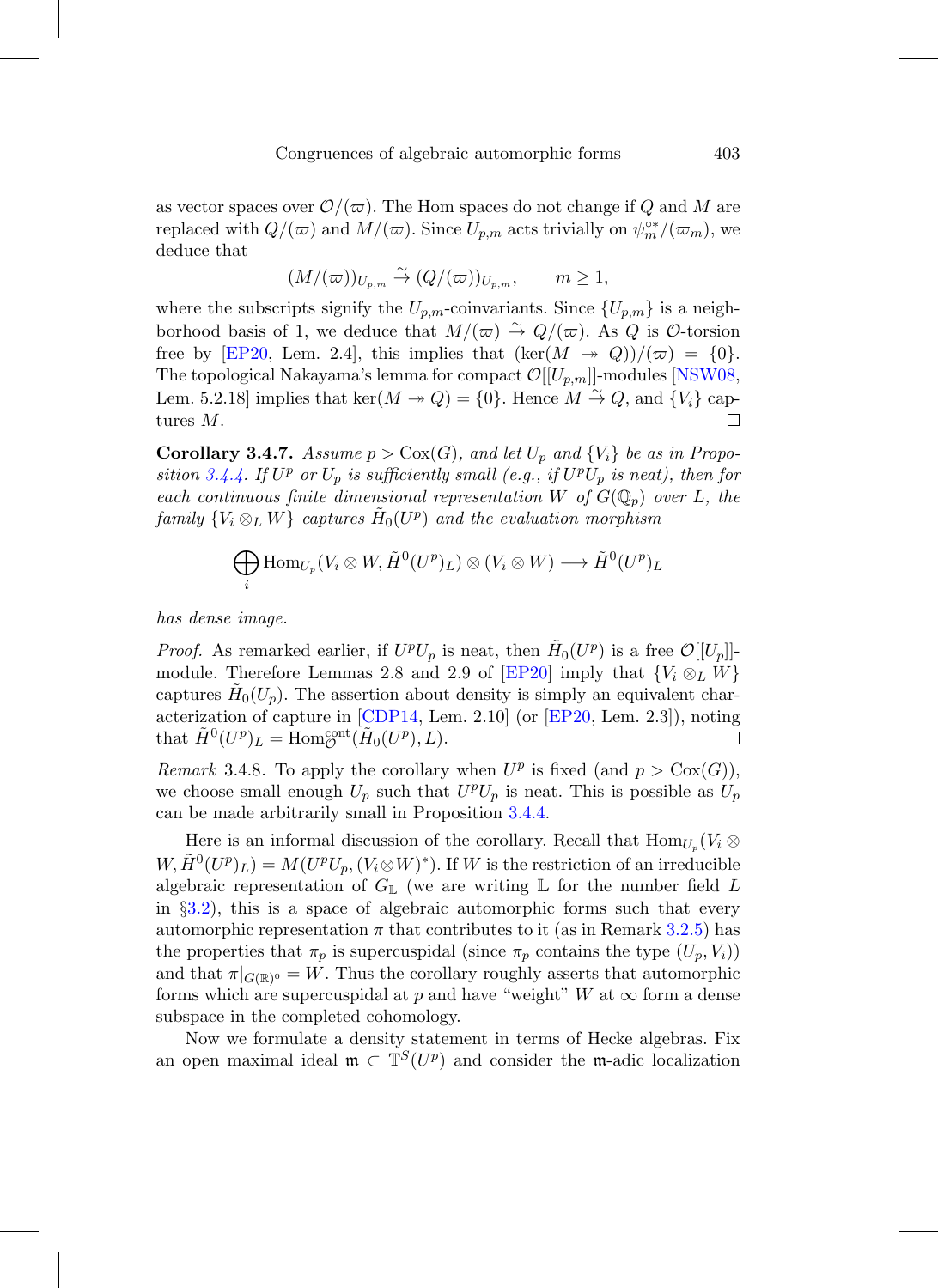$\mathbb{T}^{S}(U^{p})_{\mathfrak{m}}$ , which is a direct factor of  $\mathbb{T}^{S}(U^{p})$  as a topological ring. (See [\[EP20](#page-75-4), 5.1, cf. [\(C.4\)](#page-63-0) and Remark C.5.) Fix a representation W of  $G(\mathbb{Q}_p)$  coming from an irreducible algebraic representation as in the preceding paragraph. Let

$$
\Sigma(W)_{\rm sc} \subset \operatorname{Spec} \mathbb{T}^S(U^p)_{\mathfrak{m}}[1/p]
$$

denote the subset of closed points such that the corresponding morphism  $\mathbb{T}^{S}(U^p)_{\mathfrak{m}}[1/p] \to \overline{L}$  (up to the Gal( $\overline{L}/L$ )-action) comes from an eigencharacter of  $\mathbb{T}^{S}(U^{p})$  in  $M(U^{p}U_{p}, W^{*})$  for some  $U_{p}$ , and such that the eigenspace gives rise to an automorphic representation of  $G(\mathbb{A})$  whose component at p is supercuspidal.

**Theorem 3.4.9.** If  $p > \text{Cox}(G)$ , the subset  $\Sigma(W)_{\text{sc}} \subset \text{Spec } \mathbb{T}^S(U^p)_{\mathfrak{m}}$  is Zariski dense.

Remark 3.4.10. The assumption that  $p > \text{Cox}(G)$  can be removed as in Remark [3.1.5](#page-36-0) by using Appendix [D.](#page-67-0)

*Proof.* Essentially the same argument as in the proof of [\[EP20,](#page-75-4) Thm. 5.1] works, so we only sketch the proof. Choose a sufficiently small  $U_p$  and  $\{V_i\}$ as in Proposition [3.4.4.](#page-50-0) By Corollary [3.4.7,](#page-52-0)  $\{W \otimes V_i\}$  captures the m-adic localization  $H_0(U^p)_{\mathfrak{m}}$ , which is a direct summand of  $H_0(U^p)$ . As in loc. cit. we obtain that

$$
\begin{split} \text{Hom}^{\text{cont}}_{\mathcal{O}[[U_p]]}(\tilde{H}_0(U^p)_{\mathfrak{m}},(W \otimes V_i)^*) &\simeq \text{Hom}^{\text{cont}}_{\mathcal{O}[[U_p]]}(W \otimes V_i, \tilde{H}^0(U^p)_{\mathfrak{m}} \otimes L) \\ &\simeq \text{Hom}^{\text{cont}}_{\mathcal{O}[[U_p]]}(W \otimes V_i, (\tilde{H}^0(U^p)_{\mathfrak{m}} \otimes L)^{\text{alg}}), \end{split}
$$

where  $(\cdot)^{alg}$  designates the subspace of locally algebraic vectors for the  $U_p$ action. Thus  $\mathbb{T}^S(U^p)_{\mathfrak{m}}[1/p]$  acts semisimply on  $(H^0(U^p)_{\mathfrak{m}} \otimes L)^{\text{alg}}$  as it is the case on the space of algebraic automorphic forms. Moreover the support of  $\text{Hom}^{\text{cont}}_{\mathcal{O}[[U_p]]}(W \otimes V_i, (\tilde{H}^0(U^p)_\mathfrak{m} \otimes L)^{\text{alg}})$  in the maximal spectrum of  $\mathbb{T}^{S}(U^{p})_{\mathfrak{m}}[1/p]$  is contained in  $\Sigma(W)_{\rm sc}$  as explained in loc. cit. (The supercuspidality at p comes from the fact that  $(U_p, V_i)$  is a supercuspidal type.) Finally the Zariski density of  $\Sigma(W)_{\rm sc}$  follows from Proposition 2.11 of [\[EP20](#page-75-4)] based on Remarks 2.12 and 2.13 therein with  $R = \mathbb{T}^{S}(U^p)_{\mathfrak{m}}$ . (We need Remark 2.13 as  $\mathbb{T}^{S}(U^p)_{\mathfrak{m}}$  is not known to be Noetherian in general; refer to the discussion in §5.1 of loc. cit. Sometimes the Noetherian property can be proved, as in Appendix [C.](#page-60-0))□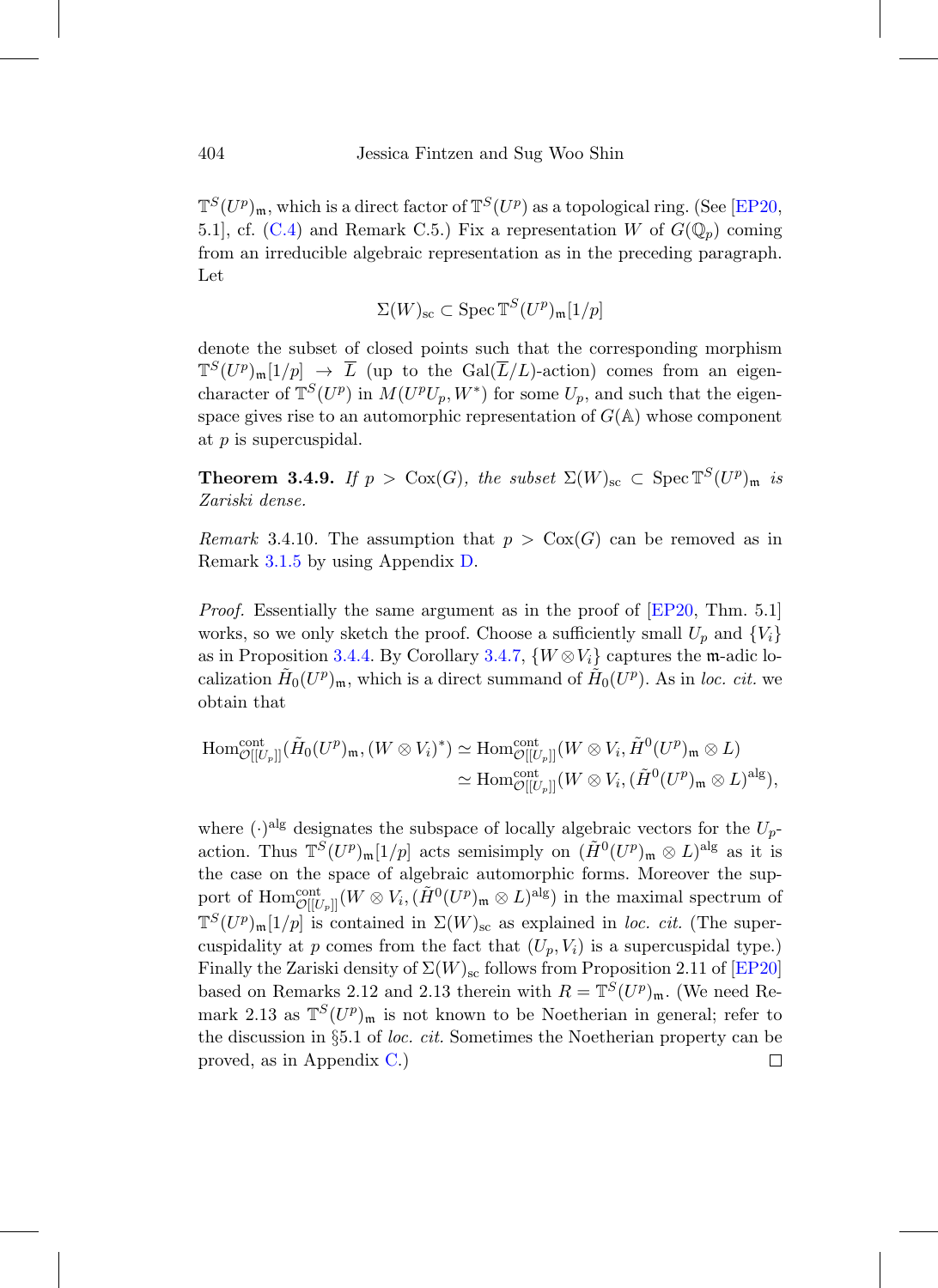### Appendix A. Calculations for  $D_{2N+1}$

The purpose of this appendix is to prove Proposition [2.1.2](#page-18-0) for split groups G of type  $D_{2N+1}$ . In this appendix, by "the proof" we will always refer to the proof of Proposition [2.1.2.](#page-18-0) We maintain the notation from there. Recall that it suffices to exhibit an elliptic maximal torus  $T \subset G$  such that for every  $n \in \mathbb{Z}_{\geq 1}$ , there exists a G-generic element  $X \in \mathfrak{t}^*$  of depth  $-r$  with  $n < r \leq n+1$ . Put  $s := 2N + 1$  in favor of simpler notation.

Our strategy is similar to the other cases of the proof. We take  $E/F$  to be the unramified extension of degree  $2s - 2 = 4N$  with  $Gal(E/F) = \langle \sigma \rangle$ , where  $\sigma$  denotes the (arithmetic) Frobenius automorphism. Recall that  $T^{sp}$ is a split maximal torus in  $G$ .

Let  $\{e_1, ..., e_s\}$  be a basis for  $X_*(T^{\rm sp}) \otimes_{\mathbb{Z}} \mathbb{R}$ . Without loss of generality, i.e. by changing the basis if necessary, we let the simple coroots be

$$
\check{\alpha}_i = e_i - e_{i+1}, \quad 1 \leq i \leq s-1, \qquad \check{\alpha}_s = e_{s-1} + e_s,
$$

and the coroots  $\Phi = {\pm(e_i \pm e_j) : 1 \leq i \leq j \leq s}$ . Take the Coxeter element  $w = s_{\check{\alpha}_1} s_{\check{\alpha}_2} \ldots s_{\check{\alpha}_s}$ , where  $s_{\check{\alpha}_i}$  denotes the reflection on  $X_*(T^{\text{sp}}) \otimes_{\mathbb{Z}} \mathbb{R}$ corresponding to  $\check{\alpha}_i$ . The order of w is equal to  $Cox(G)=2s-2=4N$ . An easy computation shows:

$$
w(\check{\alpha}_i) = \check{\alpha}_{i+1}, \quad 1 \le i \le s-3,
$$
  
\n
$$
w(\check{\alpha}_{s-2}) = \check{\alpha}_1 + \check{\alpha}_2 + \dots + \check{\alpha}_s
$$
  
\n
$$
w(\check{\alpha}_{s-1}) = -(\check{\alpha}_1 + \check{\alpha}_2 + \dots + \check{\alpha}_{s-1})
$$
  
\n
$$
w(\check{\alpha}_s) = -(\check{\alpha}_1 + \check{\alpha}_2 + \dots + \check{\alpha}_{s-2} + \check{\alpha}_s)
$$

As in the earlier proof, we define T over F from the cocycle  $\overline{f} : \text{Gal}(E/F) \to$ W sending  $\sigma$  to w. (A cocycle here is a homomorphism as  $Gal(E/F)$  acts trivially on W.) We may and will identify  $T_E$  with  $T_E^{\text{sp}}$  and fix T henceforth. Let  $r \in \mathbb{Z}$ . Then giving  $X \in \mathfrak{t}^*(E)_{-r}$  is equivalent to assigning  $a_1, ..., a_s \in \mathcal{O}_E$ such that

$$
X(H_{\varpi_F^r\check{\alpha}_1}) = a_1, \ \ldots, \ X(H_{\varpi_F^r\check{\alpha}_s}) = a_s
$$

since  $\{\varpi_F^r\check{\alpha}_i\}_{1\leq i\leq s}$  is an  $\mathcal{O}_E$ -basis of  $\mathfrak{t}(E)_r$ . (To see this, it is enough to check it for  $r = 0$ . In this case,  $\{\check{\alpha}_i\}_{1 \leq i \leq s}$  generates a subgroup of the free Z-module  $X_*(T_E)$  with index coprime to p, since  $p > \text{Cox}(G)$  and thus p does not divide the order of the Weyl group. It follows that  $\{\check{\alpha}_i\}_{1 \leq i \leq s}$  indeed generates  $\mathfrak{t}(E)_0$  over  $\mathcal{O}_E$ . Since  $\mathfrak{t}(E)_0$  is a free  $\mathcal{O}_E$ -module of rank s, linear independence follows.)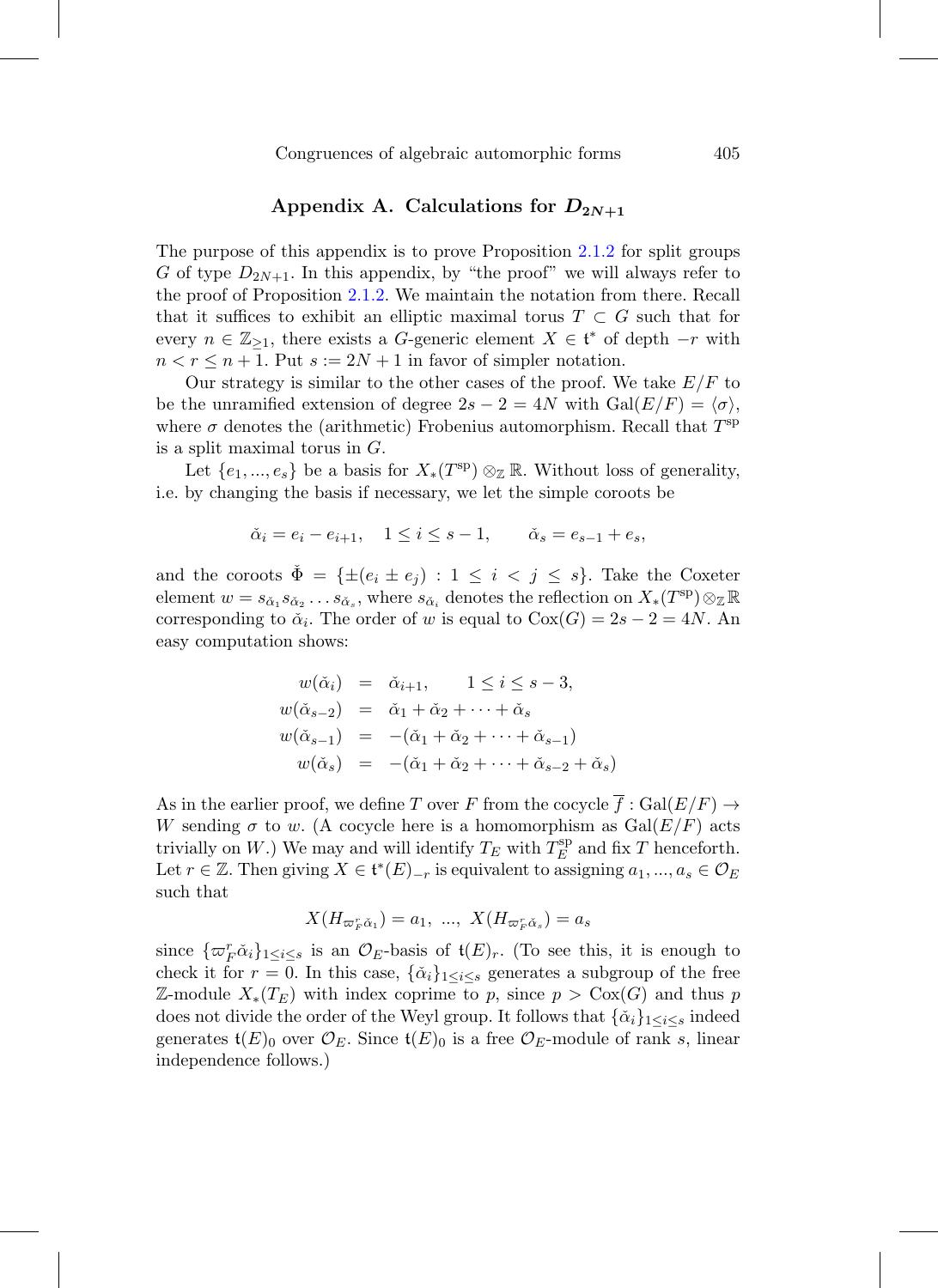<span id="page-55-0"></span>The G-genericity means that we need

(A.1) 
$$
v(X(H_{\tilde{\beta}})) = -r, \qquad \forall \tilde{\beta} \in \check{\Phi}.
$$

On the other hand, X descends to an  $\mathcal{O}_F$ -linear functional on  $\mathfrak{t}_r$  if

<span id="page-55-1"></span>(A.2) 
$$
X(\sigma(H_{\varpi_F^r\check{\alpha}_i})) = \sigma(a_i), \qquad \forall 1 \leq i \leq s.
$$

Hence in order to prove Proposition [2.1.2](#page-18-0) for split groups G of type  $D_{2N+1}$  =  $D_s$ , it suffices to find X satisfying  $(A.1)$  and  $(A.2)$ . Moreover, it suffices to find such an X only when  $r = 0$ , since the case  $n < r \leq n + 1$  follows by multiplying X with  $\varpi_F^{-n-1}$ . Thus we set  $r = 0$  from now on. Then  $(A.2)$  can be rewritten as

<span id="page-55-2"></span>
$$
\sigma(a_i) = a_{i+1}, \qquad 1 \le i \le s-3,
$$
  
\n
$$
\sigma(a_{s-2}) = a_1 + a_2 + \dots + a_s,
$$
  
\n
$$
\sigma(a_{s-1}) = -(a_1 + a_2 + \dots + a_{s-1}),
$$
  
\n
$$
\sigma(a_s) = -(a_1 + a_2 + \dots + a_{s-2} + a_{s+1}).
$$

Take  $\zeta$  to be a primitive  $(q^{2s-2}-1)$ -th root of unity in  $\mathcal{O}_E$ , where q is the residue field cardinality of F (so  $k_E = \mathbb{F}_{q^{2s-2}}$ ). Set

$$
a=\zeta^{\frac{q^{s-1}+1}{2}},\qquad b=\zeta^{\frac{q^{2(s-1)}-1}{2(q-1)}}.
$$

We would like to verify that the following solution to the system of equations  $(A.3)$  works:

<span id="page-55-3"></span>
$$
a_i = \sigma^{i-1}(a), \quad 1 \le i \le s-2,
$$
  
\n
$$
a_{s-1} = \frac{1}{2}(b - (a + \sigma(a) + \dots + \sigma^{s-3}(a)) + \sigma^{s-2}(a)),
$$
  
\n
$$
a_s = \frac{1}{2}(-b - (a + \sigma(a) + \dots + \sigma^{s-3}(a)) + \sigma^{s-2}(a)).
$$

A simple computation shows

(A.4) 
$$
\sigma^{s-1}(a) = -a, \qquad \sigma(b) = -b, a_{s-1} - a_s = b, \qquad a_{s-1} + a_s = -(a + \sigma(a) + \dots + \sigma^{s-3}(a)) + \sigma^{s-2}(a).
$$

Using this, it is elementary to check that  $(A.3)$  is satisfied.

It remains to prove that  $(A.1)$  holds with  $r = 0$ . As a preparation, observe that the reduction  $\overline{a} \in k_E$  of a generates  $k_E$ , namely

<span id="page-55-4"></span>(A.5) 
$$
\sigma^j(\overline{a}) = \overline{a}, \quad j \in \mathbb{Z}_{\geq 1} \qquad \Rightarrow \qquad (2s - 2)|j.
$$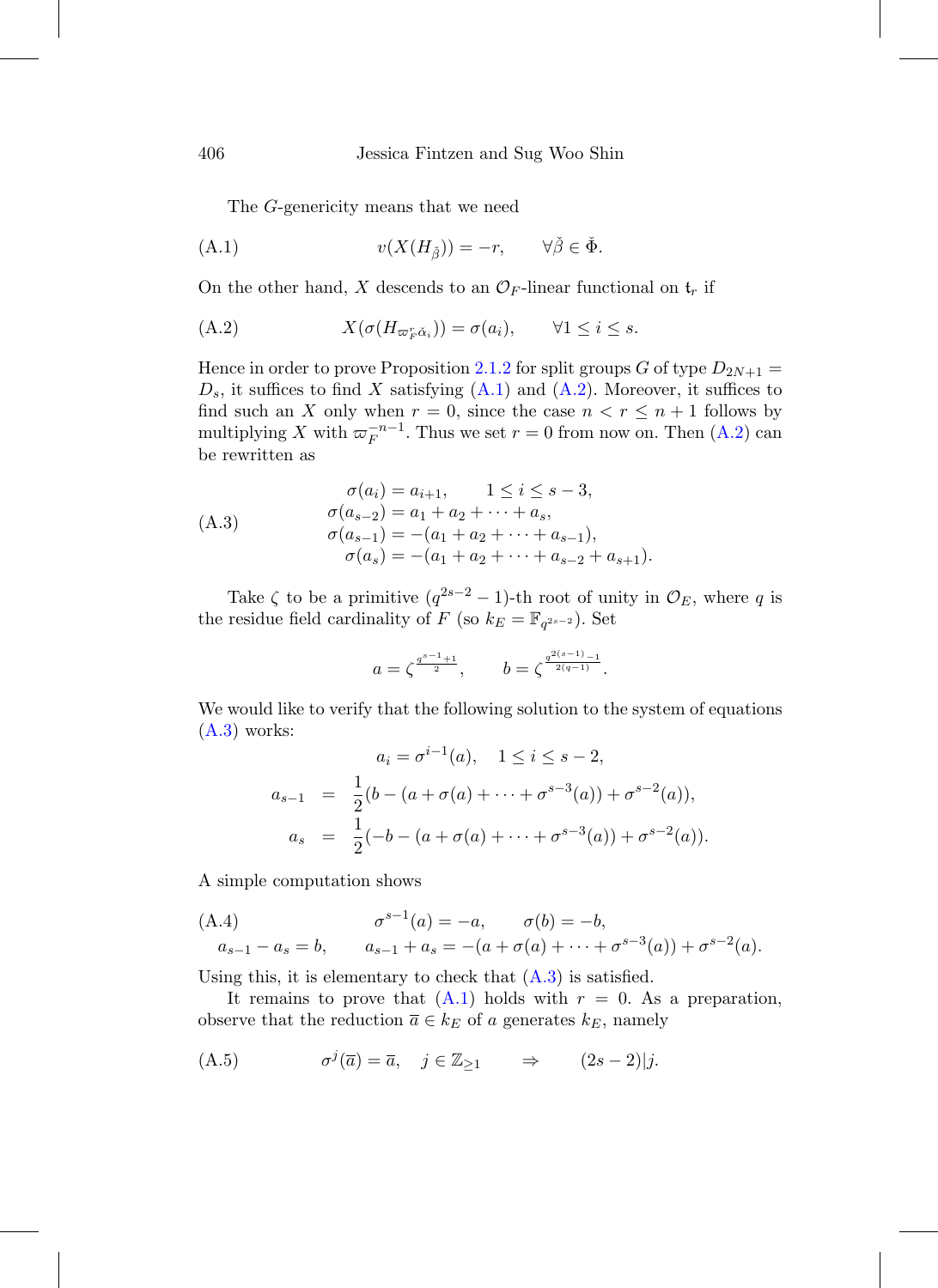When each coroot  $\check{\beta}$  is written (uniquely) as  $\check{\beta} = \sum_{i=1}^s \lambda_i \check{\alpha}_i$  with  $\lambda_i \in \mathbb{Z}$ , the condition imposed by [\(A.1\)](#page-55-0) is that  $v(\sum_{i=1}^{s} \lambda_i X(H_{\alpha_i})) = 0$ . As  $\check{\beta}$  runs through all coroots (enough to consider positive coroots), the following are the conditions to check:

1. 
$$
v(a_{i+1} + \cdots + a_j) = 0
$$
 for  $0 \le i < j \le s$ .  
\n2.  $v(a_{i+1} + \cdots + a_s + (a_{j+1} + \cdots + a_{s-2})) = 0$  for  $0 \le i \le j \le s-2$ .  
\n3.  $v(a_{i+1} + \cdots + a_{s-2} + a_s) = 0$  for  $0 \le i < s-2$ .

Divide Case (1) into (1a)  $j \leq s-2$ , (1b)  $j = s-1$ , and (1c)  $j = s$ . To check an element of  $\mathcal{O}_E$  has valuation zero, it suffices to show that the reduction is nonzero in  $k_E$ .

A.0.0.1. **Cases (1a), (1c), and (2)**. In these cases, the condition to be checked has the form

<span id="page-56-0"></span>(A.6) 
$$
\sigma^{i'}(\overline{a}) + \cdots + \sigma^{j'}(\overline{a}) \neq 0, \qquad 1 \leq j' - i' \leq s - 1.
$$

Indeed this is clear in Case (1a) with  $i' = i$  and  $j' = j - 1$ . In Case (1c), it suffices to show that  $-\sigma(\overline{a}_{i+1} + \cdots + \overline{a}_s) \neq 0$  but the left-hand side equals, via  $(A.4)$ ,

$$
-\sigma\left(\sigma^{s-2}(\overline{a})-(\overline{a}+\sigma(\overline{a})+\cdots+\sigma^{i-1}(\overline{a}))\right)=\overline{a}+\sigma(\overline{a})+\cdots+\sigma^i(\overline{a}).
$$

So this case corresponds to showing  $(A.6)$  with  $i' = 0$  and  $j' = i$ . In Case (2),

$$
\overline{a}_{i+1} + \dots + \overline{a}_s + (\overline{a}_j + \dots + \overline{a}_{s-2}) = -a - \sigma(\overline{a}) - \dots - \sigma^{i-1}(\overline{a}) + \sigma^j(\overline{a})
$$

$$
+ \sigma^{j+1}(\overline{a}) + \dots + \sigma^{s-2}(\overline{a})
$$

$$
= \sigma^j(\overline{a}) + \sigma^{j+1}(\overline{a}) + \dots + \sigma^{s-2+i}(\overline{a})
$$

so the condition that this expressions is non-zero amounts to  $(A.6)$  with  $i' = j$  and  $j' = s - 2 + i$ . Note that  $j' - i' = s - 2 + i - j \leq s - 2$ .

Now the verification of  $(A.6)$  is the same as for type A in the proof of Proposition [2.1.2,](#page-18-0) based on [\(A.5\)](#page-55-4).

A.0.0.2. *Case (1b)*. To prove the claim by contradiction, we suppose that

$$
2(\overline{a}_{i+1} + \overline{a}_{i+2} + \cdots + \overline{a}_{s-1}) = -(\overline{a} + \sigma(\overline{a}) + \cdots + \sigma^{i-1}(\overline{a})) + (\sigma^i(\overline{a}) + \cdots + \sigma^{s-2}(\overline{a})) + \overline{b} = 0.
$$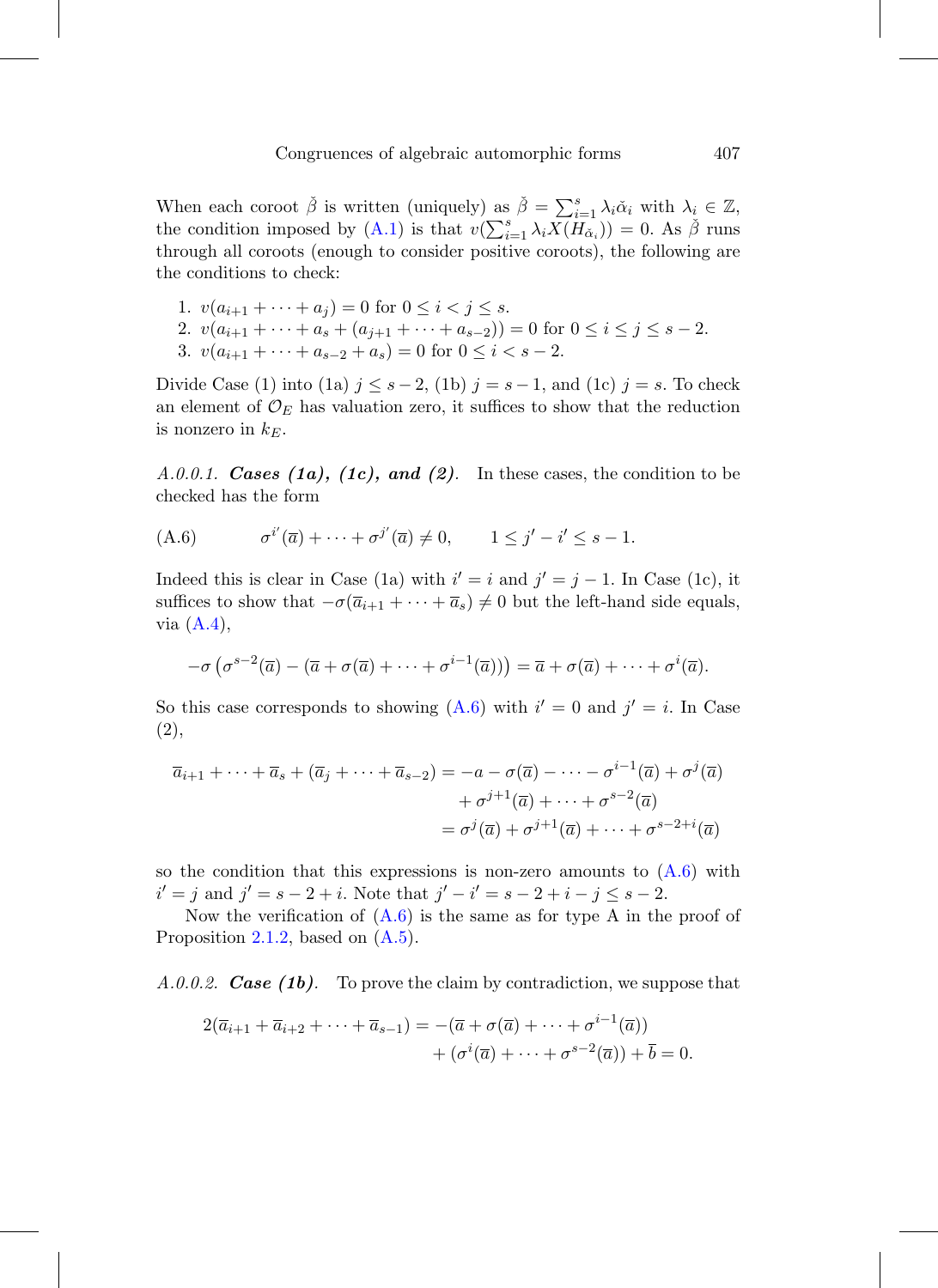We apply  $\sigma^2$  to the equation and subtract it from the original equation, recalling that  $\sigma^2(\overline{b}) = \overline{b}$ . Then

$$
-\overline{a} - \sigma(\overline{a}) + 2(\sigma^i(\overline{a}) + \sigma^{i+1}(\overline{a})) - \sigma^{s-1}(\overline{a}) - \sigma^s(\overline{a}) = 0.
$$

This is simplified via  $(A.4)$  as  $\sigma^{i}(\overline{a}) + \sigma^{i+1}(\overline{a}) = 0$ , also using that q is odd. Hence  $\sigma(\overline{a}) = -\overline{a}$  and therefore  $\sigma^2(\overline{a}) = \overline{a}$ , which contradicts [\(A.5\)](#page-55-4) (as  $s \geq 5$ ).

A.0.0.3. *Case (3)*. Again suppose that

$$
2(\overline{a}_{i+1} + \dots + \overline{a}_{s-2} + \overline{a}_s) = -(\overline{a} + \sigma(\overline{a}) + \dots + \sigma^{i-1}(\overline{a}))
$$

$$
+ (\sigma^i(\overline{a}) + \dots + \sigma^{s-2}(\overline{a})) - \overline{b} = 0.
$$

The equation is the same as in Case (1b) except that the coefficient of  $\overline{b}$  has opposite sign, which does not affect the argument, so we reach contradiction in the same way as before.

# **Appendix B. Calculations for** *E***<sup>6</sup>**

Here we prove Proposition [2.1.2](#page-18-0) for a split group G of type  $E_6$ . That is, we exhibit an elliptic maximal torus  $T \subset G$ , and a G-generic element  $X \in \mathfrak{t}^*$ of depth  $-r$  for the same T (as r varies). The notation in the proof of the proposition is maintained.

We denote the simple coroots of  $E_6$  by  $\check{\alpha}_1, \check{\alpha}_2, \ldots, \check{\alpha}_6$  as shown in Figure [1.](#page-57-0)



<span id="page-57-0"></span>Figure 1: Dynkin diagram for (the dual of)  $E_6$ .

Then the positive coroots of  $E_6$  are<sup>[7](#page-57-1)</sup>

1.  $\check{\alpha}_1 + \ldots + \check{\alpha}_j - \check{\alpha}_2$  for  $1 < j \leq 6$ 2.  $\check{\alpha}_i + \ldots + \check{\alpha}_j$  for  $3 \leq i \leq j \leq 6$ 

<span id="page-57-1"></span><sup>&</sup>lt;sup>7</sup>The list coincides with the one in  $[Bu02, Planche V]$  up to identifying roots with coroots. This is fine as the root system of type  $E_6$  is self-dual.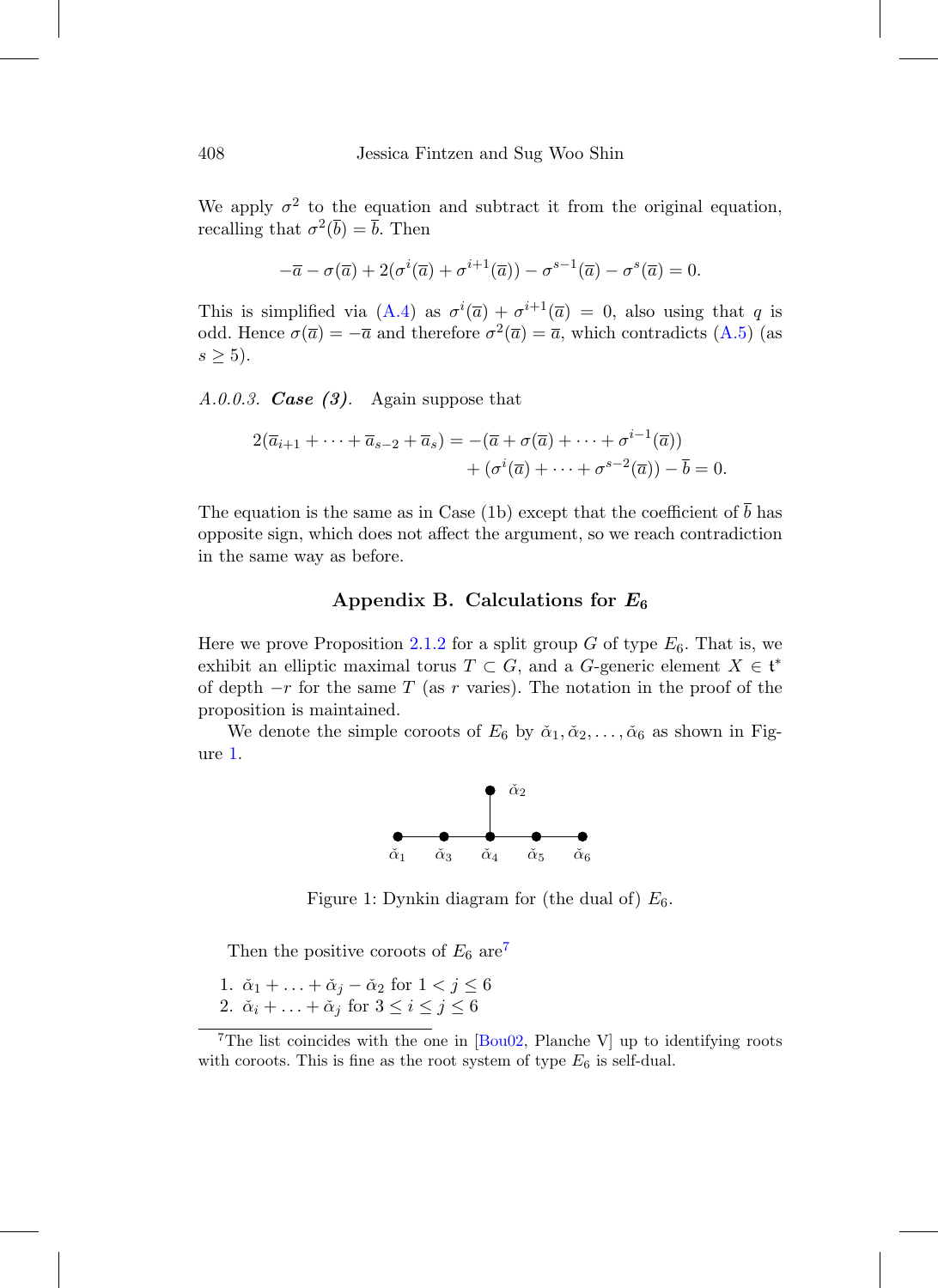3.  $\check{\alpha}_2 + \ldots + \check{\alpha}_j - \check{\alpha}_3$  for  $3 \leq j \leq 6$ 4.  $\check{\alpha}_i + \ldots + \check{\alpha}_4$  for  $1 \leq i \leq 2$ 5.  $\check{\alpha}_i + \ldots + \check{\alpha}_j$  for  $1 \leq i \leq 2 \leq 5 \leq j \leq 6$ 6.  $\check{\alpha}_i + \ldots + \check{\alpha}_j + \check{\alpha}_4$  for  $1 \leq i \leq 2 \leq 5 \leq j \leq 6$ 7.  $\check{\alpha}_2 + \check{\alpha}_3 + 2\check{\alpha}_4 + 2\check{\alpha}_5 + \check{\alpha}_6$ 8.  $\check{\alpha}_1 + \check{\alpha}_2 + \check{\alpha}_3 + 2\check{\alpha}_4 + 2\check{\alpha}_5 + \check{\alpha}_6$ 9.  $\check{\alpha}_1 + \check{\alpha}_2 + 2\check{\alpha}_3 + 2\check{\alpha}_4 + \check{\alpha}_5$ 10.  $\check{\alpha}_1 + \check{\alpha}_2 + 2\check{\alpha}_3 + 2\check{\alpha}_4 + \check{\alpha}_5 + \check{\alpha}_6$ 11.  $\check{\alpha}_1 + \check{\alpha}_2 + 2\check{\alpha}_3 + 2\check{\alpha}_4 + 2\check{\alpha}_5 + \check{\alpha}_6$ 12.  $\check{\alpha}_1 + \check{\alpha}_2 + 2\check{\alpha}_3 + 3\check{\alpha}_4 + 2\check{\alpha}_5 + \check{\alpha}_6$ 13.  $\check{\alpha}_1 + 2\check{\alpha}_2 + 2\check{\alpha}_3 + 3\check{\alpha}_4 + 2\check{\alpha}_5 + \check{\alpha}_6$ 

(Note that  $(1)–(4)$  correspond to coroots of subroot systems of type A.)

Let  $w_h = s_2 s_3 s_5 s_1 s_4 s_6$ , where  $s_i$  denotes the reflection corresponding to  $\check{\alpha}_i$ . Then  $w_h$  is a Coxeter element, hence it has order  $Cox(G) = 12$  and its eigenvalues when acting on the complex vector space spanned by the coroots are  $\zeta_{12}, \zeta_{12}^4, \zeta_{12}^5, \zeta_{12}^7, \zeta_{12}^8, \zeta_{12}^{11}$ , where  $\zeta_{12}$  denotes a primitive (complex) twelfth root of unity (see [\[Hum90](#page-76-4), 3.7. Table 1 and 3.19. Theorem]). Hence  $w := w_h^4$ is an elliptic element, i.e. does not have any nonzero fixed vector when acting on the above complex vector space. One easily calculates that

$$
w(\check{\alpha}_1) = -\check{\alpha}_1 - \check{\alpha}_2 - \check{\alpha}_3 - \check{\alpha}_4 \nw(\check{\alpha}_2) = \check{\alpha}_1 + \check{\alpha}_3 + \check{\alpha}_4 + \check{\alpha}_5 + \check{\alpha}_6 \nw(\check{\alpha}_3) = \check{\alpha}_1 + \check{\alpha}_2 + \check{\alpha}_3 + 2\check{\alpha}_4 + \check{\alpha}_5 \nw(\check{\alpha}_4) = -\check{\alpha}_1 - \check{\alpha}_2 - 2\check{\alpha}_3 - 3\check{\alpha}_4 - 2\check{\alpha}_5 - \check{\alpha}_6 \nw(\check{\alpha}_5) = \check{\alpha}_2 + \check{\alpha}_3 + 2\check{\alpha}_4 + \check{\alpha}_5 + \check{\alpha}_6 \nw(\check{\alpha}_6) = -\check{\alpha}_2 - \check{\alpha}_4 - \check{\alpha}_5 - \check{\alpha}_6
$$

Let E be a cubic Galois extension of F. Fix a generator  $\sigma$  of  $Gal(E/F)$ and define  $f : \text{Gal}(F^{\text{sep}}/F) \to \text{Gal}(E/F) \to W$  by sending  $\sigma \in \text{Gal}(E/F)$  to w. As in the proof of Proposition [2.1.2,](#page-18-0)  $f$  gives rise to (the conjugacy class of) a maximal torus T of G. Since w is elliptic, the torus T is elliptic. We divide into two cases.

B.0.0.1. *Case (1)*: when F does not contain a nontrivial third root of unity. In this case we let E be the unramified cubic extension of F. Let  $a \in E$  be an element of valuation zero such that  $a + \sigma(a) + \sigma^2(a) = 0$  and such that the image  $\bar{a}$  of a in the residue field  $k_E$  of E is a generator for the field extension  $k_E/k_F$  (see Lemma [2.1.1\)](#page-17-0), and define

$$
a_1 = a_2 = a_4 = \sigma(a), \quad a_3 = a - 2\sigma(a), \quad a_5 = a + \sigma(a), \quad a_6 = -3a - 2\sigma(a).
$$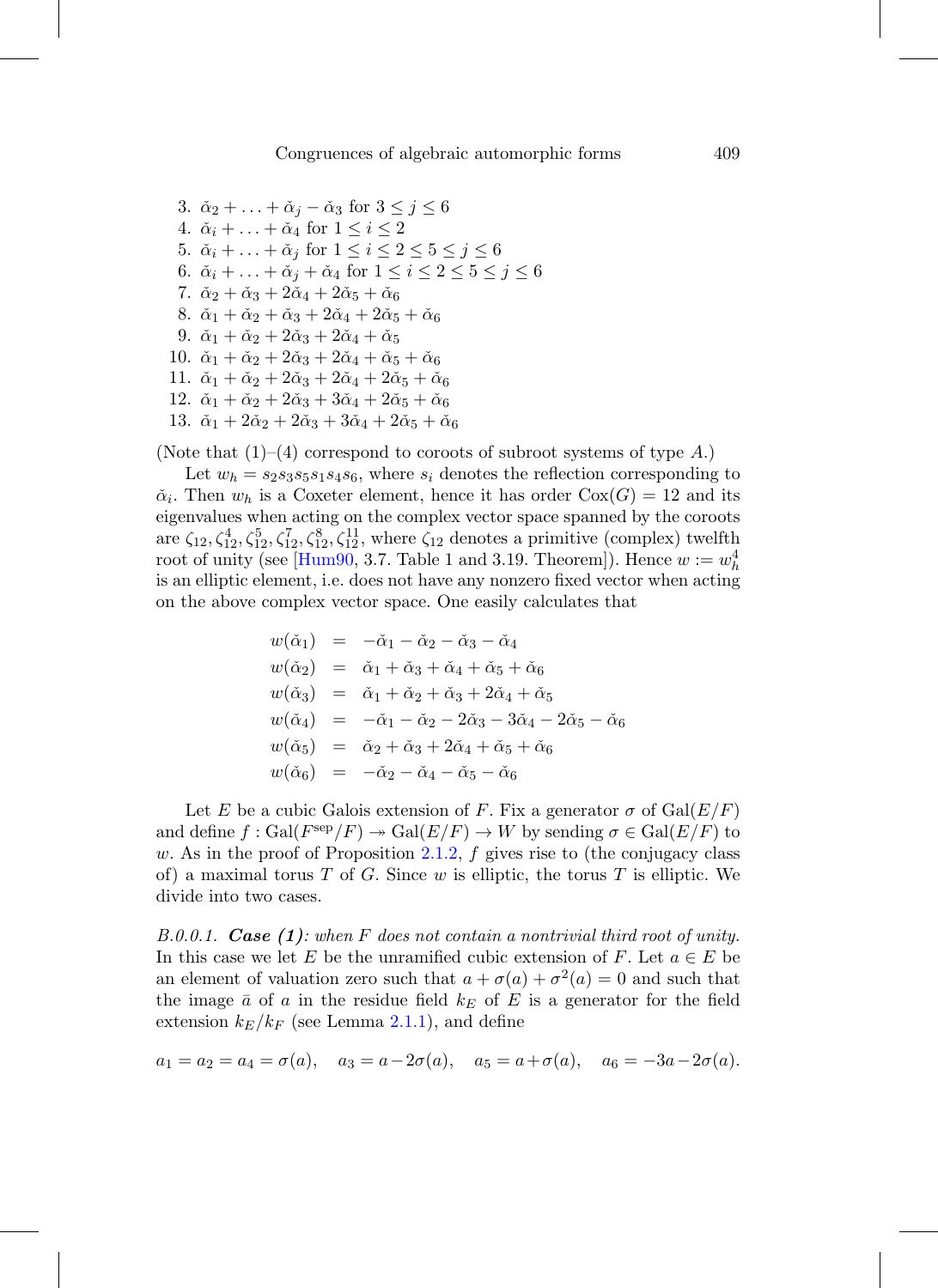Then

$$
\sigma(a_1) = -a_1 - a_2 - a_3 - a_4,
$$
  
\n
$$
\sigma(a_2) = a_1 + a_3 + a_4 + a_5 + a_6,
$$
  
\n
$$
\sigma(a_3) = a_1 + a_2 + a_3 + 2a_4 + a_5,
$$
  
\n
$$
\sigma(a_4) = -a_1 - a_2 - 2a_3 - 3a_4 - 2a_5 - a_6,
$$
  
\n
$$
\sigma(a_5) = a_2 + a_3 + 2a_4 + a_5 + a_6,
$$
  
\n
$$
\sigma(a_6) = -a_2 - a_4 - a_5 - a_6.
$$

Hence the linear functional X on  $\mathfrak{t}(E)_{y,n+1}$  defined by  $X(\varpi_F^{n+1}H_{\check{\alpha}_i})=a_i$ descends to a linear functional on  $t_{y,n+1}$ .

We claim that  $\{1,\bar{a},\sigma(\bar{a})\}$  is a  $k_F$ -basis for  $k_E$ . To this end, suppose that there exist  $c_1, c_2, c_3 \in k_F$  such that  $c_1 + c_2\bar{a} + c_3\sigma(\bar{a}) = 0$ . Applying  $\sigma$ , we have  $c_1 + c_2\sigma(\bar{a}) + c_3(-\bar{a}-\sigma(\bar{a})) = 0$ . Taking the difference of the two equations, we obtain

$$
(c_2 - 2c_3)\sigma(\bar{a}) = (c_2 + c_3)\bar{a}.
$$

If  $c_2-2c_3\neq 0$  then  $\sigma(\bar{a})=c\bar{a}$  with  $c=(c_2+c_3)/(c_2-2c_3)$ , thus  $\bar{a}=\sigma^3(\bar{a})=$  $c^3\bar{a}$ . Since F does not contain any nontrivial third root of unity, neither does  $k_F$ , and hence  $c = 1$ . But then  $\sigma(\bar{a}) = \bar{a}$ , contradicting  $k_E = k_F (\bar{a}) \neq k_F$ . Therefore  $c_2-2c_3=0$ , thus also  $c_2+c_3=0$  as  $\bar{a}\neq 0$ . Since  $p > \text{Cox}(G) > 3$ , it follows that  $c_2 = c_3 = 0$ . Hence  $c_1 = 0$  as well, proving the desired linear independence of  $\{1,\bar{a},\sigma(\bar{a})\}$  over  $k_F$ .

Now using the linear independence of  $\bar{a}$  and  $\sigma(\bar{a})$  together with the explicit formulas for the (positive) coroots of  $E_6$  above, it is easy to check that  $v(X(H_{\alpha})) = -(n+1)$  for all coroots  $\alpha$  of  $G_E$  with respect to  $T_E$ . Hence X is G-generic of depth  $n + 1$ .

B.0.0.2. **Case (2)**: when F contains a nontrivial third root of unity  $\zeta$ . In this case let E be the totally ramified extension  $F(\varpi_E)$  for a root  $\varpi_E$  of the equation  $x^3 - \varpi_F = 0$ . As our choice of  $\zeta$  and  $\varpi_E$  is flexible, we may assume that  $\sigma(\varpi_E) = \zeta \varpi_E$ . We set

$$
a_1 = 2
$$
,  $a_2 = a_4 = a_5 = 1$ ,  $a_3 = -4 - 2\zeta$ ,  $a_6 = 3\zeta$ .

Then

$$
\zeta a_1 = -a_1 - a_2 - a_3 - a_4,\n\zeta a_2 = a_1 + a_3 + a_4 + a_5 + a_6,
$$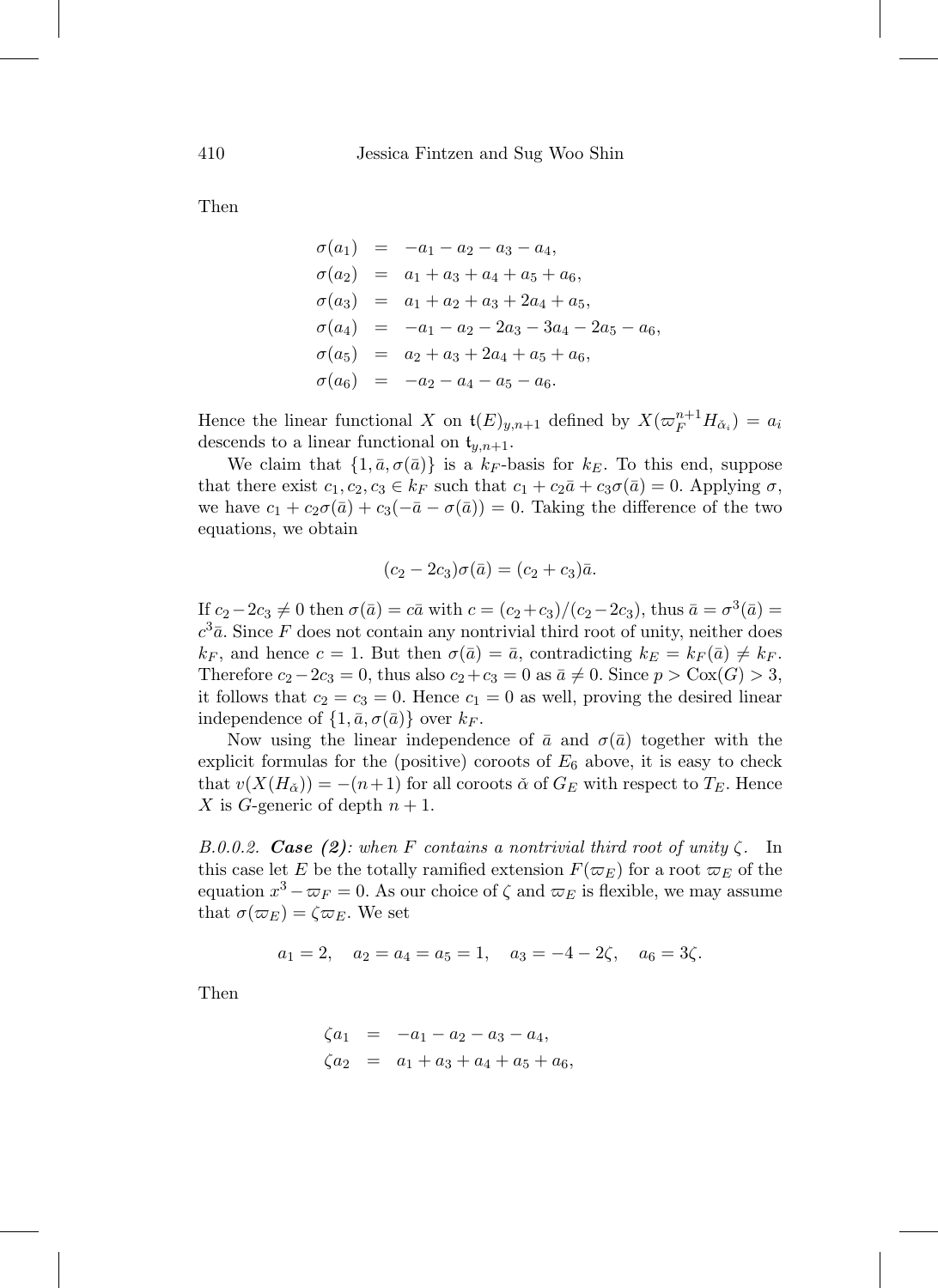$$
\zeta a_3 = a_1 + a_2 + a_3 + 2a_4 + a_5,
$$
  
\n
$$
\zeta a_4 = -a_1 - a_2 - 2a_3 - 3a_4 - 2a_5 - a_6,
$$
  
\n
$$
\zeta a_5 = a_2 + a_3 + 2a_4 + a_5 + a_6,
$$
  
\n
$$
\zeta a_6 = -a_2 - a_4 - a_5 - a_6.
$$

Thus the linear functional X on  $\mathfrak{t}(E)_{y,n+1/3}$  defined by  $X(\varpi_E^{3n+1}H_{\check{\alpha}_i})=$  $a_i$  descends to a linear functional on  $t_{y,n+1/3}$ . It remains to check that  $v(X(H_{\alpha})) = -(n + \frac{1}{3})$  for all coroots  $\alpha$  of  $G_E$  with respect to  $T_E$ . Note that it suffices to consider the positive coroots. Using the explicit formulas above, we obtain that for all positive coroots  $\check{\alpha}$ ,

$$
X(\varpi_E^{3n+1} H_{\check{\alpha}}) \in \{1, 2, 3, -2 - 4\zeta\} \cup \{i - 2\zeta \mid -4 \le i \le 1\}
$$
  

$$
\cup \{i - \zeta \mid -3 \le i \le 1\} \cup \{i + \zeta \mid -2 \le i \le 3\}
$$
  

$$
\cup \{i + 3\zeta \mid 0 \le i \le 3\}.
$$

If  $\zeta \notin \mathbb{F}_p$ , then  $p > \text{Cox}(G) = 12 > 4$  implies that the image  $X(\varpi_E^{3n+1} H_{\check{\alpha}})$  of  $X(\varpi_E^{3n+1}H_{\alpha}) \in \mathcal{O}_E$  in the residue field  $k_E$  is non-zero, hence  $v(X(\overline{\omega}_{E}^{3n+1}H_{\alpha}))=0$  as desired. If  $\zeta \in \mathbb{F}_{p}$ , then one can treat each case separately and show that  $\overline{X(\varpi_E^{3n+1}H_{\check{\alpha}})} \neq 0$  using that  $p > 12$ . More precisely it is obvious that  $X(\varpi_E^{3n+1}H_{\check{\alpha}}) \neq 0$  when the value of  $X(\varpi_E^{3n+1}H_{\check{\alpha}})$ is an integer, a multiple of  $\zeta$ , or of the form  $\pm 1 \pm \zeta$ . In the remaining cases, we have the form  $X(\varpi_E^{3n+1}H_{\check{\alpha}}) = c_1 + c_2\zeta$ , and one verifies that  $c_1^3 \not\equiv -c_2^3$ mod p in each case so that  $\overline{c_1 + c_2 \zeta} \neq 0$ .

We conclude that X is G-generic of depth  $n + \frac{1}{3}$ .

## <span id="page-60-0"></span>**Appendix C. A note on Galois representations associated to** automorphic forms (by Vytautas Paškūnas)

The aim of this note is to explain how to deduce Theorem 3.3.3 (in the main article) by replacing the use of Theorem 3.2.1 in its proof by the density results proved in [\[4\]](#page-66-0). We put ourselves in the setting of the proof of Theorem 3.3.3. In particular,  $F$  is a totally real field,  $E$  is a totally imaginary quadratic extension of  $F, S$  is a finite set of places of  $F$  containing all the places above p and  $\infty$ ,  $S_E$  is the set of places of E above S,  $E_S$  is the maximal extension of  $E$  unramified outside  $S$ ,  $G$  is a unitary group over  $F$ which is an outer form of  $GL_n$  with respect to the quadratic extension  $E/F$ such that G is quasi-split at all finite places and anisotropic at all infinite places. We assume that all the places of  $F$  above  $p$  split in  $E$ . This implies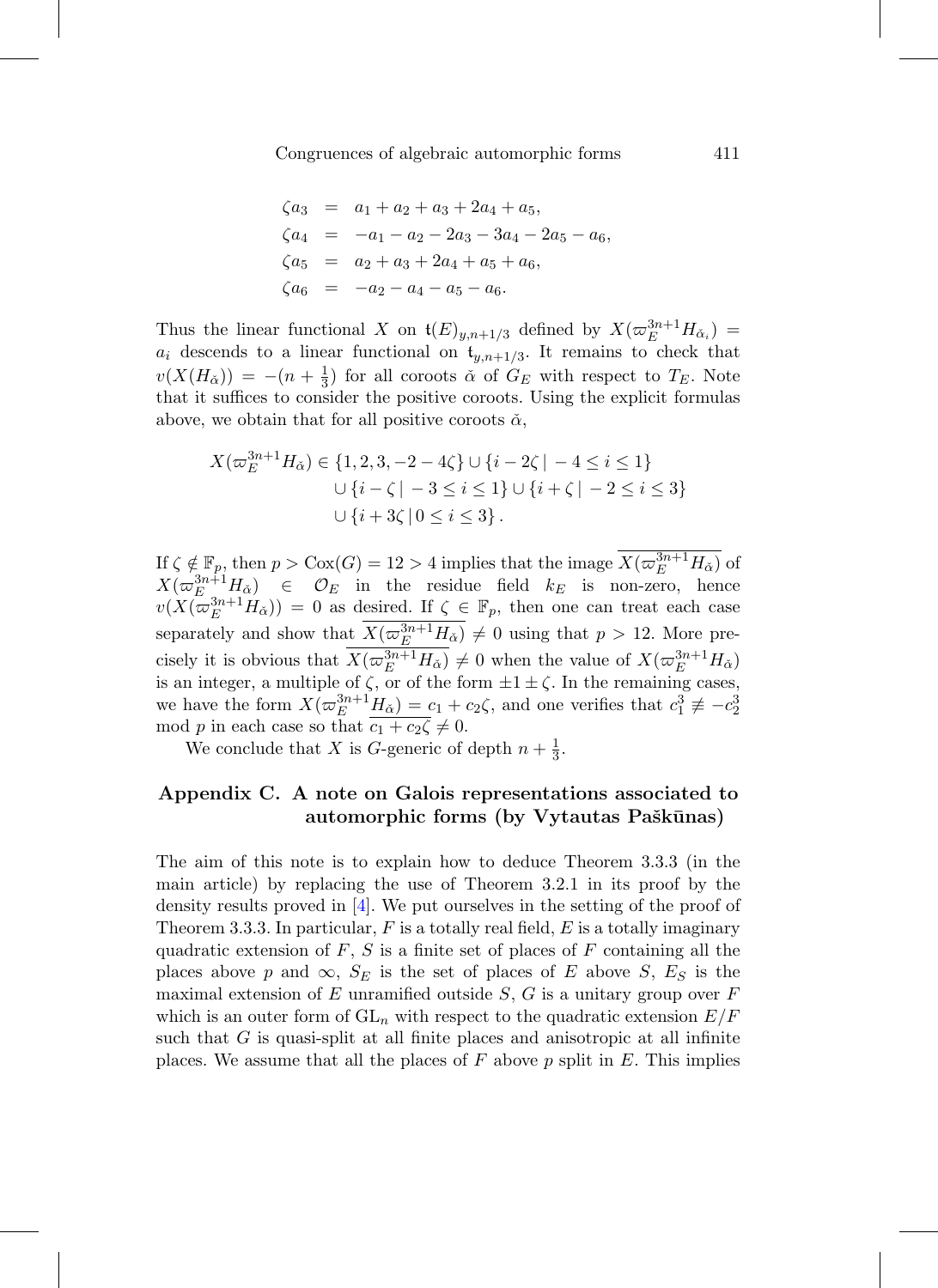that  $G(F \otimes_{\mathbb{Q}} \mathbb{Q}_p)$  is isomorphic to a product of  $GL_n(F_v)$  for  $v \mid p$ . Let  $U^p$  be a compact open subgroup of  $G(\mathbb{A}_F^{\infty,\tilde{p}})$ . If  $U_p$  is a compact open subgroup of  $G(F \otimes_{\mathbb{Q}} \mathbb{Q}_p)$  then the double coset space

$$
Y(U^pU_p) := G(F) \backslash G(\mathbb{A}_F) / U^pU_pG(F \otimes_{\mathbb{Q}} \mathbb{R})^\circ
$$

is a finite set. From our point of view the key objects are the completed cohomology

<span id="page-61-0"></span>
$$
\widetilde{H}^0(U^p) := \varprojlim_m \varinjlim_{U_p} H^0(Y(U^p U_p), \mathbb{Z}/p^m \mathbb{Z}),
$$

where the inner limit is taken over all open compact subgroups  $U_p$  and the big Hecke algebra:

(C.1) 
$$
\mathbb{T}_{\text{Spl}}^S(U^p) := \varprojlim_{m,U_p} \mathbb{T}_{\text{Spl}}^S(U^p U_p, \mathbb{Z}/p^m \mathbb{Z}),
$$

where  $\mathbb{T}_{\text{Spl}}^S(U^pU_p,\mathbb{Z}/p^m\mathbb{Z})$  is the image the algebra  $\mathbb{T}_{\text{Spl}}^S$ , defined in the proof of Theorem 3.3.3, in  $\text{End}_{\mathbb{Z}_n}(H^0(Y(U^pU_p), \mathbb{Z}/p^m\mathbb{Z}))$ . This algebra is denoted by  $\mathbb{T}'$  in [\[4](#page-66-0), §5.2]. We use the projective limit to define the topology on  $\mathbb{T}_{\text{Spl}}^S(U^p)$ , which makes it into a profinite ring. We also note that  $H^0(Y(U^pU_p), \mathbb{Z}/p^m\mathbb{Z})$  is just a space of  $\mathbb{Z}/p^m\mathbb{Z}$ -valued functions on  $Y(U^pU_p)$ and so coincides with  $M(U^pU_p, \mathbb{Z}/p^m\mathbb{Z})$  in §3.

We will show that  $\mathbb{T}_{\text{Spl}}^S(U^p)$  is a noetherian semi-local ring and will attach a Galois representation of  $\operatorname{Gal}(E_S/E)$  to each maximal ideal of  $\mathbb{T}_{\operatorname{Spl}}^S(U^p)[1/p],$ assuming the result of Clozel recalled in Theorem 3.3.1. This is slightly more general than Theorem 3.3.3, as we allow maximal ideals, which do not correspond to the classical automorphic forms, and we do not have a restriction on the prime  $p$ , as we work with Bushnell–Kutzko types.

We may identify  $\widetilde{H}^0(U^p)$  (resp.  $\widetilde{H}^0(U^p)_{\mathbb{Q}_p}$ ) with the space of continuous  $\mathbb{Z}_p$ -valued (resp.  $\mathbb{Q}_p$ -valued) functions on the profinite set

$$
Y(U^p) := G(F) \backslash G(\mathbb{A}_F) / U^p G(F \otimes_{\mathbb{Q}} \mathbb{R})^{\circ} \cong \varprojlim_{U_p} Y(U^p U_p).
$$

The action of  $G(F \otimes_{\mathbb{Q}} \mathbb{Q}_p)$  on  $Y(U^p)$  makes  $\widetilde{H}^0(U^p)_{\mathbb{Q}_p}$  into an admissible unitary  $\mathbb{Q}_p$ -Banach space representation of  $G(F \otimes_{\mathbb{Q}} \mathbb{Q}_p)$  with unit ball equal to  $\widetilde{H}^0(U^p)$ . We fix an open pro-p subgroup K of  $G(F \otimes_{\mathbb{Q}} \mathbb{Q}_p)$ , which acts freely on  $Y(U^p)$  with finitely many orbits. This enables us to identify  $\widetilde{H}^0(U^p)$ as a representation of K with a direct sum of finitely many copies of  $\mathcal{C}(K,\mathbb{Z}_p)$ , the space of continuous functions from K to  $\mathbb{Z}_p$  on which K acts via right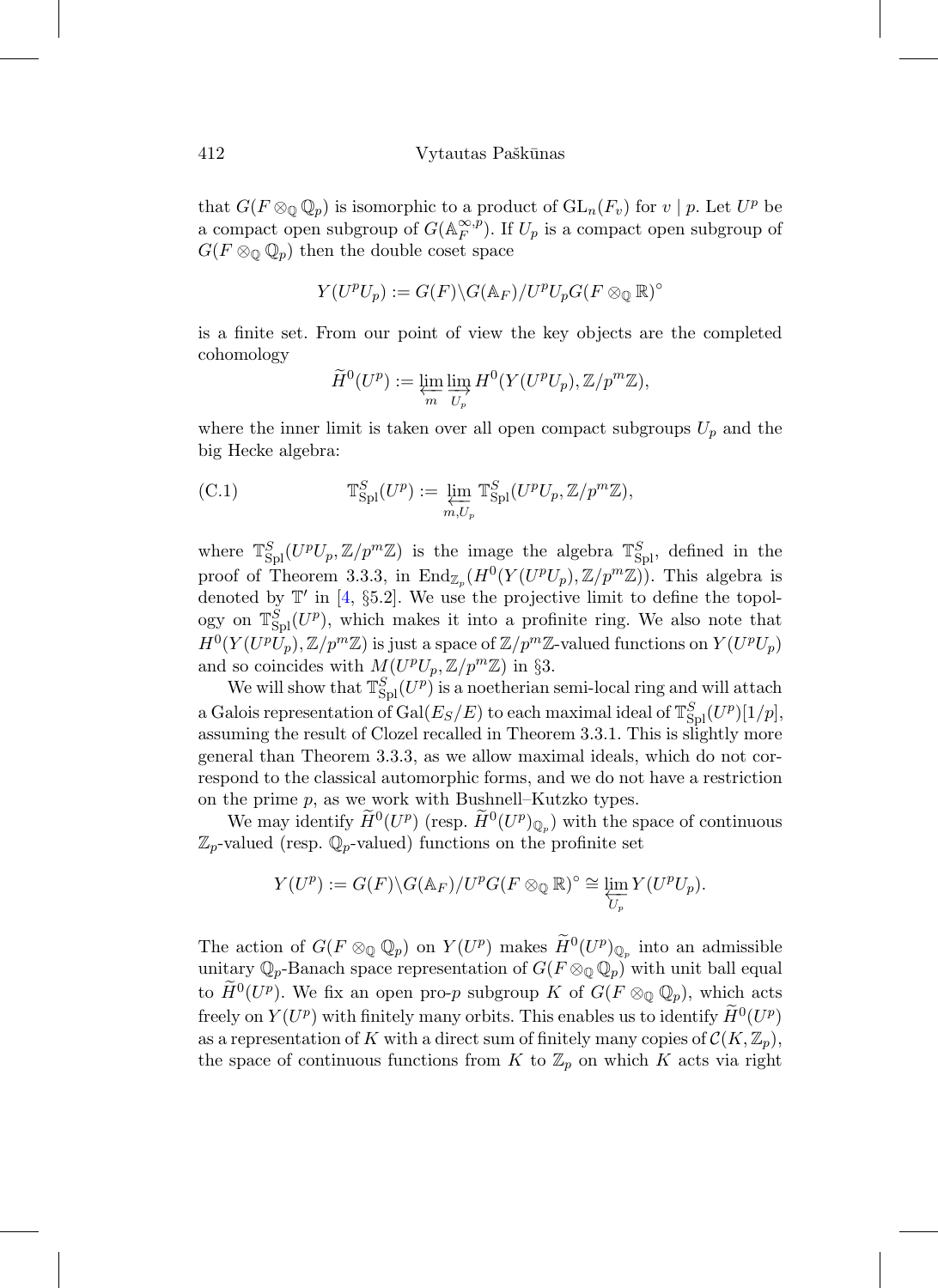translations. Thus the Schikhof dual  $M := \text{Hom}_{\mathbb{Z}_p}^{\text{cont}}(\widetilde{H}^0(U^p), \mathbb{Z}_p)$  is a free  $\mathbb{Z}_p[[K]]$ -module of finite rank and we may apply the results of [\[4](#page-66-0)] to M. We point out that it follows from the Schikhof duality that  $\widetilde{H}^0(U^p)_{\mathbb{Q}_p}$  is isometric to the Banach space representation denoted by  $\Pi(M)$  in [\[4](#page-66-0), Lem. 2.3].

In [\[4](#page-66-0), §3.4] we construct a countable family  ${V_i}_{i \in \mathbb{N}}$  of smooth absolutely irreducible representations of K defined over a finite extension of  $\mathbb{Q}_p$ such that if  $\pi$  is a smooth irreducible  $\mathbb{Q}_p$ -representation of  $G(F \otimes_{\mathbb{Q}} \mathbb{Q}_p)$  and  $\text{Hom}_K(V_i, \pi)$  is non-zero then  $\pi$  is a supercuspidal representation. (We actually work with  $GL_n(F_v)$  with  $v \mid p$ , but the argument readily adapts to the product of such groups by taking tensor products.) Moreover, the evaluation map

<span id="page-62-0"></span>(C.2) 
$$
\text{ev}: \bigoplus_{i \geq 1} \text{Hom}_K(V_i, \widetilde{H}^0(U^p)_{\mathbb{Q}_p}) \otimes V_i \to \widetilde{H}^0(U^p)_{\mathbb{Q}_p}
$$

has dense image, see Proposition 3.26, together with Lemmas 2.3 and 2.17 in [\[4](#page-66-0)]. This density result is the key input in this note.

The representations  $V_i$  are obtained as direct summands of inductions of certain characters of open subgroups of  $K$ , analogous to the characters  $(U_{p,m}, \psi \circ \lambda_m)$  in the main text, but constructed using Bushnell–Kutzko theory of types. This theory is not available for every reductive group, but it does not impose any restrictions on the prime p. To orientate the reader we point out that we may identify  $\text{Hom}_K(V_i, \widetilde{H}^0(U^p)_{\mathbb{Q}_p})$  with  $M(U^pK, V_i^*)$ in §3 by sending  $\varphi$  to the function  $f: Y(U^p K) \to V_i^*$ , which satisfies  $f(x)(v) = \varphi(v)(x)$ , for all  $x \in Y(U^p K)$  and  $v \in V_i$ . As explained in §3, see also [\[3,](#page-66-1) Prop. 3.2.4], the space  $\text{Hom}_K(V_i, \widetilde{H}^0(U^p)_{\mathbb{Q}_n})$  is related to the space of automorphic forms on G, the action of  $\mathbb{T}_{\text{Spl}}^S(U^p)[1/p]$  on this finite dimensional vector space is semi-simple and the maximal ideals in the support of  $\text{Hom}_K(V_i, H^0(U^p)_{\mathbb{Q}_p})$  correspond to certain classical automorphic forms, such that the associated automorphic representations are supercuspidal at places above p.

For  $k \geq 1$  let  $A_k$  be the image of  $\bigoplus_{i=1}^k \text{Hom}_K(V_i, \widetilde{H}^0(U^p)_{\mathbb{Q}_p}) \otimes V_i$  in  $\widetilde{H}^0(U^p)_{\mathbb{Q}_p}$  and let  $A_{\infty}$  be the image of [\(C.2\)](#page-62-0). Let  $\mathfrak{a}_k$  be the  $\mathbb{T}_{\text{Spl}}^S(\underline{U}^p)$ -annihilator of  $A_k$ . Each  $\mathbb{Z}_p$ -algebra homomorphism  $x: \mathbb{T}_{\text{Spl}}^S(U^p)/\mathfrak{a}_k \to \overline{\mathbb{Q}}_p$  will correspond to a set of Hecke eigenvalues appearing in  $\mathrm{Hom}_K(V_i, \widetilde{H}^0(U^p)_{\mathbb{Q}_p}) \otimes \overline{\mathbb{Q}}_p$ for some  $1 \leq i \leq k$ , and hence will correspond to a classical automorphic form which, by construction of  $V_i$ , will be supercuspidal at all places above p. Hence, to such x we may attach a Galois representation  $\rho_x : \text{Gal}(E_S/E) \rightarrow$  $GL_n(\overline{\mathbb{Q}}_p)$ , using the results of Clozel. Moreover,  $(\mathbb{T}_{\text{Spl}}^{S}(U^p)/\mathfrak{a}_k)[1/p]$  is semisimple.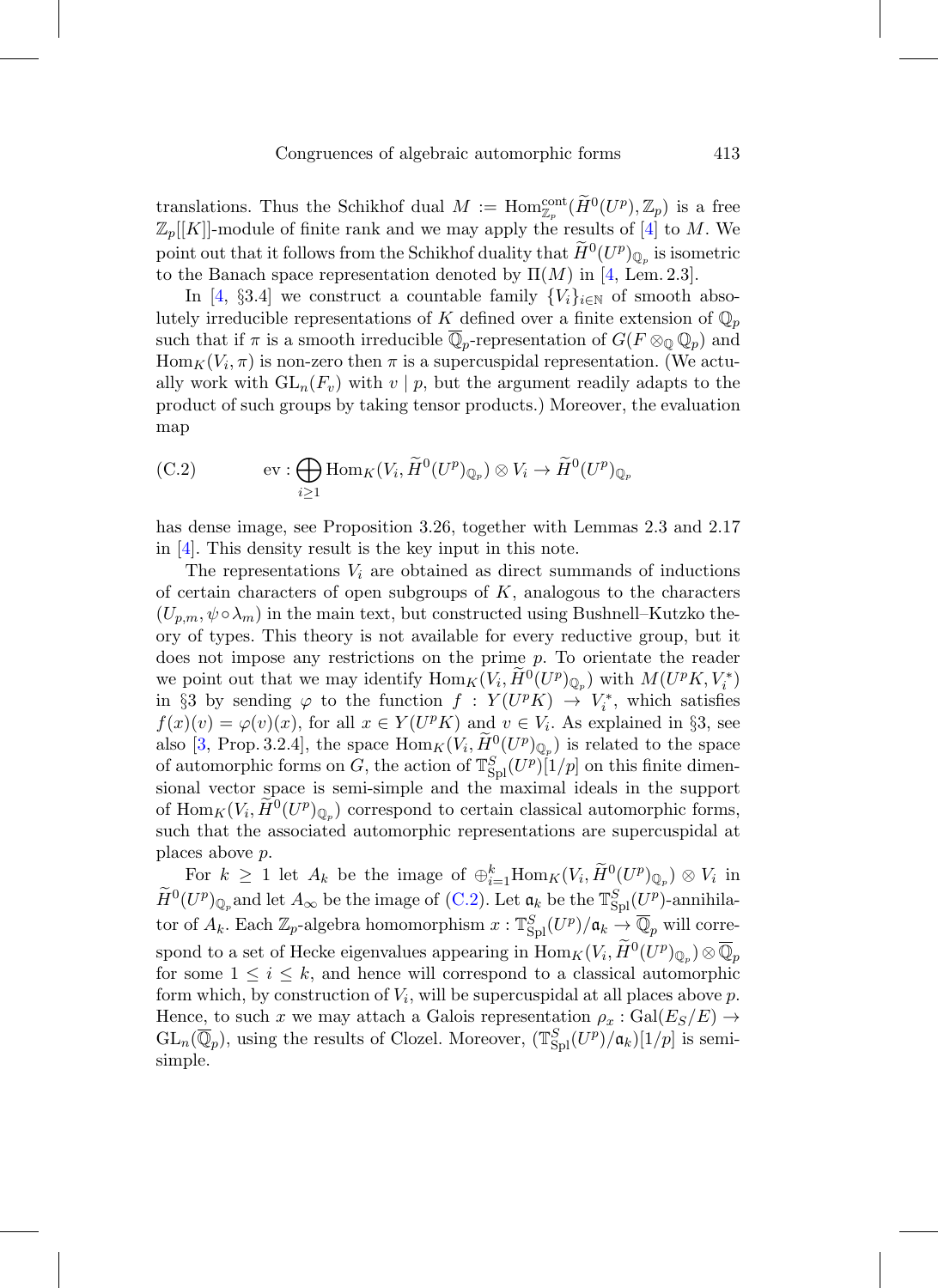<span id="page-63-1"></span>**Lemma C.3.** If  $U_p$  is an open pro-p subgroup of  $G(F \otimes_{\mathbb{Q}} \mathbb{Q}_p)$ , then the open maximal ideals of  $\mathbb{T}_{\text{Spl}}^S(U^p)$  coincide with the maximal ideals of  $\mathbb{T}_{\text{Spl}}^S(U^pU_p)$ ,  $\mathbb{Z}/p\mathbb{Z}$ ). In particular,  $\mathbb{T}_{\text{Spl}}^S(U^p)$  has only finitely many open maximal ideals.

*Proof.* The transition maps in  $(C.1)$  are surjective and thus a maximal ideal  $\mathfrak{m}$  of  $\mathbb{T}_{\text{Spl}}^S(U^p)$  is open if and only if it is equal to the preimage of a maximal ideal of  $\mathbb{T}_{\text{Spl}}^S(U^pU_p',\mathbb{Z}/p^m\mathbb{Z})$  under the surjection  $\mathbb{T}_{\text{Spl}}^S(U^p) \to$  $\mathbb{T}_{\text{Spl}}^S(U^pU'_p,\mathbb{Z}/p^m\mathbb{Z})$ , for some open subgroup  $U'_p$  and  $m\geq 1$ . Using the surjectivity of the transition maps we may assume that  $U_p'$  is contained in  $U_p$ . Since the action of  $\mathbb{T}_{\text{Spl}}^S(U^pU_p',\mathbb{Z}/p^m\mathbb{Z})$  on  $H^0(Y(U^pU_p'),\mathbb{Z}/p^m\mathbb{Z})$  is faithful by definition, we conclude that the localisation  $H^0(Y(U^pU'_p), \mathbb{Z}/p^m\mathbb{Z})_{\mathfrak{m}}$  is non-zero. Since the module is p-torsion and  $U_p$  is pro-p the  $U_p$ -invariants of its reduction modulo  $p$  are non-zero. Since these operations commute with localisation, we conclude that  $H^0(Y(U^pU_p), \mathbb{Z}/p\mathbb{Z})_{\mathfrak{m}}$  is non-zero and so  $\mathfrak{m}$  is a maximal ideal of  $\mathbb{T}_{\text{Spl}}^S(U^pU_p,\mathbb{Z}/p\mathbb{Z}).$  $\Box$ 

If **m** is an open maximal ideal of  $\mathbb{T}_{\text{Spl}}^S(U^p)$  we let  $\widetilde{H}^0(U^p)_{\mathfrak{m}}$  and  $\mathbb{T}_{\text{Spl}}^S(U^p)_{\mathfrak{m}}$ be the **m**-adic completions of  $\widetilde{H}^0(U^p)$  and  $\mathbb{T}_{\text{Spl}}^S(U^p)$ , respectively. It follows from the Chinese remainder theorem applied at each finite level that

<span id="page-63-0"></span>(C.4) 
$$
\widetilde{H}^0(U^p) \cong \prod_{\mathfrak{m}} \widetilde{H}^0(U^p)_{\mathfrak{m}}, \quad \mathbb{T}_{\text{Spl}}^S(U^p) \cong \prod_{\mathfrak{m}} \mathbb{T}_{\text{Spl}}^S(U^p)_{\mathfrak{m}},
$$

where the (finite) product is taken over all open maximal ideals of  $\mathbb{T}_{\text{Spl}}^S(U^p)$ . Remark C.5. It follows from [\(C.4\)](#page-63-0) that the completion of  $\widetilde{H}^0(U^p)$  and  $\mathbb{T}_{\text{Spl}}^S(U^p)$  at an open maximal ideal  $\mathfrak{m}$  coincides with the localisation, because inverting an element of  $\mathbb{T}_{\text{Spl}}^S(U^p)$ , which maps to 1 in  $\mathbb{T}_{\text{Spl}}^S(U^p)_{\mathfrak{m}}$  and to 0 in other completions, kills off the other factors.

For  $k \geq 1$  let  $A_k^0 := A_k \cap \widetilde{H}^0(U^p)$  and let  $A_\infty^0 := A_\infty \cap \widetilde{H}^0(U^p)$ . Then  $A_k^0/p^m$  injects into  $A_\infty^0/p^m$  and, since  $A_\infty$  is dense in  $\widetilde{H}^0(U^p)_{\mathbb{Q}_p}$ , we have

<span id="page-63-2"></span>(C.6) 
$$
\widetilde{H}^0(U^p)/p^m \cong A^0_{\infty}/p^m \cong \varinjlim_{k \ge 1} A^0_k/p^m, \quad \forall m \ge 1.
$$

In particular, there exists k, such that  $A_k^0/p$  contains  $H^0(Y(U^pK), \mathbb{Z}/p\mathbb{Z})$ . For such k,  $a_k$  will also annihilate  $H^0(Y(U^pK),\mathbb{Z}/p\mathbb{Z})$ . Hence, there is a surjection  $\mathbb{T}_{\text{Spl}}^S(U^p)/\mathfrak{a}_k \twoheadrightarrow \mathbb{T}_{\text{Spl}}^S(U^pK,\mathbb{Z}/p\mathbb{Z})$ . It follows from Lemma [C.3](#page-63-1) that the maximal ideals  $\mathbb{T}_{\text{Spl}}^S(U^p)/\mathfrak{a}_k$  coincide with the open maximal ideals of  $\mathbb{T}_{\text{Spl}}^S(U^p)$ . We note that, since  $A_k^0$  is a finite free  $\mathbb{Z}_p$ -module, the same applies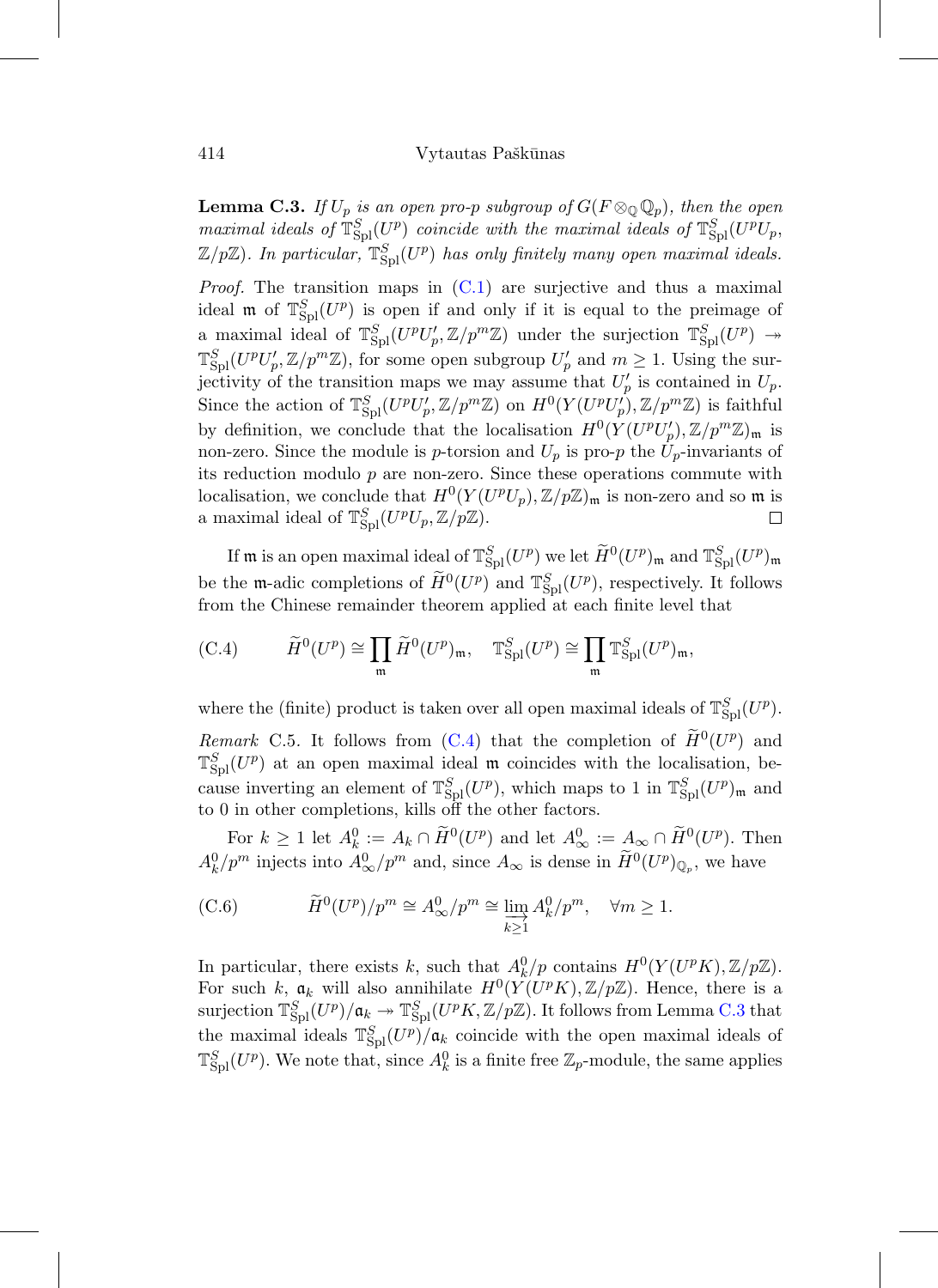to  $\mathbb{T}_{\text{Spl}}^S(U^p)/\mathfrak{a}_k$  and to its localisation  $(\mathbb{T}_{\text{Spl}}^S(U^p)/\mathfrak{a}_k)_{\mathfrak{m}}$ . In particular, the quotient topology on  $\mathbb{T}_{\text{Spl}}^S(U^p)/\mathfrak{a}_k$  coincides with the *p*-adic one and every maximal ideal of  $\mathbb{T}_{\text{Spl}}^S(U^p)/\mathfrak{a}_k$  is open.

<span id="page-64-0"></span>**Lemma C.7.** Let  $\rho_x : \text{Gal}(E_S/E) \to \text{GL}_n(\overline{\mathbb{Q}}_p)$  be the Galois representation corresponding to a  $\mathbb{Z}_p$ -algebra homomorphism  $x: (\mathbb{T}_{\text{Spl}}^S(U^p)/\mathfrak{a}_k)_{\mathfrak{m}} \to \overline{\mathbb{Q}}_p$ . Then the function  $D_x : \mathbb{Z}_p[\text{Gal}(E_S/E)] \to \overline{\mathbb{Q}}_p$ ,  $a \mapsto \text{det}(\rho_x(a))$  takes values in the image of x. Moreover, there is a semi-simple Galois representation  $\bar{\rho}: Gal(E_S/E) \to GL_n(\overline{\mathbb{F}}_p)$  such that the function

$$
\overline{D} : \mathbb{Z}_p[\text{Gal}(E_S/E)] \to \overline{\mathbb{F}}_p, \quad a \mapsto \det(\overline{\rho}(a))
$$

takes values in the residue field  $\kappa(\mathfrak{m})$  and

$$
\overline{D}(a) \equiv D_x(a) \pmod{\mathfrak{m}}, \quad \forall a \in \mathbb{Z}_p[\text{Gal}(E_S/E)]
$$

and for all  $\mathbb{Z}_p$ -algebra homomorphisms  $x: (\mathbb{T}_{\text{Spl}}^S(U^p)/\mathfrak{a}_k)_{\mathfrak{m}} \to \overline{\mathbb{Q}}_p$ .

*Proof.* Let  $\bar{\rho}$  be the semisimplification of the reduction modulo p of a  $Gal(E_S/E)$ -stable lattice in  $\rho_x$ , for some x. As explained in the proof of Theorem 3.3.3 using density arguments it is enough to check the assertions for  $a = 1+t$  Frob<sub>w</sub> with  $w \notin S_E$  split over F. The assertion then follows from equation (3.3.6), which expresses the characteristic polynomial of  $\rho_x(\text{Frob}_w)$ in terms of Hecke operators.  $\Box$ 

The function  $\overline{D} : \mathbb{Z}_p[\text{Gal}(E_S/E)] \to \kappa(\mathfrak{m})$  is a continuous *n*-dimensional determinant in the sense of Chenevier [\[2](#page-66-2)]. The universal deformation ring  $R_{\overline{D}}$  of  $\overline{D}$  is a complete local noetherian algebra over the ring of Witt vectors of  $\kappa(\mathfrak{m})$  by [\[2,](#page-66-2) Prop. 3.3, 3.7, Ex. 3.6]. It follows from Lemma [C.7](#page-64-0) that  $D_x$ is a deformation of  $\overline{D}$  and hence induces a map  $R_{\overline{D}} \to \overline{\mathbb{Q}}_p$ . By taking the product over all  $\mathbb{Z}_p$ -algebra homomorphisms  $x: (\mathbb{T}_{\text{Spl}}^S(U^p)/\mathfrak{a}_k)_{\mathfrak{m}} \to \overline{\mathbb{Q}}_p$  we obtain a continuous map

<span id="page-64-1"></span>(C.8) 
$$
R_{\overline{D}} \to \prod_x \overline{\mathbb{Q}}_p \cong (\mathbb{T}_{\text{Spl}}^S(U^p)/\mathfrak{a}_k)_{\mathfrak{m}} \otimes_{\mathbb{Z}_p} \overline{\mathbb{Q}}_p,
$$

where the last isomorphism follows since  $(\mathbb{T}_{\text{Spl}}^S(U^p)/\mathfrak{a}_k)_{\mathfrak{m}}[1/p]$  is semi-simple and finite over  $\mathbb{Q}_p$ .

<span id="page-64-2"></span>**Lemma C.9.** The map [\(C.8\)](#page-64-1) induces a surjection  $R_{\overline{D}} \to (\mathbb{T}_{\text{Spl}}^S(U^p)/\mathfrak{a}_k)_{\mathfrak{m}}$ .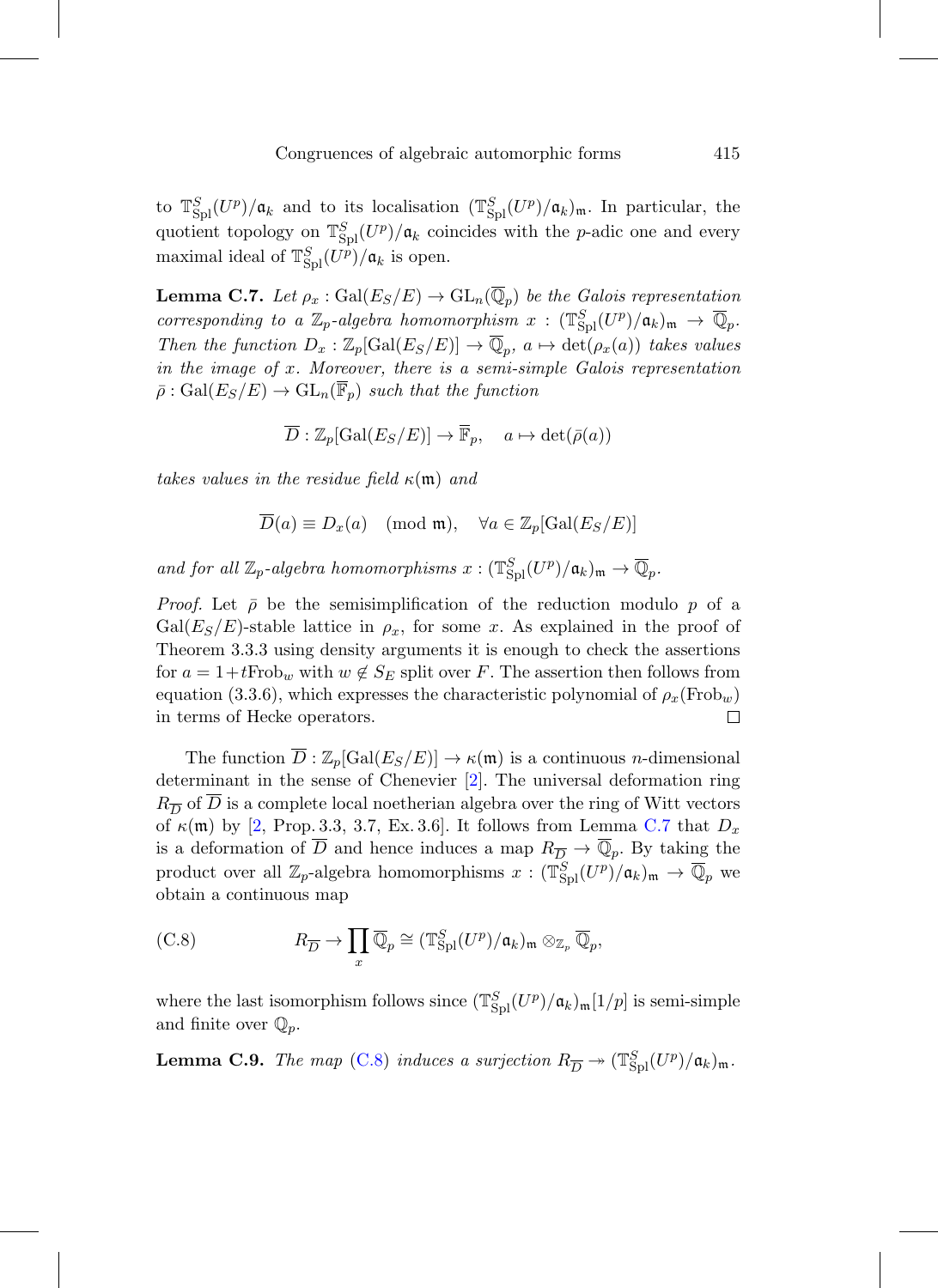*Proof.* This is proved in the course of the proof of Theorem  $3.3.3$  - let  $R'$  be the image of  $(C.8)$  and let D' be the tautological deformation of D to R'. Then  $R'$  is equal to the closure of the subring generated by the coefficients of  $D'(1+tFrob_w)$  for all  $w \notin S_E$  and these are contained in  $(\mathbb{T}_{\text{Spl}}^S(U^p)/\mathfrak{a}_k)_{\mathfrak{m}}$ . Since the coefficients of  $D'(1 + tFrob_w)$  can be expressed in terms of Hecke operators, they are contained in R'. Since these generate  $(\mathbb{T}_{\text{Spl}}^S(U^p)/\mathfrak{a}_k)_{\mathfrak{m}}$  the map is surjective. We note that in the case of modular forms the analogous argument appears in [\[1](#page-66-3), §2.2].  $\Box$ 

**Theorem C.10.** The maps  $R_{\overline{D}} \rightarrow (\mathbb{T}_{\text{Spl}}^S(U^p)/\mathfrak{a}_k)_{\mathfrak{m}}$  for  $k \geq 1$  induce a surjection  $R_{\overline{D}} \to \mathbb{T}_{\text{Spl}}^S(U^p)_{\mathfrak{m}}$ . In particular,  $\mathbb{T}_{\text{Spl}}^S(U^p)_{\mathfrak{m}}$  is noetherian and for every  $\mathbb{Z}_p$ -algebra homomorphism  $x: \mathbb{T}_{\text{Spl}}^S(U^p)_{\mathfrak{m}} \to \overline{\mathbb{Q}}_p$  there is a continuous semi-simple representation  $\rho_x : \text{Gal}(E_S/E) \to \text{GL}_n(\overline{\mathbb{Q}}_p)$  such that

<span id="page-65-0"></span>(C.11) 
$$
\det(1 + t\rho_x(\text{Frob}_w)) = \sum_{i=0}^n t^i N(w)^{i(i-1)/2} x(T_w^{(i)}), \quad \forall w \notin S_E.
$$

*Proof.* Using Lemma [C.9](#page-64-2) we obtain a continuous action of  $R_{\overline{D}}$  on  $A_{k,m}^0$ compatible with the inclusions  $A_{k,m}^0 \subset A_{k+1,m}^0$ , for  $k \geq 1$ . Thus for each  $m \geq 1$  we obtain a continuous action of  $R_{\overline{D}}$  on

$$
\varinjlim_{k\geq 1} (A_k^0/p^m)_{\mathfrak{m}} \cong (A_\infty^0/p^m)_{\mathfrak{m}} \cong (\widetilde{H}^0(U^p)/p^m)_{\mathfrak{m}},
$$

where the last isomorphism follows from  $(C.6)$ . By passing to the projective limit we obtain a continuous action of  $R_{\overline{D}}$  on  $\widetilde{H}^0(U^p)_{\mathfrak{m}}$ , which factors through the action of  $\mathbb{T}_{\text{Spl}}^S(U^p)_{\mathfrak{m}}$ . Let R be the image of the map  $R_{\overline{D}} \to \mathbb{S}_{\text{spl}}^S(U^p)_{\mathfrak{m}}$ . Since  $R_{\overline{D}}$  is a complete local noetherian ring with a finite residue field it is compact. Since  $\mathbb{T}_{\text{Spl}}^S(U^p)_{\mathfrak{m}}$  is profinite it is Hausdorff and hence R is closed in  $\mathbb{T}_{\text{Spl}}^S(U^p)_{\mathfrak{m}}$ . But R is also dense, since by construction R surjects onto  $\mathbb{T}_{\text{Spl}}^S(U^pU_p,\mathbb{Z}/p^m\mathbb{Z})_{\mathfrak{m}}$  for all  $U_p$  and  $m\geq 1$ . Hence,  $R = \mathbb{T}_{\text{Spl}}^S(U^p)_{\mathfrak{m}}.$ 

Let  $D_R$  be the tautological deformation of  $\overline{D}$  to R. Then

$$
D_R(1 + tFrob_w) = \sum_{i=0}^n t^i N(w)^{i(i-1)/2} T_w^{(i)}, \quad \forall w \notin S_E,
$$

as this relation holds for all  $D_x$  and hence in  $(\mathbb{T}_{\text{Spl}}^S(U^p)/\mathfrak{a}_k)_{\mathfrak{m}}$  by construction. If  $x: R \to \overline{\mathbb{Q}}_p$  is a homomorphism of  $\mathbb{Z}_p$ -algebras then by [\[2](#page-66-2), Thm. 2.12]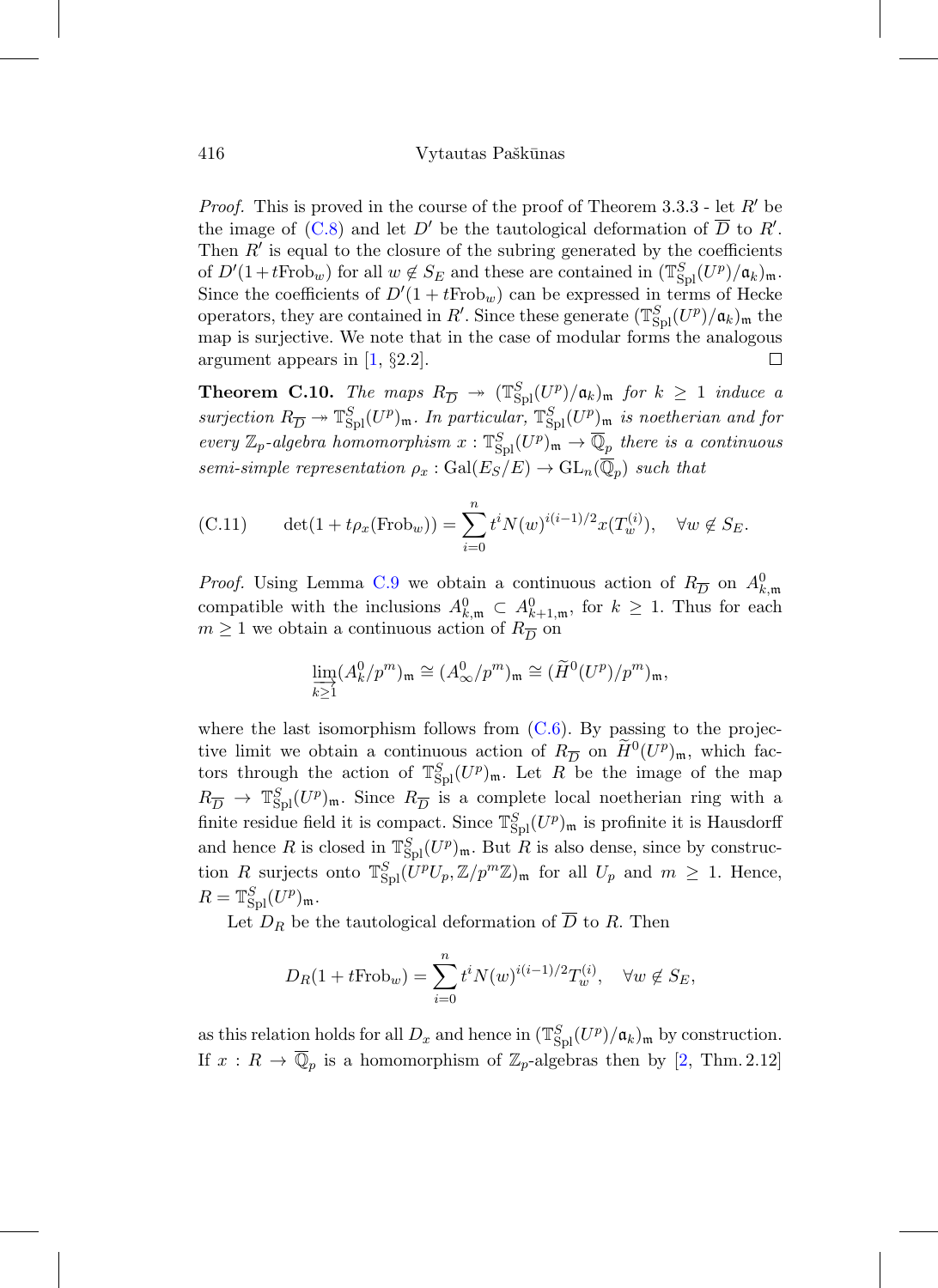there is a unique semi-simple representation  $\rho_x : \text{Gal}(E_S/E) \to \text{GL}_n(\overline{\mathbb{Q}}_n)$ such that

$$
x(D_R(1+tg)) = \det(1 + t\rho_x(g)), \quad \forall g \in \text{Gal}(E_S/E).
$$

Since  $x \circ D_R$  is continuous, the representation  $\rho_x$  is continuous by [\[2,](#page-66-2) Ex. 2.34].  $\Box$ 

*Remark* C.12. It follows from [\(C.4\)](#page-63-0) and the theorem above that  $\mathbb{T}_{\text{Spl}}^S(U^p)$  is noetherian and we may attach a Galois representation satisfying  $(C.11)$  to any  $\mathbb{Z}_p$ -algebra homomorphism  $x: \mathbb{T}_{\text{Spl}}^S(U^p) \to \overline{\mathbb{Q}}_p$ .

### **Acknowledgements**

I would like to thank the organisers Brandon Levin, Rebecca Bellovin, Matthew Emerton and David Savitt for inviting me to the Banff Workshop Modularity and Moduli Spaces, which took place in Oaxaca in October 2019, where I first heard Jessica Fintzen talk about her joint work with Sug Woo Shin. I would like to thank Jessica Fintzen and Sug Woo Shin for kindly agreeing to include this note as an appendix to their paper and for their comments on earlier drafts.

### **References for Appendix [C](#page-60-0)**

- <span id="page-66-3"></span>[1] H. Carayol, Formes modulaires et représentations galoisiennes à valeurs dans un anneau local complet, in *p-adic monodromy and the Birch and* Swinnerton-Dyer conjecture, Contemp. Math., vol. 165, Amer. Math. Soc., 1994.
- <span id="page-66-2"></span>[2] G. Chenevier, The p-adic analytic space of pseudocharacters of a profinite group, and pseudorepresentations over arbitrary rings, London Math. Soc. Lecture Notes Series, vol. 414, Proceedings of the LMS Durham Symposium 2011, Automorphic forms and Galois representations vol. 1, 221–285, 2014.
- <span id="page-66-1"></span>[3] M. Emerton, On the interpolation of eigenvalues attached to automorphic Hecke eigenforms, Invent. Math. **164** (2006), no. 1, 1–84.
- <span id="page-66-0"></span>[4] M. Emerton and V. Paškūnas, On the density of supercuspidal points of fixed regular weight in local deformation rings and global Hecke algebras, Journal de l'École polytechnique – Mathématiques **7** (2020), 337–371.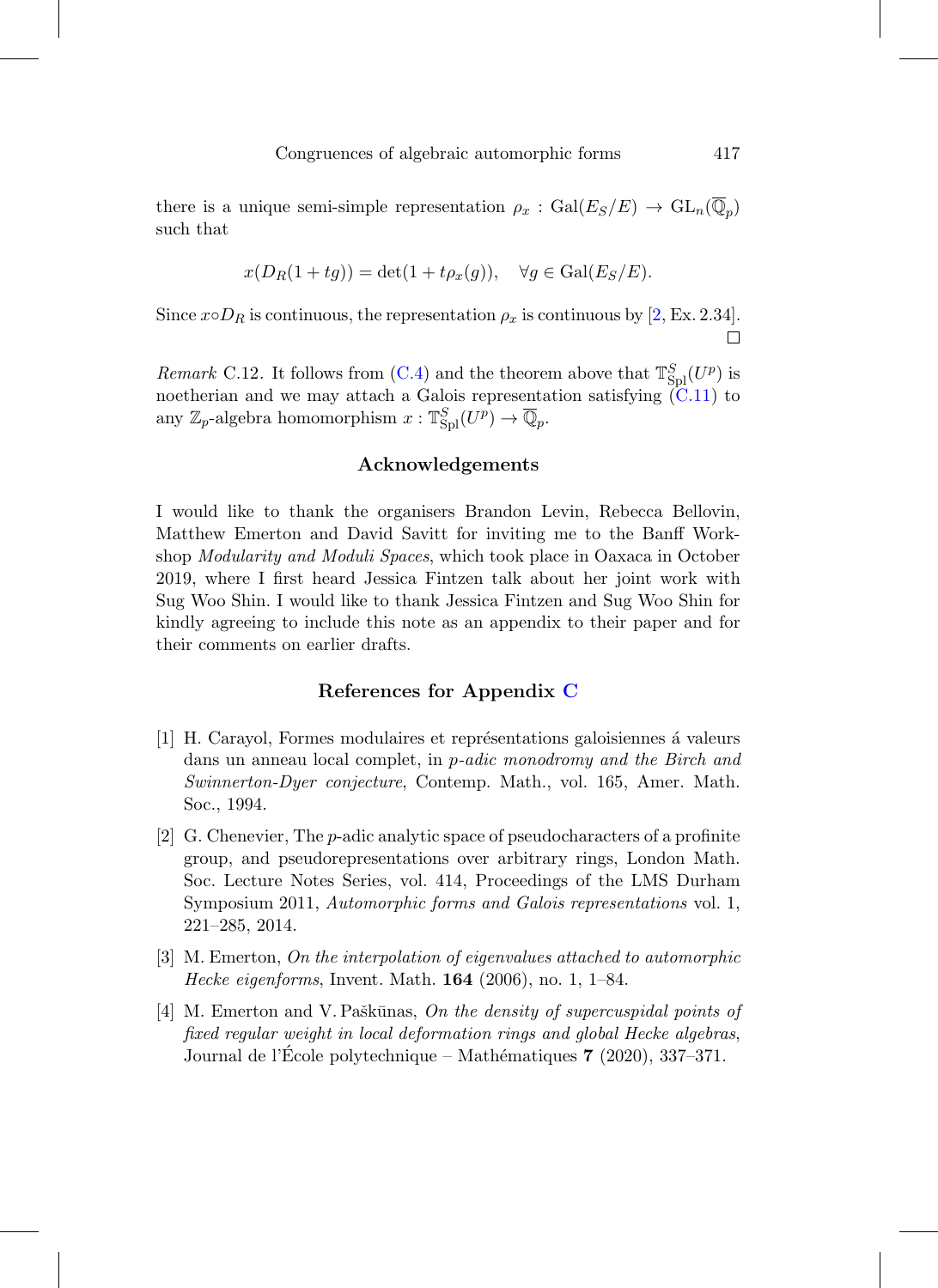## <span id="page-67-0"></span>**Appendix D. A non-explicit proof of the existence of omni-supercuspidal types (by Rapha¨el Beuzart-Plessis)**

The goal of this appendix is to give another proof of Theorem C on the existence of (sufficiently many) omni-supercuspidal types for reductive groups over local fields of characteristic zero. The argument is very close to that in the paper [\[BP\]](#page-73-0), whose purpose was only to show the existence of one supercuspidal representation. It doesn't use type theory but instead a notion of cusp forms due to Harish-Chandra [\[HC\]](#page-73-1). As in [\[BP\]](#page-73-0) and contrary to the proof given in the main article, this alternative approach is non-explicit in that we do not exhibit any omni-supercuspidal type. On the other hand, one advantage of the method is that we are able to bypass the assumption on the residual characteristic made in Theorem C. We end this appendix by explaining why this theorem cannot hold for local fields of positive characteristic.

We now fix some notations and recall the result. Let  $F$  be a local non-Archimedean field of characteristic zero with residual characteristic  $p, \mathcal{O} \subset F$ be its ring of integers and  $\mathcal{P} \subset \mathcal{O}$  be the maximal ideal. We fix a uniformizer  $\varpi \in \mathcal{P}$ . Let G be a connected reductive group defined over F. For our purpose, it will be convenient to adopt a slightly more general definition of omni-supercuspidal type than in the main body of the paper. More precisely, in this appendix, an *omni-supercuspidal type* will be a pair  $(U, \lambda)$  where U is a compact-open subgroup of  $G(F)$  and  $\lambda : K \to A$  is a smooth character valued in an (arbitrary) abelian group  $A$  such that for every nontrivial character  $\chi : A \to \mathbb{C}^{\times}$ ,  $(U, \chi \circ \lambda)$  is a supercuspidal type. Note that if  $(U, \lambda)$  is an omni-supercuspidal type with  $\lambda: U \to A$  and  $\mu: A \to B$  is a surjective morphism of abelian groups then  $(U, \mu \circ \lambda)$  is also an omni-supercuspidal type. Thus, if  $B = \mathbb{Z}/p^m\mathbb{Z}$  for some  $m \geq 1$  then  $(U, \mu \circ \lambda)$  is an omni-supercuspidal type of level  $p^m$  as defined in the paper. The goal of this appendix is to prove the following result.

<span id="page-67-1"></span>**Theorem D.1.** For every open subgroup  $V \subset G(F)$  and  $m \geq 1$ , there exists an omni-supercuspidal type  $(U_m, \lambda_m)$  of level  $p^m$  with  $U_m \subset V$ .

### **D.1. Proof of Theorem [D.1](#page-67-1)**

Let g be the Lie algebra of G,  $\mathfrak{g}^*$  be the dual of g and  $\langle ., . \rangle$  for the canonical pairing between g and  $\mathfrak{g}^*$ . An element  $Y \in \mathfrak{g}^*(F)$  is called elliptic if for every proper parabolic subalgebra  $\mathfrak{p} \subsetneq \mathfrak{g}$  with nilpotent radical  $\mathfrak{n}$ , we have  $Y \notin \mathfrak{n}^{\perp}(F)$  where  $\mathfrak{n}^{\perp}$  stands for the orthogonal of  $\mathfrak{n}$  in  $\mathfrak{g}^*$ . We denote by  $\mathfrak{g}^*(F)_{\text{ell}}$  the open subset of elliptic elements in  $\mathfrak{g}^*(F)$ .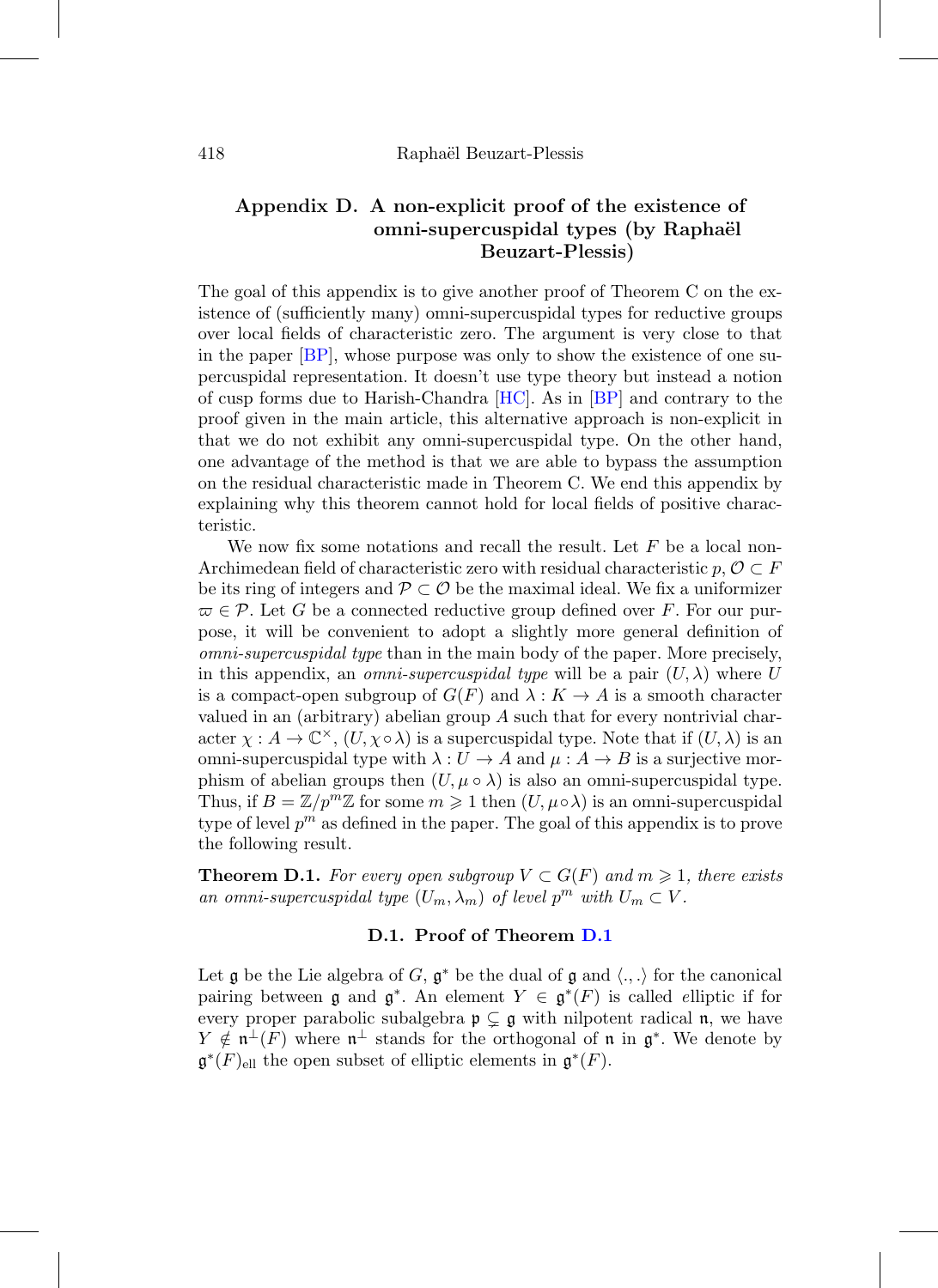*Remark* D.1. Choosing a G-invariant nondegenerate bilinear form  $B : \mathfrak{g} \times$  $\mathfrak{g}^* \to \mathbb{G}_a$ , we get an equivariant isomorphism  $\mathfrak{g}^* \simeq \mathfrak{g}$  identifying  $\mathfrak{g}^*(F)_{\text{ell}}$  with the usual subset of elliptic elements in  $\mathfrak{g}(F)$  that is: elements  $X \in \mathfrak{g}(F)$  that do not belong to any proper parabolic subalgebra. In particular, if  $T \subset G$ is an elliptic maximal torus (that is; anisotropic modulo the center of  $G$ ), regular elements in the Lie algebra  $\mathfrak{t}(F)$  are elliptic in this sense. Since such a maximal torus always exists [\[PR,](#page-74-6) Theorem 6.21], we deduce that  $\mathfrak{g}^*(F)_{\text{ell}}$ is nonempty.

Let  $\psi : F \to \mathbb{C}^\times$  be a continuous additive character which is trivial on  $\mathcal O$  but not on  $\mathcal P^{-1}$ . By a lattice in a finite-dimensional F-vector space V, we mean a finitely generated  $\mathcal{O}\text{-submodule } L \subset V$  such that  $L \otimes_{\mathcal{O}} F = V$ . For every lattice  $L \subset \mathfrak{g}(F)$  we denote by  $L^{\perp} \subset \mathfrak{g}^*(F)$  the lattice of elements  $Y \in \mathfrak{g}^*(F)$  such that  $\langle Y, X \rangle \in \mathcal{O}$  for every  $X \in L$ . We define similarly  $(L^*)^{\perp} \subset \mathfrak{g}(F)$  for every lattice  $L^* \subset \mathfrak{g}^*(F)$ .

**Lemma D.2.** Let  $Y_1 \in \mathfrak{g}^*(F)_{\text{ell}}$ . Then, there exists a lattice  $L_0 \subset \mathfrak{g}(F)$  such that

 $Y_1 + L_0^{\perp} \subset \mathfrak{g}^*(F)_{\text{ell}} \quad \text{and} \quad \langle Y_1, L_0 \rangle = \mathcal{P}^{-1}.$ 

*Proof.* First, consider the case where  $G/Z(G)$  is anisotropic. Then,  $\mathfrak{g}^*(F)_{\text{ell}} =$  $\mathfrak{g}^*(F)$  and any lattice  $L_0 \subset \mathfrak{g}(F)$  such that  $\langle Y_1, L_0 \rangle = \mathcal{P}^{-1}$  satisfies the requirement.

Assume now that  $G/Z(G)$  is not anisotropic. In particular,  $0 \in \mathfrak{g}^*(F)$ is not elliptic. As  $\mathfrak{g}^*(F)_{\text{ell}}$  is open, there exists a lattice  $L_1^* \subset \mathfrak{g}^*(F)$  such that  $Y_1 + L_1^* \subset \mathfrak{g}^*(F)_{\text{ell}}$ . Set  $L_2^* = \mathcal{P}Y_1 + L_1^*$  (again a lattice in  $\mathfrak{g}^*(F)$ ) and  $L_0 = (L_2^*)^{\perp}$ . Then, we have

$$
Y_1 + L_0^{\perp} = Y_1 + L_2^* = (1 + \mathcal{P}) \cdot (Y_1 + L_1^*) \subseteq \mathfrak{g}^*(F)_{\text{ell}}.
$$

On the other hand, since  $\mathcal{P}Y_1 \subset L_2^* = L_0^{\perp}$ , we have  $\langle Y_1, L_0 \rangle \subset \mathcal{P}^{-1}$  and it cannot happen that  $\langle Y_1, L_0 \rangle \subset \mathcal{O}$  as otherwise  $0 \in Y_1 + L_0^{\perp}$  and 0 is not elliptic. Therefore,  $\langle Y_1, L_0 \rangle = \mathcal{P}^{-1}$  and we see that  $L_0$  has the required property.  $\Box$ 

From now on, we choose  $Y_1$  and  $L_0$  as in the previous lemma. For every integer  $n \geq 0$ , we set  $L_n = \varpi^n L_0$  and  $Y_n = \varpi^{-n+1} Y_1$ . Let  $\omega$  be a neighborhood of 0 in  $\mathfrak{g}(F)$  on which the exponential map exp :  $\omega \to G(F)$  is well-defined and one-to-one. Then, there exists an integer  $n_0 \geq 1$  such that for every  $n' \geq n \geq n_0$ ,  $L_n \subset \omega$ ,  $K_n = \exp(L_n)$  is a compact-open subgroup of  $G(F)$  and  $K_{n'}$  is normal in  $K_n$ . For  $m \geq 1$  and  $n \geq n_0$ , we define a map

$$
\lambda_{n,m}:K_n\to\mathcal{P}^{-m}/\mathcal{O}
$$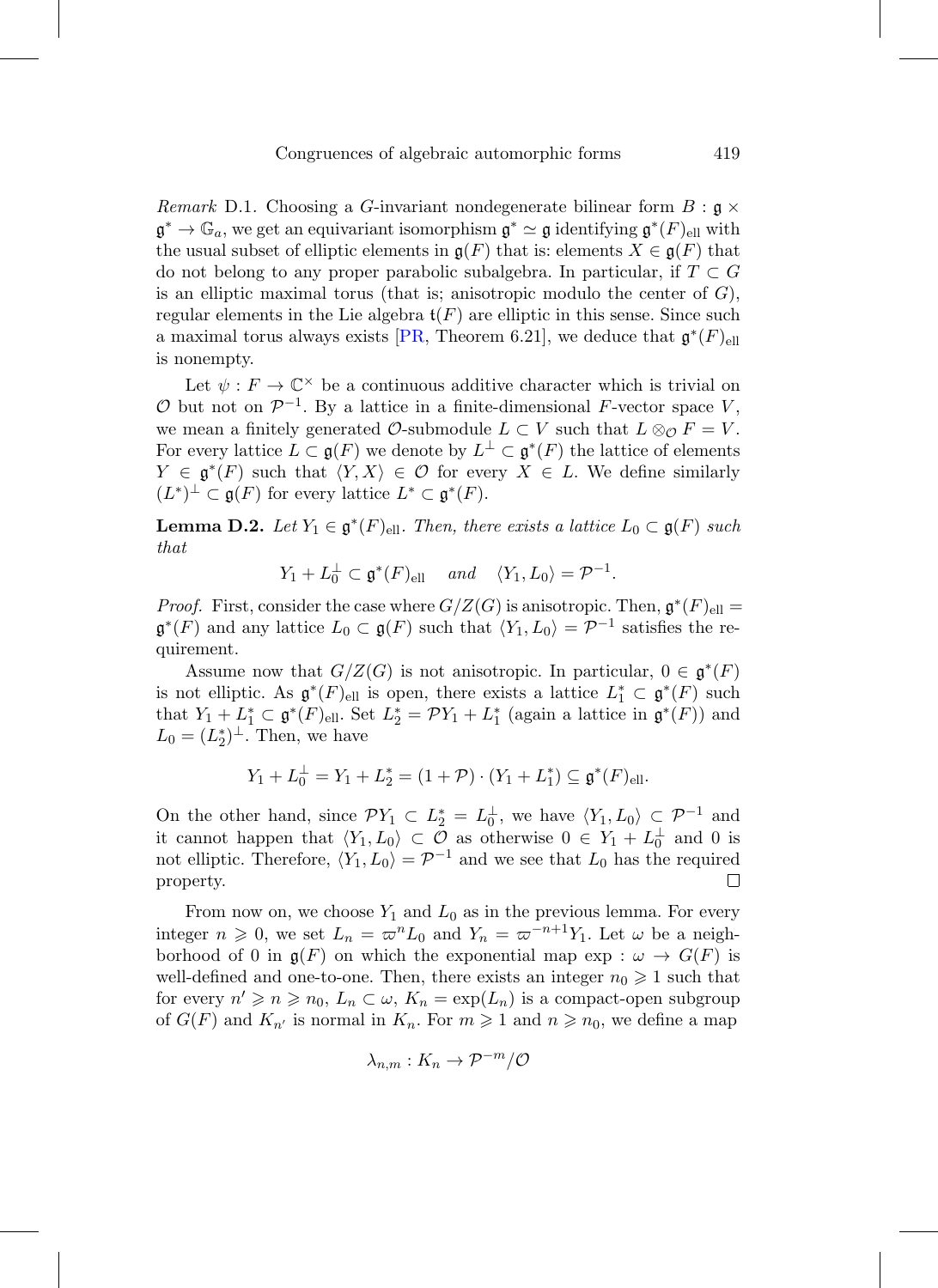by

$$
\exp(X) \mapsto \langle Y_{n+m}, X \rangle + \mathcal{O}, \quad X \in L_n.
$$

From now on we fix  $m \geq 1$ .

**Lemma D.3.** There exists  $n_1 \geq n_0$  such that for every  $n \geq n_1$ ,  $\lambda_{n,m}$  is a character.

*Proof.* By the Baker-Campbell-Hausdorff formula, there exists  $r \geq 0$  such that for every  $n \geq n_0$  and  $X, Y \in L_n$  we have

$$
\exp(X)\exp(Y) \in \exp(X + Y + \varpi^{2n-r}L_0).
$$

To conclude, it suffices to choose  $n_1 \geq n_0$  such that

$$
\langle Y_m, \varpi^{n_1-r} L_0 \rangle \subset \mathcal{O}.
$$

As the sequence  $(K_n)_{n \geq n_0}$  form a decreasing basis of neighborhoods of 1 and there exists a surjective homomorphism  $\mathcal{P}^{-m}/\mathcal{O} \to \mathbb{Z}/p^{m'}\mathbb{Z}$  (e.g. induced from the trace of F over  $\mathbb{Q}_p$ , we see that the following proposition implies Theorem [D.1.](#page-67-1)

**Proposition D.4.** There exists  $n_2 \geq n_1$  such that for  $n \geq n_2$ , the pair  $(K_n, \lambda_{n,m})$  is an omni-supercuspidal type.

Before proving the proposition, we make some reductions.

First, since all the nontrivial characters of  $\mathcal{P}^{-m}/\mathcal{O}$  are of the form  $y \mapsto$  $\psi_x(y) := \psi(xy)$  for some  $x \in \mathcal{O}-\mathcal{P}^m$ , we may as well fix  $x \in \mathcal{O}-\mathcal{P}^m$  and prove the existence of  $n_2 \geqslant n_1$  such that for  $n \geqslant n_2$ , the pair  $(K_n, \psi_x \circ \lambda_{n,m})$ is a supercuspidal type.

Secondly, following Harish-Chandra, we call a function  $f \in C_c^{\infty}(G(F))$ a cusp form if for every proper parabolic subgroup  $P = MN \subsetneq G$  we have

$$
\int_{N(F)} f(gu) du = 0, \text{ for every } g \in G(F).
$$

Similarly, a function  $\varphi \in C_c^{\infty}(\mathfrak{g}(F))$  is said to be a *cusp form* if for every proper parabolic subgroup  $P = MN \subsetneq G$  we have

$$
\int_{\mathfrak{n}(F)} \varphi(X+U)dU = 0, \text{ for every } X \in \mathfrak{g}(F)
$$

where **n** stands for the Lie algebra of the unipotent radical  $N$  of  $P$ .

 $\Box$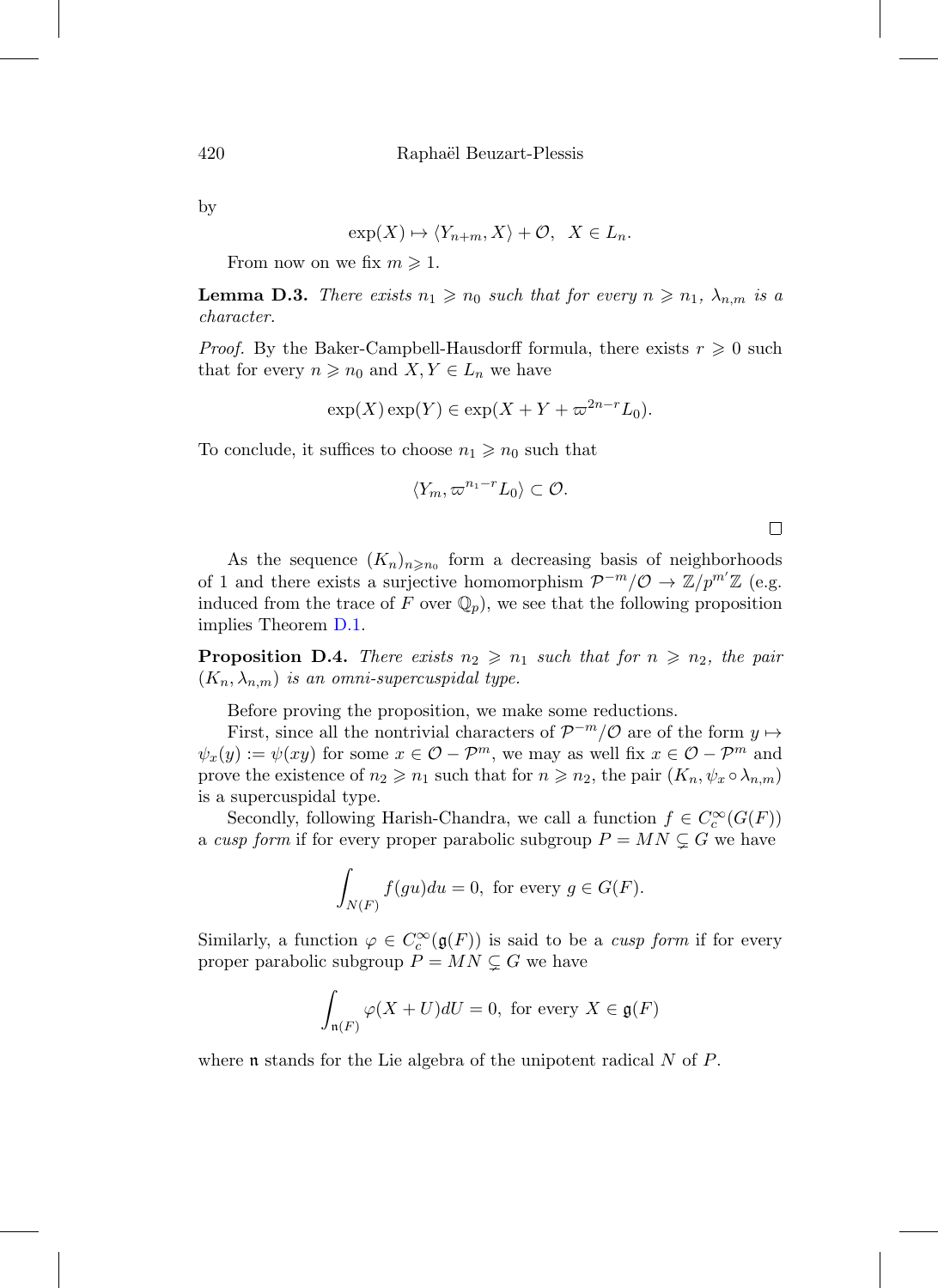The following characterization of supercuspidal types is probably wellknown but for lack of a proper reference, we sketch the argument.

**Lemma D.5.** Let  $K \subset G(F)$  be a compact-open subgroup and  $\chi : K \to \mathbb{C}^{\times}$ a smooth character. Then, the pair  $(K, \chi)$  is a supercuspidal type if and only if the function

$$
f_{K,\chi}: g \in G(F) \mapsto \left\{ \begin{array}{l} \chi(g) \text{ if } g \in K, \\ 0 \text{ otherwise,} \end{array} \right.
$$

is a cusp form.

*Proof.* We know that  $(K, \chi)$  is a supercuspidal type if and only if the compactly induced representation c-ind $_G^G(\chi)$  is itself supercuspidal.<sup>[8](#page-70-0)</sup> Thus, it suffices to check that  $f_{K,\chi}$  is a cusp form if and only if all the proper Jacquet modules of c-ind ${}_{K}^{G}(\chi)$  are zero. Let  $P = MN$  be a proper parabolic subgroup of G. There is a natural embedding of c-ind ${}_{K}^{G}(\chi)$  in the right regular representation R on  $C_c^{\infty}(G(F))$ . Moreover, the image of this embedding is generated (as a module over  $G(F)$ ) by the function  $f_{K,\chi}$ . Therefore, by exactness of the functor  $(.)_N$  of  $N(F)$ -coinvariants, we just need to check that, for  $g \in G(F)$ , the image of  $R(g)f_{K,\chi}$  in  $C_c^{\infty}(G(F))_N$  is zero if and only if

$$
\int_{N(F)} f_{K,\chi}(g'ug) du = 0, \text{ for every } g' \in G(F).
$$

But this readily follows from the fact that the map

$$
C_c^{\infty}(G(F)) \to C_c^{\infty}(G(F)/N(F)), \ f \mapsto \left(gN(F) \mapsto \int_{N(F)} f(gu)du\right)
$$

induces an isomorphism  $C_c^{\infty}(G(F))_N \simeq C_c^{\infty}(G(F)/N(F)).$ 

Set  $f_{n,m,x} = f_{K_n, \psi_x \circ \lambda_{n,m}}$ . By the above lemma, we are reduced to showing that  $f_{n,m,x}$  is a cusp form for n sufficiently large. For every  $n \geq 0$ , we let  $\varphi_{n,m,x} \in C_c^{\infty}(\mathfrak{g}(F))$  be the function defined by

$$
\varphi_{n,m,x}(X) = \begin{cases} \psi(x \langle Y_{n+m}, X \rangle) & \text{if } X \in L_n, \\ 0 & \text{otherwise,} \end{cases}
$$

for every  $X \in \mathfrak{g}(F)$ . Note that

$$
\varphi_{n,m,x}(X)=\varphi_{m,x}(\varpi^{-n}X)
$$

 $\Box$ 

<span id="page-70-0"></span><sup>&</sup>lt;sup>8</sup>By this, we just mean that all of the proper Jacquet modules of c-ind $_K^G(\chi)$ vanish. Since this representation is not always admissible (e.g. when the center of  $G(F)$  is non-compact), certain authors might prefer the terminology quasi-cuspidal.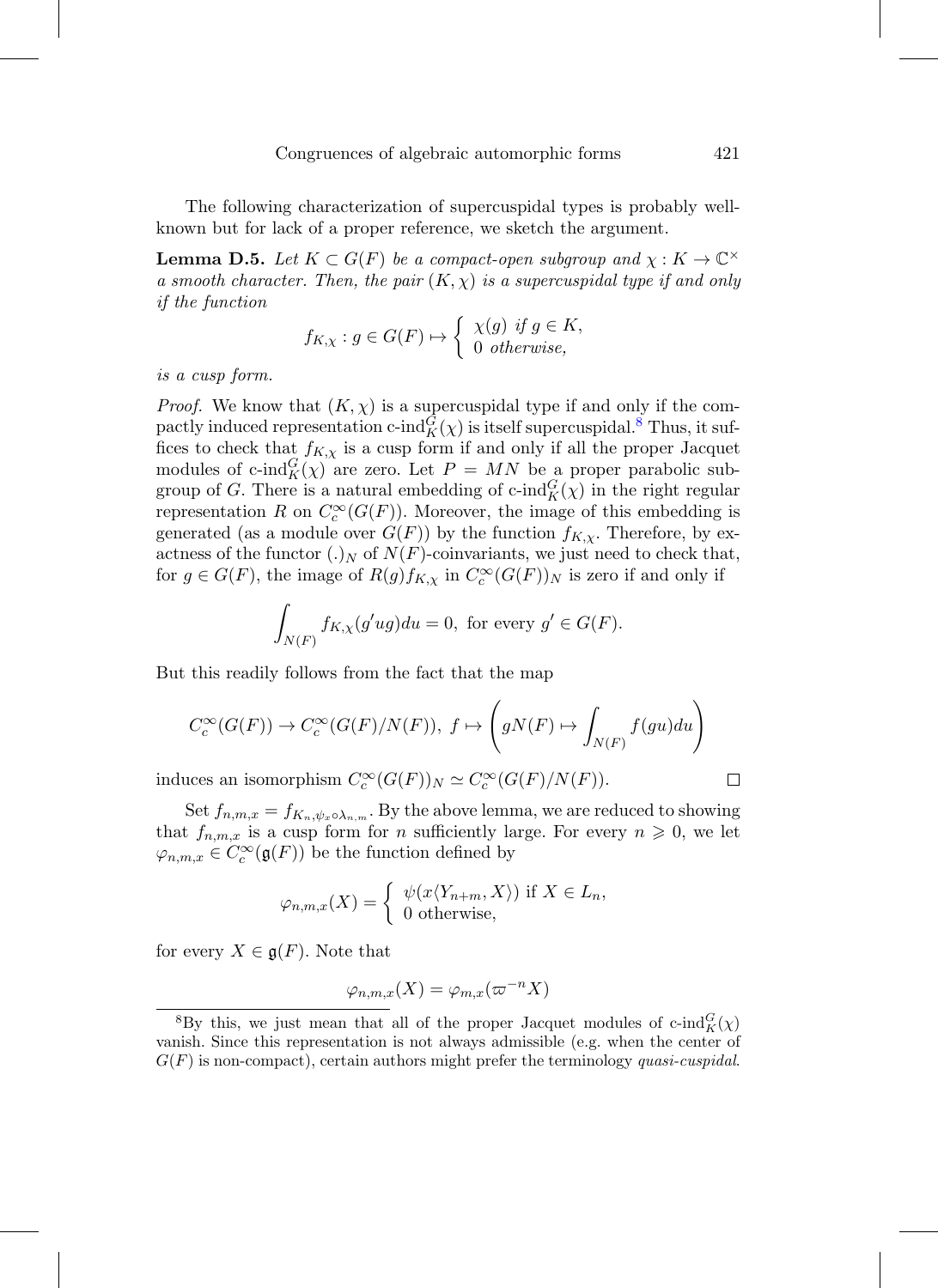where for simplicity of notation we have set  $\varphi_{m,x} = \varphi_{0,m,x}$ , and

$$
f_{n,m,x} = \exp_* \varphi_{n,m,x}
$$

where for  $\varphi \in C_c^{\infty}(\mathfrak{g}(F))$ , we write  $\exp_* \varphi$  for the function on  $G(F)$  given by

$$
(\exp_* \varphi)(g) = \begin{cases} \varphi(X) \text{ if } g = \exp(X) \text{ with } X \in \omega, \\ 0 \text{ otherwise,} \end{cases}
$$

for  $g \in G(F)$ .

The following lemma is  $[BP, (5)]$  $[BP, (5)]$ .

**Lemma D.6.** Let  $\varphi \in C_c^{\infty}(\mathfrak{g}(F))$  be a cusp form and set  $\varphi_{\lambda}(X) = \varphi(\lambda^{-1}X)$ for  $\lambda \in F^{\times}$ ,  $X \in \mathfrak{g}(F)$ . Then, for  $\lambda$  sufficiently close to 0 the function  $f_{\lambda} = \exp_{*} \varphi_{\lambda}$  is a cusp form on the group.

By the above, we are finally reduced to checking that  $\varphi_{m,x}$  is a cusp form. We define a Fourier transform  $C_c^{\infty}(\mathfrak{g}(F)) \to C_c^{\infty}(\mathfrak{g}^*(F)), \varphi \mapsto \widehat{\varphi}$ , by

$$
\widehat{\varphi}(Y) = \int_{\mathfrak{g}(F)} \varphi(X)\psi(\langle Y, X \rangle) dX, \ \varphi \in C_c^{\infty}(\mathfrak{g}(F)), Y \in \mathfrak{g}^*(F)
$$

where dX is a Haar measure on  $g(F)$ , the precise normalization of which does not really matter. We have the following characterization of cusp forms on  $\mathfrak{g}(F)$ .

**Lemma D.7.** A function  $\varphi \in C_c^{\infty}(\mathfrak{g}(F))$  is a cusp form if and only if  $\widehat{\varphi}$  is currented in  $\mathfrak{g}^*(F)$ . supported in  $\mathfrak{g}^*(F)_{\text{ell}}$ .

*Proof.* This is essentially [\[BP](#page-73-0), Proof of Lemma 1]. Let  $P = MN \subsetneq G$  be a proper parabolic subgroup and  $\mathfrak n$  be the Lie algebra of N. We have a commutative diagram

$$
C_c^{\infty}(\mathfrak{g}(F)) \xrightarrow{\mathcal{F}_{\mathfrak{g}}} C_c^{\infty}(\mathfrak{g}^*(F))
$$
  
\n
$$
\downarrow_{\Gamma_{\mathfrak{n}}} \qquad \qquad \downarrow_{\text{Res}}
$$
  
\n
$$
C_c^{\infty}((\mathfrak{g}/\mathfrak{n})(F)) \xrightarrow{\mathcal{F}_{\mathfrak{g}/\mathfrak{n}}} C_c^{\infty}((\mathfrak{g}/\mathfrak{n})^*(F))
$$

where  $\mathcal{F}_{\mathfrak{g}}$  denotes the Fourier transform already introduced,  $\mathcal{F}_{\mathfrak{g}/\mathfrak{n}}$  is the Fourier transform on  $(\mathfrak{g}/\mathfrak{n})(F)$  defined in a similar way (with respect to the measure quotient of the Haar measures on  $\mathfrak{g}(F)$  and  $\mathfrak{n}(F)$ , the right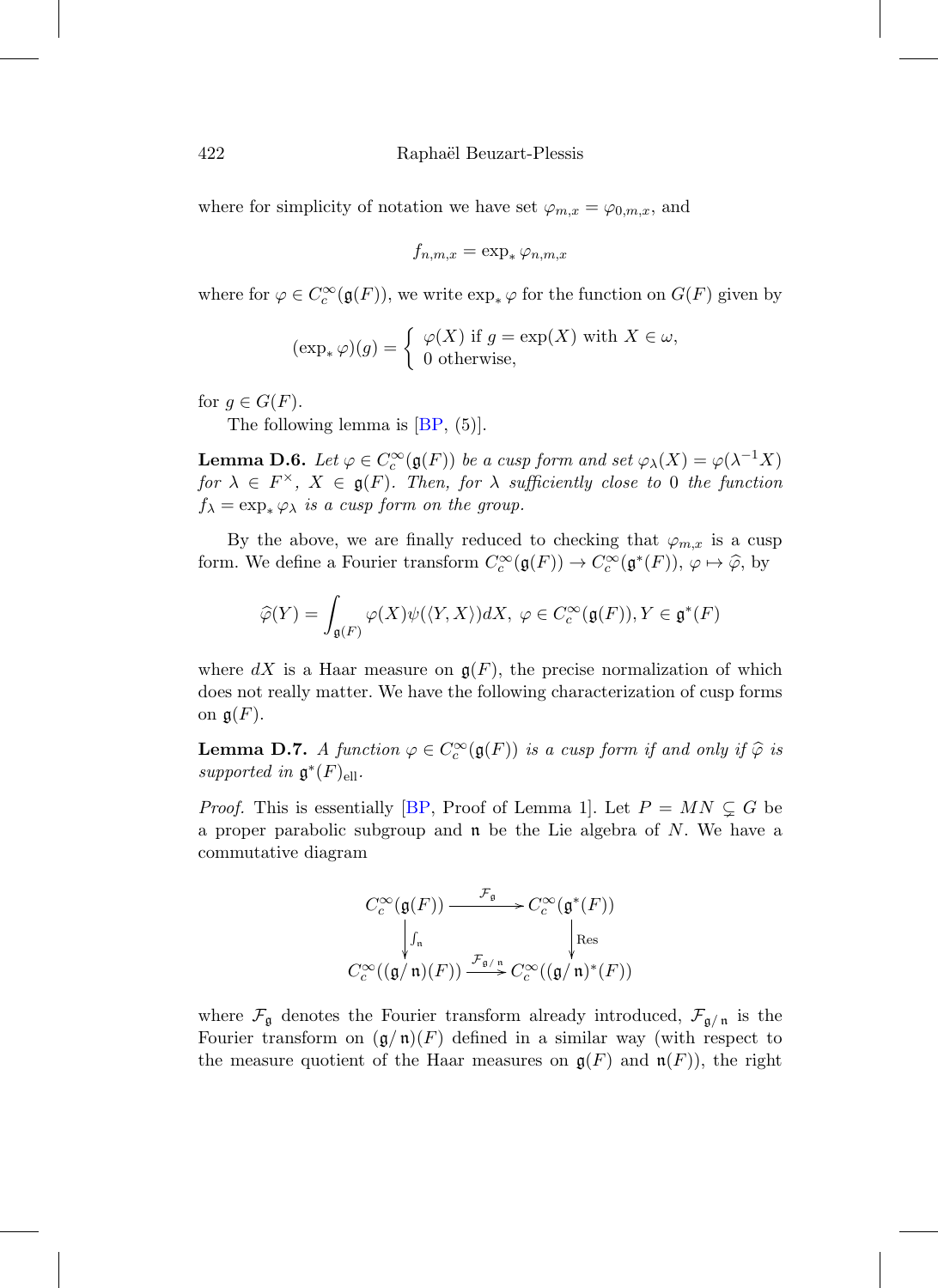vertical arrow is the restriction map to  $\mathfrak{n}^{\perp}(F)=(\mathfrak{g}/\mathfrak{n})^*(F)$  and the left vertical arrow sends a function  $\varphi \in C_c^{\infty}(\mathfrak{g}(F))$  to the function

$$
X \in \mathfrak{g}(F)/\mathfrak{n}(F) \mapsto \int_{\mathfrak{n}(F)} \varphi(X+U)dU.
$$

By definition, a function  $\varphi \in C_c^{\infty}(\mathfrak{g}(F))$  is a cusp form if and only if its image by this left vertical arrow is zero for every proper parabolic subgroup P. By injectivity of the Fourier transform, and commutativity of the above diagram, this is equivalent to asking that the Fourier transform  $\hat{\varphi}$  vanishes on  $\mathfrak{n}^{\perp}(F)$  for every proper parabolic subgroup  $P = MN \subsetneq G$ . But, this last condition is just saying that  $\hat{\varphi}$  is supported in  $\mathfrak{g}^*(F)_{\text{ell}}$ . □

An easy computation show that  $\widehat{\varphi_{m,x}} = \text{vol}(L_0) \mathbf{1}_{-xY_m + L_0^{\perp}}$  and therefore we aim to check that  $-xY_m + L_0^{\perp} \subset \mathfrak{g}^*(F)_{\text{ell}}$ . As

$$
-xY_m + L_0^{\perp} = -x\varpi^{-m+1}Y_1 + L_0^{\perp} = -x\varpi^{-m+1}(Y_1 + \varpi^{m-1}x^{-1}L_0^{\perp})
$$

it is equivalent to showing that  $Y_1 + \varpi^{m-1} x^{-1} L_0^{\perp} \subset \mathfrak{g}^*(F)_{\text{ell}}$ . Since  $x \in$  $\mathcal{O}-\mathcal{P}^m$ , we have  $\varpi^{m-1}x^{-1} \in \mathcal{O}$  and therefore

$$
Y_1 + \varpi^{m-1} x^{-1} L_0^{\perp} \subset Y_1 + L_0^{\perp} \subset \mathfrak{g}^*(F)_{\text{ell}}
$$

by the choice of  $Y_1$  and  $L_0$  (see Lemma [D.2\)](#page-68-0). This ends the proof of Proposition [D.4](#page-69-0) and therefore also of Theorem [D.1.](#page-67-0)

## **D.2. On the case of positive characteristic**

We keep the previous notations except that we assume now that  $F$  is a local non-Archimedean field of positive characteristic. Then, we claim that the obvious analog of Theorem [D.1](#page-67-0) does not hold anymore in this setting, at least when the group  $G$  is not anisotropic modulo the center. More precisely, we have:

**Proposition D.1.** Assume that G is not anisotropic modulo the center. Then, there exists  $n \geq 1$  such that G has no omni-supercuspidal type of level  $p^n$ .

Proof. This all come from the following lemma.

**Lemma D.2.** Let N be a unipotent algebraic group defined over F with nilpotent index m,  $U_N \subset N(F)$  be a compact-open subgroup and  $\chi$  be a smooth character of  $U_N$ . Then,  $\chi^{p^m}$  is trivial.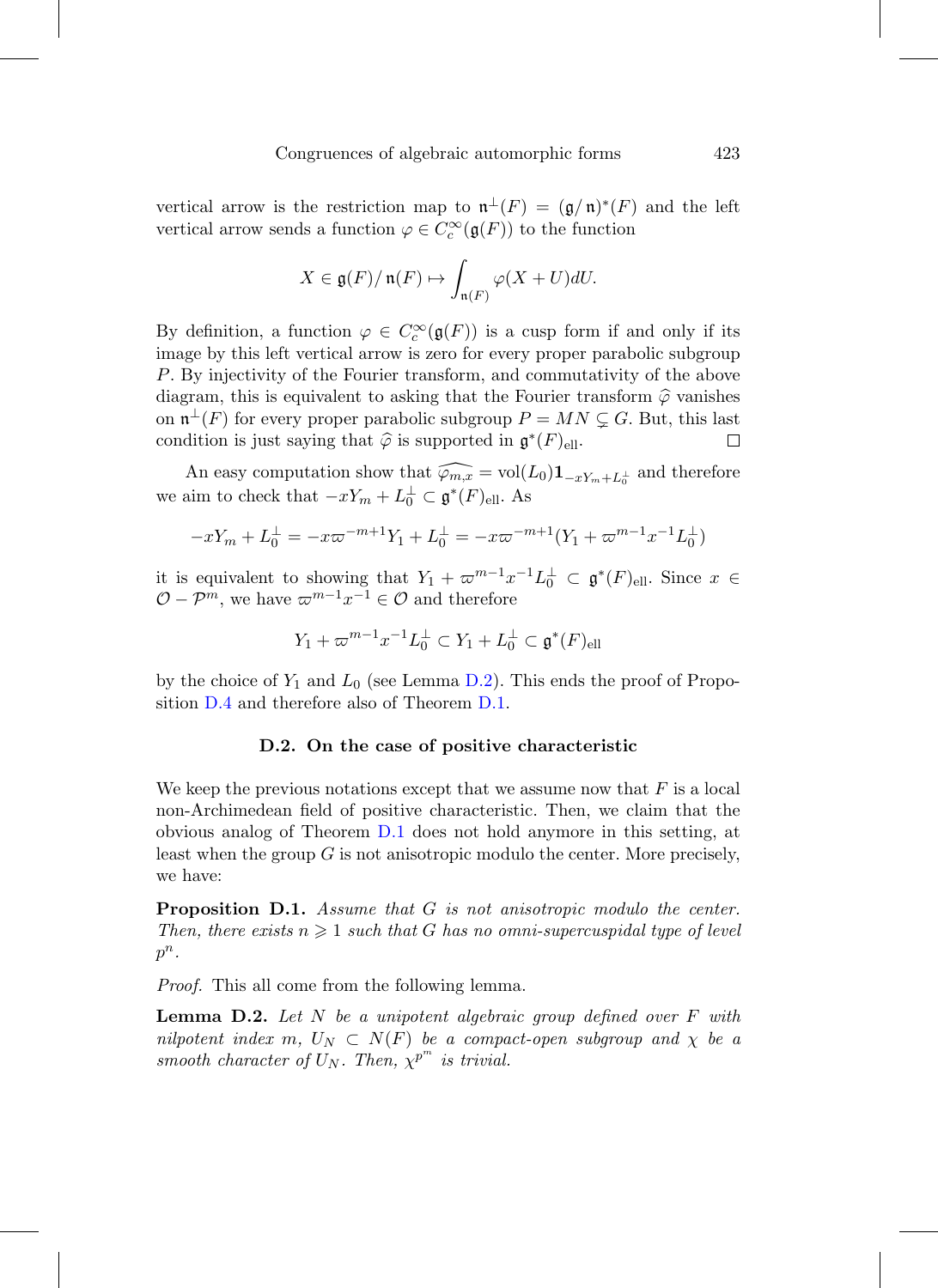*Proof.* Indeed, let  $N = N_0 \supset N_1 \supset \ldots \supset N_m = \{1\}$  be a central series such that  $N_i/N_{i+1}$  is abelian for  $0 \leq i \leq m-1$ . Then, for every i,  $N_i(F)/N_{i+1}(F)$ is an abelian group killed by p. Hence, by an easy induction, for every  $u \in$  $N(F)$  and  $1 \leqslant i \leqslant m$ , we have  $u^{p^i} \in N_i(F)$ . Setting  $i = m$  gives the result. П

Let  $P = MN \subsetneq G$  be a proper parabolic subgroup and m be the nilpotent index of  $N$ . We claim that  $G$  has no omni-supercuspidal type of level  $p^{m+1}$ . Indeed, assume by way of contradiction that  $(U, \lambda)$  is such an omnisupercuspidal type of level  $p^{m+1}$ . Let  $\chi : \mathbb{Z}/p^{m+1}\mathbb{Z} \to \mathbb{C}^\times$  be a character of order  $p^{m+1}$ . Then, by the above lemma,  $\chi^{p^m} \circ \lambda$  is trivial on  $U_N := U \cap N(F)$ . In particular, we have

$$
\int_{N(F)} f_{U,\chi^{p^m}\circ\lambda}(u)du = \text{vol}(U_N) \neq 0
$$

where  $f_{U,\chi^{p^m}\circ\lambda}$  is the function associated to the pair  $(U,\chi^{p^m}\circ\lambda)$  as in the previous section. It follows that the function  $f_{U,\chi^{p^m}\circ\lambda}$  is not a cusp form and consequently, by Lemma [D.5,](#page-70-0) that  $(U, \chi^{p^m} \circ \lambda)$  is not a supercuspidal type. As  $\chi^{p^m}$  is non trivial, this contradicts the assumption that  $(U, \lambda)$  was an omni-supercuspidal type.  $\Box$ 

*Remark* D.3. From the proof, we actually see that if G has a proper (maximal) parabolic subgroup with an abelian unipotent radical then there is even no omni-supercuspidal type of level  $p^2$ . There are many examples of groups satisfying this condition, including all the quasi-split classical groups, and a classification of such (in the split case) is given in [\[RRS](#page-74-0), Remark 2.3].

## **Acknowledgements**

The project leading to this publication has received funding from Excellence Initiative of Aix-Marseille University-A\*MIDEX, a French "Investissements d'Avenir" programme.

## **References for Appendix D**

- [BP] R. Beuzart-Plessis, A short proof of the existence of supercuspidal representations for all reductive p-adic groups, Pacific J. Math. **282** (2016), no. 1, 27–34.
- [HC] Harish-Chandra, Harmonic analysis on reductive p-adic groups. Notes by G. van Dijk, Lecture Notes in Mathematics, vol. 162, Springer-Verlag, Berlin-New York, 1970, iv+125 pp.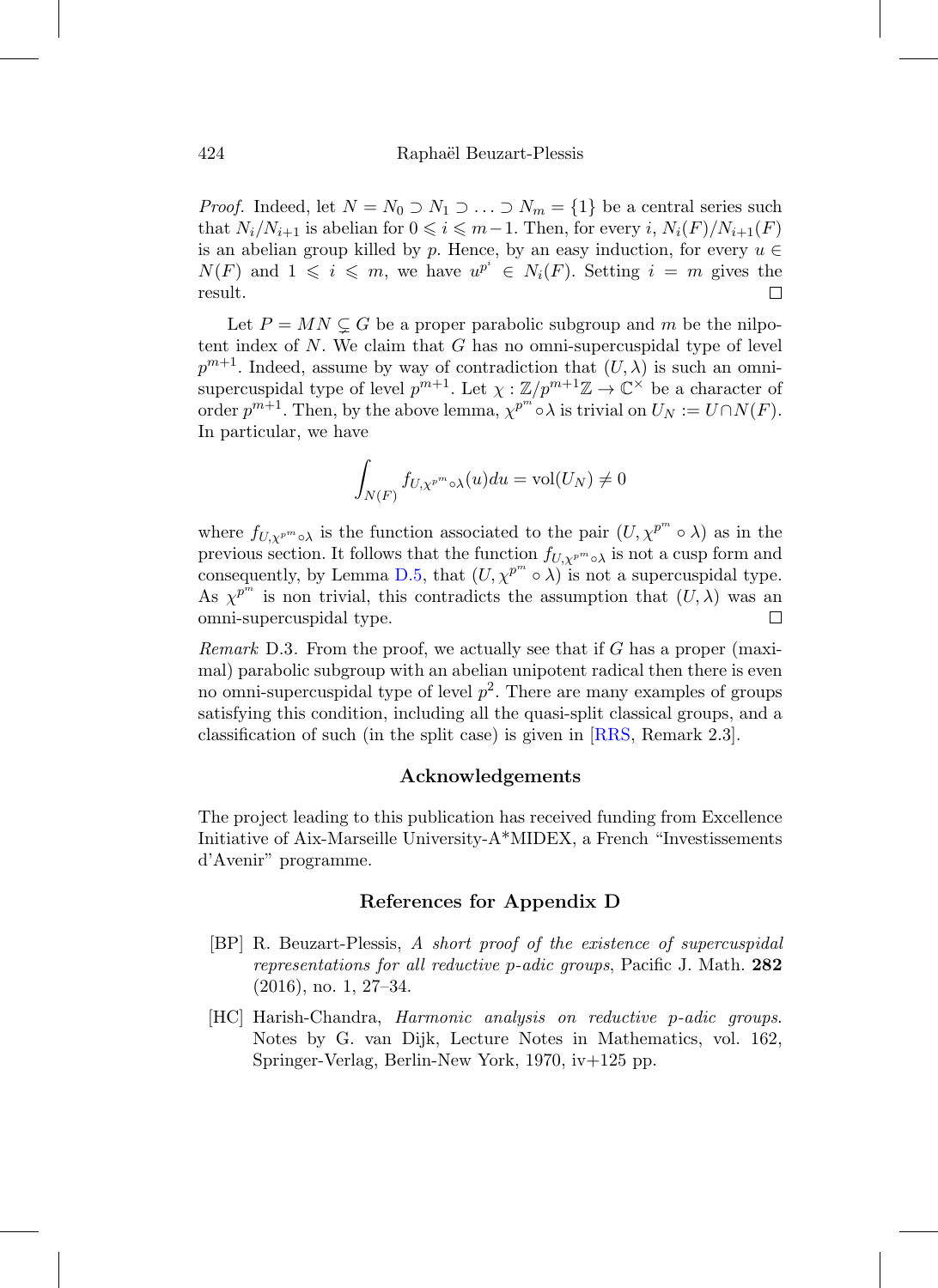- [PR] V. Platonov, A. Rapinchuk, Algebraic groups and number theory. Translated from the 1991 Russian original by Rachel Rowen, Pure and Applied Mathematics, vol. 139, Academic Press, Inc., Boston, MA, 1994, xii+614 pp.
- <span id="page-74-0"></span>[RRS] R. Richardson, G. Röhrle, R. Steinberg, *Parabolic subgroups with* abelian unipotent radical, Invent. Math. **110** (1992), no. 3, 649–671.

## **References**

- [Adl98] Jeffrey D. Adler, Refined anisotropic K-types and supercuspidal representations, Pacific J. Math. **185** (1998), no. 1, 1–32. [MR1653184 \(2000f:22019\)](http://www.ams.org/mathscinet-getitem?mr=1653184)
- [BLGGT14] Thomas Barnet-Lamb, Toby Gee, David Geraghty, and Richard Taylor, *Local-global compatibility for*  $l = p$ , *II*, Ann. Sci. Ec. Norm. Supér. (4) **47** (2014), no. 1, 165–179. [MR3205603](http://www.ams.org/mathscinet-getitem?mr=3205603)
	- [BP16] Raphaël Beuzart-Plessis, A short proof of the existence of supercuspidal representations for all reductive p-adic groups, Pacific J. Math. **282** (2016), no. 1, 27–34. [MR3463423](http://www.ams.org/mathscinet-getitem?mr=3463423)
	- [Bor91] Armand Borel, Linear algebraic groups, second ed., Graduate Texts in Mathematics, vol. 126, Springer-Verlag, New York, 1991. [MR1102012](http://www.ams.org/mathscinet-getitem?mr=1102012)
	- [Bou02] Nicolas Bourbaki, Lie groups and Lie algebras. Chapters 4– 6, Elements of Mathematics (Berlin), Springer-Verlag, Berlin, 2002, Translated from the 1968 French original by Andrew Pressley. [MR1890629](http://www.ams.org/mathscinet-getitem?mr=1890629)
	- [Car12] Ana Caraiani, Local-global compatibility and the action of monodromy on nearby cycles, Duke Math. J. **161** (2012), no. 12, 2311–2413. [MR2972460](http://www.ams.org/mathscinet-getitem?mr=2972460)
	- [Car14] Ana Caraiani, Monodromy and local-global compatibility for  $l = p$ , Algebra Number Theory **8** (2014), no. 7, 1597–1646. [MR3272276](http://www.ams.org/mathscinet-getitem?mr=3272276)
	- [CH13] Gaëtan Chenevier and Michael Harris, Construction of automorphic Galois representations, II, Camb. J. Math. **1** (2013), no. 1, 53–73. [MR3272052](http://www.ams.org/mathscinet-getitem?mr=3272052)
	- [Che14] Gaëtan Chenevier, The p-adic analytic space of pseudocharacters of a profinite group and pseudorepresentations over ar-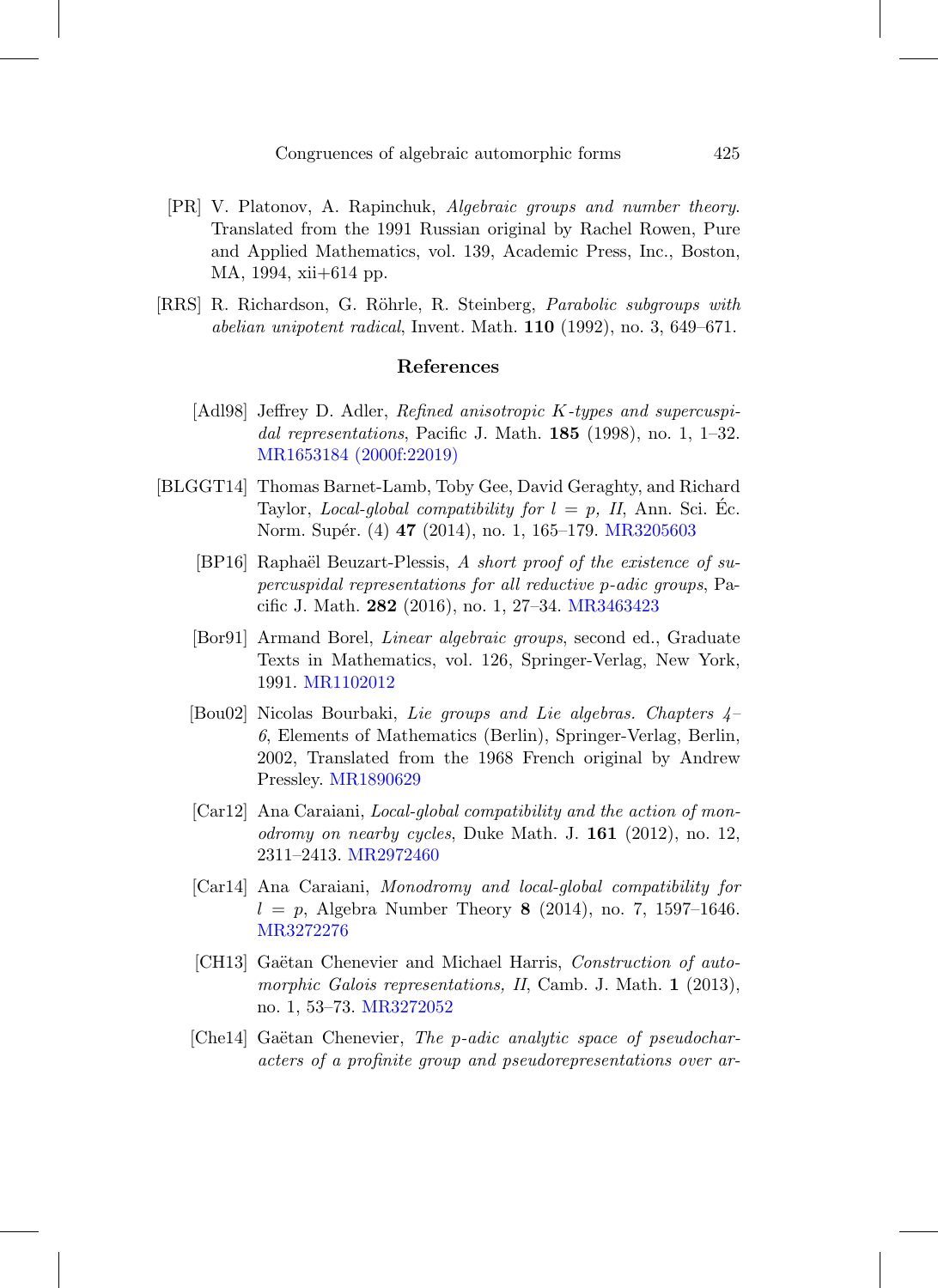bitrary rings, Automorphic forms and Galois representations. Vol. 1, London Math. Soc. Lecture Note Ser., vol. 414, 2014.

- [Clo91] Laurent Clozel, Représentations galoisiennes associées aux représentations automorphes autoduales de  $GL(n)$ , Inst. Hautes Etudes Sci. Publ. Math. (1991), no. 73, 97–145. ´ [MR1114211 \(92i:11055\)](http://www.ams.org/mathscinet-getitem?mr=1114211)
- [CHL11] Laurent Clozel, Michael Harris, and Jean-Pierre Labesse, Construction of automorphic Galois representations, I, On the stabilization of the trace formula, Stab. Trace Formula Shimura Var. Arith. Appl., vol. 1, Int. Press, Somerville, MA, 2011, pp. 497–527. [MR2856383](http://www.ams.org/mathscinet-getitem?mr=2856383)
- [CHT08] Laurent Clozel, Michael Harris, and Richard Taylor, Automorphy for some l-adic lifts of automorphic mod l Galois representations, Publ. Math. Inst. Hautes Etudes Sci. (2008), no. 108, ´ 1–181, With Appendix A, summarizing unpublished work of Russ Mann, and Appendix B by Marie-France Vignéras. [MR2470687 \(2010j:11082\)](http://www.ams.org/mathscinet-getitem?mr=2470687)
- [CDP14] Pierre Colmez, Gabriel Dospinescu, and Vytautas Paškūnas, The p-adic local Langlands correspondence for  $GL_2(\mathbb{Q}_p)$ , Camb. J. Math. **2** (2014), no. 1, 1–47. [MR3272011](http://www.ams.org/mathscinet-getitem?mr=3272011)
	- [DS18] Stephen DeBacker and Loren Spice, Stability of character sums for positive-depth, supercuspidal representations, J. Reine Angew. Math. **742** (2018), 47–78. [MR3849622](http://www.ams.org/mathscinet-getitem?mr=3849622)
	- [DS74] Pierre Deligne and Jean-Pierre Serre, Formes modulaires de poids 1, Ann. Sci. Ecole Norm. Sup. (4) ´ **7** (1974), 507–530 (1975). [MR379379](http://www.ams.org/mathscinet-getitem?mr=379379)
- [Eme14] Matthew Emerton, Completed cohomology and the p-adic Langlands program, Proceedings of the International Congress of Mathematicians—Seoul 2014. Vol. II, Kyung Moon Sa, Seoul, 2014, pp. 319–342. [MR3728617](http://www.ams.org/mathscinet-getitem?mr=3728617)
	- [EP20] Matthew Emerton and Vytautas Paškūnas, On the density of supercuspidal points of fixed regular weight in local deformation rings and global Hecke algebras, J. de l'Ecole Poly. Math. **7** (2020), 337–371.
		- [Fin] Jessica Fintzen, On the construction of tame supercuspidal representations, Compositio Mathematica (to appear), [https://](https://arxiv.org/pdf/1908.09819.pdf) [arxiv.org/pdf/1908.09819.pdf.](https://arxiv.org/pdf/1908.09819.pdf)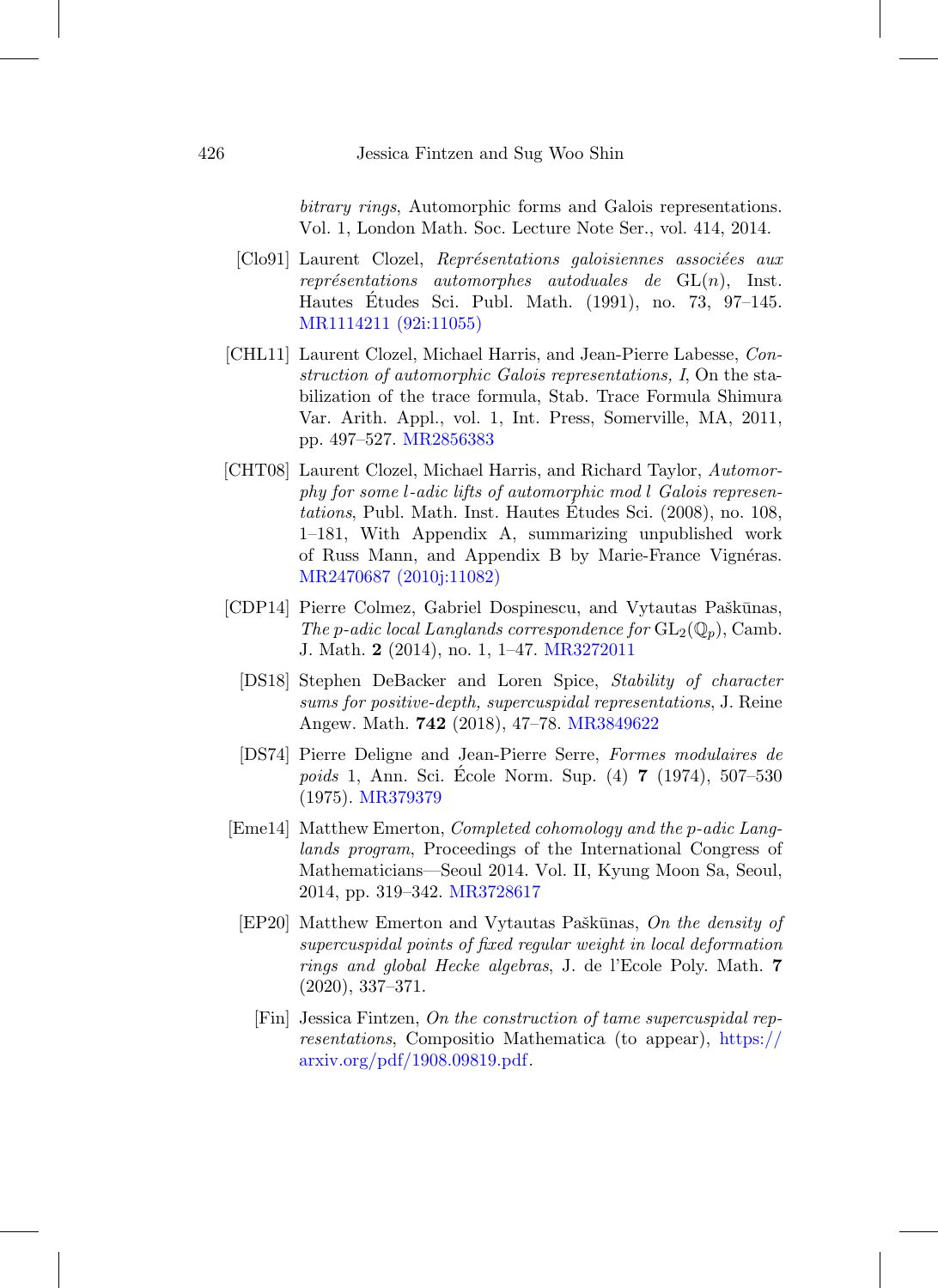- [Fin19] Jessica Fintzen, Tame Tori in p-Adic Groups and Good Semisimple Elements, International Mathematics Research Notices (2019), rnz234.
- [Fin21] Jessica Fintzen, Types for tame p-adic groups, Ann. of Math. (2) **193** (2021), no. 1, 303–346. [MR4199732](http://www.ams.org/mathscinet-getitem?mr=4199732)
- [Fla79] D. Flath, Decomposition of representations into tensor products, Automorphic forms, representations and L-functions (Proc. Sympos. Pure Math., Oregon State Univ., Corvallis, Ore., 1977), Part 1, Proc. Sympos. Pure Math., XXXIII, Amer. Math. Soc., Providence, R.I., 1979, pp. 179–183. [MR546596](http://www.ams.org/mathscinet-getitem?mr=546596)
- [Gro99] Benedict H. Gross, Algebraic modular forms, Israel J. Math. **113** (1999), 61–93. [MR1729443 \(2001b:11037\)](http://www.ams.org/mathscinet-getitem?mr=1729443)
- [HM08] Jeffrey Hakim and Fiona Murnaghan, Distinguished tame supercuspidal representations, Int. Math. Res. Pap. IMRP (2008), no. 2, Art. ID rpn005, 166. [MR2431732](http://www.ams.org/mathscinet-getitem?mr=2431732)
- [HT01] Michael Harris and Richard Taylor, The geometry and cohomology of some simple Shimura varieties, Annals of Mathematics Studies, vol. 151, Princeton University Press, Princeton, NJ, 2001, With an appendix by Vladimir G. Berkovich. [MR1876802 \(2002m:11050\)](http://www.ams.org/mathscinet-getitem?mr=1876802)
- [Hum90] James E. Humphreys, Reflection groups and Coxeter groups, Cambridge Studies in Advanced Mathematics, vol. 29, Cambridge University Press, Cambridge, 1990. [MR1066460](http://www.ams.org/mathscinet-getitem?mr=1066460)
- [Jan03] Jens Carsten Jantzen, Representations of algebraic groups, second ed., Mathematical Surveys and Monographs, vol. 107, American Mathematical Society, Providence, RI, 2003. [MR2015057](http://www.ams.org/mathscinet-getitem?mr=2015057)
- [Kal19] Tasho Kaletha, Regular supercuspidal representations, J. Amer. Math. Soc. **32** (2019), no. 4, 1071–1170. [MR4013740](http://www.ams.org/mathscinet-getitem?mr=4013740)
- [Kot86] Robert E. Kottwitz, Stable trace formula: elliptic singular terms, Math. Ann. **275** (1986), no. 3, 365–399. [MR858284 \(88d:22027\)](http://www.ams.org/mathscinet-getitem?mr=858284)
- [Kot92] Robert E. Kottwitz, On the  $\lambda$ -adic representations associated to some simple Shimura varieties, Invent. Math. **108** (1992), no. 3, 653–665. [MR1163241](http://www.ams.org/mathscinet-getitem?mr=1163241)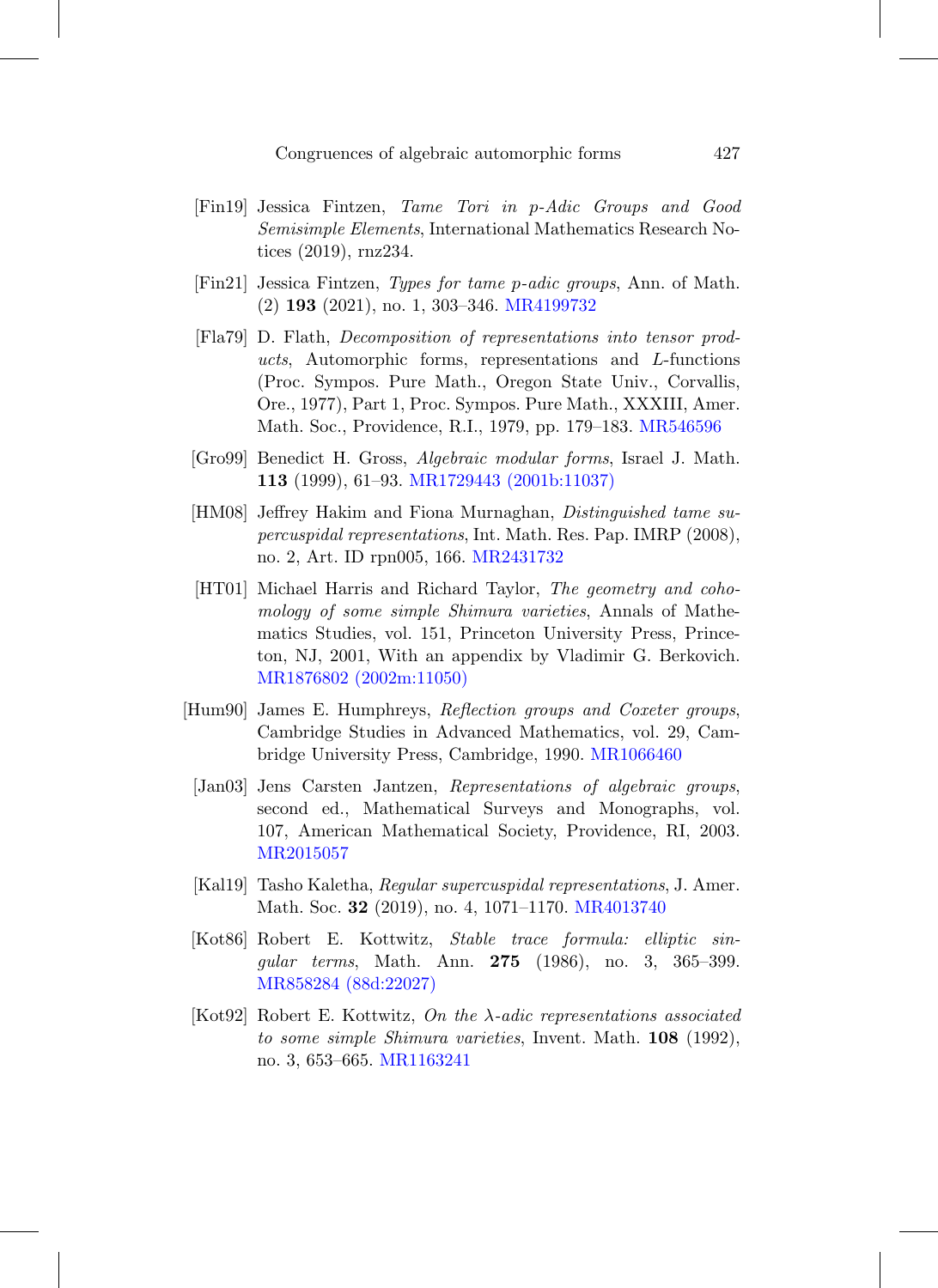- [Lab11] J.-P. Labesse, *Changement de base CM et séries discrètes*, On the stabilization of the trace formula, Stab. Trace Formula Shimura Var. Arith. Appl., vol. 1, Int. Press, Somerville, MA, 2011, pp. 429–470. [MR2856380](http://www.ams.org/mathscinet-getitem?mr=2856380)
- [NSW08] Jürgen Neukirch, Alexander Schmidt, and Kay Wingberg, Cohomology of number fields, second ed., Grundlehren der Mathematischen Wissenschaften [Fundamental Principles of Mathematical Sciences], vol. 323, Springer-Verlag, Berlin, 2008. [MR2392026](http://www.ams.org/mathscinet-getitem?mr=2392026)
	- [Pin90] Richard Pink, Arithmetical compactification of mixed Shimura varieties, Bonner Mathematische Schriften [Bonn Mathematical Publications, vol. 209, Universität Bonn, Mathematisches Institut, Bonn, 1990, Dissertation, Rheinische Friedrich-Wilhelms-Universität Bonn, Bonn, 1989. [MR1128753](http://www.ams.org/mathscinet-getitem?mr=1128753)
	- [Rag04] M. S. Raghunathan, Tori in quasi-split-groups, J. Ramanujan Math. Soc. **19** (2004), no. 4, 281–287. [MR2125504](http://www.ams.org/mathscinet-getitem?mr=2125504)
	- [Sch13] Peter Scholze, The local Langlands correspondence for  $GL_n$ over p-adic fields, Invent. Math. **192** (2013), no. 3, 663–715. [MR3049932](http://www.ams.org/mathscinet-getitem?mr=3049932)
	- [Sch18] Peter Scholze, On the p-adic cohomology of the Lubin-Tate tower, Ann. Sci. Ec. Norm. Supér. (4) **51** (2018), no. 4, 811– 863, With an appendix by Michael Rapoport. [MR3861564](http://www.ams.org/mathscinet-getitem?mr=3861564)
	- [SS13] Peter Scholze and Sug Woo Shin, On the cohomology of compact unitary group Shimura varieties at ramified split places, J. Amer. Math. Soc. **26** (2013), no. 1, 261–294. [MR2983012](http://www.ams.org/mathscinet-getitem?mr=2983012)
	- [Shi11] Sug Woo Shin, Galois representations arising from some compact Shimura varieties, Ann. of Math. (2) **173** (2011), no. 3, 1645–1741. [MR2800722](http://www.ams.org/mathscinet-getitem?mr=2800722)
	- [Sor13] Claus M. Sorensen, A proof of the Breuil-Schneider conjecture in the indecomposable case, Ann. of Math. (2) **177** (2013), no. 1, 367–382. [MR2999043](http://www.ams.org/mathscinet-getitem?mr=2999043)
	- [Tay88] Richard Lawrence Taylor, On congruences between modular forms, ProQuest LLC, Ann Arbor, MI, 1988, Thesis (Ph.D.)– Princeton University, available at [http://virtualmath1.](http://virtualmath1.stanford.edu/~rltaylor) [stanford.edu/](http://virtualmath1.stanford.edu/~rltaylor)∼rltaylor. [MR2636500](http://www.ams.org/mathscinet-getitem?mr=2636500)